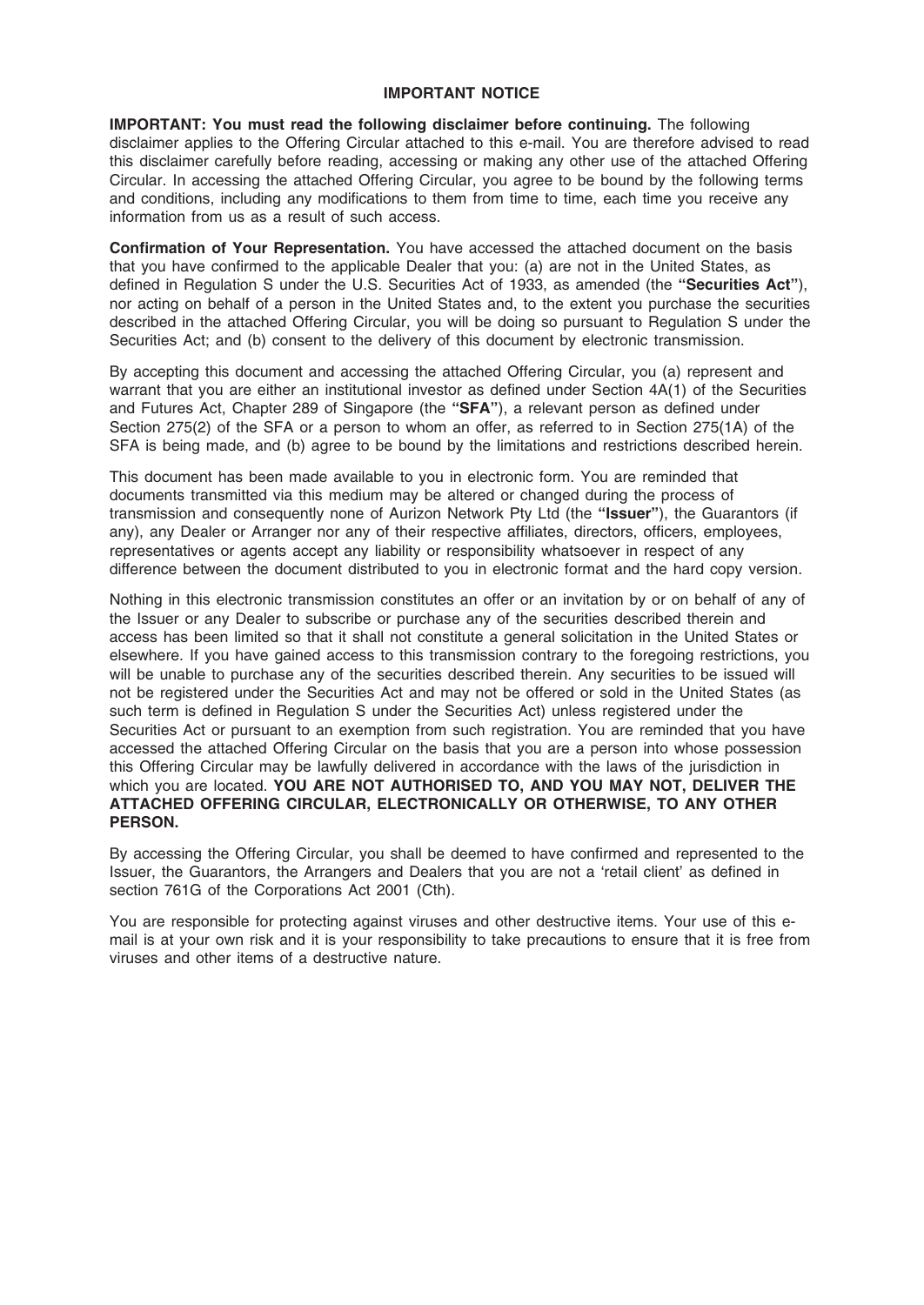

# Offering Circular Aurizon Network Pty Ltd

(ABN 78 132 181 116)

# €2,000,000,000 Debt Issuance Programme

Dated 13 May 2016

On 2 September 2014, Aurizon Network Pty Ltd (the ''Issuer'') established a €2,000,000,000 Debt Issuance Programme ("Programme") and issued an offering circular on that date describing the Programme. This Offering Circular supersedes any previous Offering Circular and any supplement thereto. Any Debt Instruments (as defined below) issued under this Programme on or after the date of this Offering Circular are issued subject to the provisions described herein. This does not affect any Debt Instruments issued prior to the date of this Offering Circular.

Under this Programme, the Issuer may from time to time issue medium term notes ("MTNs"), and other forms of debt obligations ("Debt Instruments") denominated in any currency agreed between the Issuer and the relevant Dealer (as defined below) and specified in a Pricing Supplement (as defined below) for the issue of those Debt Instruments.

Debt Instruments issued by the Issuer will (if specified in the relevant Pricing Supplement for the Debt Instruments) have the benefit of an unconditional and irrevocable Deed Poll Guarantee and Indemnity (the ''Guarantee Deed Poll'') dated 2 September 2014 made by the Issuer. From time to time, the Issuer may procure that certain of its subsidiaries (collectively, with the Issuer, the "Guarantors") accede to the Guarantee Deed Poll in accordance with the terms of the Guarantee Deed Poll; however, as at the date of this Offering Circular, no such subsidiaries have acceded to the Guarantee Deed Poll.

The maximum aggregate nominal amount of all Debt Instruments from time to time outstanding will not exceed  $\epsilon$ 2,000,000,000 (or its equivalent in other currencies) subject to increase as described below.

Application has been made to the Singapore Exchange Securities Trading Limited (the "SGX-ST") for permission to deal in and the listing and quotation of any Debt Instruments that may be issued pursuant to the Programme and which are agreed at or prior to the time of issue thereof to be so listed on the Official List of the SGX-ST. In addition, at the relevant time of issue of the Debt Instruments which are agreed at or prior to the time of issue to be listed on the Official List of the SGX-ST, a separate application will be made to the SGX-ST for the permission to deal in and the listing and quotation of such Debt Instruments on the Official List of the SGX-ST. Such permission will be granted when the Debt Instruments have been admitted to the Official List of the SGX-ST. There is no assurance that the application to the SGX-ST for permission to deal in and quotation of the Debt Instruments of any Series (as defined in this Offering Circular) will be approved. The SGX-ST assumes no responsibility for the correctness of any of the statements made, opinions expressed or reports contained in this Offering Circular. The approval in-principle from, and admission of the Debt Instruments to the Official List of, the SGX-ST and quotation of any Debt Instruments on the SGX-ST are not to be taken as an indication of the merits of the offering, the Issuer, the Guarantors and each of their respective subsidiaries, the Programme and/or the Debt Instruments. If the application to the SGX-ST to list the Debt Instruments is approved, for so long as such Debt Instruments are listed on the Official List of the SGX-ST and the rules of the SGX-ST so require, such Debt Instruments will be traded on the SGX-ST in a minimum board lot size of at least S\$200,000 (or its equivalent in other currencies). Unlisted Debt Instruments may also be issued pursuant to the Programme and the Debt Instruments may also be listed on stock exchanges other than the SGX-ST. The applicable Pricing Supplement in respect of the issue of any Debt Instruments will specify whether or not such Debt Instruments will be listed (and, if so, the stock exchange on which the Debt Instruments will be listed).

Debt Instruments issued under the Programme may be rated or unrated. Where an issue of Debt Instruments is rated, its rating will not necessarily be the same as the rating assigned to other Debt Instruments issued under the Programme. A credit rating is not a recommendation to buy, sell or hold securities and may be subject to revision, suspension or withdrawal at any time by the relevant rating organisation.

The Debt Instruments and the Guarantee have not been and will not be registered under the United States Securities Act of 1933, as amended, (the "Securities Act"), and may be subject to U.S. tax law requirements. Subject to certain exceptions, Debt Instruments may not be offered, sold or delivered within the United States or to U.S. persons (see ''Subscription and Sale'' below). Debt Instruments may be offered and sold outside the United States in reliance on Regulation S under the Securities Act (''Regulation S'').

Arrangers and Dealers

BofA Merrill Lynch

Credit Suisse Goldman Sachs International

RBC Capital Markets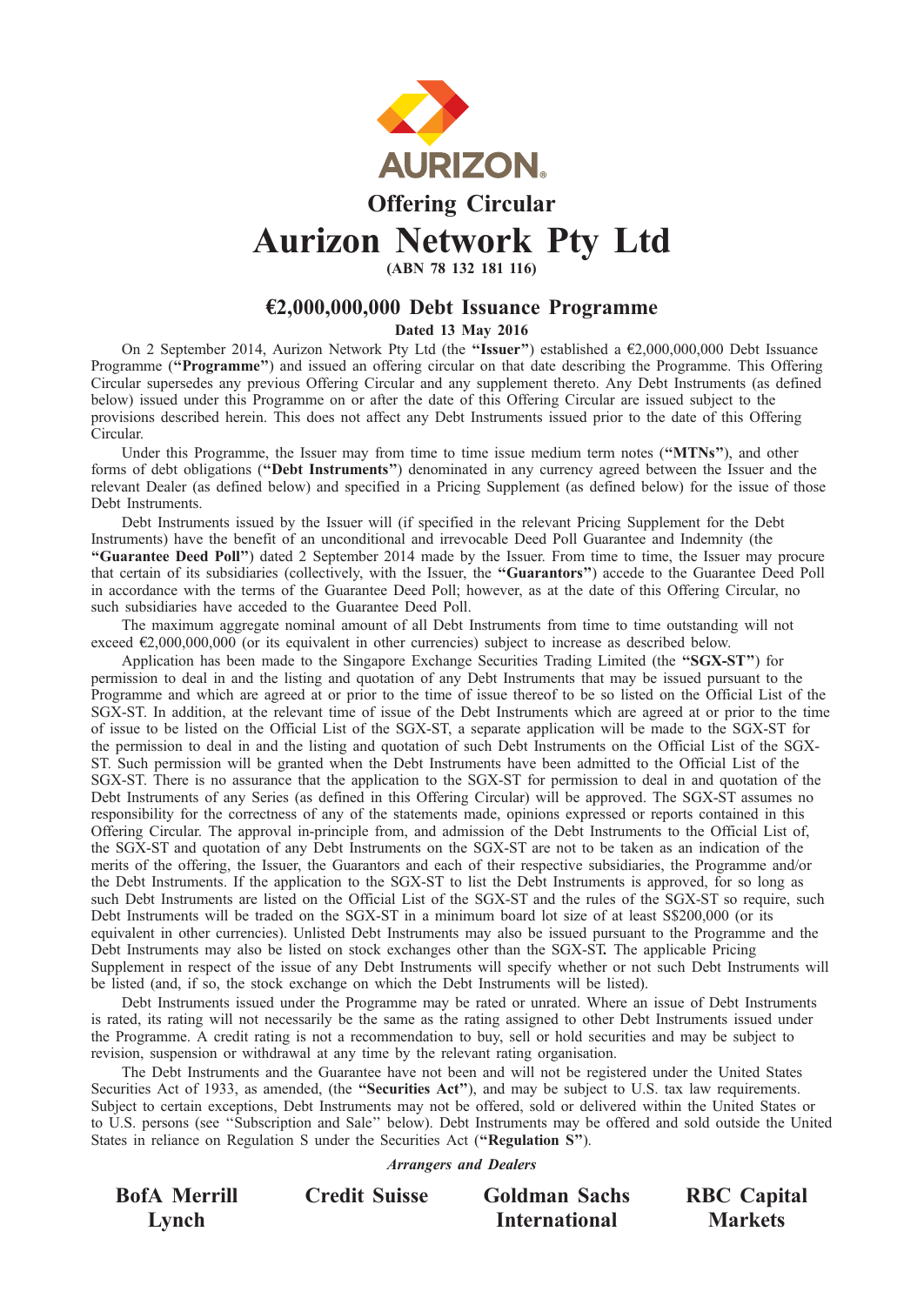# IMPORTANT NOTICE

This Offering Circular is to be read together with any amendments or supplements to this Offering Circular and with any other documents which are deemed to be incorporated herein by reference (see ''Documents Incorporated by Reference'' in the General Information section below). This Offering Circular shall be read and construed on the basis that such documents are incorporated and form part of this Offering Circular. In relation to any Tranche or Series (as defined in this Offering Circular) of Debt Instruments this Offering Circular should be read and construed together with the applicable Pricing Supplement.

The Issuer, having made all reasonable enquiries, confirms that this Offering Circular contains or incorporates all information which is material in the context of itself and each of its subsidiaries (the ''Group'') and the issuance and offering of Debt Instruments, that the information contained or incorporated in this Offering Circular is true and accurate in all material respects and is not misleading in any material respect, that the opinions and intentions expressed in this Offering Circular are honestly held and have been reached after considering all relevant circumstances and are based on reasonable assumptions and that there are no other facts the omission of which would make this Offering Circular or any of such information or the expression of any such opinions or intentions misleading in any material respect and which, in each case, is material in the context of the issuance and offering of the Debt Instruments. The Issuer accepts responsibility accordingly.

Each Guarantor accepts responsibility for the information contained in this Offering Circular in relation to itself and the Guarantee Deed Poll.

The SGX-ST takes no responsibility for the contents of this document, makes no representation as to its accuracy or completeness and expressly disclaims any liability whatsoever for any loss howsoever arising from or in reliance upon the whole or any part of the contents of this document.

The Arrangers and the Dealers specified in this Offering Circular and any additional Dealer appointed under the Programme from time to time, which appointment may be for a specific issue or on an ongoing basis (each a ''Dealer ''and together, the ''Dealers''), have not separately verified the information contained in this Offering Circular. Accordingly, no representation, warranty or undertaking, express or implied, is made and no responsibility or liability is accepted by the Arrangers or the Dealers as to the accuracy or completeness of the information contained in this Offering Circular or any other information provided by an Issuer or a Guarantor in connection with the Programme or any Debt Instruments. The statements made in this paragraph are made without prejudice to the responsibility of the Issuer and the Guarantors under the Programme.

Each recipient of this Offering Circular is deemed to acknowledge that it shall not rely on any investigation or verification undertaken by the Arrangers or Dealers in respect of the Issuer, any Guarantor or their respective financial condition and affairs, and that it has undertaken its own appraisal of the credit worthiness of the Issuer and the Guarantors.

No person is or has been authorised by the Issuer or the Guarantors, or any Arranger or Dealer, to give any information or to make any representation not contained in or not consistent with this Offering Circular or any other document entered into in relation to the Programme or any information supplied by the Issuer or a Guarantor or any other information in the public domain and, if given or made, such information or representation must not be relied upon as having been authorised by the Issuer, the Guarantors, the Arrangers or any of the Dealers.

Neither this Offering Circular nor any other information supplied in connection with the Programme or any Debt Instruments (i) is intended to provide the basis of any credit or other evaluation, or (ii) should be considered as a recommendation or a statement of opinion (or a report on either of those things) or constituting an invitation or offer by, or on behalf of, any of the Issuer, the Guarantors, the Arrangers, the Principal Paying Agent, Calculation Agent, Registrar or any of the Dealers that any recipient of this Offering Circular, or any other information supplied in connection with the Programme or any Debt Instruments, should subscribe for or purchase any Debt Instruments. Each investor contemplating purchasing any Debt Instruments should make its own independent investigation of the financial condition and affairs, and its own appraisal of the credit worthiness, of the Issuer and the Guarantors. Neither this Offering Circular nor any other information supplied in connection with the Programme or the Debt Instruments constitutes an offer by, or on behalf of the Issuer, the Guarantors, the Arrangers or any of the Dealers to any person to subscribe for or to purchase any Debt Instruments.

The delivery of this Offering Circular does not at any time imply that the information contained in this Offering Circular concerning the Issuer and the Guarantors, is correct at any time subsequent to the date of this Offering Circular or that any other information supplied in connection with the Programme is correct as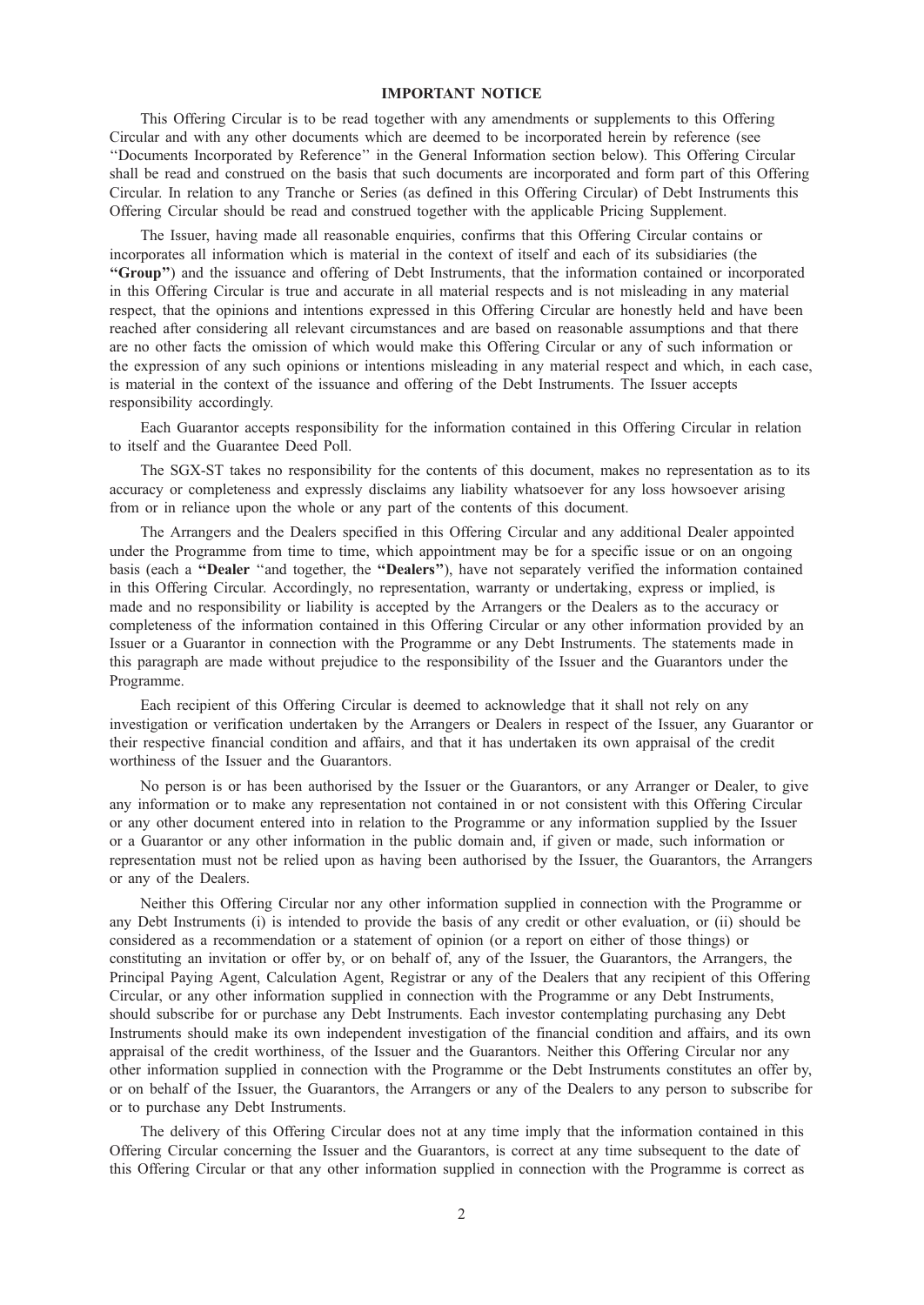of any time subsequent to the date indicated in the document containing the same. The Arrangers and the Dealers expressly do not undertake to review the financial condition or affairs of the Issuer or the Guarantors, during the life of the Programme or to advise any investor or potential investor in the Debt Instruments of any information coming to the attention of any of the Dealers. Investors should review, inter alia, the most recently published consolidated financial statements of the Issuer and the Guarantors, when deciding whether or not to subscribe for or purchase any of the Debt Instruments.

The distribution of this Offering Circular, any Pricing Supplement and the offer, sale or delivery of Debt Instruments may be restricted by law in certain jurisdictions. None of the Issuer, the Guarantors, the Arrangers, the Principal Paying Agent, Calculation Agent or Registrar or the Dealers represent that this document may be lawfully distributed, or that any Debt Instruments may be lawfully offered, in compliance with any applicable registration or other requirements in any jurisdiction, or pursuant to an exemption available under any applicable law, or assume any responsibility for facilitating any such distribution or offering. In particular, no action has been taken by the Issuer, the Guarantors, the Arrangers or the Dealers which would permit a public offering of any Debt Instruments or distribution of this document in any jurisdiction where action for that purpose is required. Accordingly, no Debt Instruments may be offered or sold, directly or indirectly, and neither this Offering Circular nor any advertisement or other offering material may be distributed or published in any jurisdiction, except under circumstances that will result in compliance with all applicable laws and regulations and the Dealers have represented that all offers and sales by them will be made on the same terms. Persons into whose possession this Offering Circular or any Debt Instruments come must inform themselves about, and observe, any such restrictions. In particular, there are restrictions on the distribution of this Offering Circular and the offer or sale of Debt Instruments in Australia, European Economic Area, the United Kingdom, the United States, Hong Kong, Singapore, Japan, Canada, Switzerland, the Netherlands, the People's Republic of China and New Zealand (see ''Subscription and Sale'' below).

References in this Offering Circular to websites and other sources where further information may be obtained are intended to be guides as to where further public information may be obtained free of charge. Information appearing on these websites and in such other sources does not form part of this Offering Circular and neither the Issuer nor the Guarantors accept any responsibility whatsoever that any such information, if available, is accurate and/or up to date and no responsibility is accepted in relation to any such information by any person responsible for this Offering Circular.

This Offering Circular contains various forward-looking statements regarding events and trends that are subject to risks and uncertainties that could cause the actual results and financial position of the Group (as defined below) to differ materially from the information presented in this Offering Circular. When used in this Offering Circular, the words ''estimate'', ''project'', ''intend'', ''anticipate'', ''believe'', ''expect'', ''should'' and similar expressions, as they relate to the Group and its management, are intended to identify such forward-looking statements. Potential investors in Debt Instruments are cautioned not to place undue reliance on these forward-looking statements, which speak only as of the date of this Offering Circular. The Issuer and the Guarantors do not undertake any obligation to publicly release the result of any revisions to these forward-looking statements to reflect events or circumstances after the date of this Offering Circular or to reflect the occurrence of unanticipated events.

All references in this Offering Circular to ''Australian dollars'' and ''A\$'' refer to the currency of Australia, those to "Canadian dollars" and "CAD" refer to the currency of Canada, those to "Euro" and ''euro'' refer to the single currency of certain member states of the European Union, those to ''Hong Kong Dollars'' and ''HKD'' refer to the currency of Hong Kong, those to ''Japanese yen'' refer to the currency of Japan, those to ''New Zealand dollars'' refer to the currency of New Zealand, those to ''Singapore Dollars'' and ''SGD'' refer to the currency of Singapore, those to ''Sterling'' and ''GBP'' refer to the currency of the United Kingdom and those to "U.S. dollars" and "USD" refer to the currency of the United States of America.

All references in this Offering Circular to ''Australia'' refer to the Commonwealth of Australia and its territories and possessions, to ''United States'' refer to the United States of America and to the ''United Kingdom'' refer to the United Kingdom of Great Britain and Northern Ireland.

All references in this Offering Circular to the ''relevant Dealer'' in relation to any issue of Debt Instruments refer to the Dealer or Dealers agreeing to purchase such Debt Instruments.

The Issuer is required to prepare consolidated financial statements in accordance with Australian Accounting Standards. Compliance with Australian Accounting Standards ensures compliance with International Financial Reporting Standards.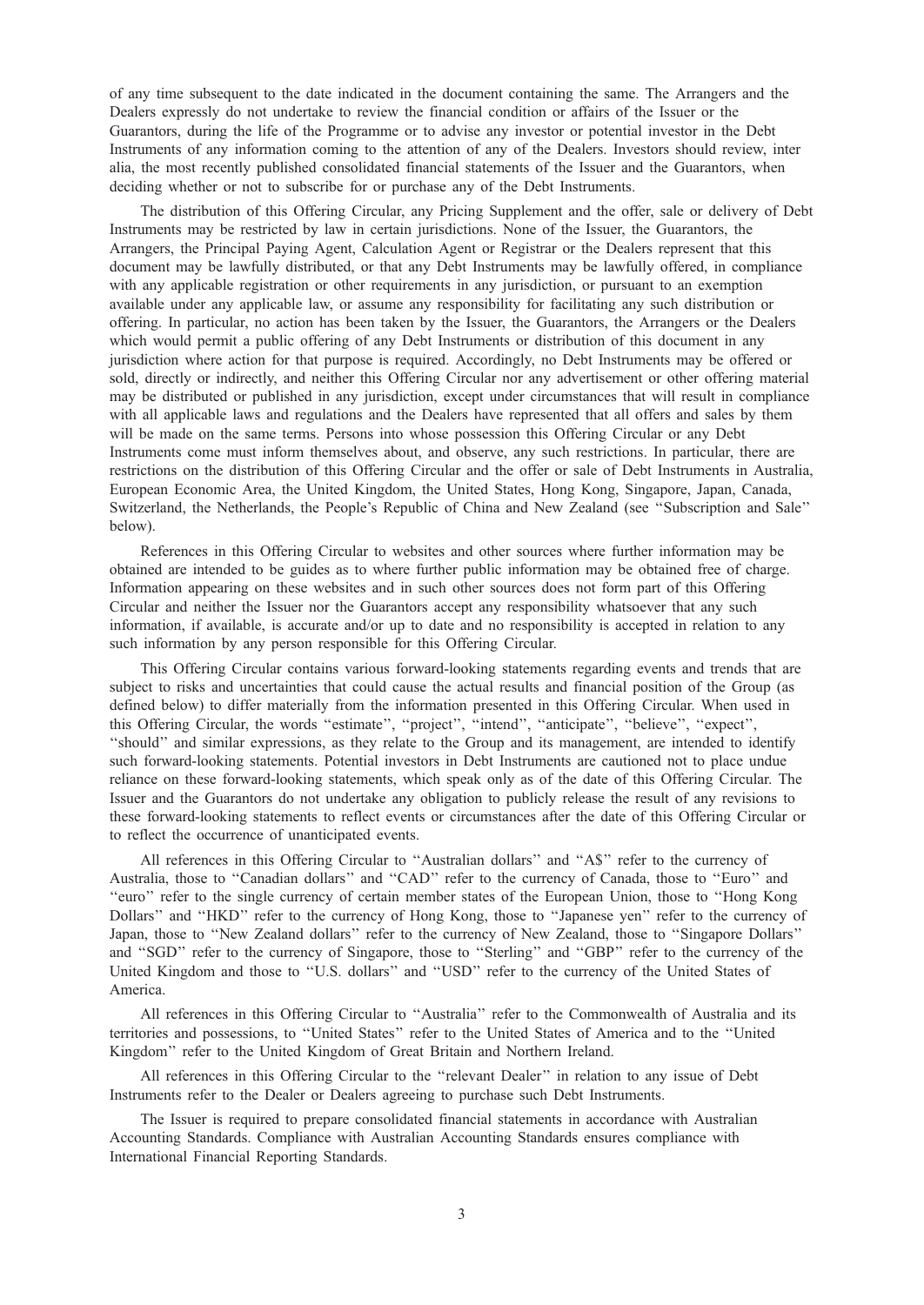In connection with the issue of any Tranche or Series of Debt Instruments under the Programme outside Australia, the Dealer (if any) which is specified in the relevant Pricing Supplement as the Stabilising Manager(s) (or any person acting for the Stabilising Manager(s)) may over-allot or effect transactions outside Australia and on a market operated outside Australia, with a view to supporting the market price of the Debt Instruments at a level higher than that which might otherwise prevail for a limited period. Such stabilising shall be in compliance with all applicable laws, regulations and rules.

#### Documents incorporated by reference

The following documents shall be deemed to be incorporated in, and to form part of, this Offering Circular:

- (a) the audited consolidated annual financial statements of the Group for each of the financial years ended 30 June 2014 and 30 June 2015 (together with the audit reports prepared in connection therewith);
- (b) any unaudited interim financial statements or audited consolidated annual financial statements of the Group (together with the relevant audit or review reports prepared in connection therewith) published subsequently to the audited consolidated annual financial statements of the Group for the financial year ended 30 June 2015; and
- (c) each supplement to or amendment of this Offering Circular issued by the Issuer from time to time.

Any statement contained herein or in a document which is deemed to be incorporated by reference herein shall be deemed to be modified or superseded for the purpose of this Offering Circular to the extent that a statement contained in any such subsequent document which is deemed to be incorporated by reference herein modifies or supersedes such earlier statement (whether expressly, by implication or otherwise). Any statement so modified or superseded shall not be deemed, except as so modified or superseded, to constitute a part of this Offering Circular.

The Issuer will provide, without charge, to each person to whom a copy of this Offering Circular has been delivered, upon the request of such person, a copy of any or all of the documents deemed to be incorporated herein by reference unless such documents have been modified or superseded as specified above. Requests for such documents should be directed to the Issuer at its registered office set out at the end of this Offering Circular.

Documents incorporated in this Offering Circular by reference are also available on the internet site www.aurizon.com.au.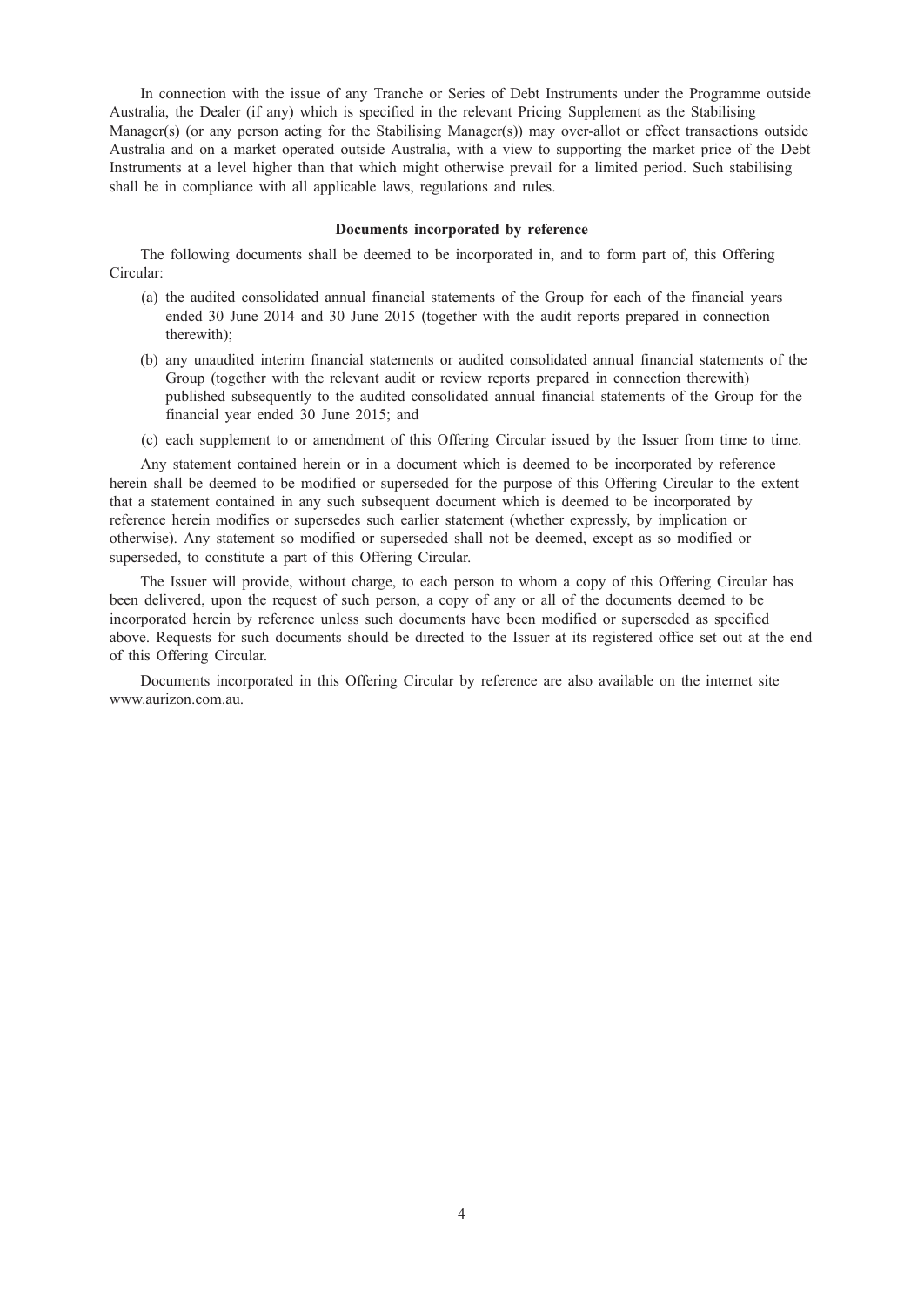# **CONTENTS**

| SUMMARY OF THE PROGRAMME AND TERMS AND CONDITIONS OF THE DEBT | $\tau$ |
|---------------------------------------------------------------|--------|
|                                                               |        |
|                                                               |        |
|                                                               | 28     |
|                                                               | 45     |
|                                                               |        |
|                                                               | 84     |
|                                                               | 100    |
|                                                               | 104    |
|                                                               | 112    |
|                                                               |        |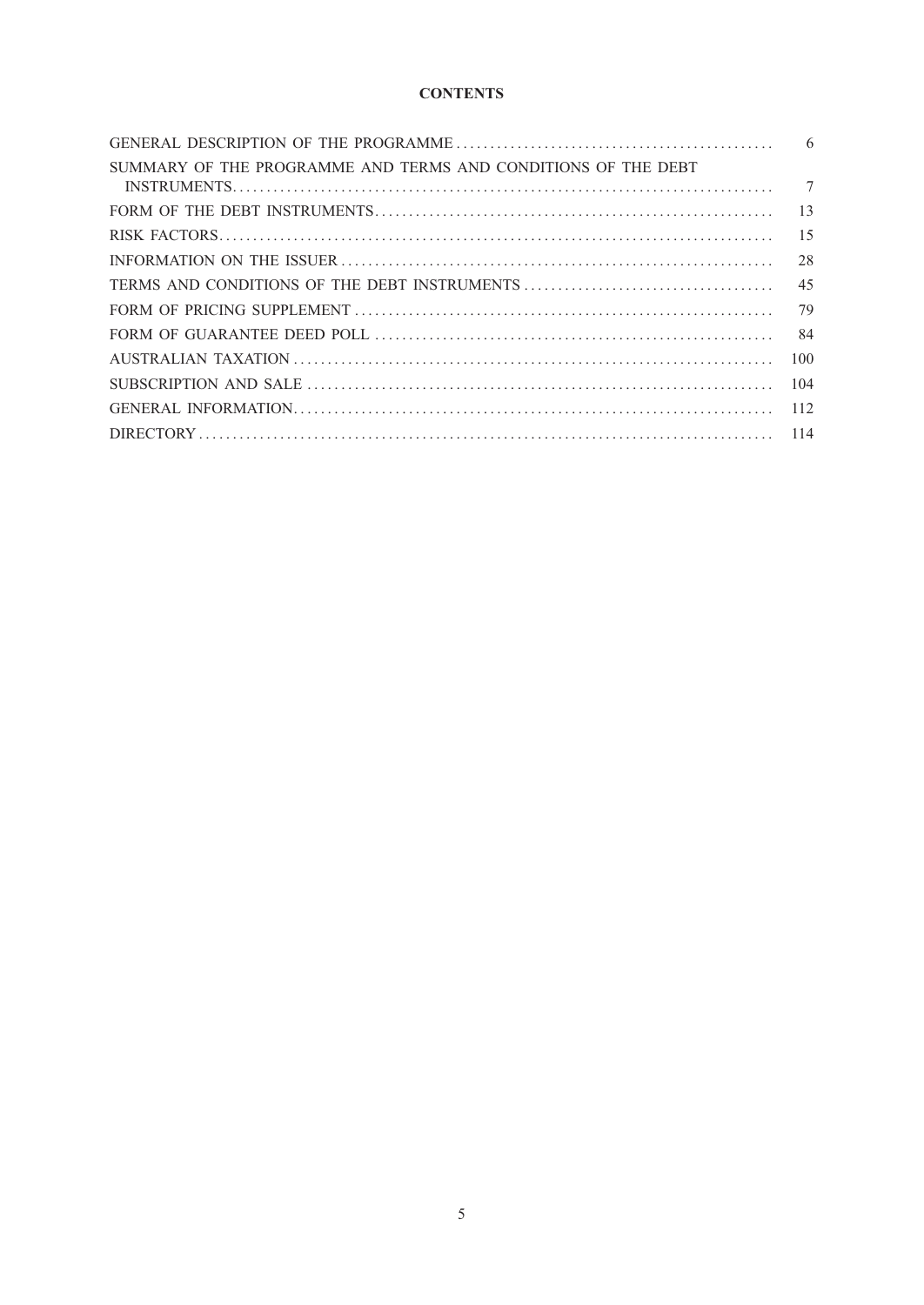# GENERAL DESCRIPTION OF THE PROGRAMME

Under the Programme, the Issuer may from time to time issue Debt Instruments denominated in any currency (subject to all applicable legal and/or regulatory and/or central bank requirements) as specified in the Pricing Supplement and having a minimum maturity of one year. A summary of the terms and conditions of the Programme and the Debt Instruments appears below. The applicable terms of any Debt Instruments will be agreed between the Issuer and the relevant Dealer prior to the issue of such Debt Instruments and will be set out in the Terms and Conditions of the Debt Instruments endorsed on, or incorporated by reference into, the Debt Instruments, as modified and supplemented by the applicable Pricing Supplement attached to, or endorsed on, such Debt Instruments, as more fully described under ''Form of the Debt Instruments'' below.

This Offering Circular and any supplement will only be valid for the issue of Debt Instruments in an aggregate nominal amount which, when added to the aggregate nominal amount then outstanding of all Debt Instruments previously or simultaneously issued under the Programme, does not exceed €2,000,000,000 (or its equivalent in other currencies) subject to increase as described below. For the purpose of calculating the euro equivalent of the aggregate nominal amount of Debt Instruments issued under the Programme from time to time:

- (a) the euro equivalent of Debt Instruments denominated in a currency other than euros will be determined at the discretion of the Issuer either as of the date on which agreement is reached for the issue of Debt Instruments or on the preceding day on which commercial banks and foreign exchange markets are open for business in London, in each case on the basis of the spot rate for the sale of euros against the purchase of such currency in the London foreign exchange market quoted by any leading international bank selected by the Issuer on the relevant day of calculation;
- (b) the euro equivalent of Dual Currency Debt Instruments, Indexed Debt Instruments and Partly Paid Debt Instruments (each as defined under ''Form of the Debt Instruments'' below) shall be calculated in the manner specified in (a) above by reference to the original nominal amount of such Debt Instruments (in the case of Partly Paid Debt Instruments regardless of the subscription price paid); and
- (c) the euro equivalent of Zero Coupon Debt Instruments (as defined under ''Form of the Debt Instruments'' below) and other Debt Instruments issued at a discount or a premium shall be calculated in the manner specified in (a) above by reference to the net proceeds received by the Issuer for the relevant issue.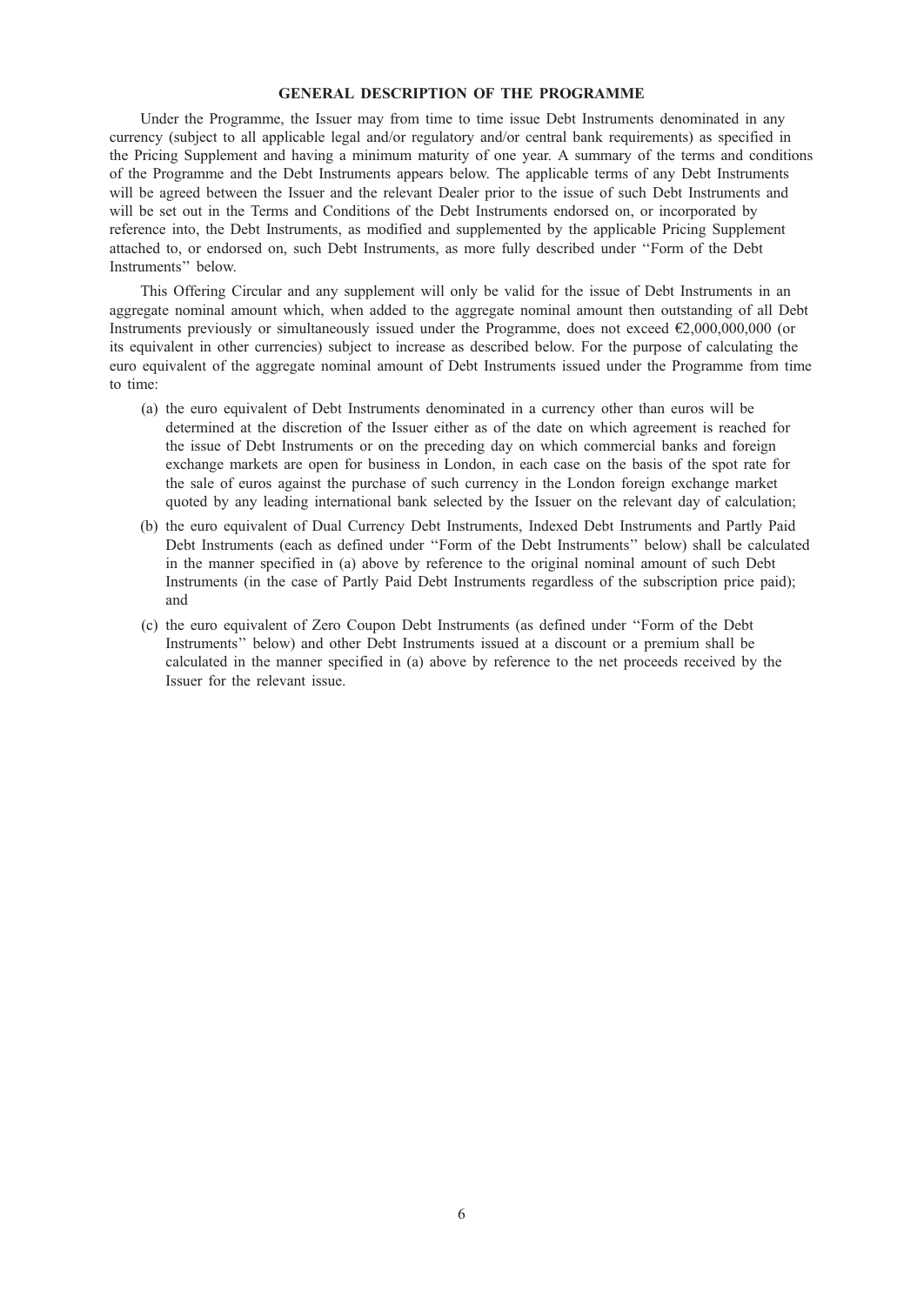# SUMMARY OF THE PROGRAMME AND TERMS AND CONDITIONS OF THE DEBT INSTRUMENTS

The following summary does not purport to be complete and is taken from, and is qualified in its entirety by, the remainder of this Offering Circular and, in relation to the terms and conditions of any particular Tranche of Debt Instruments, the applicable Pricing Supplement. Words and expressions defined in ''Form of the Debt Instruments'' and ''Terms and Conditions of the Debt Instruments'' below shall have the same meanings in this summary.

| <b>Issuer:</b>                                          | Aurizon Network Pty Ltd (ABN 78 132 181 116)                                                                                                                                                                                                                                                                                                                                                                                                     |
|---------------------------------------------------------|--------------------------------------------------------------------------------------------------------------------------------------------------------------------------------------------------------------------------------------------------------------------------------------------------------------------------------------------------------------------------------------------------------------------------------------------------|
|                                                         | Wholly owned subsidiaries of the Issuer (each an "Additional<br>Issuer") may be added as issuers under the Programme from<br>time to time. <sup>1</sup>                                                                                                                                                                                                                                                                                          |
| Guarantee: $\ldots$                                     | Debt Instruments may be issued with the benefit of the Guarantee<br>Deed Poll if specified as such in the relevant Pricing Supplement.<br>The obligations of the Guarantors under the Guarantee Deed Poll<br>rank at least equally with all other unsubordinated and unsecured<br>obligations of the Guarantors, except for liabilities mandatorily<br>preferred by law.                                                                         |
|                                                         | As at the date of this Offering Circular, the only entity to have<br>signed the Guarantee Deed Poll is the Issuer.                                                                                                                                                                                                                                                                                                                               |
| Guarantors: $\ldots \ldots \ldots \ldots \ldots \ldots$ | If specified as such in the relevant Pricing Supplement, the Issuer<br>and certain Subsidiaries of the Issuer that have acceded to the<br>Guarantee Deed Poll.                                                                                                                                                                                                                                                                                   |
|                                                         | The Guarantee Deed Poll provides a mechanism to enable a<br>Subsidiary of the Issuer to become a party to the Guarantee Deed<br>Poll in the capacity as a Guarantor and for an existing Guarantor<br>(other than the Issuer as "Original Guarantor") to be released<br>from their obligations as a Guarantor (subject to compliance with<br>the terms of the relevant Pricing Supplement) and for appropriate<br>notice to be given of the same. |
| Description:                                            | $E2,000,000,000$ Debt Issuance Programme.                                                                                                                                                                                                                                                                                                                                                                                                        |
| Authorised Amount:                                      | Up to $\epsilon$ 2,000,000,000 (or its equivalent in other currencies)<br>outstanding at any time. The Issuer may increase the authorised<br>amount of the Programme at any time in accordance with the<br>terms of the Programme Agreement.                                                                                                                                                                                                     |
| Arrangers:                                              | Credit Suisse Securities (Europe) Limited<br>Goldman Sachs International<br>Merrill Lynch International<br>RBC Europe Limited                                                                                                                                                                                                                                                                                                                    |
| Dealers:                                                | Credit Suisse Securities (Europe) Limited<br>Goldman Sachs International<br>Merrill Lynch International<br>RBC Europe Limited                                                                                                                                                                                                                                                                                                                    |
|                                                         | The Issuer may from time to time appoint additional Dealers in<br>respect of a particular Tranche or Tranches or the Programme as<br>a whole.                                                                                                                                                                                                                                                                                                    |
| Principal Paying Agent and                              |                                                                                                                                                                                                                                                                                                                                                                                                                                                  |
|                                                         | The Bank of New York Mellon, acting through its London branch                                                                                                                                                                                                                                                                                                                                                                                    |
| Registrar                                               | The Bank of New York Mellon (Luxembourg) S.A.                                                                                                                                                                                                                                                                                                                                                                                                    |
|                                                         | Debt Instruments issued under the Programme may be rated or<br>unrated. Where the Debt Instruments are rated, the rating will be<br>as set out in the applicable Pricing Supplement.                                                                                                                                                                                                                                                             |

<sup>&</sup>lt;sup>1</sup> References in this Offering Circular to "Issuer" includes, where the context requires, an Additional Issuer.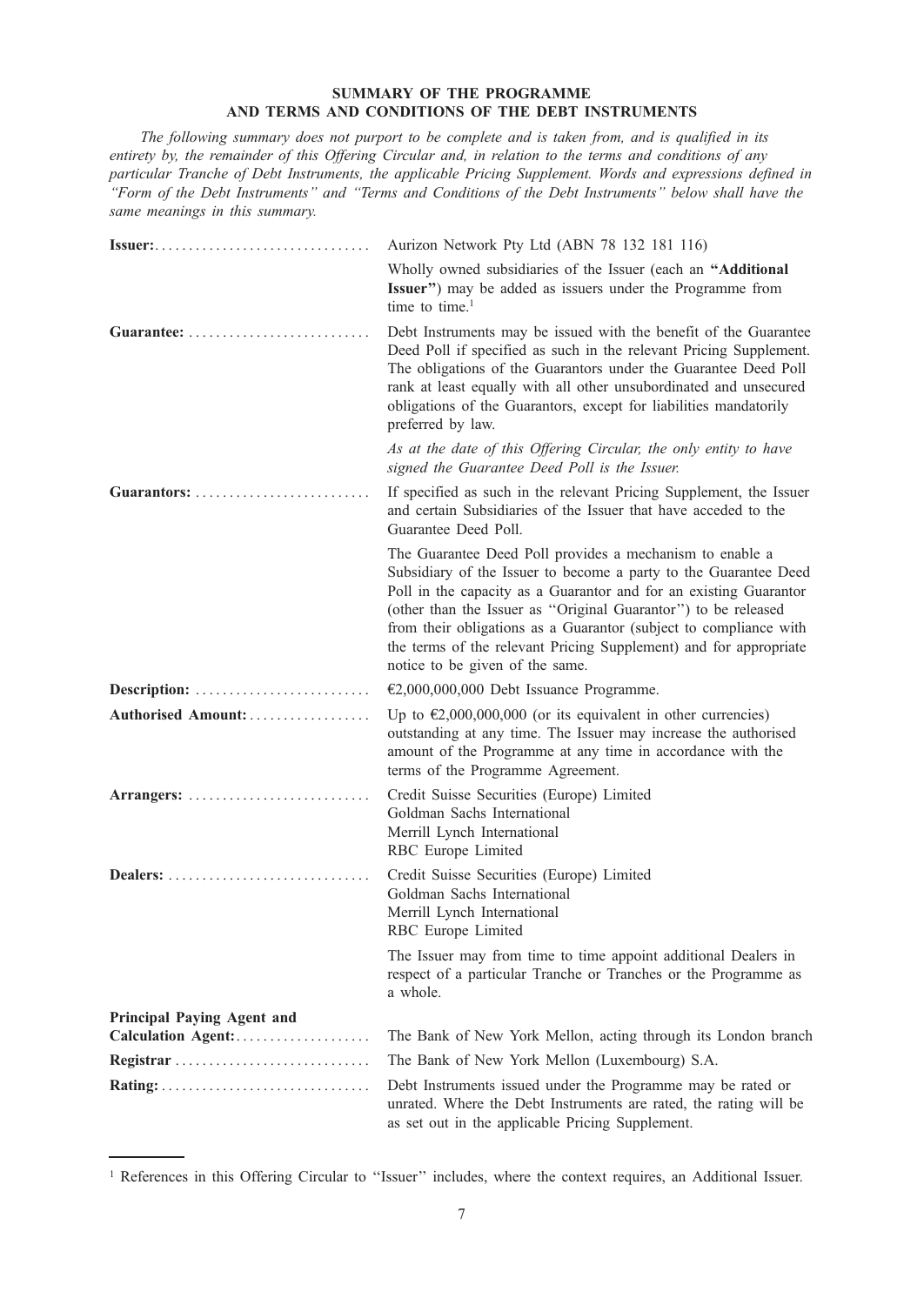|                                 | The terms of the Debt Instruments will contain a negative pledge<br>provision as further described in Condition 6 of the Debt<br>Instruments.                                                                                                                                                                                                                                                                                                                                                                                                                                                                                                                                                                                                                                                                                                                                                                                                                                                                                                                                                                                                                                                                                                                                                                                                                                                                                                                                                                                   |
|---------------------------------|---------------------------------------------------------------------------------------------------------------------------------------------------------------------------------------------------------------------------------------------------------------------------------------------------------------------------------------------------------------------------------------------------------------------------------------------------------------------------------------------------------------------------------------------------------------------------------------------------------------------------------------------------------------------------------------------------------------------------------------------------------------------------------------------------------------------------------------------------------------------------------------------------------------------------------------------------------------------------------------------------------------------------------------------------------------------------------------------------------------------------------------------------------------------------------------------------------------------------------------------------------------------------------------------------------------------------------------------------------------------------------------------------------------------------------------------------------------------------------------------------------------------------------|
| Cross Acceleration:             | The terms of the Debt Instruments will contain a cross-<br>acceleration provision as further described in Condition 21.1(j) of<br>the Debt Instruments.                                                                                                                                                                                                                                                                                                                                                                                                                                                                                                                                                                                                                                                                                                                                                                                                                                                                                                                                                                                                                                                                                                                                                                                                                                                                                                                                                                         |
| Status of the Debt Instruments: | The Debt Instruments will be direct, unconditional, unsecured and<br>unsubordinated obligations of the Issuer and will rank at least pari<br>passu with all other present and future unsecured and<br>unsubordinated obligations of the Issuer, except for liabilities<br>mandatorily preferred by law.                                                                                                                                                                                                                                                                                                                                                                                                                                                                                                                                                                                                                                                                                                                                                                                                                                                                                                                                                                                                                                                                                                                                                                                                                         |
| Deed of Covenant:               | Holders of the Debt Instruments will have the benefit of the Deed<br>of Covenant dated on 2 September 2014 executed by the Issuer.                                                                                                                                                                                                                                                                                                                                                                                                                                                                                                                                                                                                                                                                                                                                                                                                                                                                                                                                                                                                                                                                                                                                                                                                                                                                                                                                                                                              |
| Form of Debt Instruments:       | Debt Instruments may be issued in bearer form or in registered<br>form.                                                                                                                                                                                                                                                                                                                                                                                                                                                                                                                                                                                                                                                                                                                                                                                                                                                                                                                                                                                                                                                                                                                                                                                                                                                                                                                                                                                                                                                         |
|                                 | Each Tranche of Debt Instruments in bearer form will initially be<br>represented by a temporary global note or certificate which will<br>be deposited on the relevant Issue Date with a common<br>depositary on behalf of Euroclear Bank S.A./N.V. ("Euroclear"),<br>Clearstream Banking, socièté anonyme ("Clearstream<br>Luxembourg") and/or any other agreed clearing system. Interests<br>in each temporary global Debt Instrument will be exchangeable in<br>whole, in accordance with its terms as described therein, either<br>for (i) interests in a permanent global Debt Instrument or (ii)<br>definitive Debt Instruments (as indicated in the applicable Pricing<br>Supplement and subject, in the case of definitive Debt<br>Instruments, to such notice period as is specified in the applicable<br>Pricing Supplement) in each case not earlier than 40 days after<br>the Issue Date upon certification of non-U.S. beneficial ownership<br>as required by U.S. Treasury regulations. A permanent global<br>Debt Instrument will be exchangeable, in certain circumstances, in<br>whole, but not in part, for definitive Debt Instruments upon<br>giving not less than 60 days' written notice to the Agent as<br>described in "Form of the Debt Instruments" below. Any interest<br>in a global Debt Instrument will be transferable only in<br>accordance with the rules and procedures for the time being of<br>Euroclear, Clearstream Luxembourg and/or any other agreed<br>clearance system as appropriate. |
|                                 | Debt Instruments will have the benefit of the Deed of Covenant,<br>copies of which are available for inspection at the office of the<br>Registrar. Holders of the Debt Instruments will be entitled to the<br>benefit of, bound by, and deemed to have notice of all the<br>provisions of the Deed of Covenant.                                                                                                                                                                                                                                                                                                                                                                                                                                                                                                                                                                                                                                                                                                                                                                                                                                                                                                                                                                                                                                                                                                                                                                                                                 |
|                                 | Unless otherwise specified in the relevant Pricing Supplement,<br>where Debt Instruments are issued in registered form no<br>certificate or other evidence of title will be issued unless the<br>Issuer determines that certificates should be available or it is<br>required to do so pursuant to any applicable law or regulation.<br>Any such certificate will be in such form as the Issuer and the<br>Agent may agree (and all other necessary amendments to the<br>Conditions will be set out in the relevant Pricing Supplement).<br>The Issuer may agree with any Dealer that Debt Instruments may<br>be issued in a form not contemplated by the Terms and<br>Conditions of the Debt Instruments herein. In such circumstances,                                                                                                                                                                                                                                                                                                                                                                                                                                                                                                                                                                                                                                                                                                                                                                                        |
|                                 | a supplement to this Offering Circular will be prepared.                                                                                                                                                                                                                                                                                                                                                                                                                                                                                                                                                                                                                                                                                                                                                                                                                                                                                                                                                                                                                                                                                                                                                                                                                                                                                                                                                                                                                                                                        |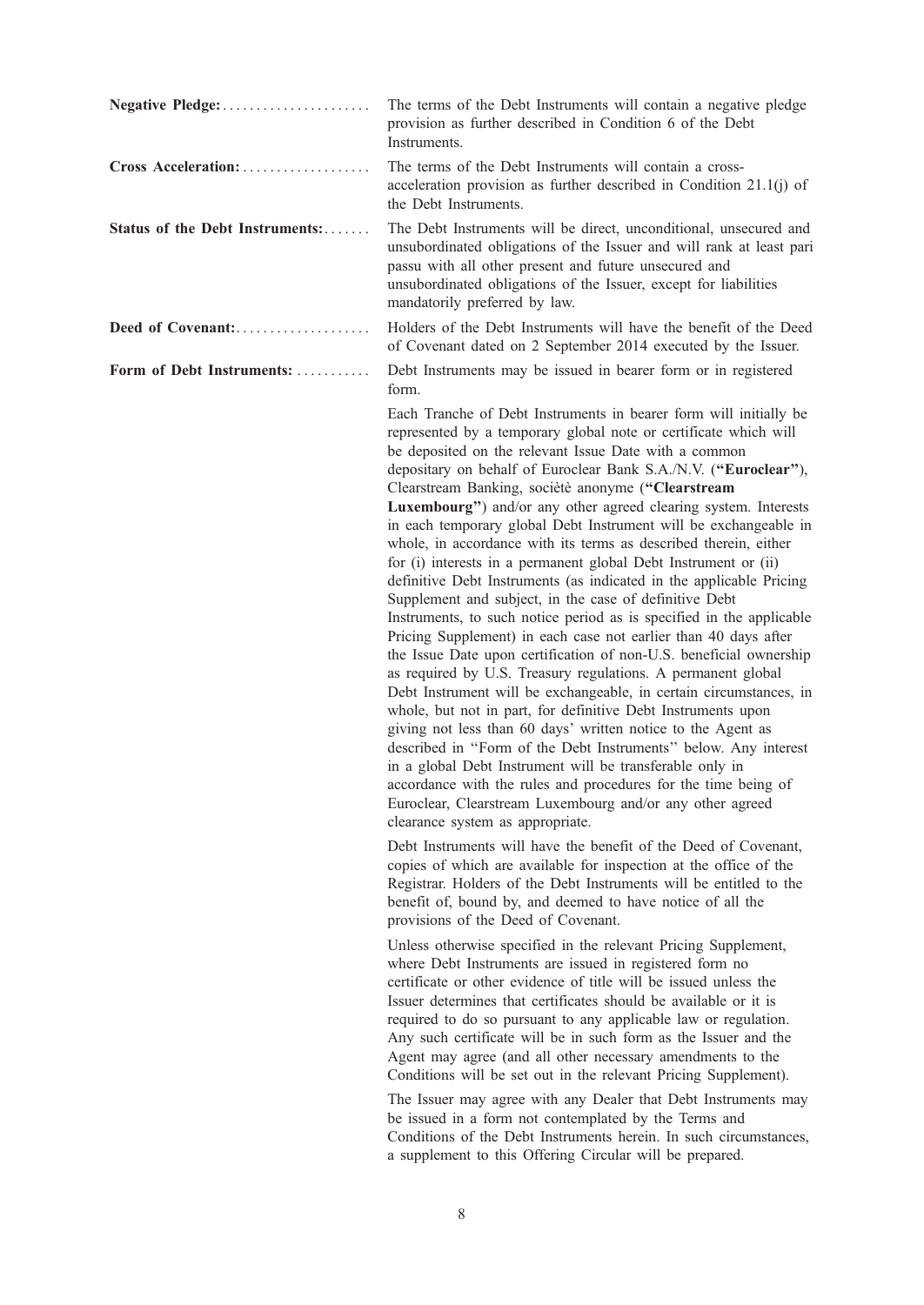| Dual Currency Debt Instruments: | Payments (whether in respect of principal or interest and whether<br>at maturity or otherwise) in respect of Dual Currency Debt<br>Instruments will be made in such currencies, and based on such<br>rates of exchange, as the Issuer and the relevant Dealer may<br>agree (as indicated in the applicable Pricing Supplement). See<br>also "Currencies" below.                                                                                                                                                                                                                                                                                           |
|---------------------------------|-----------------------------------------------------------------------------------------------------------------------------------------------------------------------------------------------------------------------------------------------------------------------------------------------------------------------------------------------------------------------------------------------------------------------------------------------------------------------------------------------------------------------------------------------------------------------------------------------------------------------------------------------------------|
| Fixed Rate Debt Instruments:    | Interest on Fixed Rate Debt Instruments will be payable on such<br>date or dates as may be agreed between the Issuer and the<br>relevant Dealer (as indicated in the applicable Pricing<br>Supplement) and on redemption. See also "Currencies" below.                                                                                                                                                                                                                                                                                                                                                                                                    |
|                                 | Interest on Fixed Rate Debt Instruments will be payable in arrear<br>according to the Day Count Fraction as specified in the applicable<br>Pricing Supplement.                                                                                                                                                                                                                                                                                                                                                                                                                                                                                            |
| Floating Rate Debt Instruments: | Floating Rate Debt Instruments will bear interest at a rate<br>determined either:                                                                                                                                                                                                                                                                                                                                                                                                                                                                                                                                                                         |
|                                 | (i)<br>on the same basis as the floating rate under a notional<br>interest-rate swap transaction in the currency specified in the<br>applicable Pricing Supplement governed by an agreement<br>incorporating the 2006 ISDA Definitions (as published by<br>the International Swaps and Derivatives Association, Inc.,<br>and as amended and updated as at the Issue Date of the<br>first Tranche of the Debt Instruments of the relevant Series<br>(as defined below)) or, if specified in the relevant Pricing<br>Supplement, the 2000 ISDA Definitions, in each case, as<br>published by the International Swaps and Derivatives<br>Association Inc; or |
|                                 | on the basis of a reference rate appearing on the agreed<br>(ii)<br>screen page of a commercial quotation service; or                                                                                                                                                                                                                                                                                                                                                                                                                                                                                                                                     |
|                                 | on such other basis as may be agreed between the Issuer<br>(iii)<br>and the relevant Dealer,                                                                                                                                                                                                                                                                                                                                                                                                                                                                                                                                                              |
|                                 | as indicated in the applicable Pricing Supplement.                                                                                                                                                                                                                                                                                                                                                                                                                                                                                                                                                                                                        |
|                                 | The Margin (if any) relating to such Floating Rate Debt<br>Instruments will be agreed between the Issuer and the relevant<br>Dealer for each Issue of Floating Rate Debt Instruments.                                                                                                                                                                                                                                                                                                                                                                                                                                                                     |
|                                 | Floating Rate Debt Instruments may also have a maximum<br>interest rate, a minimum interest rate, or both (as indicated in the<br>applicable Pricing Supplement).                                                                                                                                                                                                                                                                                                                                                                                                                                                                                         |
|                                 | Interest on Floating Rate Debt Instruments in respect of each<br>Interest Period, as selected prior to issue by the Issuer and the<br>relevant Dealer, will be payable in accordance with Condition<br>11.2 and will be calculated as indicated in the applicable Pricing<br>Supplement. See also "Currencies" below.                                                                                                                                                                                                                                                                                                                                     |
| Indexed Debt Instruments:       | Payments in respect of Index Linked Debt Instruments (whether<br>in respect of principal or interest and whether at maturity or<br>otherwise) will be calculated by reference to such index and/or<br>formula as the Issuer and the relevant Dealer may agree (as<br>indicated in the applicable Pricing Supplement). See also<br>"Currencies" below.                                                                                                                                                                                                                                                                                                     |
| Zero Coupon Debt Instruments:   | Zero Coupon Debt Instruments will be offered and sold at a<br>discount to their nominal amount and will not bear interest other<br>than in the case of late payment.                                                                                                                                                                                                                                                                                                                                                                                                                                                                                      |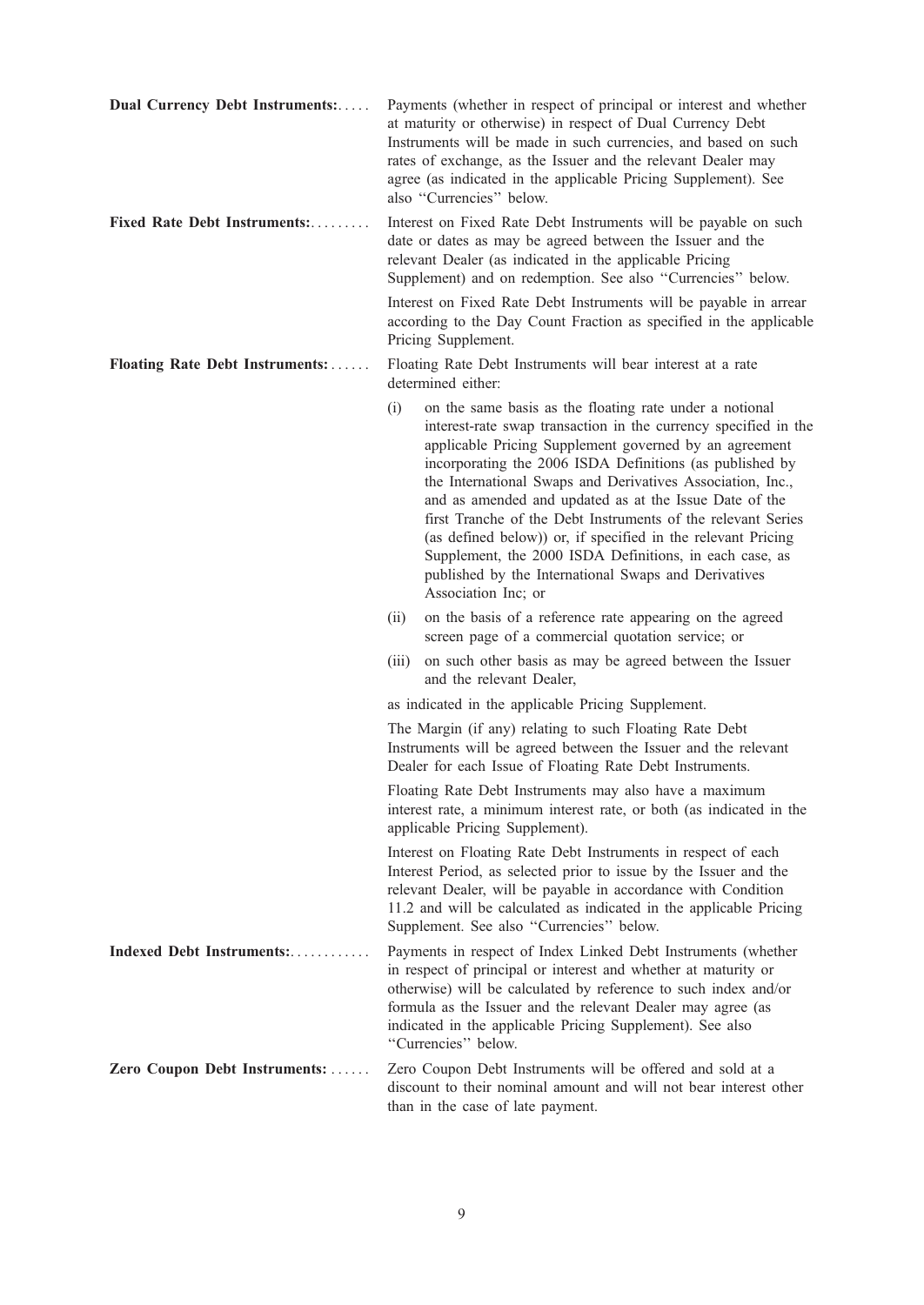|                                                                           | Subject to all applicable legal and/or regulatory and/or central<br>bank requirements, such currencies as may be agreed between the<br>Issuer and the relevant Dealer, including, without limitation,<br>Australian dollars, Canadian dollars, Euro, Hong Kong dollars,<br>Japanese Yen, New Zealand dollars, Singapore dollars, Pounds<br>Sterling and United States dollars (as indicated in the applicable<br>Pricing Supplement) or any other freely transferable and freely<br>convertible currency.                                                                                                                                                                                                                                                                                                                                                                                                                                                                                                                                                    |
|---------------------------------------------------------------------------|--------------------------------------------------------------------------------------------------------------------------------------------------------------------------------------------------------------------------------------------------------------------------------------------------------------------------------------------------------------------------------------------------------------------------------------------------------------------------------------------------------------------------------------------------------------------------------------------------------------------------------------------------------------------------------------------------------------------------------------------------------------------------------------------------------------------------------------------------------------------------------------------------------------------------------------------------------------------------------------------------------------------------------------------------------------|
|                                                                           | Payments will be made in the currency or currencies in which a<br>Debt Instrument is denominated as specified in the applicable<br>Pricing Supplement.                                                                                                                                                                                                                                                                                                                                                                                                                                                                                                                                                                                                                                                                                                                                                                                                                                                                                                       |
| Maturities:                                                               | Such maturities as may be agreed between the Issuer and the<br>relevant Dealer and as indicated in the applicable Pricing<br>Supplement, subject to a minimum maturity of one year or such<br>other minimum or maximum maturities as may be allowed or<br>required from time to time by applicable legal and/or regulatory<br>and/or central bank requirements or any laws or regulations<br>applicable to the Issuer or the relevant currency.                                                                                                                                                                                                                                                                                                                                                                                                                                                                                                                                                                                                              |
| Issue Price:                                                              | Debt Instruments may be issued on a fully-paid or a partly-paid<br>basis and at an issue price which is at par or at a discount to, or<br>premium over, par as specified in the Pricing Supplement.                                                                                                                                                                                                                                                                                                                                                                                                                                                                                                                                                                                                                                                                                                                                                                                                                                                          |
|                                                                           | The Pricing Supplement relating to each Tranche of Debt<br>Instruments will indicate either that such Debt Instruments cannot<br>be redeemed prior to their stated maturity (other than in specified<br>instalments, if applicable, or for taxation reasons (as specified in<br>Condition 15.2) or following an Event of Default) or that such<br>Debt Instruments will be redeemable prior to their stated maturity<br>at the option of the Issuer and/or the Holders upon giving not<br>less than 15 nor more than 60 days' irrevocable notice (or such<br>other notice period (if any) as is indicated in the applicable<br>Pricing Supplement) to the Holders or the Issuer, as the case may<br>be, on a date or dates specified prior to such stated maturity and<br>at a price or prices and on such terms as are indicated in the<br>applicable Pricing Supplement.                                                                                                                                                                                   |
| Denomination of Debt Instruments:                                         | Such denominations as may be agreed between the Issuer and the<br>relevant Dealer and as indicated in the applicable Pricing<br>Supplement, save that the minimum denomination of each Debt<br>Instrument will be such as may be allowed or required from time<br>to time by the relevant central bank (or equivalent body) or any<br>laws or regulations applicable to the relevant currency.                                                                                                                                                                                                                                                                                                                                                                                                                                                                                                                                                                                                                                                               |
| $Listing: \ldots \ldots \ldots \ldots \ldots \ldots \ldots \ldots \ldots$ | Application has been made to the SGX-ST for permission to deal<br>in and the listing and quotation for any Debt Instruments that<br>may be issued pursuant to the Programme and which are agreed<br>at or prior to the time of issue thereof to be so listed on the<br>Official List of the SGX-ST. In addition, at the relevant time of<br>issue of the Debt Instruments which are agreed at or prior to the<br>time of issue to be listed on the Official List of the SGX-ST, a<br>separate application will be made to the SGX-ST for the<br>permission to deal in and the listing and quotation of such Debt<br>Instruments on the Official List of the SGX-ST. If the application<br>to the SGX-ST to list a particular series of Debt Instruments is<br>approved, for so long as such Debt Instruments are listed on the<br>Official List of the SGX-ST and the rules of the SGX-ST so<br>require such Debt Instruments will be traded on the SGX-ST in a<br>minimum board lot size of at least S\$200,000 (or its equivalent in<br>other currencies). |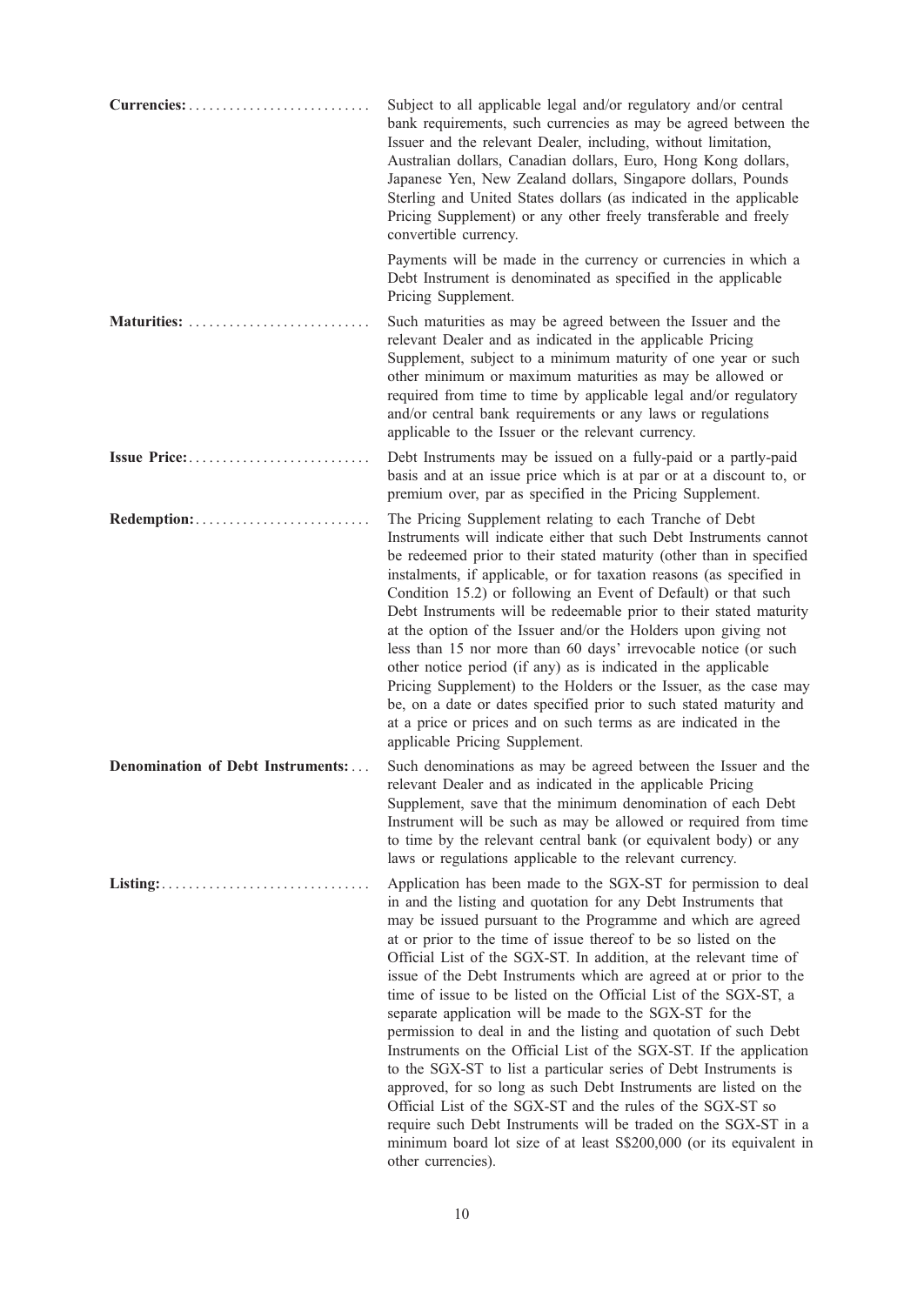|                              | The Issuer may apply for Debt Instruments issued under the<br>Programme to be admitted to listing, trading and/or quotation on<br>any other listing authority, stock exchange and/or quotation<br>system.                                                                                                                                                                                                                                                                                                                                                                                                                                                                                                                                                                                                                    |
|------------------------------|------------------------------------------------------------------------------------------------------------------------------------------------------------------------------------------------------------------------------------------------------------------------------------------------------------------------------------------------------------------------------------------------------------------------------------------------------------------------------------------------------------------------------------------------------------------------------------------------------------------------------------------------------------------------------------------------------------------------------------------------------------------------------------------------------------------------------|
|                              | The Pricing Supplement relating to each issue will state whether<br>or not and, if so, on which listing authority(ies), stock<br>$\alpha$ exchange(s) and/or quotation system(s) the Debt Instruments are<br>to be admitted to listing, trading and/or quotation. Unlisted Series<br>of Debt Instruments may also be issued pursuant to the<br>Programme.                                                                                                                                                                                                                                                                                                                                                                                                                                                                    |
| Clearing Systems:            | In respect of any Debt Instruments, Euroclear and/or Clearstream<br>Luxembourg and/or, in relation to any Tranche of Debt<br>Instruments, any other clearing system as may be specified in the<br>relevant Pricing Supplement.                                                                                                                                                                                                                                                                                                                                                                                                                                                                                                                                                                                               |
|                              | A claim for payment in respect of the Debt Instruments is void<br>against the Issuer unless presented for payment within five years<br>(in the case of principal) and three years (in the case of interest)<br>of the due date for payment.                                                                                                                                                                                                                                                                                                                                                                                                                                                                                                                                                                                  |
|                              | Subject to any applicable selling restrictions, Debt Instruments<br>may be distributed by way of private or public placement and in<br>each case on a syndicated or non-syndicated basis.                                                                                                                                                                                                                                                                                                                                                                                                                                                                                                                                                                                                                                    |
| Selling Restrictions:        | There are selling restrictions in relation to Australia, the European<br>Economic Area, the United Kingdom, the United States of<br>America, Hong Kong, Singapore, Japan, New Zealand and such<br>other restrictions as may be required in connection with the<br>offering and sale of a particular Tranche of Debt Instruments. See<br>"Subscription and Sale".                                                                                                                                                                                                                                                                                                                                                                                                                                                             |
| Taxation:                    | All payments in respect of the Debt Instruments will be made<br>free and clear of withholding taxes imposed by the<br>Commonwealth of Australia or any political subdivision thereof,<br>unless required by law. In that event, the Issuer will (subject to<br>the certain exceptions as provided in Condition 20 of the Debt<br>Instruments) pay such additional amounts as will result in the<br>relevant Holders receiving such amount as they would have<br>otherwise received had no withholding or deduction been required<br>to be made subject to certain customary exceptions. For the<br>avoidance of doubt, the Issuer and Agent will not be required to<br>pay any additional amounts on account of any withholding or<br>deduction arising under or in connection with FATCA (as defined<br>in the Conditions). |
| TFN and ABN withholding tax: | The Issuer will deduct amounts from payments of interest to be<br>made under the Debt Instruments at the prescribed rate if an<br>investor is an Australian resident or otherwise holds the Debt<br>Instrument or an interest therein in carrying on a business in<br>Australia at or through a permanent establishment in Australia<br>and that investor has not supplied an appropriate Tax File<br>Number ("TFN"), (if applicable) Australian Business Number<br>("ABN") or exemption details as may be necessary to enable the<br>payment to be made without withholding or deduction.                                                                                                                                                                                                                                   |
|                              | Any stamp duty incurred at the time of issue of the Debt<br>Instruments will be for the account of the Issuer. Any stamp duty<br>incurred on a transfer of Debt Instruments will be for the account<br>of the relevant investors.                                                                                                                                                                                                                                                                                                                                                                                                                                                                                                                                                                                            |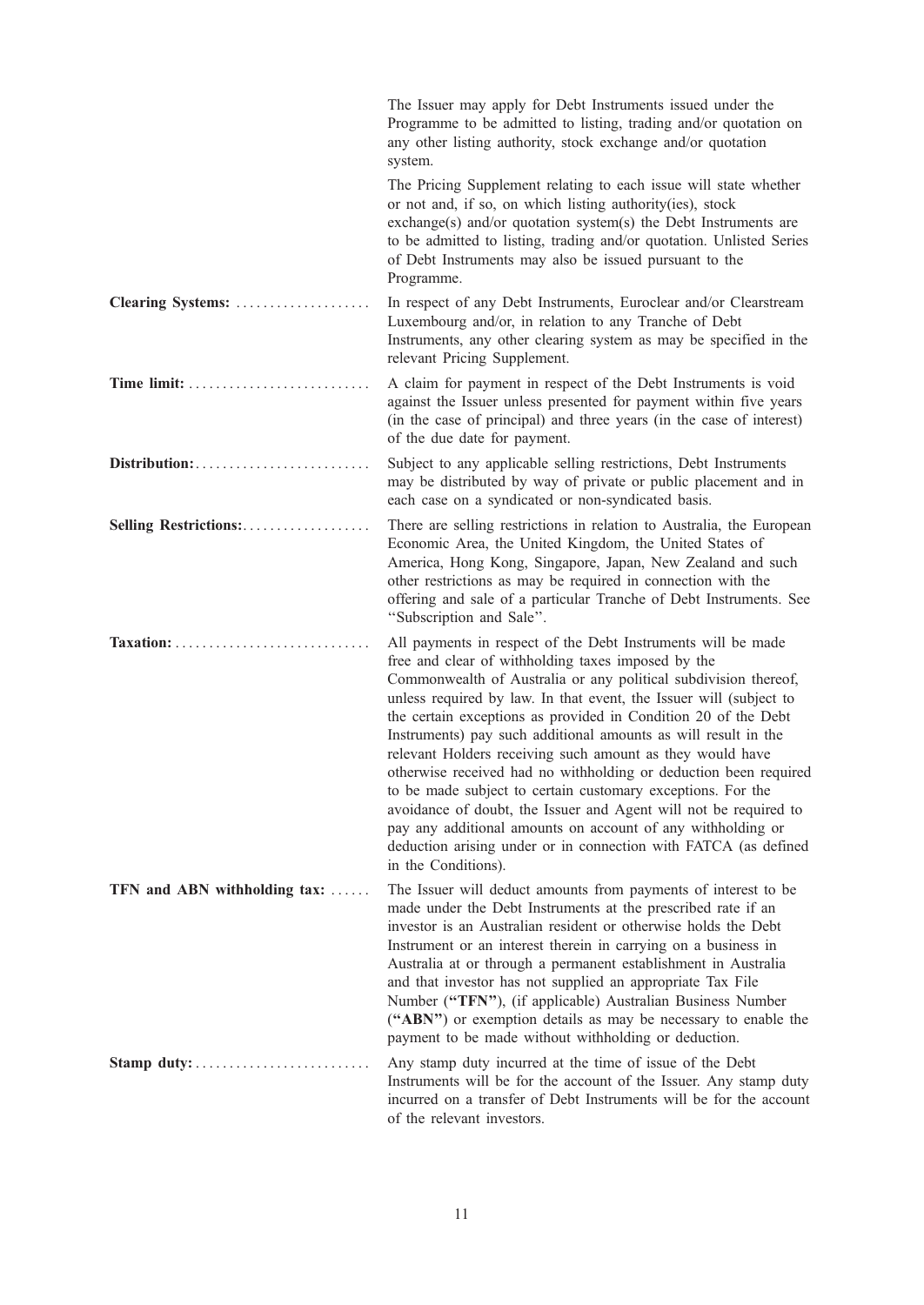| duty is payable in any Australian State or Territory on the issue,<br>transfer or redemption of the Debt Instruments. However,<br>investors are advised to seek independent advice regarding any<br>stamp duty or other taxes imposed by any jurisdiction upon the<br>issue, transfer or redemption of Debt Instruments, or interests in<br>Debt Instruments. |
|---------------------------------------------------------------------------------------------------------------------------------------------------------------------------------------------------------------------------------------------------------------------------------------------------------------------------------------------------------------|
| The net proceeds from the issue of any Debt Instruments will be<br>used by the Issuer for its general corporate purposes unless stated<br>otherwise in the applicable Pricing Supplement.                                                                                                                                                                     |
| The Debt Instruments will be governed by, and construed in<br>accordance with, English law.                                                                                                                                                                                                                                                                   |
| Governing Law:                                                                                                                                                                                                                                                                                                                                                |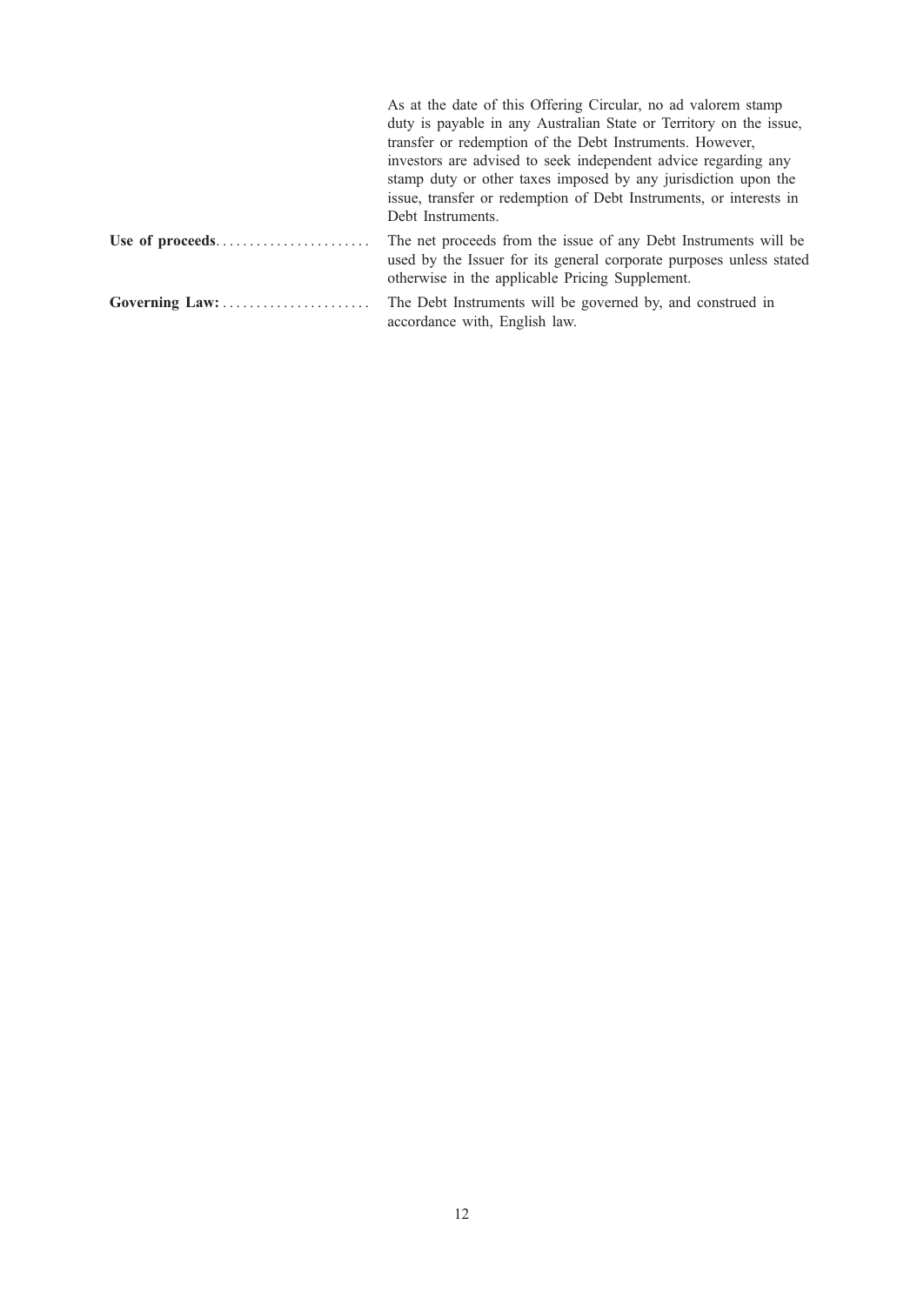# FORM OF THE DEBT INSTRUMENTS

Debt Instruments may be issued in bearer form or in registered form.

## Debt Instruments in bearer form

Each Tranche of Debt Instruments in bearer form will initially be represented by a temporary global Debt Instrument without receipts, interest coupons or talons, which will be deposited on the relevant Issue Date with a common depositary on behalf of each relevant Clearing System (as specified in the Pricing Supplement for the relevant Tranche). Any reference in this section to the Clearing Systems shall, wherever the context so permits, be deemed to include a reference to any additional or alternative clearance system approved by the Issuer and the Agent (as defined below). Whilst any Debt Instrument is represented by a temporary global Debt Instrument, payments of principal and interest (if any) due prior to the Exchange Date (as defined below) will be made against presentation of the temporary global Debt Instrument only to the extent that certification (in a form to be provided) as required by U.S. Treasury regulations, has been received by each relevant Clearing System, as applicable, and a like certification (based on the certifications it has received) has been given to the Agent.

On and after the day falling after the expiry of 40 days after the completion of the distribution of the relevant Tranche, as notified by the Agent to the relevant Dealer ("Exchange Date"), interests in such temporary global Debt Instrument will be exchangeable (free of charge), in accordance with its terms as described therein, for either interests in a permanent global Debt Instrument without receipts, interest coupons or talons or for definitive Debt Instruments with, where applicable, receipts, interest coupons and talons attached (as indicated in the applicable Pricing Supplement and subject, in the case of definitive Debt Instruments, to such notice period as is specified in the applicable Pricing Supplement) in each case upon certification of non-U.S. beneficial ownership as described in the third sentence of the immediately preceding paragraph. The Holder of a temporary global Debt Instrument will not be entitled to collect any payment of interest or principal due on or after the Exchange Date. Pursuant to the Agency Agreement (as defined under ''Terms and Conditions of the Debt Instruments'' below) the Agent shall arrange that, where a further Tranche of Debt Instruments is issued, the Debt Instruments of such Tranche shall be assigned a common code and ISIN by each relevant Clearing System which are different from the common code and ISIN assigned to Debt Instruments of any other Tranche of the same Series until the day falling after the expiry of 40 days after the completion of the distribution of the relevant Tranche, as notified by the Agent to the relevant Dealer.

Payments of principal and interest (if any) on a permanent global Debt Instrument will be made through each relevant Clearing System against presentation or surrender (as the case may be) of the permanent global Debt Instrument without any requirement for certification. A permanent global Debt Instrument will be exchangeable in certain circumstances in whole, but not in part, for security printed definitive Debt Instruments with, where applicable receipts, interest coupons and talons attached upon the relevant Clearing System, acting on the instructions of the permanent global Debt Instrument Holder, giving not less than 60 days' written notice (expiring at least 30 days after the Exchange Date) to the Agent. Unless additional circumstances are specified in the applicable Pricing Supplement a notice requiring exchange as aforesaid may only be given if an Exchange Event has occurred. "Exchange Event" means (i) an Event of Default has occurred and is continuing or (ii) the Issuer has been notified that the relevant Clearing System has been closed for business for a continuous period of 14 days (other than by reason of holiday, statutory or otherwise) after the relevant Issue Date or has announced an intention permanently to cease business or has in fact done so. The Issuer will promptly give notice to the Holders in accordance with the Conditions if an Exchange Event occurs. Temporary and permanent global Debt Instruments and definitive Debt Instruments in bearer form will be authenticated (if applicable) and delivered by the Agent on behalf of the Issuer.

The following legend will appear on all global Debt Instruments, definitive Debt Instruments, receipts, interest coupons and talons in bearer form:

# ''Any United States person who holds this obligation will be subject to limitations under the United States income tax laws, including the limitations provided in Sections 165(j) and 1287(a) of the Internal Revenue Code.''

The sections referred to provide that Holders that are United States persons (as defined in the United States Internal Revenue Code of 1986, as amended), with certain exceptions, will not be entitled to deduct any loss on Debt Instruments, receipts or interest coupons and will not be entitled to capital gains treatment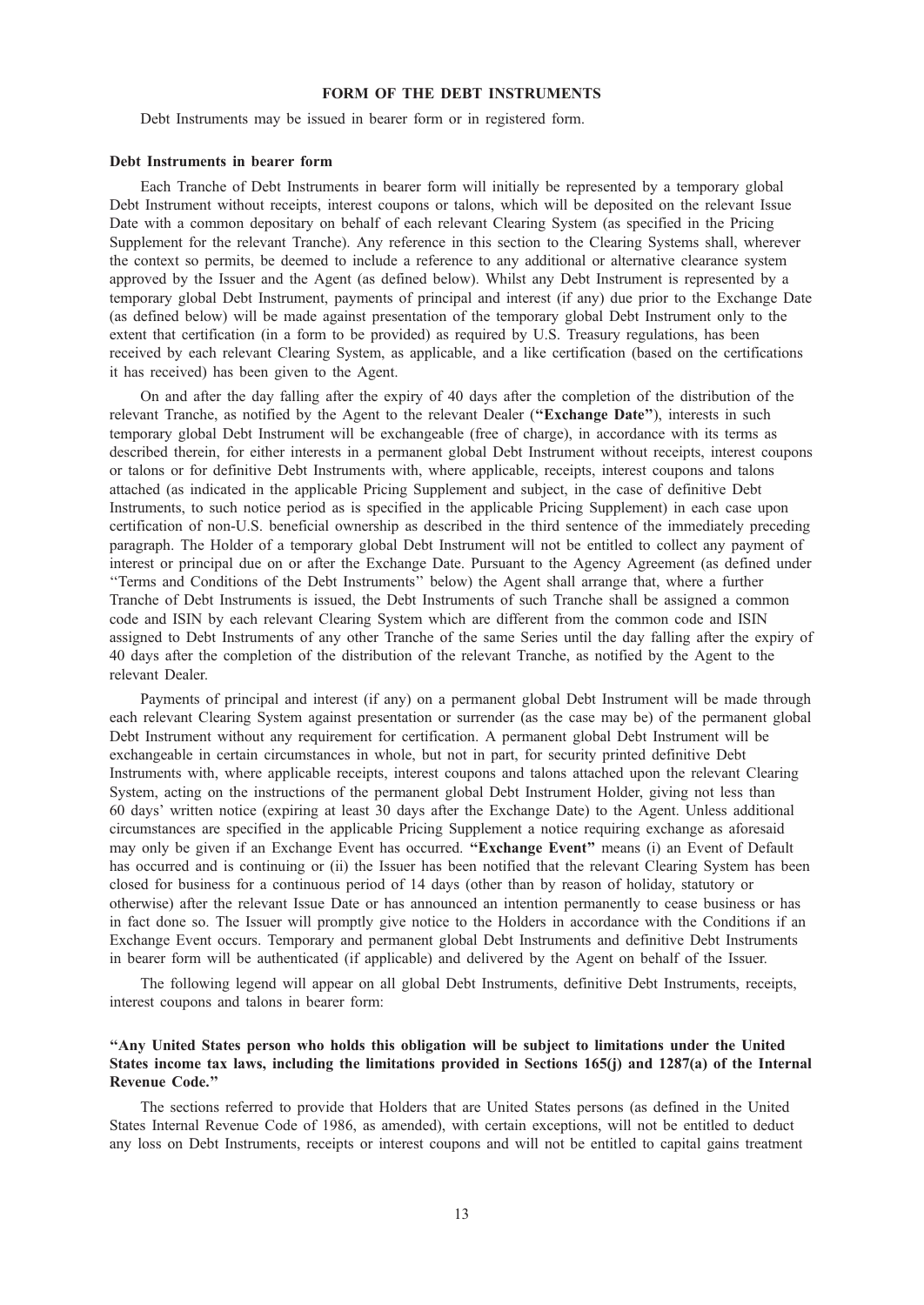of any gain on any sale, disposition, redemption or payment of principal in respect of Debt Instruments, receipts or interest coupons.

A Debt Instrument may be accelerated by the Holder thereof in certain circumstances described in ''Terms and Conditions of the Debt Instruments—Events of Default''. In such circumstances, where any Debt Instrument is represented by a global Debt Instrument or Definitive Debt Instruments have not been delivered, unless within a period of 15 days from the giving of notice of acceleration payment has been made in full of the amount due in accordance with the terms of such global Debt Instrument, such global Debt Instrument will become void. At the same time, Holders of interests in such global Debt Instruments credited to their accounts with each relevant Clearing System will become entitled to proceed directly against the Issuer on the basis of statements of account provided by each relevant Clearing System, on and subject to the terms of Deed of Covenant.

#### Debt Instruments in registered form

Debt Instruments in registered form will be constituted by the Deed of Covenant, copies of which are available for inspection at the office of the Registrar. Holders of the Debt Instruments in registered form will be entitled to the benefit of, bound by, and deemed to have notice of all the provisions of the Deed of Covenant.

Unless otherwise specified in the relevant Pricing Supplement, where Debt Instruments are issued in registered form no certificate or other evidence of title will be issued unless the Issuer determines that certificates should be available or it is required to do so pursuant to any applicable law or regulation. Any such certificate will be in such form as the Issuer and the Agent may agree.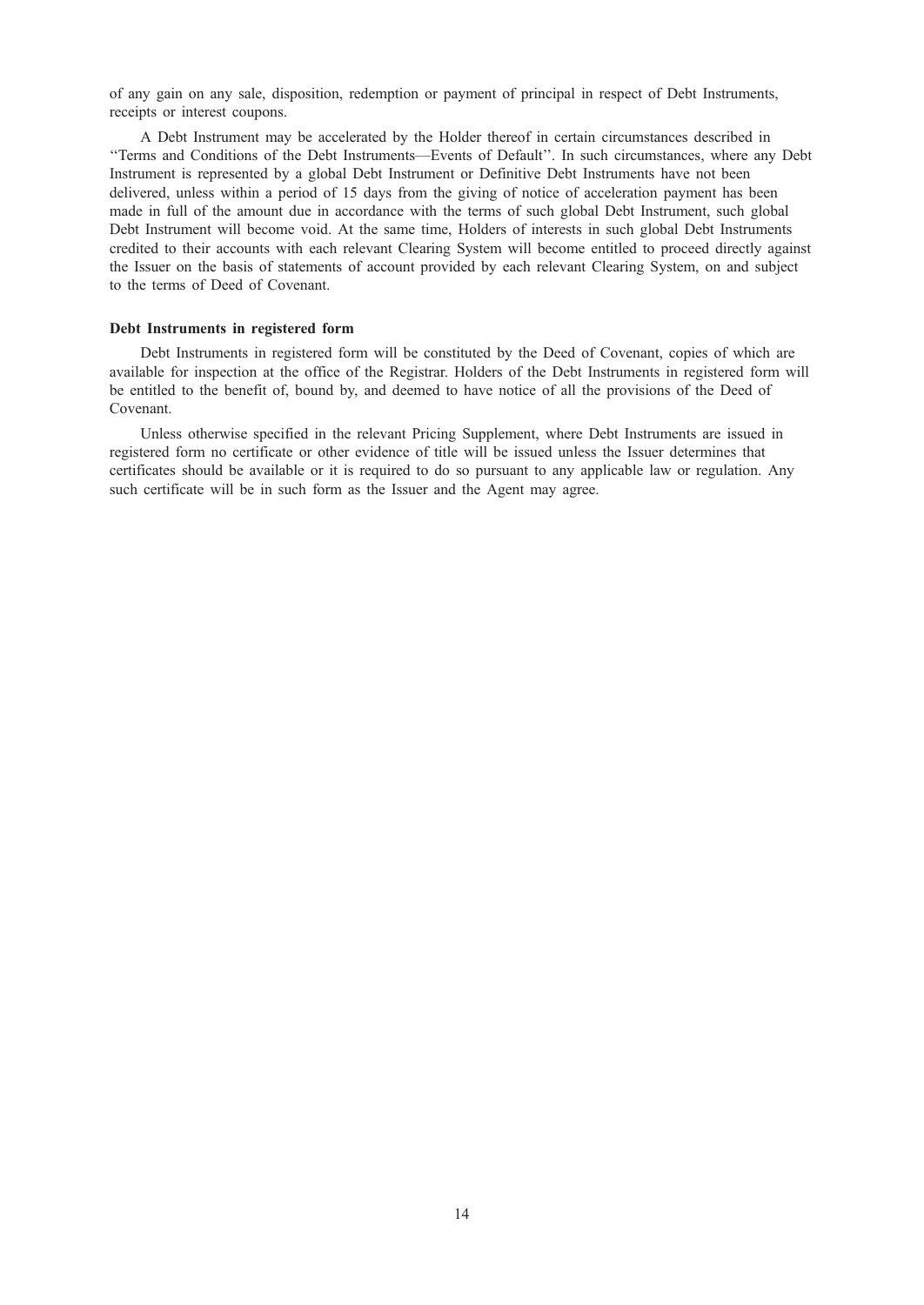# RISK FACTORS

Prospective investors should carefully consider the risks and uncertainties described below and the other information contained in this Offering Circular before making an investment in the Debt Instruments.

The risks described below are not the only ones relevant to the Issuer, the Guarantors, or the Debt Instruments. The business, financial condition and results of operations of the Issuer, the Guarantors and their respective subsidiaries ("Group") could be materially adversely affected by any of these risks. There are a number of factors, including those described below, that may adversely affect the ability of the Issuer and the Guarantors to make payment on the Debt Instruments. Additional risks not presently known to the Issuer or the Guarantors or that they currently deem immaterial may also impair their business operations.

## 1. General market risk

Prospective investors should be aware that the rail infrastructure operated by the Group and the returns from their investments will be influenced by a number of factors that are common to most listed investments. At any point in time, these may include:

- the Australian and international economic outlook;
- movements in the general level of prices on international and local stock markets;
- changes in economic conditions including inflation, recessions and interest rates; and
- changes in Australian Government fiscal, monetary and regulatory policies.

## 2. Primary business risks

## Change in general economic conditions or a reduction in the export demand for coal and steel

As a substantial amount of the coal that is carried over the Issuer's network is metallurgical coal, which is used principally in steel production, global demand for metallurgical coal and, to a lesser extent, thermal coal, which is used principally in energy generation, are the main drivers of demand for the provision of the below rail services. In the event that general economic conditions deteriorate in Australia or in the Asian countries upon which the Australian coal export industry is dependent (including, in particular, China and India, as well as Japan, South Korea and Taiwan), demand for Australian coal exports, particularly metallurgical coal exports, may be reduced. Any change in general economic conditions may have an adverse effect on business and financial results. In addition, factors that may impact the global demand for, and price of, thermal coal include, among other things, increased production of gas from unconventional sources (including shale gas, coal seam gas and tight oil).

While the regulatory regime under which the Issuer operates is structured such that revenue mechanisms ensure cash flows are largely independent of coal volumes hauled on the network, cash flows, liquidity and financial results for a particular period may be adversely affected by a reduction in coal volumes hauled on the network. In addition, a significant and sustained decrease in metallurgical and thermal coal prices below historical levels may result in certain mines becoming uneconomic and hence unable to support the operations of the Central Queensland Coal Network (''CQCN''). If these conditions are encountered on a sustained basis, the Issuer may experience asset stranding risk (see the risk entitled "Asset stranding risk").

#### Severe weather and natural disasters

The Issuer's network is exposed to severe weather conditions and other natural phenomena, including floods, earthquakes, cyclones, fires, mudslides or landslides, extreme temperatures, and significant precipitation that may cause business interruptions, including infrastructure outages on the network, unavailability of a workforce and derailments or other incidents that may damage the network. Each of these events can adversely affect all or a portion of the rail network and result in increased costs and increased liabilities, which could have a material adverse effect on business, operational performance and financial results.

With the exception of a small number of components of the network, the Issuer does not benefit from insurance coverage against any potential damage to the network or associated business interruptions resulting directly from severe weather conditions and other natural phenomena, or ''force majeure'' events. However, the access undertaking provides a framework that enables the Issuer to recover associated costs by requesting a variance to the reference tariffs (being the applicable regulated tariffs approved by the Queensland Competition Authority ("QCA") following a "review event," which can be triggered by a force majeure event which is beyond the Issuer's control and which results in the Group incurring additional costs of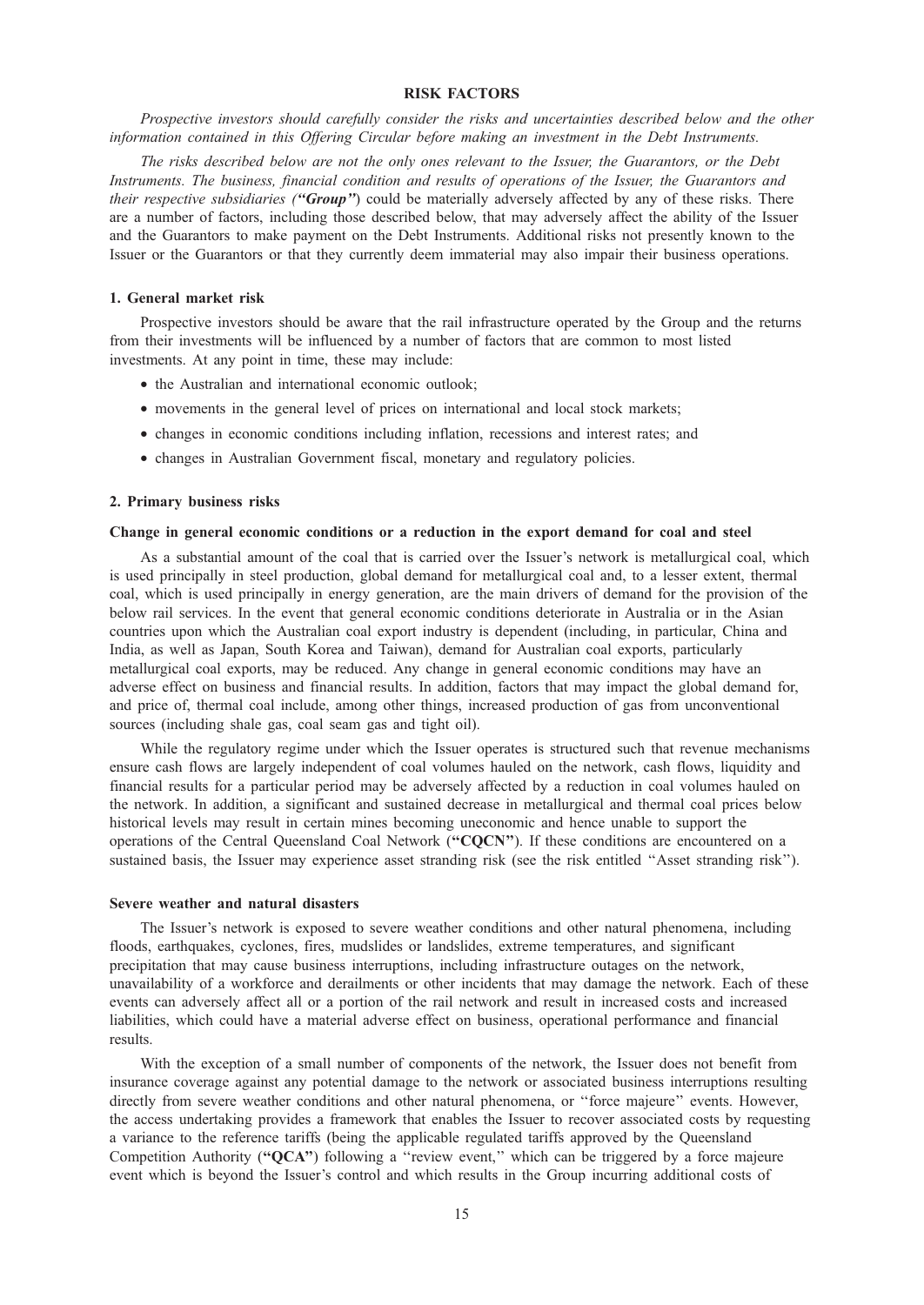greater than A\$1.0 million. The access charges that the Issuer may charge users of the CQCN are determined in accordance with these reference tariffs. If the network is damaged or operations are interrupted by a force majeure event, and the associated costs are not eligible for recovery under the terms of the access undertaking, or the recovery amount approved by the QCA is inadequate to cover the costs of repairing the network and/or any revenue shortfall resulting from related business interruptions, business, operational performance and financial results may be adversely affected.

The Issuer is not insured against all foreseeable risks for its business and it is covered against business interruption losses only in limited circumstances, which do not include interruptions caused by damage to the network or derailments. The ability to claim under any existing insurance policies will always depend on the terms of the relevant policy and, in particular, any exclusions. There is a risk that the policies under which the Issuer is insured will not be sufficient to cover damages when they arise which could have a material adverse effect on business, operational performance and financial results. Even with insurance, if any material interruption of service on the network occurs, the Issuer may not be able to restore service without a significant interruption to operations which could have an adverse effect on business, operational performance and financial results.

## Capital expenditure plans

When deciding which opportunities for expansion and improvement to pursue, the Issuer must predict the rate of return associated with each project. Calculations are based on certain estimates and assumptions that may not be realised. Accordingly, the calculation of a potential rate of return may not be reflective of the actual returns. If the estimates and assumptions used in calculating the rate of return are inaccurate, the Issuer's capital may be inefficiently allocated which may ultimately impact the Regulated Asset Base, or "RAB," which is the estimated economic value of the Issuer's regulated assets, used in determining part of the Issuer's regulated revenue and the determination of access charges, and could have an adverse impact on business, operational performance and financial results.

The Issuer's operating and financial performance is also dependent on the Issuer's ability to effectively manage any significant capital projects that the Issuer decides, or is required pursuant to the Issuer's access undertaking, to undertake within budgets and timeframes and on sufficient funding being available for such projects. Completion of construction on capital projects may be delayed, or may require the expenditure of funds in excess of budgeted amounts, because of factors within or outside of the Issuer's control, including delayed or inadequate performance by third-party contractors. In addition, once complete, capital projects may not achieve their targeted revenues due to unfavorable pricing or underutilisation, and the Issuer's future financial results may be impacted. Target revenues are also dependent on the inclusion of the Issuer's annual capital expenditure in to the RAB which is predicated on the review and approval of the QCA. The QCA may elect to include only a portion of the capital spend in the RAB or allow the infrastructure into the RAB and defer a return on it until a later time.

## Reliance on Aurizon Holdings

The Issuer is substantially dependent on Aurizon Holdings Limited (ABN 14 146 335 622), the Issuer's ultimate parent company ("Aurizon Holdings"), and its subsidiaries (together the "Aurizon Holdings Group"). Aurizon Operations Limited (ABN 47 564 947 264), formerly known as QR Limited, the Issuer's immediate parent company ("Aurizon Operations") is the primary above rail customer and the Issuer expects to continue to derive the majority of its regulatory revenues from access agreements with that entity for the foreseeable future. In the fiscal year ended 30 June 2015 and the half-year ended 31 December 2015, approximately 67.5% and 66.0% respectively of regulated coal access revenue was derived from access agreements with Aurizon Operations Limited. As a result, any event that adversely affects the Aurizon Holdings Group, including its financial condition, leverage, liquidity, results of operations, cash flows or market reputation, may adversely affect operations, revenues and liquidity of the Issuer.

In addition, the Issuer is dependent on Aurizon Holdings Group with respect to a number of intercompany agreements, including the Operations Master Rail Services Agreement, Master Equipment Lease, Secondment Agreement and Real Property Licenses, pursuant to which its relies on members of the Aurizon Holdings Group to provide it with a range of services, equipment, personnel and property and infrastructure access, which are integral to the Issuer's operations. The termination of, the failure to renew or any material non-performance of these agreements could adversely affect business, operational performance and financial results.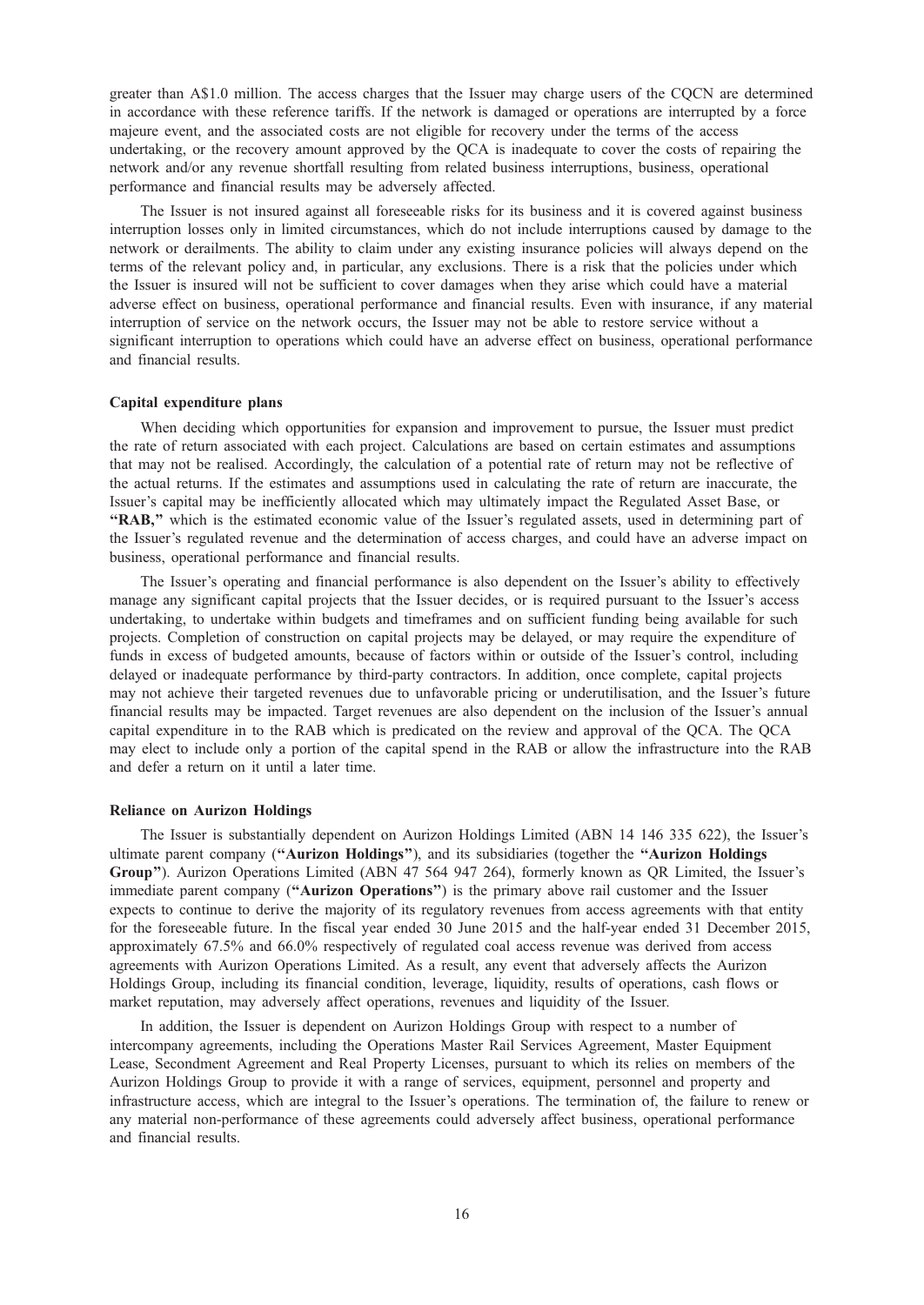Further, due to the relationship with the Aurizon Holdings Group, including its shareholding in the Issuer, the Issuer's ability to access the capital markets, or the pricing or other terms of any financing or capital markets transactions that it agrees may be adversely affected by any impairments to Aurizon Holdings' financial condition or adverse changes in its credit ratings. Any material limitations on the Issuer's ability to access capital as a result of such adverse changes affecting Aurizon Holdings could limit its ability to obtain future financing on favourable terms, or at all, or could result in increased financing costs in the future. In addition, as the Issuer is a subsidiary of Aurizon Holdings, Aurizon Holdings may require (subject to compliance with the Corporations Act and funding agreements) that the Issuer pay a dividend or distribution to it or direct that the Issuer's cash flows otherwise be used in support of the Aurizon Holdings Group. Similarly, Aurizon Holdings could direct the Issuer to undertake and fund capital investment projects. In addition, material adverse changes affecting the Aurizon Holdings Group could negatively impact the Issuer's ability to engage in, expand or pursue its strategy and business activities, and could also prevent it from engaging in certain transactions that might otherwise be considered beneficial to the Issuer, including capital projects for the expansion of the Issuer's network.

## Regulatory pricing resets

The central Queensland coal network is declared for third party access in accordance with the Queensland Competition Authority Act 1997 (Qld) (the "**QCA Act**"). The process for gaining access to the network is governed by the Issuer's access undertaking which is approved, from time to time, by the QCA. The Issuer's current access undertaking is known as ''UT3'' and came into effect on 1 October 2010. The UT3 access undertaking sets the terms and conditions of access to the CQCN until approval of the Issuer's new access undertaking (which is known as ''UT4''), including pricing for the period 1 July 2009 to 30 June 2016.

The Issuer is subject to regulatory pricing resets by the QCA. The Issuer's Maximum Allowable Revenue ("MAR"), and the nominal (vanilla) weighted average cost of capital ("WACC") used in deriving the Issuer's MAR, is typically reset every four years as part of the access undertaking approval process with the QCA, and the reference tariffs are reset annually based on projected system volumes and other variables. The WACC decided by the QCA may not adequately compensate the Issuer for its business and operational risks which could lead to a material adverse impact on the Issuer's business, operational performance and financial results.

As part of the Issuer's submission to the QCA on UT4, the Issuer proposed a reduction in its WACC to 8.18% from the approved UT3 WACC of 9.96%, which it believes reflects current market conditions, including historically low yields on Commonwealth Government bonds, which are referred to in determining the risk free rate, a key determinant of the cost of equity assumed in the WACC. The WACC is decided by the QCA to determine the regulated rate of return, and is the most significant building block component of the MAR. The QCA determined a nominal (vanilla) WACC of 7.17% in its Draft UT4 Decision on MAR published on 30 September 2014. On 16 December 2015, the QCA issued a UT4 Consolidated Draft Decision on Policy and Pricing in which the QCA reconfirmed the nominal (vanilla) WACC of 7.17%. In its Final Decision on UT4 published on 28 April 2016 ("UT4 Final Decision"), the QCA reconfirmed the nominal (vanilla) WACC of 7.17%.

## Changes to UT3 and approval of UT4 submission

The Issuer's current access undertaking, UT3, was due to expire on 30 June 2013. It has been subsequently extended by the QCA to the earlier of 30 June 2016 or the date on which the UT3 access undertaking is withdrawn in accordance with the QCA Act. This extension is to allow for stakeholder consultation on the Issuer's new UT4 access undertaking which was first submitted to the QCA on 30 April 2013. While the Issuer's UT4 submission retained the intent and structure of UT3, it was the first submission made by the Issuer since it ceased to be government owned and contained several significant changes from previous undertakings, including the removal of the mandatory investment threshold, which requires the Issuer to invest in regulated projects up to a threshold of A\$300 million, which has been approved in the Final Decision. The Issuer worked collaboratively with all key stakeholders since its initial submission of UT4 and reached agreement on a number of key issues. This resulted in the Issuer's original UT4 submission being withdrawn and replaced on 11 August 2014 by a revised UT4 submission which encapsulates key items on which consensus had been reached. The QCA issued an Initial Draft Decision on UT4 on 30 January 2015 (Policy and Pricing) which the Issuer responded to on 17 April 2015. A detailed consultation process ensued and a Consolidated Draft Decision on UT4 was issued by QCA on 16 December 2015 (''2015 Consolidated Draft Decision'').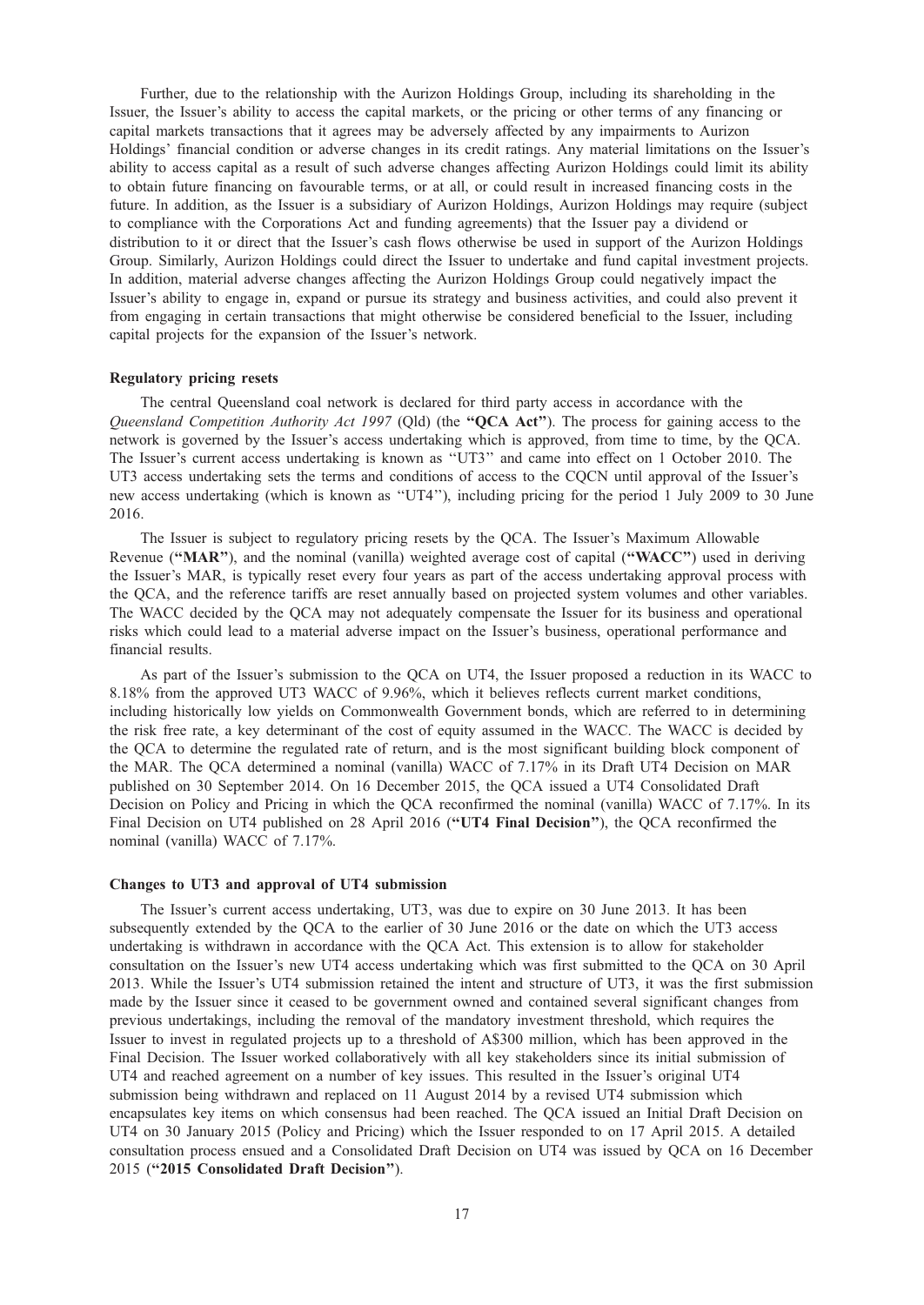The UT4 Final Decision follows Australian regulatory norms, by being essentially a decision to reject the Issuer's UT4 proposal, and to indicate the ways in which the proposal should be amended. Interested stakeholders (including the Issuer) have 28 days from the date of the UT4 Final Decision to seek judicial review of the decision and commence proceedings. Importantly, judicial review is a limited form of review which largely addresses the process by which the decision was made, rather than the merits of the decision itself.

There is a risk that a person aggrieved by the QCA's decision to approve an access undertaking may apply for judicial review. If the UT4 Final Decision is set aside or remitted for reconsideration, there is a risk that the QCA may require, and ultimately impose, more onerous terms of access on the Issuer. Either of these outcomes with respect to UT4 could have a material impact on business and operations, including by, among other things, imposing new or more onerous compliance obligations on the Issuer, setting an unfavorable rate of return on capital assets, reducing the cost allowance for service delivery to sub-optimal levels and setting risk allowances which are inadequate to compensate for actual risk exposure. The Issuer is currently reviewing the UT4 Final Decision to assess the impact on the business.

The Issuer received an Initial Access Undertaking notice on 11 May 2016 from the QCA in accordance with the QCA Act. The notice provides that the Issuer has until 9 September 2016 to submit a Draft Access Undertaking to the QCA to apply for the regulatory period commencing on 1 July 2017 (known as "UT5"). In its ASX announcement on 12 May 2016, the Issuer acknowledged that it welcomes the timely commencement for the next regulatory period and will consider appropriately its response to the QCA and reiterated that it remains committed to the finalisation of outstanding matters relating to the UT4 regulatory period. Any inability to successfully secure QCA approval for the UT5 submission, or for any future access undertaking, on terms which are favorable to the Issuer could therefore impact the commercial rate of return and impact its ability to fund future network expansions.

## Changes to the regulatory access regime

The provision of access to rail transport infrastructure, including the CQCN, is highly regulated. The Queensland Access Regime administered by the QCA, which governs the access charges that the Issuer is permitted to charge, and covers matters such as capacity allocation and non-discrimination between access seekers, expansions and investment, and ringfencing obligations, has been certified as effective for a period of ten years from 19 January 2011, by the National Competition Council (the ''NCC'') under the national third party access regime in the Competition and Consumer Act 2010 (Cth) (previously Trade Practices Act 1974 (Cth)) (''National Access Regime'') administered by the Australian Competition and Consumer Commission (the ''ACCC''). This means that access to the CQCN and certain extensions within the CQCN will continue to be regulated under the Queensland Access Regime for the duration of the certification, unless the declaration is revoked earlier or if the relevant Commonwealth Minister believes there have been substantial modifications to the Queensland Access Regime, in which case access to the CQCN could be declared under the National Access Regime. In addition, extensions to a new coal basin are not currently declared under either the Queensland or national access regime. If the National Access Regime were to apply to either the CQCN or future extensions, it is possible that terms and conditions imposed by the ACCC in respect of the CQCN could be less favorable than the terms and conditions imposed by the QCA, which in turn could have a material adverse effect on business, operational performance and financial results.

#### Impairment Risk

The Issuer's RAB is used by the QCA to determine its allowable regulated revenues, from which reference tariffs and its regulated rate of return are calculated. Under UT4, the QCA requires the Issuer to undertake a condition-based assessment of the below rail assets in the CQCN six months prior to the end of UT4. If there is evidence that the condition of the below rail network has deteriorated over the term of UT4 at a rate greater than a rate that would be expected under accepted good operating practice, the QCA may reduce the value of assets in the RAB by the estimated value of the deterioration of the assets. Any such reduction in the RAB could have a material adverse effect on business, operational performance and financial results. As at the date of this Offering Circular, the Issuer is not aware of any issues which would enable the QCA to reduce the value of assets in the RAB.

The Issuer's ability to effectively manage asset values, through strategies such as effectively passing on liability for third party-caused asset deterioration through customer contract provisions, impacts its return on capital. For example, the Issuer has limited direct control over the wagon loading practices of third parties. As a result of poor wagon loading practices by the coal miners that use the network, the Issuer incurs significant ballast fouling which requires additional operational expenditure to rectify in order to ensure the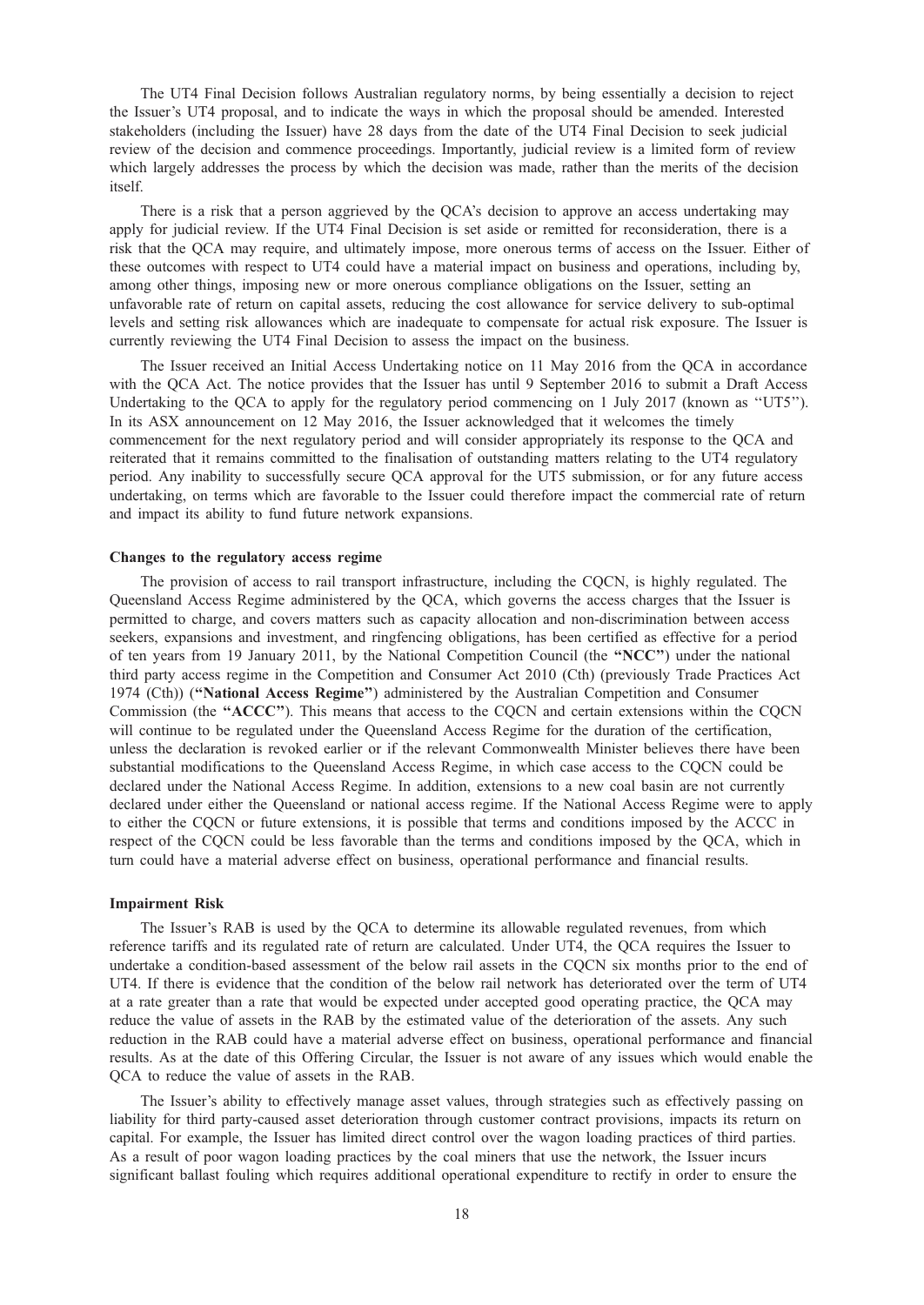value of the asset is not impaired. The condition-based assessment for UT3 saw the QCA impair the Issuer's assets, for the first time, by approximately A\$107 million as a result of ballast undercutting costs. To effect this impairment, the QCA decided to reduce the Issuer's MAR over a seven year period by A\$107 million in present value terms rather than reducing (impairing) the RAB. This decision was reviewed as part of the UT4 submission. In the UT4 Final Decision, the QCA approved the removal of the ballast impairment charge associated with the UT4 period, but refused to remove the impairment charge for the UT3 period. Accordingly, failure to appropriately manage asset deterioration may impact future return on capital for UT4 and subsequent regulatory periods.

The Issuer provides customers with the option to utilise electric traction services in the Blackwater and Goonyella systems of the CQCN. In the event that there is a sustained material decline in the usage of electric traction services by customers in these electrified systems, this service could become uneconomic and could result in an impairment of the Issuer's electric infrastructure. This could have a material adverse effect on business, operational performance and financial results.

## Changes in government policy, regulation or legislation and compliance risks

The Issuer is subject to the jurisdiction of various regulatory agencies, including the QCA and other state and federal regulatory agencies for a variety of economic, health, safety, labour, environmental, tax, mining, legal and other matters. New rules or regulations by these agencies, and any additional changes they may impose could increase operating costs or reduce operating efficiencies. In addition, any non-compliance with these and other applicable laws or regulations can subject the Issuer to fines, penalties and other legal or regulatory sanctions.

## Rail safety accreditations

Rail safety accreditation is essential for the Issuer to conduct business and is subject to removal and expiration. Any loss of, failure to maintain or inability to renew the rail accreditation necessary for the Issuer to carry on its rail operations would have a material adverse effect on business, operational performance and financial results.

## Strategic maintenance planning or asset renewal and investment plans

If the Issuer fails to successfully execute its asset renewal and investment strategies, the reliability and performance of the CQCN may be impacted, which in turn could have an adverse impact on business, operational performance and financial results.

## Failure to safely conduct operations

As of 31 December 2015, the Issuer had 923 employees and/or secondees, of which 577 undertake a range of operational tasks. A number of the rail operational tasks involve the use of heavy machinery on the Issuer's infrastructure, on infrastructure provided by third parties and on infrastructure that interacts with the public at road crossings and within operational yards. Any failure by the Issuer, or third parties who own infrastructure on which the Issuer operates, to safely conduct operations or to otherwise comply with the necessary occupational health and safety requirements could result in death or injury to staff, contractors or members of the public, and could lead to criminal prosecution, fines, penalties and compensation for damages as well as reputational damage to the Issuer, which may have a material adverse effect on the Issuer's business, operational performance and financial results.

#### Environmental regulations

The Issuer's operations are subject to numerous environmental laws and regulations. Hazardous materials are transported on the network. Failure to comply with applicable environmental laws and regulations, including the terms and conditions associated with the Issuer's environmental permits, licenses and approvals, may cause the Issuer to cease or be restricted in its operations, incur fines, penalties or other liabilities or require the carrying out of remedial work or the installation of additional equipment at substantial cost. In certain circumstances, there may be obligations to remediate and rehabilitate current and former facilities and locations where the Issuer's operations are, or were, conducted (whether or not the contamination or emissions were permitted under law at the time they occurred or whether or not the Issuer is responsible). There may also be requirements that third parties that suffer loss or damage by reason of a breach by the Issuer of its legal obligations be compensated or indemnified. Further, if a breach of these laws or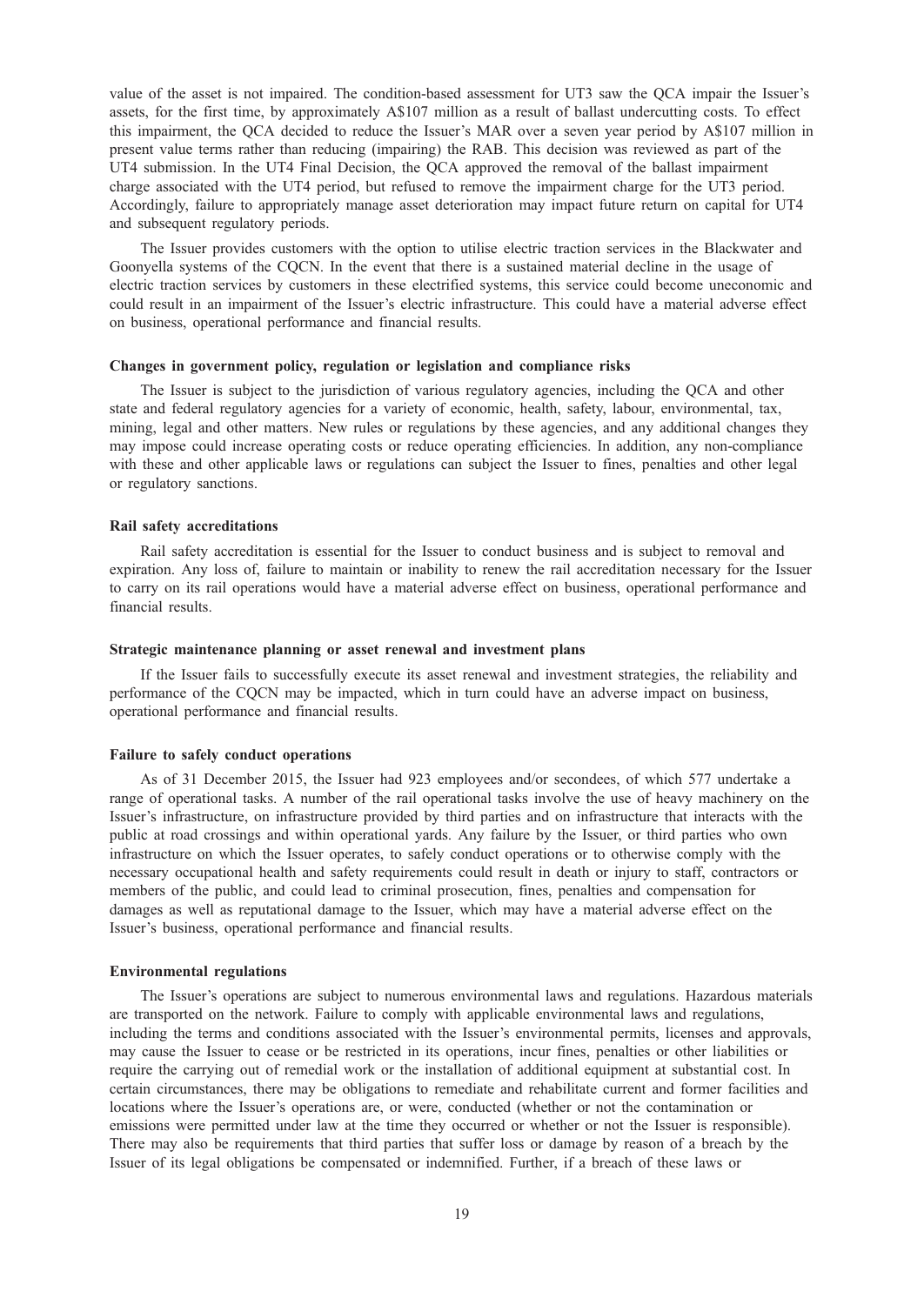regulations is established, then the person in breach may also be exposed to criminal prosecution and penalty.

Pursuant to indemnities in favour of the State of Queensland under the Issuer's rail corridor leases, the Issuer may be responsible for past and future environmental liabilities relating to the rail corridor, including environmental liabilities that are presently unknown or unquantifiable.

No assurances can be given that existing environmental laws and regulations, or any changes thereto or the imposition of new laws and regulations may not have a material adverse effect on business, operational performance and financial results.

## Relationships with the Issuer's stakeholders

The Issuer derives the substantial majority of its regulatory revenue from access fees charged to Aurizon Operations, Pacific National Pty Ltd (ABN 39 098 060 550) (''Pacific National''), a wholly-owned subsidiary of Asciano Limited (ABN 26 123 652 862) and BM Alliance Coal Operations Pty Ltd (ABN 67 096 412 752) (''BMA''). These above rail operators contract with coal miners that use the network in the Bowen Basin to provide coal haulage services, and typically pass through all or a portion of the regulated network access fees to these customers. In the fiscal year ended 30 June 2015 and half-year ended 31 December 2015, approximately 67.5% and 66.0% respectively of the regulated coal access revenue was derived from access agreements with Aurizon Operations, while approximately 19.5% and 21.9% respectively of the Issuer's regulated coal access revenue was derived from access agreements with other above rail operators including Pacific National and BMA, and 13.0% and 12.1% respectively from access agreements held directly with miners.

In addition, the Issuer's business is highly regulated and the regulatory framework requires extensive consultation with stakeholders. If unable to successfully maintain relationships with above rail customers or the coal miners that use the network, or if one or more of the above rail customers are unable to meet their obligations under, or fail to renew, their access agreements, business, operational performance and financial results may be materially adversely affected.

Any failure by the Issuer to reliably deliver network performance and services to the Issuer's customers could adversely affect the Issuer's business and financial results.

If the Issuer is unable to successfully manage and maintain the Issuer's network, the Issuer may experience network difficulties, including congestion, scheduling delays, access conflicts, derailments or signal or communications failures that could compromise the level of service the Issuer provides to the Issuer's customers. Any such difficulties may also compound the impact of weather and weather-related events on the Issuer's operations. The Issuer may also experience other operational or service difficulties related to network capacity, dramatic and unplanned increases or decreases of demand for rail service, or other events that could have a negative impact on the Issuer's operational efficiency, any of which could have a material adverse effect on the Issuer's business, operational performance and financial results.

## Capacity constraints in the coal supply chain

The long term strategy for the expansion of the rail infrastructure network assumes a demand for Australian coal exports. It also assumes that coal supply chains, particularly key export port terminals and third party above rail haulers, are able to maintain and expand capacity to accommodate future anticipated export volumes. Potential capacity constraints in these supply chains could have an adverse impact on the business, operational performance and financial results.

#### Failure to successfully negotiate bargaining agreements

A significant proportion of the Issuer's employees and/or secondees belong to labour unions and are covered by two different enterprise agreements. The enterprise agreements provide for certain employee entitlements and create obligations on the employer beyond statutory requirements. The Aurizon Staff Enterprise Agreement 2014 will nominally expire on 28 January 2018 and the Aurizon Construction and Maintenance Enterprise Agreement 2015 will nominally expire on 28 August 2018. During the process of bargaining for replacement agreements, there is potential for adverse impacts on operational performance and financial results. This could arise from lawful or unlawful industrial action or an adverse finding from a Court or Fair Work Australia arising out of a material dispute with labour unions. Financial and operational performance may also be impacted by not being able to negotiate terms that are no less favourable than those contained in the existing enterprise agreements.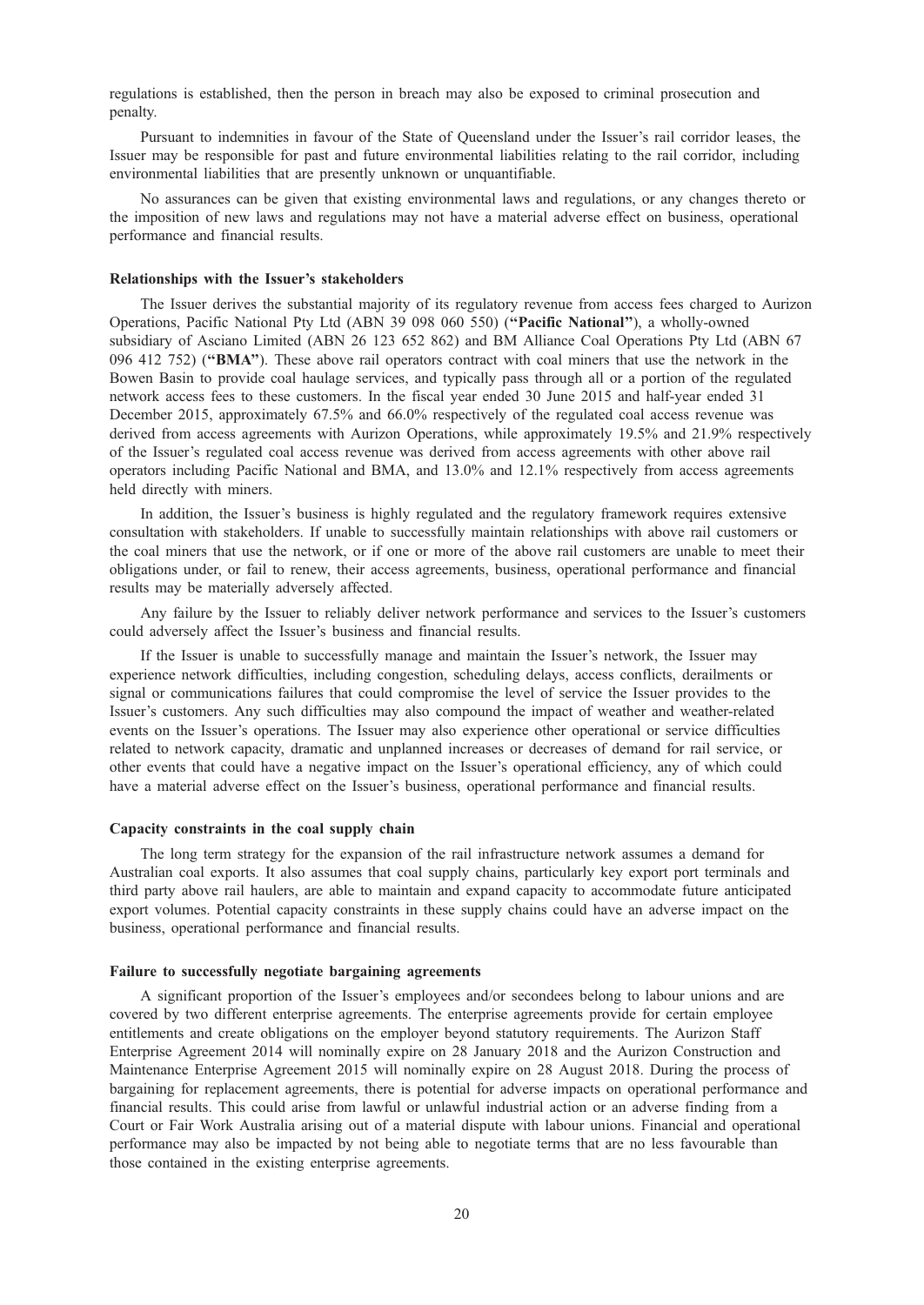## Disruptions in, or escalations in the price of, electricity supply

The Issuer relies upon the continuous supply of electricity, including traction electricity which is procured predominantly from a single supplier, for the network operations. If there is a large-scale or prolonged disruption to, or if the Issuer is unable to effectively pass through the effects of any significant increase in the cost associated with this electrical supply, business, operational performance and financial results may be materially adversely impacted. The Issuer relies on the provision of Transmission Services from Powerlink and Ergon Energy in order to supply the requisite power to its electricity distribution Network. These services are governed by two long-term contractual agreements. Any adverse impact on the ability of Powerlink or Ergon to provide these transmission services to the Issuer may have a material adverse impact on the supply, business, operational performance and financial results of the Issuer.

## Management and key personnel

The Issuer's success is heavily dependent on the continued services and performance of its current management and other key personnel. The Issuer does not have key person insurance on any personnel. The loss of key personnel, particularly in the Issuer's executive team and in the areas of the Issuer's business that are responsible for managing the Issuer's relationship with key regulators and other stakeholders, could affect the Issuer's ability to run the Issuer's business effectively. Although the Issuer has entered into employment agreements with certain of the Issuer's key personnel, these agreements do not ensure that the Issuer's key personnel will continue in their present capacity with the Issuer for any particular period of time. The loss of any key personnel could require one or more remaining key personnel to divert substantial attention to seeking a replacement or performing the duties of the departed executive. An inability to find a suitable replacement for any departing executive officer on a timely basis could have an adverse effect on the Issuer's operations.

#### Employee retirement funds

If future cash funding requirements of approximately 94 employees in the QSuper defined benefit superannuation fund is higher than currently estimated, these funding requirements could have an adverse impact on business, operational performance and financial results.

#### Risk of failure of control room infrastructure

The centralised control room located in Rockhampton, Australia, manages all rail traffic on the network. If the control centre were to suffer a failure, network rail services would cease for the duration of any such failure which may result in delays or disruptions to the Issuer's services. The Issuer's disaster recovery alternate control room is situated in Mackay, Australia, and currently requires 24 hours to be activated. If the disaster recovery plans and secondary systems are not sufficient to cure any control room failures in a timely manner, any delay in the ability to recover control centre operations or operate from an alternative site may materially impact business, operational performance and financial results.

## Risks relating to litigation and regulatory actions

The Issuer may be subject to litigation and other claims or disputes in the course of business, including employment disputes, contractual disputes or property damage and occupational and personal claims by third parties and employees with respect to its operations. Due to the nature of the Issuer's operations, it is also possible that claims against the Issuer could arise from the Issuer's regulators.

#### Disruptions to information technology and telecommunications systems

The Issuer is heavily reliant on the operational capability and reliability of information technology and telecommunications systems and staff in its business operations and of Aurizon Holdings. Disruptions to such information technology and telecommunications systems could lead to service interruptions, security breaches or other operational difficulties, which could have a material adverse effect on business, operational performance and financial results.

## Interest rates and exchange rates

The Issuer is subject to the risk of fluctuating interest rates associated with its borrowings and regulatory rate resets associated with each regulatory determination. In addition, the Issuer acquires goods and equipment under contracts denominated in foreign currencies from companies outside Australia. Results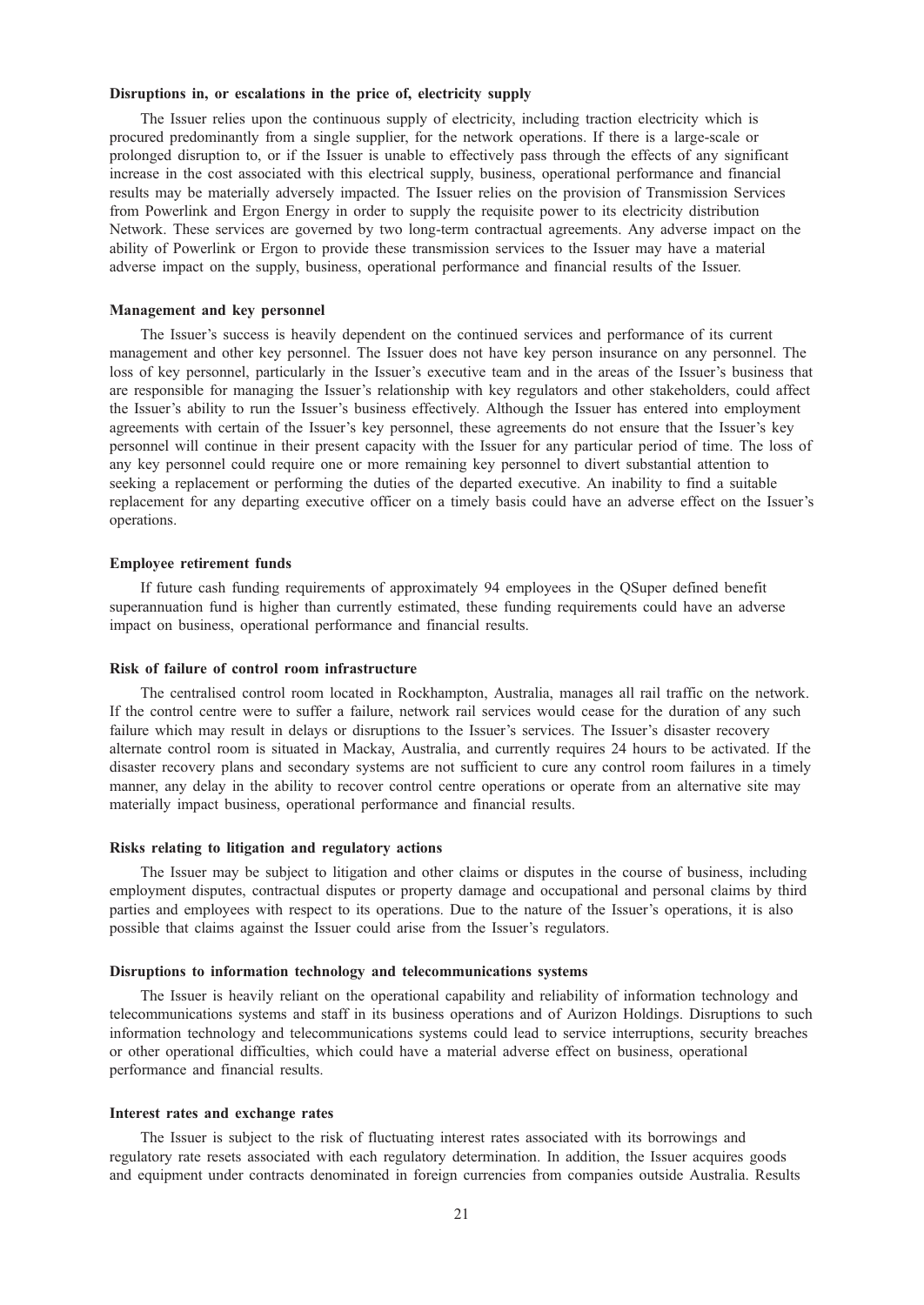of operations may be adversely affected if hedges are not effective to mitigate interest rate and exchange rate risks.

## Repayment or refinance of debt

The Issuer relies on bank facilities and other financing activities to fund operations and capital projects. If the Issuer is unable to refinance its indebtedness at maturity or meet its payment obligations, cash flows and financial condition may be adversely affected, and the Issuer's ability to pursue capital projects or other growth plans could be impacted.

## Credit risk

The Issuer has entered into contractual agreements with customers pertaining to the commercial arrangements for the Goonyella to Abbot Point Expansion ("GAPE") and Wiggins Island Rail Project (''WIRP'') expansions. These agreements enable the Issuer to earn returns from customers in addition to the regulatory return for taking on additional risks. These returns are not socialised unlike the regulatory return and the Issuer is exposed to the credit risk of the respective customers should there be a failure to pay any fees or charges under the GAPE or WIRP arrangements.

With respect to the Issuer's regulated access agreements, its regulatory revenue (which includes access charges and Take or Pay) is protected by socialisation at a system level, whereby if a contracting party defaults under its access agreement (for example by triggering an insolvency event), the Issuer can terminate the agreement. On termination of the access agreement, all future revenues are socialised with the existing system users.

## Corridor crossings

The Issuer has an obligation under its corridor leases to provide access to the corridor to enable services to cross the land. Examples of these obligations include the installation and operation of telecommunication systems, electricity transmission lines, water pipelines and gas pipelines. Given these services are within the railway corridor, a serious incident which affects these services could potentially have serious impacts on the Issuer's business operations.

## Infrastructure lease and corridor leases

Termination events are generally limited to breaches by the Issuer, in which case time is provided for the cure of those breaches before termination can occur. If the leases are terminated for a breach by the Issuer, the relevant infrastructure lessor must seek to dispose of the leased infrastructure and land, with the net disposal proceeds being paid to the Issuer. In circumstances where the lessor's right to extend is not exercised and the lease expires, the relevant lessor must pay the Issuer an amount equal to the fair market value of the leased infrastructure.

## Asset stranding risk

The Issuer may experience asset stranding risk on its CQCN infrastructure where demand on a sustained basis has deteriorated to such an extent that maintaining the regulated prices on the existing RAB would result in a further decline in demand making the system unsustainable. In the UT4 Final Decision, the QCA has enabled the Issuer to negotiate a commercial outcome with its customers in these circumstances to ensure long term viability of the CQCN. This would likely result in a reduction or deferral of the Issuer's regulatory revenue. If the Issuer is unable to reach a commercial resolution with its customers then the QCA has the ability to apply regulatory measures potentially resulting in a reduction in regulatory revenues. The QCA in the UT4 Final Decision has said that ''instead of [it] seeking to reduce [the Issuer's] RAB in the first instance, it consider[s] it reasonable for [the Issuer] to have the opportunity to rectify the demand deterioration in consultation and collaboration with its customers. This is consistent with the principles of a negotiate-arbitrate model, and mirrors the approach [the QCA has] adopted for the baseline capacity assessment.''1

<sup>1</sup> QCA UT4 Final Decision dated 28 April 2016, Volume II—Capacity and Expansions at p331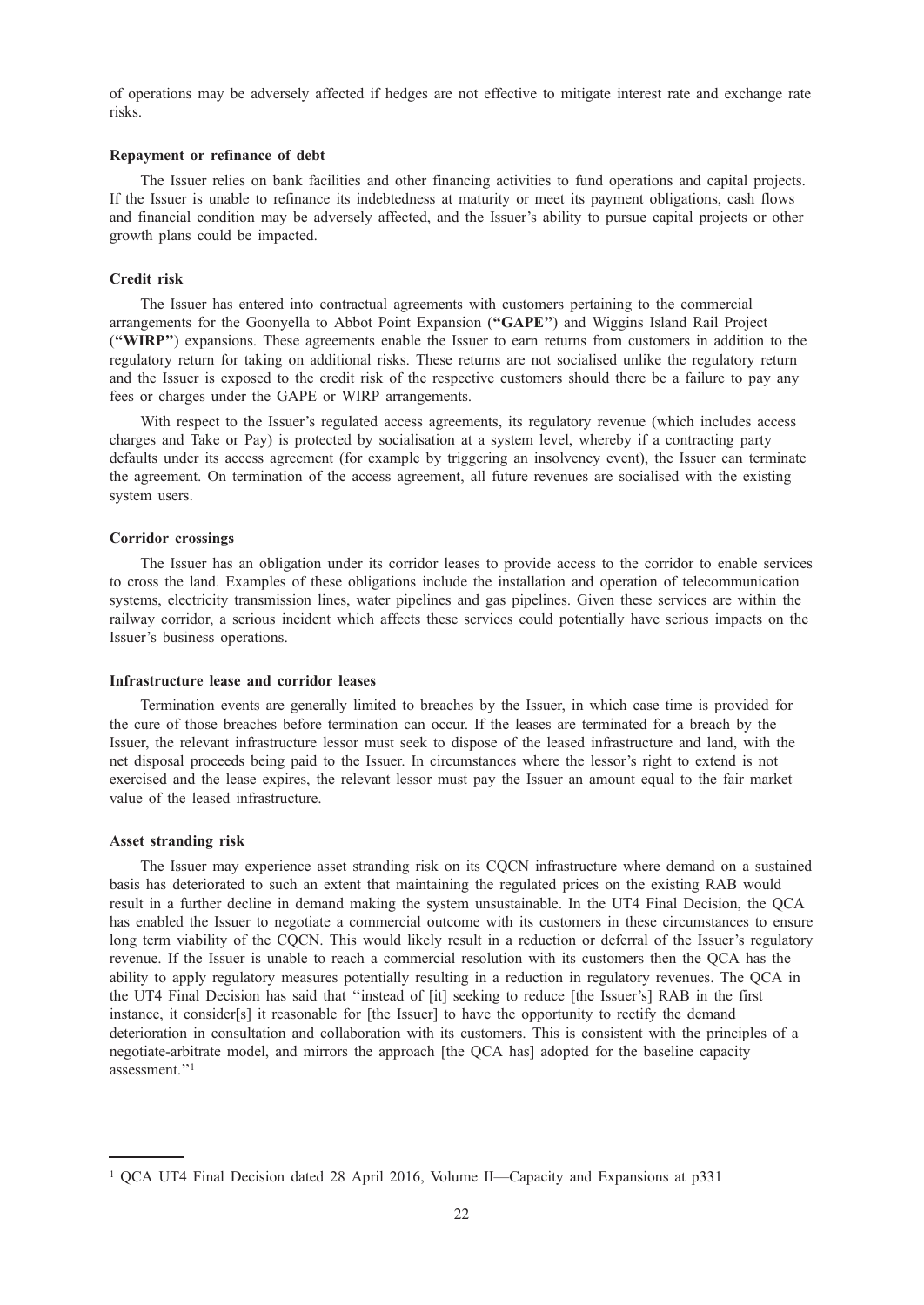## WIRP Dispute

Please refer to the section entitled "Litigation/Dispute Descriptions" of this Offering Circular for a description of the WIRP Dispute.

## 3. Factors which are material for the purpose of assessing the market risks associated with Debt Instruments issued under the Programme

## The Debt Instruments may not be a suitable investment for all investors

Each potential investor in the Debt Instruments must determine the suitability of that investment in light of its own circumstances. In particular, each potential investor should:

- have sufficient knowledge and experience to make a meaningful evaluation of the relevant Debt Instruments, the merits and risks of investing in the relevant Debt Instruments and the information contained or incorporated by reference in this Offering Circular or any applicable supplemental offering circular;
- have access to, and knowledge of, appropriate analytical tools to evaluate, in the context of its particular financial situation, an investment in the relevant Debt Instruments and the impact such investment will have on its overall investment portfolio;
- have sufficient financial resources and liquidity to bear all of the risks of an investment in the Debt Instruments, including Debt Instruments with principal or interest payable in one or more currencies, or where the currency for principal or interest payments is different from the currency in which such investor's financial activities are principally denominated;
- understand thoroughly the terms of the relevant Debt Instruments and be familiar with the behaviour of any relevant indices and financial markets; and
- be able to evaluate (either alone or with the help of a financial adviser) possible scenarios for economic, interest rate and other factors that may affect its investment and its ability to bear the applicable risks.

Some Debt Instruments are complex financial instruments and such instruments may be purchased as a way to reduce risk or enhance yield with an understood, measured, appropriate addition of risk to their overall portfolios.

A potential investor should not invest in Debt Instruments unless it has the expertise (either alone or with the assistance of a financial adviser) to evaluate how the Debt Instruments will perform under changing conditions, the resulting effects on the value of such Debt Instruments and the impact this investment will have on the potential investor's overall investment portfolio.

## Risks related to the structure of a particular issue of Debt Instruments

A wide range of Debt Instruments may be issued under the Programme. A number of these Debt Instruments may have features which contain particular risks for potential investors. Set out below is a description of certain such features:

#### Debt Instruments subject to optional redemption by the Issuer

An optional redemption feature is likely to limit the market value of Debt Instruments. During any period when the Issuer may elect to redeem the Debt Instruments, the market value of such Debt Instruments generally will not rise substantially above the price at which they can be redeemed. This also may be true prior to any redemption period.

The Issuer may be expected to redeem Debt Instruments when its cost of borrowing is lower than the interest rate on the Debt Instruments. At those times, an investor generally would not be able to reinvest the redemption proceeds at an effective interest rate as high as the interest rate on the Debt Instruments being redeemed and may only be able to do so at a significantly lower rate. Potential investors should consider reinvestment risk in light of other investments available at that time.

## Risks related to Indexed Debt Instruments and Dual Currency Debt Instruments

The Issuer may issue Debt Instruments with principal or interest determined by reference to an index or formula, to changes in the prices of securities or commodities, to movements in currency exchange rates or other factors (each, a ''Relevant Factor''). In addition, the Issuer may issue Debt Instruments with principal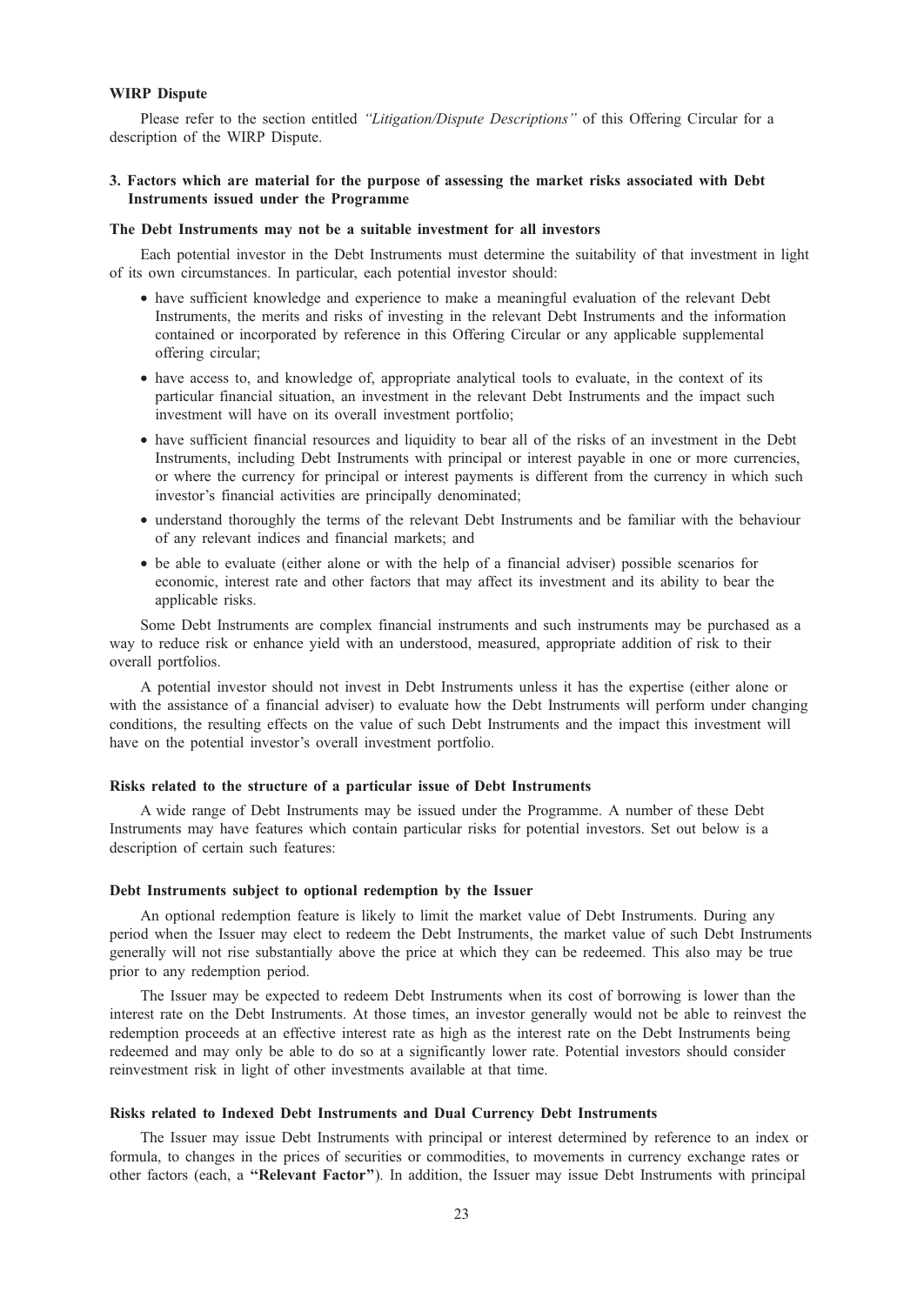or interest payable in one or more currencies which may be different from the currency in which the Debt Instruments are denominated. Potential investors should be aware that:

- the market price of such Debt Instruments may be volatile;
- they may receive no interest;
- payment of principal or interest may occur at a different time or in a different currency than expected;
- the amount of principal payable at redemption may be less than the nominal amount of such Debt Instruments or even zero;
- a Relevant Factor may be subject to significant fluctuations that may not correlate with changes in interest rates, currencies or other indices;
- if a Relevant Factor is applied to Debt Instruments in conjunction with a multiplier greater than one or contains some other leverage factor, the effect of changes in the Relevant Factor on principal or interest payable likely will be magnified; and
- the timing of changes in a Relevant Factor may affect the actual yield to investors, even if the average level is consistent with their expectations. In general, the earlier the change in the Relevant Factor, the greater the effect on yield.

The historical experience of an index should not be viewed as an indication of the future performance of such index during the term of any Indexed Debt Instruments. Accordingly, each potential investor should consult its own financial and legal advisers about the risk entailed by an investment in any Indexed Debt Instruments and the suitability of such Debt Instruments in light of its particular circumstances.

## Risks related to partly-paid Debt Instruments

The Issuer may issue Debt Instruments where the issue price is payable in more than one installment. Failure to pay any subsequent installment could result in an investor losing all of its investment.

# Risks related to variable rate Debt Instruments with a multiplier or other leverage factor

Debt Instruments with variable interest rates can be volatile investments. If they are structured to include multipliers or other leverage factors, or caps or floors, or any combination of those features or other similar related features, their market values may be more volatile than those for securities that do not include those features.

## Fixed/Floating Rate Debt Instruments

Fixed/Floating Rate Debt Instruments may bear interest at a rate that the Issuer may elect to convert from a fixed rate to a floating rate, or vice versa. The Issuer's ability to convert the interest rate will affect the secondary market and the market value of such Debt Instruments since the Issuer may be expected to convert the rate when it is likely to produce a lower overall cost of borrowing. If the Issuer converts from a fixed rate to a floating rate in such circumstances, the spread on the Fixed/Floating Rate Debt Instruments may be less favourable than then prevailing spreads on comparable Floating Rate Debt Instruments tied to the same reference rate. In addition, the new floating rate at any time may be lower than the rates on other Debt Instruments. If the Issuer converts from a floating rate to a fixed rate in such circumstances, the fixed rate may be lower than then prevailing rates on its Debt Instruments.

## Debt Instruments issued at a substantial discount or premium

The market values of securities issued at a substantial discount or premium to their nominal amount tend to fluctuate more in relation to general changes in interest rates than do prices for conventional interestbearing securities. Generally, the longer the remaining term of the securities, the greater the price volatility as compared to conventional interest-bearing securities with comparable maturities.

## 4. Risks related to Debt Instruments generally

Set out below is a brief description of certain risks relating to the Debt Instruments generally: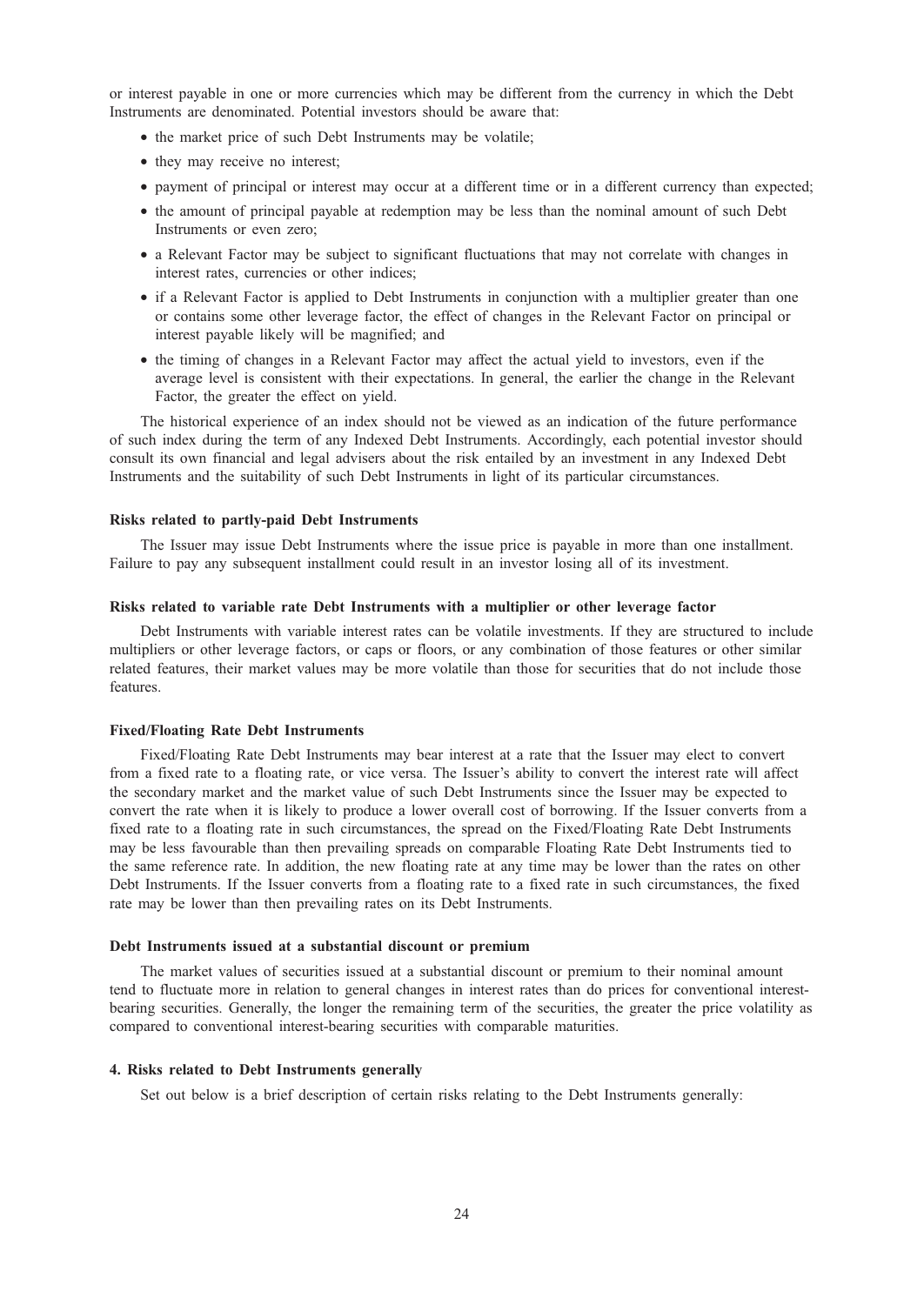## Modification, waivers and substitution

The Terms and Conditions of the Debt Instruments contain provisions for calling meetings of Holders to consider matters affecting their interests generally. These provisions permit defined majorities to bind all Holders including Holders who did not attend and vote at the relevant meeting and Holders who voted in a manner contrary to the majority.

## Proposed EU Financial Transactions Tax ("FTT")

On 14 February 2013, the European Commission published a proposal for a directive for a common FTT in Belgium, Germany, Estonia, Greece, Spain, France, Italy, Austria, Portugal, Slovenia and Slovakia (''Participating Member States''). The proposed FTT has very broad scope and could, if introduced in its current form, apply to certain dealings in Debt Instruments (including secondary market transactions) in certain circumstances.

Under current proposals the FTT could apply in certain circumstances to persons both within and outside of the Participating Member States. Generally, it would apply to certain dealings in the Debt Instruments where at least one party is a financial institution, and at least one party is established in a Participating Member State. A financial institution may be, or be deemed to be, ''established'' in a Participating Member State in a broad range of circumstances, including (a) by transacting with a person established in a Participating Member State or (b) where the financial instrument which is subject to the dealings is issued in a Participating Member State.

A joint statement issued in May 2014 by ten of the eleven Participating Member States indicated an intention to implement the FTT progressively, such that it would initially apply to shares and certain derivatives, with this initial implementation occurring by 1 January 2016. The FTT, as initially implemented on this basis, may not apply to dealings in the Debt Instruments.

In December 2015, Estonia announced that it no longer supports the FTT.

The FTT proposal remains subject to negotiation between the Participating Member States and is the subject of legal challenge. It may therefore be altered prior to any implementation, and the timing of which remains unclear. Additional EU member states may decide to participate.

Prospective investors are advised to seek their own professional advice in relation to the FTT.

## Considerations related to U.S. Foreign Account Tax Compliance Act

The Issuer and other non-U.S. financial institutions through which payments on the Debt Instruments are made may be required to withhold at the rate of thirty per cent. on all, or a portion of, payments made after 31 December 2016 pursuant to sections 1471 through 1474 of the U.S. Internal Revenue Code of 1986 (''FATCA''), or similar law implementing an intergovernmental approach to FATCA, or in either case, any agreement entered into by the Issuer or such financial institutions pursuant thereto. This withholding by the Issuer, and other non-U.S. financial institutions through which payments on the Debt Instruments are made, may be required, inter alia, where (i) the Issuer or such other non-U.S. financial institution is a foreign financial institution (''FFI'') (as defined in FATCA) which enters into and complies with an agreement with the U.S. Internal Revenue Service to provide certain information on its account holders (making the Issuer or such other non-U.S. financial institution a "**Participating FFI**"), and (ii) (a) an investor does not provide information sufficient for the relevant Participating FFI to determine whether the investor is subject to withholding under FATCA or (b) an investor (or any entity through which payment on such Debt Instruments is made) is an FFI that is not a Participating FFI or otherwise exempt from FATCA withholding.

FATCA withholding is not expected to apply if the Debt Instruments are treated as debt for U.S. federal income tax purposes and the grandfathering provisions from withholding under FATCA are applicable. The grandfathering provisions require, amongst other things, that the Debt Instruments are issued on or before the date that is six months after the date on which final regulations defining the term ''foreign passthru payment'' are filed with the U.S. Federal Register.

If an amount of, or in respect of, FATCA withholding were to be deducted or withheld by the Issuer from interest, principal or other payments on the Debt Instruments, neither the Issuer nor any other non-U.S. financial institution through which payments on the Debt Instruments are made would, pursuant to the applicable terms and conditions of the Debt Instruments, be required to pay additional amounts as a result of such deduction or withholding.

Australia and the United States signed an intergovernmental agreement in respect of FATCA on 28 April 2014 (''Australian IGA''). The Australian Government has enacted legislation amending the Taxation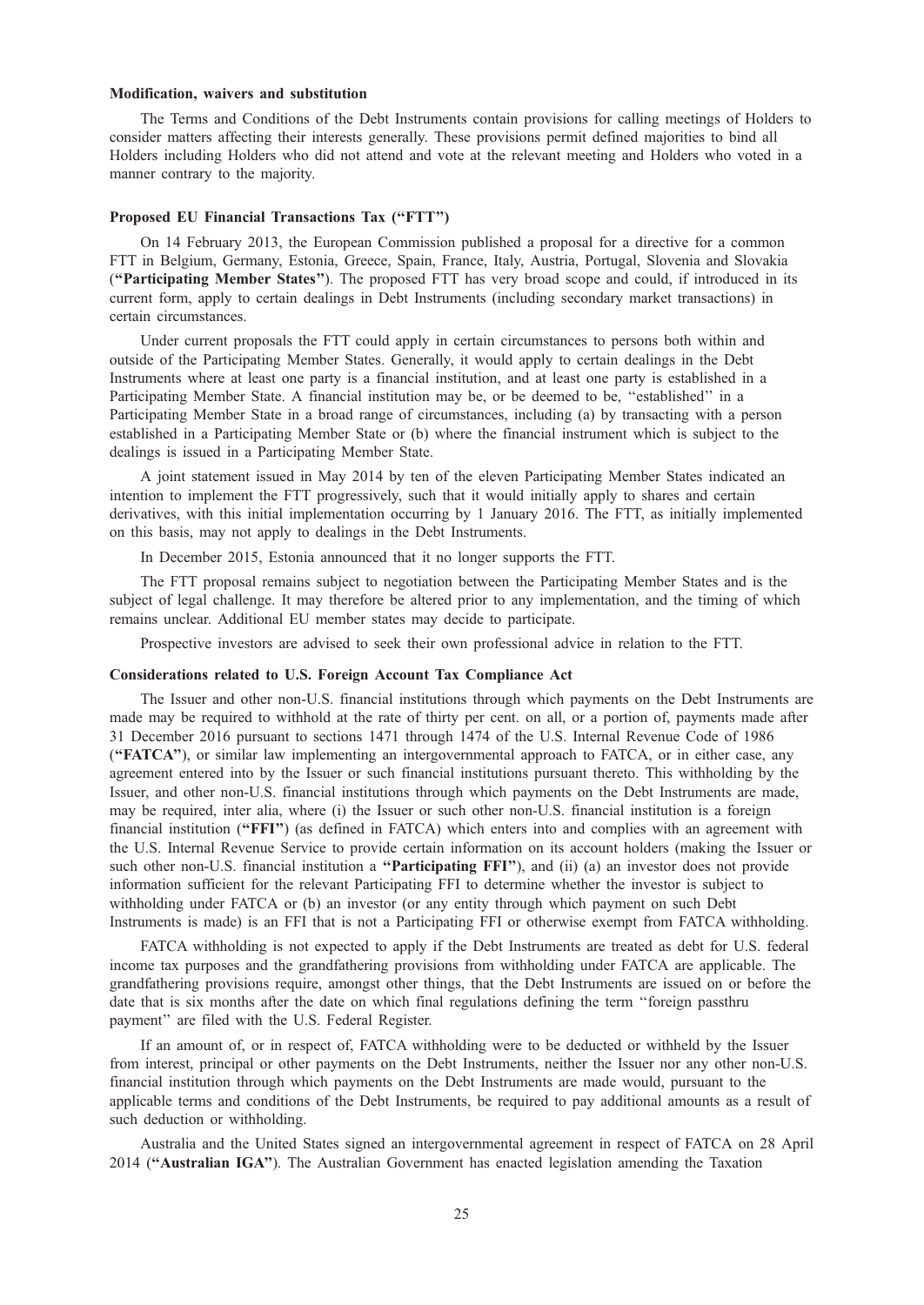Administration Act 1953 of Australia and the Income Tax Assessment Act 1997 of Australia to give effect to the Australian IGA ("FATCA Amendments"). Under the FATCA Amendments, Australian FFIs will generally be able to be treated as ''deemed compliant'' with FATCA. Depending on the nature of the relevant FFI, FATCA withholding may not be required from payments made with respect to the Debt Instruments other than in certain prescribed circumstances. Under the FATCA Amendments, an FFI may be required to provide the Australian Taxation Office with information on financial accounts (for example, the Debt Instruments) held by U.S. persons and recalcitrant account holders and on payments made to nonparticipating FFIs. The Australian Taxation Office is required to provide that information to the U.S. Internal Revenue Service.

FATCA is particularly complex legislation and its application is uncertain at this time. The above description is based in part on U.S. Treasury regulations issued on 17 January 2013 and 20 February 2014, official guidance and the FATCA Amendments, all of which are subject to change or may be implemented in a materially different form. Prospective investors are advised to seek their own professional advice on how these rules may apply to the Issuer and to payments they may receive under the Debt Instruments.

#### Change of law

The Terms and Conditions of the Debt Instruments are based on English law in effect as at the date of issue of the relevant Debt Instruments. No assurance can be given as to the impact of any possible judicial decision or change to English law or administrative practice after the date of issue of the relevant Debt Instruments.

## The secondary market generally

Debt Instruments may have no established trading market when issued, and one may never develop. If a market does develop, it may not be liquid. Therefore, investors may not be able to sell their Debt Instruments easily or at prices that will provide them with a yield comparable to similar investments that have a developed secondary market.

This is particularly the case for Debt Instruments that are especially sensitive to interest rate, currency or market risks, are designed for specific investment objectives or strategies or have been structured to meet the investment requirements of limited categories of investors. These types of Debt Instruments generally would have a more limited secondary market and more price volatility than conventional debt securities. Illiquidity may have a severely adverse effect on the market value of Debt Instruments.

## Exchange rate risks and exchange controls

The Issuer will pay principal and interest on the Debt Instruments and the Guarantors will make any payments under the Guarantee in the Specified Currency (as defined in the Pricing Supplement). This presents certain risks relating to currency conversions if an investor's financial activities are denominated principally in a currency or currency unit (the "Investor's Currency") other than the Specified Currency. These include the risk that exchange rates may significantly change (including changes due to devaluation of the Specified Currency or revaluation of the Investor's Currency) and the risk that authorities with jurisdiction over the Investor's Currency may impose or modify exchange controls. An appreciation in the value of the Investor's Currency relative to the Specified Currency would decrease (i) the Investor's Currency-equivalent yield on the Debt Instruments, (ii) the Investor's Currency equivalent value of the principal payable on the Debt Instruments and (iii) the Investor's Currency-equivalent market value of the Debt Instruments.

Government and monetary authorities may impose (as some have done in the past) exchange controls that could adversely affect an applicable exchange rate. As a result, investors may receive less interest or principal than expected, or no interest or principal.

## Interest rate risks

Holders may suffer unforeseen losses due to fluctuations in interest rates. Generally, a rise in interest rates may cause a fall in the price of the Debt Instruments, resulting in a capital loss for the Holders. However, the Holders may reinvest the interest payments at higher prevailing interest rates. Conversely, when interest rates fall, the price of the Debt Instruments may rise. The Holders may enjoy a capital gain but interest payments received may be reinvested at lower prevailing interest rates.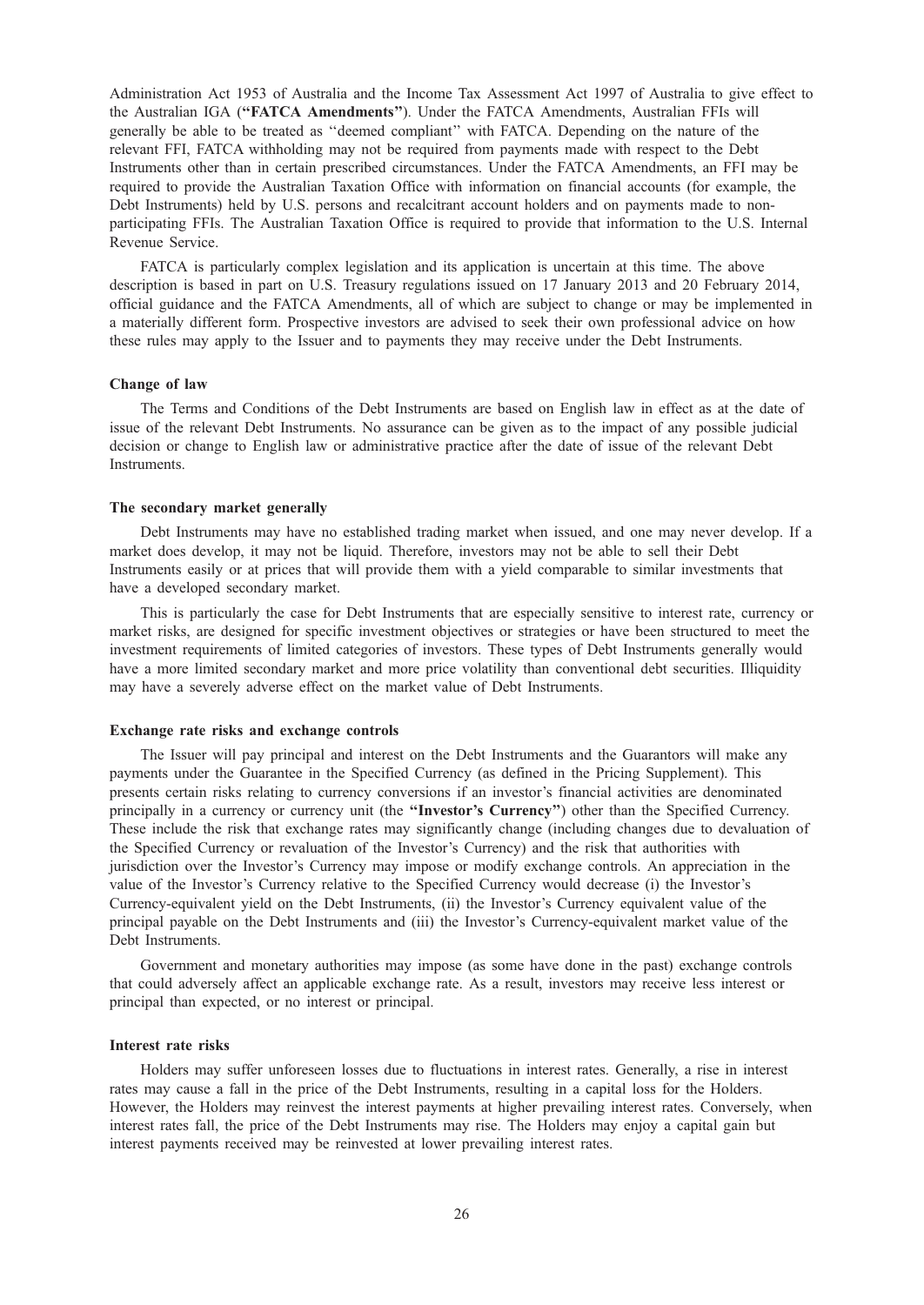Investment in Fixed Rate Debt Instruments involves the risk that subsequent changes in market interest rates may adversely affect the value of the Fixed Rate Instruments.

## Credit ratings may not reflect all risks

One or more independent credit rating agencies may assign credit ratings to the Debt Instruments. The ratings may not reflect the potential impact of all risks related to structure, market, additional factors discussed above, and other factors that may affect the value of the Debt Instruments. A credit rating is not a recommendation to buy, sell or hold securities and may be revised or withdrawn by the rating agency at any time.

## Legal investment considerations may restrict certain investments

The investment activities of certain investors are subject to legal investment laws and regulations, or review or regulation by certain authorities. Each potential investor should consult its legal advisers to determine whether and to what extent (i) Debt Instruments are legal investments for it, (ii) Debt Instruments can be used as collateral for various types of borrowing and (iii) other restrictions apply to its purchase or pledge of any Debt Instruments. Financial institutions should consult their legal advisers or the appropriate regulators to determine the appropriate treatment of Debt Instruments under any applicable risk-based capital or similar rules.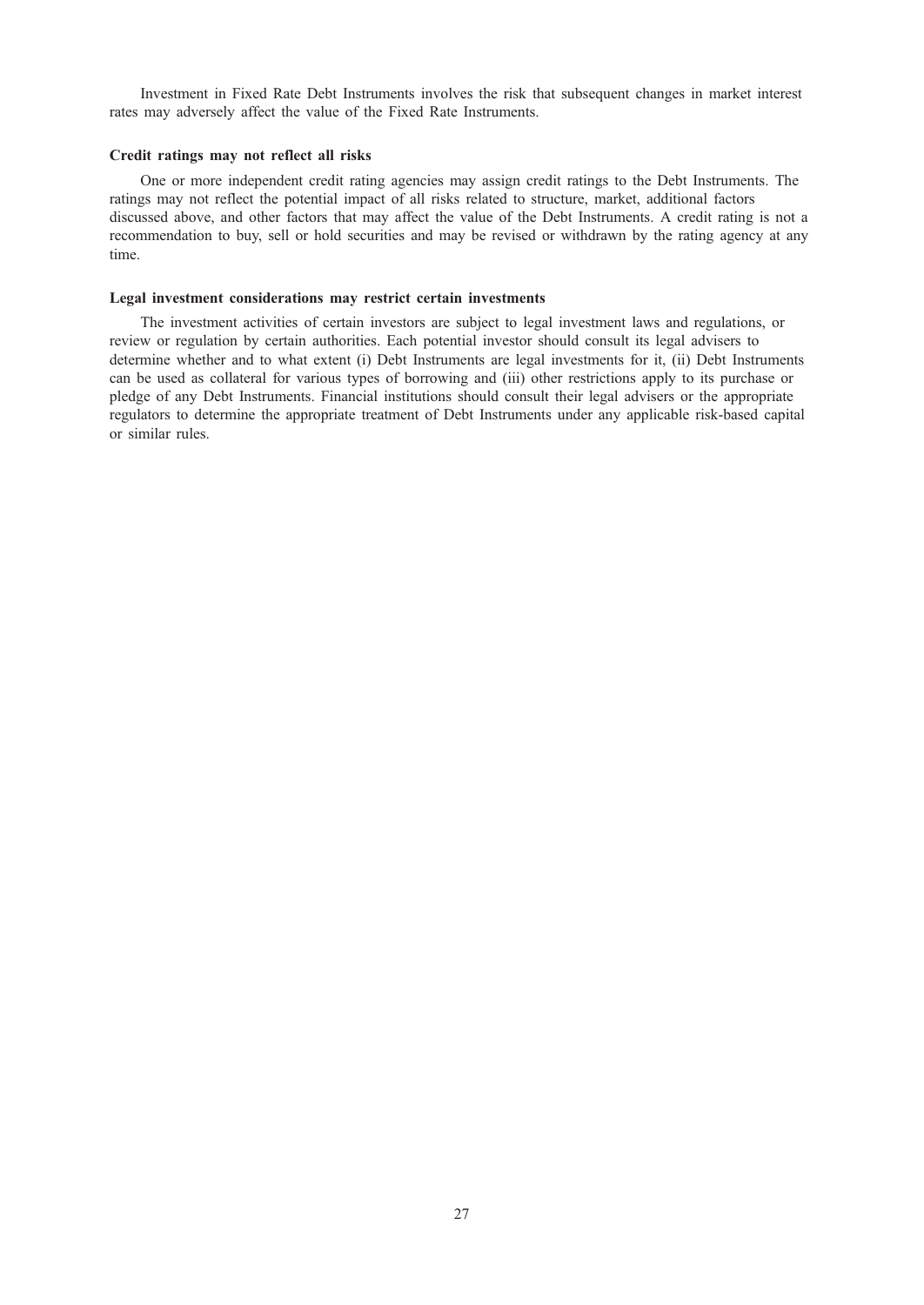# INFORMATION ON THE ISSUER

## Aurizon Network

#### **Overview**

The Issuer is a subsidiary of Aurizon Operations Limited, and its ultimate parent company is Aurizon Holdings Limited (''Aurizon Holdings''), an Australian Securities Exchange (''ASX'') listed company that was listed on the ASX on 22 November 2010 and was, prior to that time, wholly-owned by the State of Queensland.

Aurizon Holdings, through its operating subsidiaries (including the Issuer) ("Aurizon Holdings Group''), is the world's largest rail transporter of coal from mine to port for export markets and is also the largest rail freight haulage business in Australia by tonnes hauled, operating in key freight sectors and supply chains across the country, focused primarily on large, heavy haul rail tasks such as the transportation of coal, iron ore, other minerals, agricultural products and general freight as well as containerised freight. It also provides a range of specialist rail engineering, construction and maintenance services.

The Issuer controls, manages, operates and maintains a largely dedicated and purpose built, heavy haul, narrow gauge regulated rail infrastructure, known as the Central Queensland Coal Network (the "COCN," or the ''network''), under 99 year lease arrangements with the State of Queensland, which commenced in July 2010. The CQCN, which spans four rail systems inclusive of a connecting system that service six export terminals, delivers rail infrastructure to over 40 operating coal mines in the Central Queensland coal region known as the Bowen Basin and is the largest coal export rail network in Australia.

The CQCN is predominantly used to carry coal mined by a diversified group of coal miners including globally recognised, established mining companies such as BHP Billiton Mitsubishi Alliance, Glencore Xstrata plc and Rio Tinto Limited. The Issuer derives most of its regulated access revenue pursuant to long term access agreements with Aurizon Operations, Pacific National and BMA, each of whom conduct above rail haulage of coal on the COCN. In the 2015 Fiscal Year and half-year ended 31 December 2015, approximately 67.5% and 66.0% respectively of the regulated coal access revenue was derived from access agreements with Aurizon Operations, approximately 19.5% and 21.9% respectively from access agreements with other above rail operators including Pacific National, and 13.0% and 12.1% respectively from access agreements held directly with miners. These above rail operators contract with the coal miners that use the Issuer's network to provide coal haulage services, and typically pass through all or a substantial portion of the Issuer's regulated network access charges to these coal miners. Access charges are determined by reference to the allowable revenue approved by the QCA.

The Issuer also enters into direct contractual relationships with coal mining users regarding significant infrastructure expansion projects under which it earns fees in addition to the regulatory approved reference tariffs in consideration for assuming greater risks in relation to construction cost, counterparty credit and future contract arrangements. The last two major expansions being the Goonyella to Abbot Point Expansion (''GAPE'') commissioned in December 2011 and the Wiggins Island Rail Project (''WIRP'') commissioned in 2015 were established under these arrangements.

The Issuer operates the CQCN regulated rail infrastructure under a stable and well-established regulatory regime, being the Queensland Access Regime administered by the QCA. The regulatory access regime, which is based on the principle of non-discrimination between access seekers, also outlines processes for negotiating and managing access agreements, resolving any disputes relating to access, negotiating capacity allocations and expansions and recovering operating and capital expenditure. In addition, the regulatory access regime defines the ringfencing obligations, which are designed to ensure sufficient separation and independence between the above rail and below rail operations of the Aurizon Holdings Group.

The QCA determines the Issuer's access pricing based on the estimated value of the Issuer's assets, which is known as the Issuer's "Regulated Asset Base" or "RAB". The OCA approves the RAB on a depreciated optimal replacement cost basis, rolled-forward annually for actual inflation, capital expenditure, depreciation and asset disposals. As at 30 June 2013, the value of the Issuer's RAB, as approved by the QCA was A\$4.9 billion including approximately A\$433 million of mine specific infrastructure which connects to the CQCN and was funded by the relevant mine owners, and those owners receive a rebate on the regulatory access charges equal to the return on capital plus return of capital. The QCA has deferred approval of RAB rollovers subsequent to June 2013 until finalisation of UT4. The UT4 Final Decision reflects an approved RAB of A\$5.1 billion for the 2013-14 year (inclusive of mine specific infrastructure).

In the fiscal year ended 30 June 2015, the Issuer generated revenues of A\$1,106.4 million, EBITDA of A\$699.7 million and net profit after tax of A\$244.9 million. In the fiscal half-year ended 31 December 2015,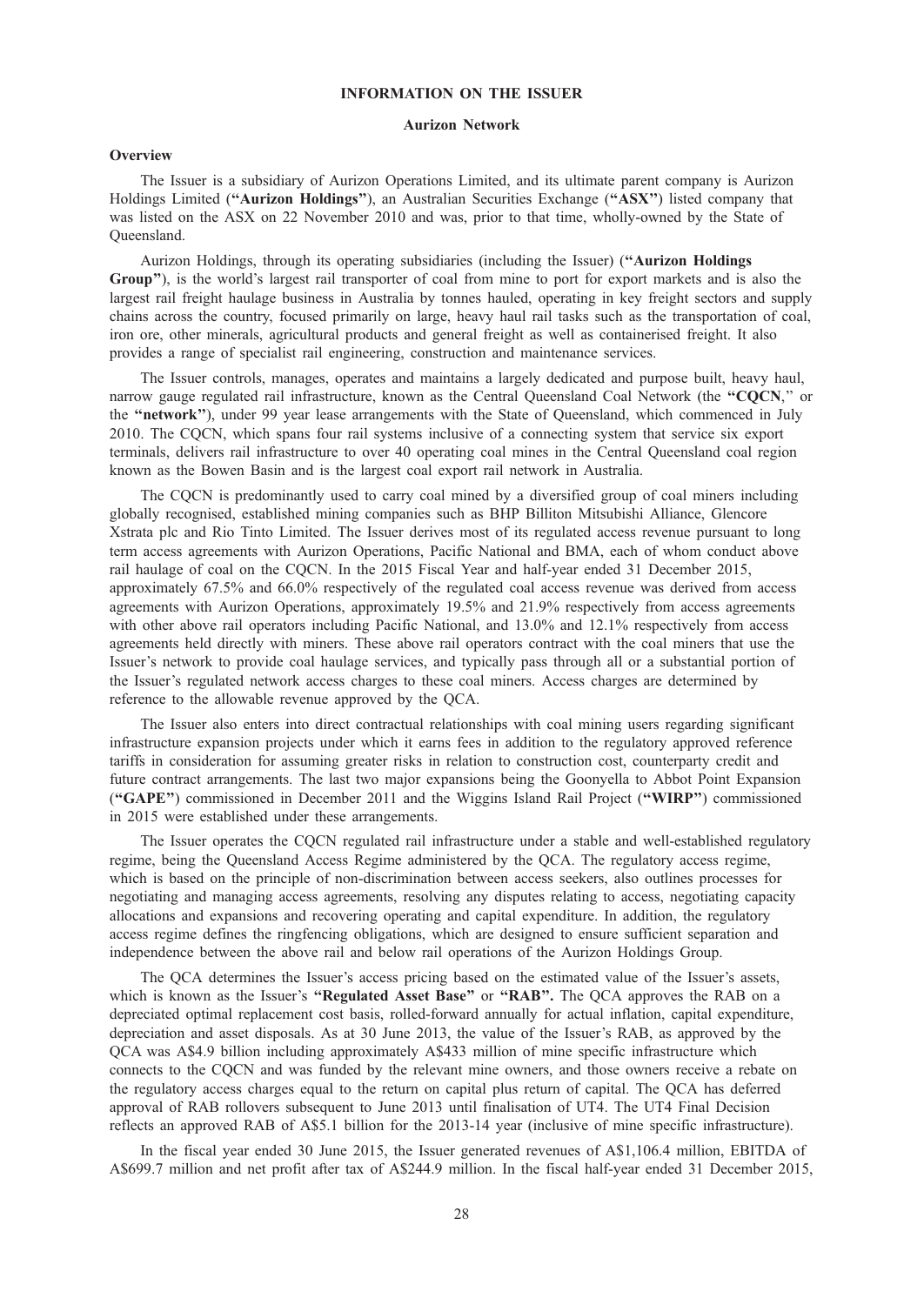the Issuer generated revenues of A\$580.1 million, EBITDA of A\$362.5 million and net profit after tax of A\$117.7 million.

Information with respect to Aurizon Holdings, its subsidiaries and their businesses can also be found at www.aurizon.com.au. Information with respect to the CQCN regulatory regime, the QCA and all submissions made by the Issuer and interested stakeholders in relation to the Issuer and its access undertakings can also be found at www.qca.org.au. However, these internet site addresses (and other internet site addresses in this Offering Circular) are included for reference only and the information and documents that can be accessed on these internet site addresses are not incorporated by reference into, and do not form part of, this Offering Circular unless specifically identified in the section of this Offering Circular entitled ''Documents incorporated by reference''.

## Asset Overview

The CQCN, which is the largest export coal rail network in Australia, comprises four major coal systems—Newlands, Goonyella, Blackwater and Moura—together with the Goonyella to Abbot Point Extension known as "GAPE", a connecting system link. The diagram below provides geographical context for the network:



The following table illustrates management's estimates of certain key statistics relating to the CQCN as of 31 December 2015 (unless otherwise noted):

# Key statistics

Coal mines in the central Bowen Basin rely primarily on the Goonyella coal system that connects coal mines in the central Bowen Basin to the Dalrymple Bay Coal Terminal and the Hay Point Services Coal Terminal at the Port of Hay Point. Mines in the northern Bowen Basin rely on the Newlands rail corridor to the Abbot Point Coal Terminal. The Blackwater and Moura systems link coal mines in the southern Bowen Basin to the Port of Gladstone as well as to domestic users around Rockhampton and Gladstone. The Goonyella coal system connects to the Blackwater coal system in the south and the Newlands coal system in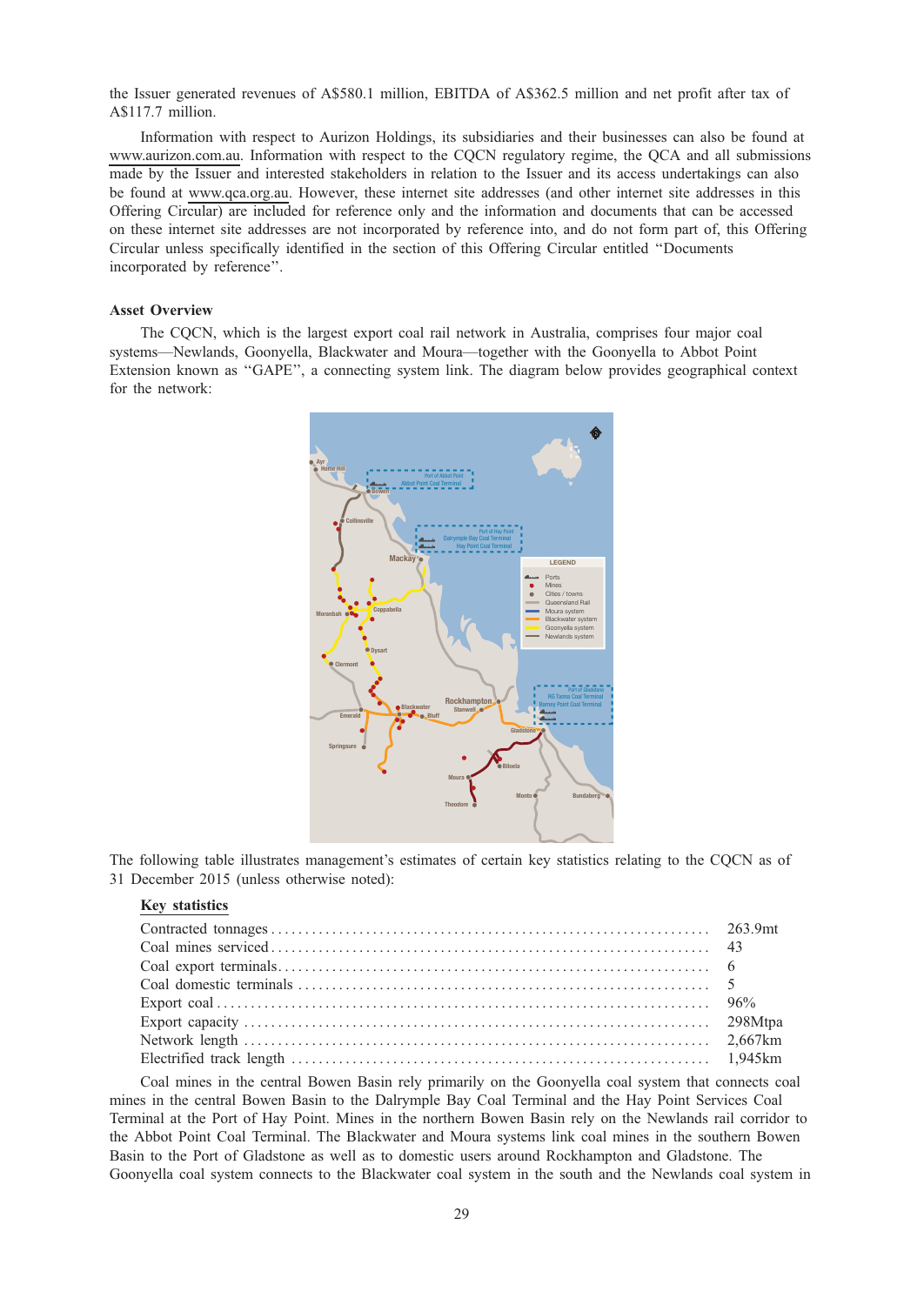the north, allowing for cross system traffic. Both the Goonyella and the Blackwater coal systems operate primarily as electrified rail systems. The CQCN is also used to distribute coal to domestic users, although this comprised less than 4% of tonnage hauled during the fiscal year ended 30 June 2015 and half-year ended 31 December 2015.

The assets comprising the CQCN consist of civil structures, track structures, signal and train control systems and telecommunications systems. They also include electrical infrastructure comprising traction distribution and power systems for the Blackwater and the Goonyella coal systems.

At the commencement of the Issuer's first access undertaking, there was significant surplus capacity in the rail systems (both above and below rail), with correspondingly high flexibility and reliability of throughput. Over the last decade, strong volume growth has absorbed both the pre-existing latent capacity as well as most opportunities for incremental capacity expansion. As a result, the Issuer undertook the two main expansion projects described below as GAPE and WIRP.

#### Recent Network Expansion Projects

GAPE, which was commissioned in December 2011, was a A\$1.0 billion infrastructure expansion project, which included the construction of a 69km ''greenfield'' rail track link between the Goonyella and Newlands coal systems, extensive upgrades to existing track on the Newlands coal system and capacity enhancements within the Goonyella coal system. GAPE was the first infrastructure investment in which the Issuer negotiated specific commercial arrangements with users such that it could earn higher returns than those provided for under the regulatory access undertaking, in return for assuming greater risks in relation to construction cost, counterparty credit and future contract arrangements. GAPE was completed on time and within budget.

The Wiggins Island Rail Project ("WIRP") was designed to link mines in the Southern Bowen Basin to the new Wiggins Island Coal Export Terminal ("WICET") at the Port of Gladstone. In September 2011, a consortium of coal producers finalised its financing package and tenure arrangements allowing construction of the 27Mtpa first stage of WICET to commence. WICET will service the Blackwater and Moura coal systems with a planned capacity of more than 80Mtpa to be delivered in stages. The Issuer expects that WIRP, which has been developed for eight foundation users at a cost of A\$799 million, will support the initial 27Mpta of coal to WICET and leverage existing rail infrastructure to increase coal exports from the southern end of the Bowen Basin by approximately 30%. WIRP construction began in March 2012 with timeframes aligned to the progress of the WICET construction and the development of related mining projects. The first rail works were commissioned on 31 March 2015, with the commencement of coal railings in March 2015. The remaining works were completed and fully commissioned by December 2015.

Draft pricing for the regulated tariff was released in July 2015. The QCA proposed that WIRP Moura and Blackwater revenues will be socialised within their existing systems with Moura and Rolleston WIRP traffic subject to a system premium, and all other WIRP traffic paying the respective system tariff. During the remaining UT4 period, the QCA has proposed that WIRP regulatory revenues will ramp up in line with the WIRP contracts. This approach has been confirmed in the UT4 Final Decision.

Subject to QCA approval, the WIRP capital expenditure claim is being submitted for inclusion in the RAB in two tranches: (a) the commissioned capital spend up to and inclusive of the fiscal year ended 30 June 2015 in the 2015 fiscal year capital claim, for inclusion in the 2015 fiscal year RAB; and (b) the remaining capital spend to be included in the 2016 fiscal year capital claim, for inclusion in the 2016 fiscal year RAB. The QCA has determined in the UT4 Final Decision that a portion of the WIRP Blackwater capital expenditure be deferred until the commencement of railings. The Issuer is compensated for any deferral of regulatory revenues on a net present value neutral basis.

The Rolleston Electrification project involved the electrification of the Rolleston branch line to support additional tonnage from Glencore's Rolleston mine to WICET. The project was commissioned in December 2014. The total cost of the project was A\$150 million.

The Goonyella System Expansion was designed to increase the Goonyella system capacity from 129Mpta to 140Mpta to support the expected increase in coal exports at Hay Point Services Coal Terminal, which is operated by the BHP Billiton Mitsubishi Alliance. The commissioning of this infrastructure was predicated on the commissioning of the Wotonga Feeder Station which was completed in June 2014 and was connected to the Powerlink network in July 2015. The total cost of the project was A\$121 million.

#### Current and Future Network Expansion Projects

In addition to the established network, the Issuer and Aurizon Holdings regularly evaluate and, where appropriate, seek to take advantage of opportunities for expansion and improvement of the CQCN in order to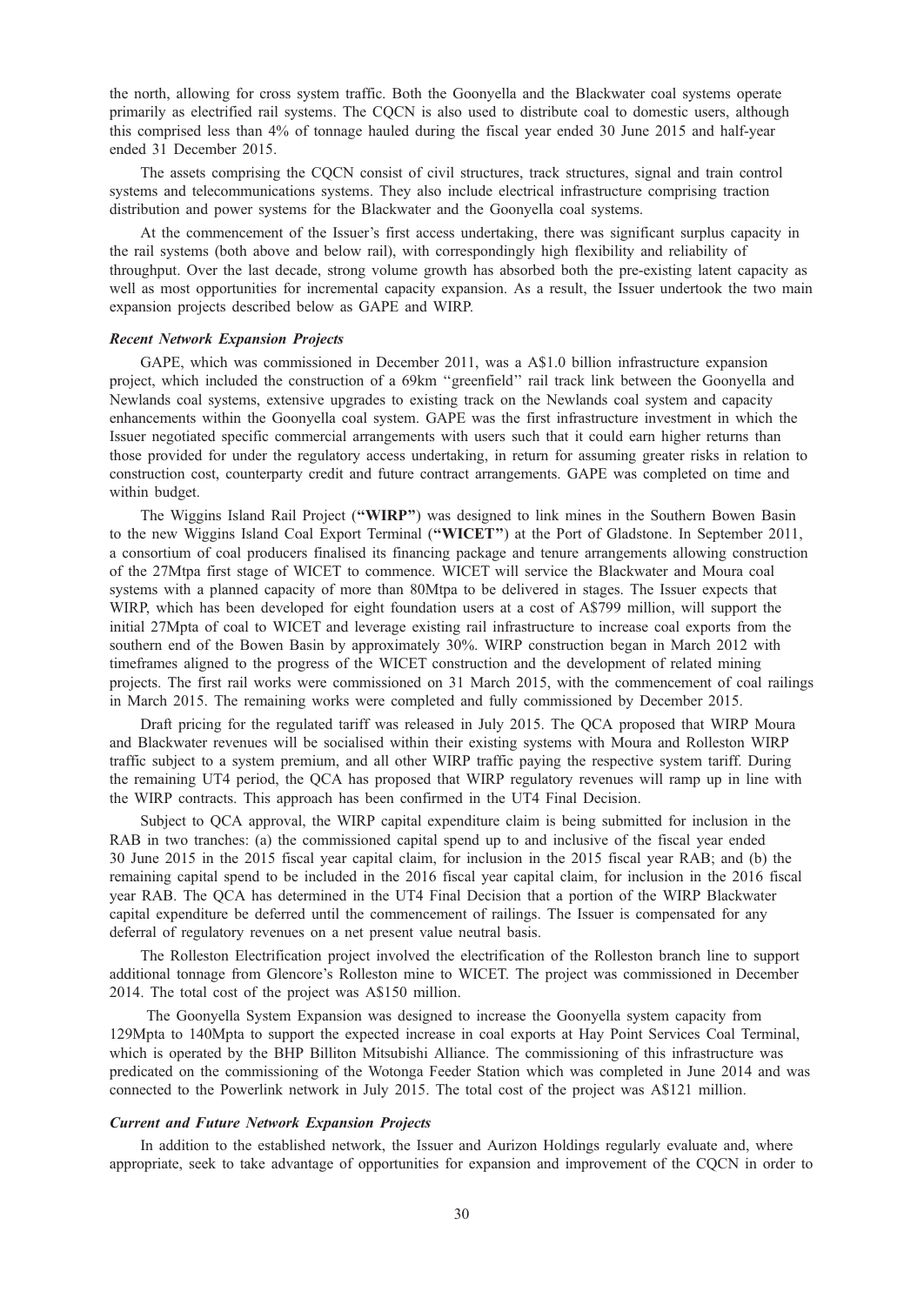maximise its use and performance, deliver improved service for the Issuer's customers and increase the Issuer's return on the Issuer's assets.

Development of rail infrastructure for the Bowen Basin to support new and expanded mine and port developments, such as expanded or new coal terminals at the port of Abbot Point, the port of Hay Point, the port of Gladstone and are at varying stages of development, with some being only at a conceptual stage. The Issuer and Aurizon Holdings will continue to investigate opportunities as they arise. Whether growth projects are developed at the Aurizon Holdings or Issuer level will be decided on a project-by-project basis, taking account of, amongst other things, the relationship of the project to the CQCN, the quantum of funding required and the risk profile of the project. The Issuer anticipates that growth projects involving coal basins or regions not currently linked to the CQCN will be funded by Aurizon Holdings. Any decision to fund growth projects at the Issuer level will be made in line with the Issuer's strategy to prudently manage capital and maintain strong investment grade credit ratings.

## Transactions and balances with entities of the Aurizon Holdings Group

The following transactions occurred and balances are recognised with related parties for the years ended, and as at 30 June 2015 and 30 June 2014:

|                                        | 2015<br>\$2000 | 2014<br>\$2000 |
|----------------------------------------|----------------|----------------|
| Trade and other receivables from:      |                |                |
|                                        | 75,525         | 80,744         |
|                                        | 586            | 482            |
| Trade and other payables to:           |                |                |
|                                        | 577            | 1.719          |
|                                        | 43.128         | 104.507        |
| Tax loan payable to/(receivable from): |                |                |
|                                        | 30,398         | (15,359)       |
| Access revenue received from:          |                |                |
|                                        | 638,373        | 581,585        |
|                                        | 6.483          | 5,951          |
| Other revenue received from:           |                |                |
|                                        | 5,230          | 2,225          |
|                                        |                |                |
| Expenses paid to:                      |                |                |
|                                        | 332,958        | 359,474        |
|                                        |                |                |

## **Industry**

In 2015, Australia was the largest seaborne exporter of metallurgical coal, which is used principally in steel production, and the second largest exporter of thermal coal, which is used principally in electricity generation. Coal exports have grown at 5 per cent a year over the past decade as strong global demand (particularly from China) has stimulated investment in numerous expansions and new mine infrastructure capacity.

According to the Australian Bureau of Statistics, Australia exported approximately 388mt of coal in the 2015 calendar year including record high annual exports to each of Japan, South Korea, Taiwan and India. In terms of country exposure, for metallurgical coal, India, Japan, China and South Korea (in order over volume) make up approximately 77% of Australia's export volume. For thermal coal, Japan, South Korea and China make up 78% of Australia's export volume. Based on Wood Mackenzie forecasts for the year ending 2015, Australian metallurgical coal supply dominance was reinforced as seaborne market share is expected to have increased to 65%. Similarly, seaborne thermal coal market share is expected to have increased to over 22%.

Queensland has the largest coal resource in Australia, with more than 78bt of coal resources, including 39bt located in the Bowen Basin region serviced by the CQCN. According to reported port data, Queensland is the largest contributor to the Australian coal export industry in terms of tonnes shipped (approximately 220mt in 2015 calendar year) representing approximately 55% of all Australia export volume. The Queensland coal industry is involved predominantly in the export of high quality metallurgical coal, almost entirely from the Bowen Basin.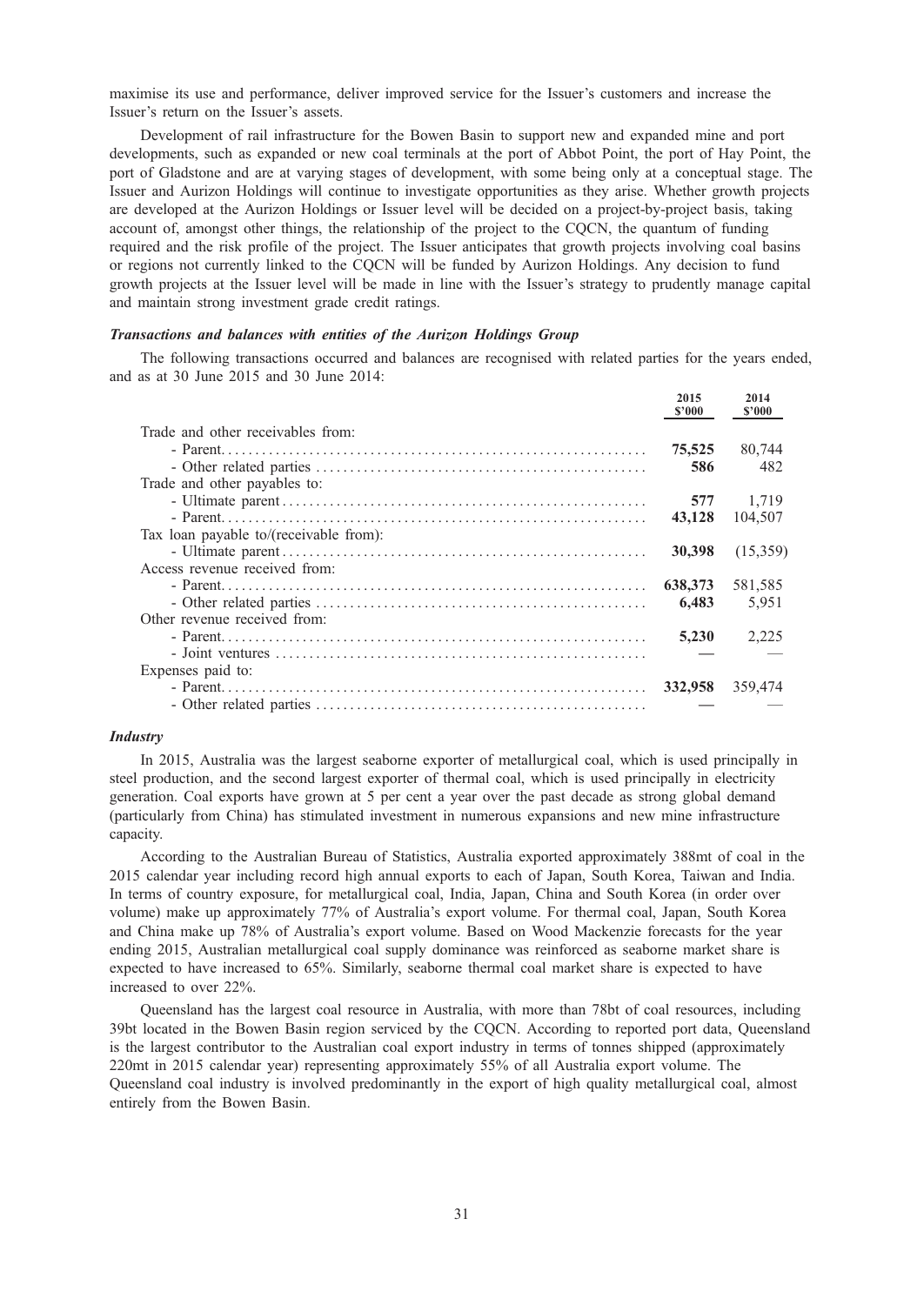## Environmental regulation and performance

The Issuer is committed to managing its operational activities and services in an environmentally responsible manner to meet legal, social and moral obligations. In order to deliver on this commitment, the Issuer seeks to comply with all applicable environmental laws and regulations.

As part of commitments made to the Queensland Department of Environment and Heritage Protection (the Queensland Government's environmental regulator) associated with legal requirements under the Environmental Protection Act 1994 (Qld), the Issuer has implemented the requirements outlined in the Central Queensland Coal Dust Management Plan (''CDMP''). This includes the Issuer being responsible for the operation, maintenance and reporting associated with the coal dust opacity monitoring system and the inclusion of relevant requirements in the CDMP into operating plans with above rail operators and transfer facilities licences with mines e.g veneering requirements at the loading point.

The National Greenhouse and Energy Reporting Act 2007 (Cth) (''NGER'') requires the Issuer to report its annual greenhouse gas emissions and energy use. The Issuer has implemented systems and processes for the collection and calculation of the data required and is registered under NGER.

The National Pollutant Inventory (''NPI'') requires the Issuer to report its emissions of different chemical substances to air, land and water. The Issuer has implemented systems and processes for the collection and calculation of the data required and has relevant facilities registered with the NPI.

## Litigation/Dispute Descriptions

Issues relating to common law claims are dealt with as they arise.

In September 2015, the Issuer received notices from seven of the eight Wiggins Island Rail Project customers, purporting to exercise a right under the relevant agreements to reduce their financial exposure of those customers to the Issuer in respect of the Wiggins Island Rail Project.

The Issuer and eight coal companies are parties to Wiggins Island Rail Project Deeds (''Project Deeds"), which were executed on 5 September 2011. Under the Project Deeds the Issuer is to receive certain payments, which would deliver an above regulatory return on its investment in the A\$799 million Wiggins Island Rail Project, in return for the Issuer agreeing to develop the project on time and for a lower than forecast cost (both of which were achieved). The Issuer delivered first coal railings for the project in March 2015.

Regrettably discussions with the customers to resolve the dispute commercially did not produce a resolution and the Issuer issued proceedings in the Supreme Court of Queensland to assert its contractual rights under the Project Deeds on 17 March 2016.

The Issuer estimates that the annual impact of the dispute notices, if valid, would be in a range from A\$0 to A\$27 million in Earnings Before Interest and Tax per annum over the 19.5 year life of the above regulatory return component.

There are currently no other material issues.

## Operational Overview

The Issuer operates as a separate business unit within the Aurizon Holdings Group. The Issuer's board of directors comprises five directors and is responsible for the review and oversight of administration, management, strategic direction and governance. All of the Issuer's directors other than the Executive Vice President, Network are also directors of Aurizon Holdings. The Issuer's board does not currently operate separate committees. As a subsidiary of Aurizon Holdings, the Issuer is subject to the oversight of the committees of the Aurizon Holdings board.

Aurizon Holdings, through its operating subsidiaries (including the Issuer), is vertically integrated in that it supplies access to the regulated CQCN, which the Issuer manages, operates and maintains, and also provides, through its other operating subsidiaries which are not the Issuer's subsidiaries, unregulated above rail services as well as a range of specialist rail engineering, construction and maintenance services. To ensure sufficient separation and independence between the below rail and above rail operations of the Aurizon Holdings Group, the Issuer is subject to ringfencing obligations under the QCA Act and the access undertakings the Issuer provides to the QCA from time to time. The Issuer's board of directors is responsible for monitoring compliance with the applicable ringfencing obligations.

The Issuer's operations consist solely of the provision of access to, and operation and management of, the CQCN. In order to ensure that Aurizon Holdings and its subsidiaries, including the Issuer, can manage its business as an integrated rail service provider and that the Issuer can service customers and fulfill the regulatory obligations, the Issuer has entered into a number of agreements with members of the Aurizon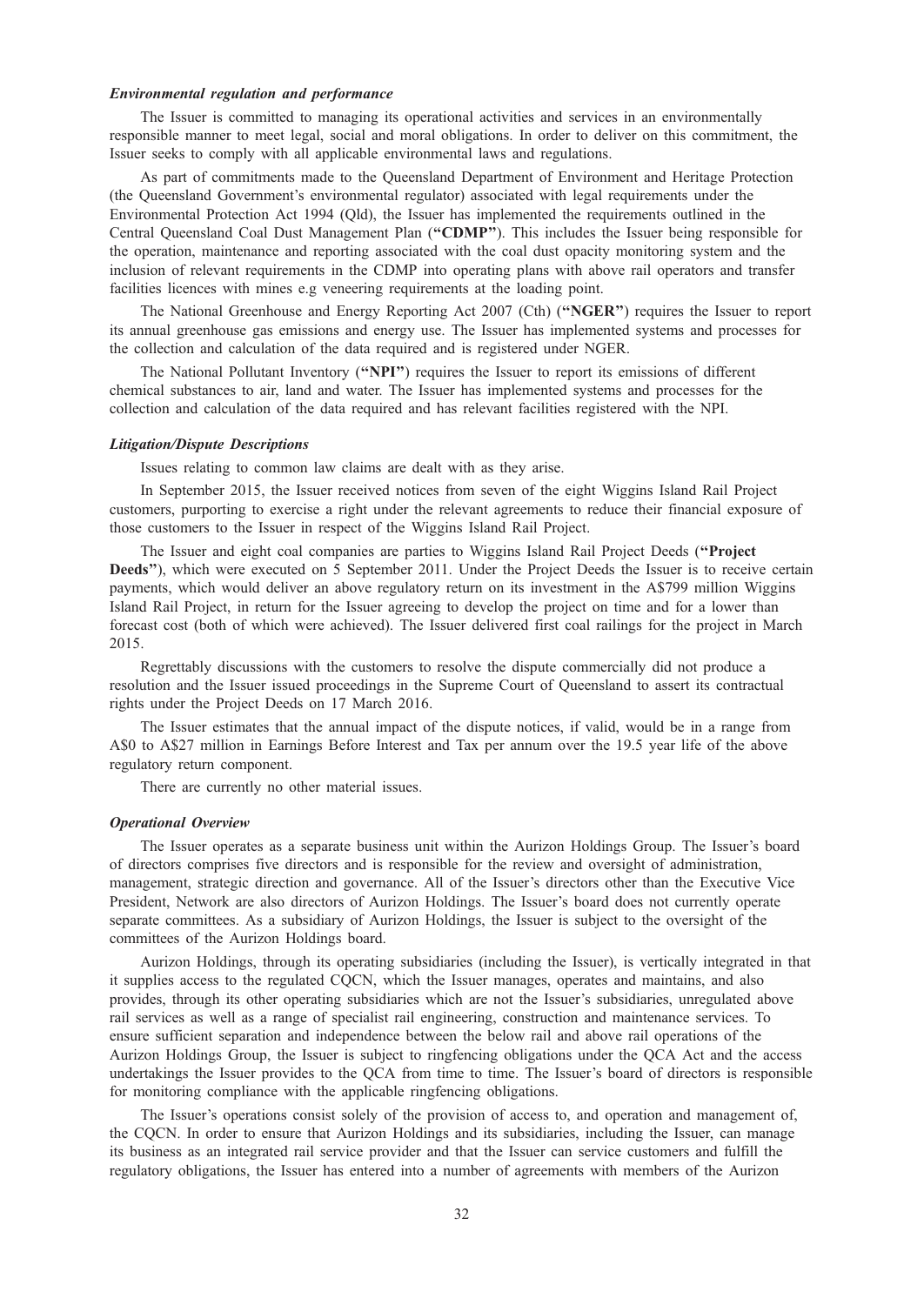Holdings Group, under which members of the Aurizon Holdings Group will provide each other with ongoing operational services on commercial terms.

## Corporate Structure and Information

The diagram below illustrates the Issuer's position within the corporate structure of Aurizon Holdings:



## Capital Structure

The Issuer operates as a separate standalone entity to Aurizon Holdings with a separate board and management team and separate statutory financial reporting. Dedicated debt facilities are in place at the Issuer level and target gearing is broadly consistent with the regulator's assumption of 55% Debt to RAB. This capital structure provides financial flexibility and the ability to introduce a minority equity interest in the Issuer in the future.

The Issuer's debt is currently comprised of:

- 1) Senior syndicated bank debt facilities;
- 2) A working capital facility;
- 3) A\$ Medium Term Note programme; and
- 4) € Medium Term Note programme.

The debt facilities of Aurizon Holdings are separate from those of the Issuer.

#### Access Regulation and Reference Tariffs

The provision of access to users of the CQCN, including the terms of access and the access charges that the Issuer is permitted to levy, is regulated by the Queensland Access Regime established under the QCA Act and administered by the QCA. Under the QCA Act, access undertakings may be either voluntarily submitted to the QCA by the owner or operator of the rail network infrastructure, or required to be submitted by the QCA. An access undertaking is a detailed document covering a range of matters, including the access negotiation framework, the terms and conditions of access, access charges, pricing principles, ringfencing requirements, network capacity, interface arrangements, reporting, expansions and dispute resolution. The Issuer has historically submitted voluntary access undertakings to the QCA at regular intervals (historically, every four years) to seek approval for components of network access pricing and other terms for the following regulatory period. UT3, the Issuer's current access undertaking is the third access undertaking that the Issuer has submitted to the QCA.

While the UT3 regulatory period was due to expire on 30 June 2013, due to the lengthy consultation period that has taken place in relation to UT4, UT3 has been extended by the QCA to the earlier of 30 June 2016 or the date on which the UT3 access undertaking is withdrawn in accordance with the QCA Act. During this period, the QCA approved a set of transitional reference tariffs for each coal system.

The access charges that the Issuer is permitted to levy on users of the CQCN, which are the Issuer's primary source of revenue, are determined by reference to the applicable regulated reference tariffs approved by the QCA and regulated within the framework of a conventional revenue cap that permits the Issuer to earn an approved return on its RAB over the regulatory period covered by an access undertaking.

Under UT4, the approved revenue allowance is set using the ''building blocks'' approach, which uses different components, including return on capital, depreciation, operating cost allowance, tax allowance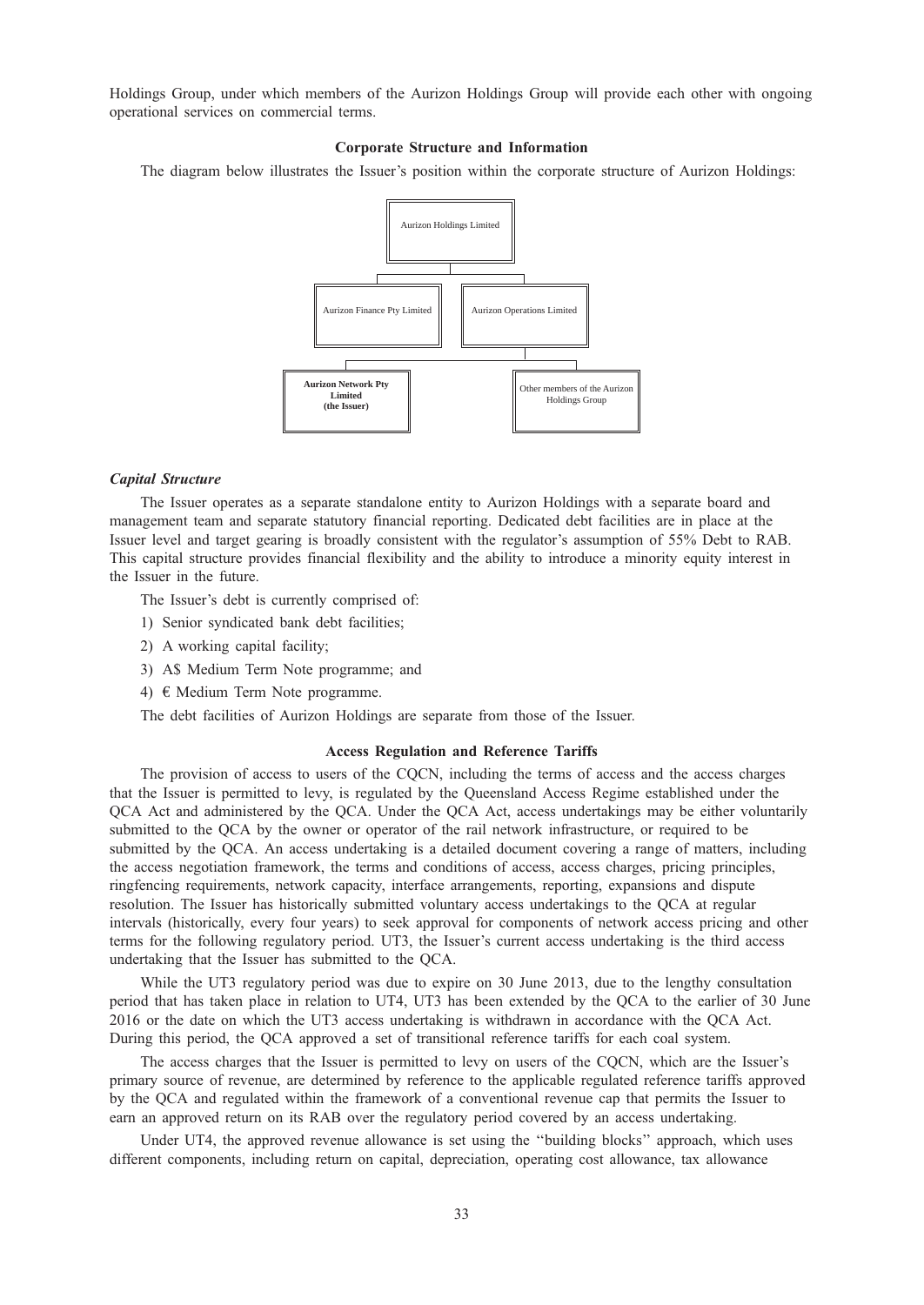(including an adjustment for the estimated value of imputation credits) and maintenance allowance, to determine the Issuer's System Allowable Revenue (or SAR) for each individual rail system, with the total of all SARs being known as the MAR. The return on capital, which is determined by estimating a WACC and applying it to the value of the assets used to deliver the regulated services to determine the regulated rate of return, is the most significant component in the assessment of the MAR. WACC, which in the UT4 Final Decision has been set by the QCA at 7.17% for the period of UT4, accounts for approximately 38% of the MAR for the UT4 regulatory period. The Issuer's MAR, and the WACC used in deriving the Issuer's MAR, are typically reset every four years as part of the access undertaking approval process.

The MAR, which determines how much revenue the Issuer can earn each year, is converted into reference tariffs through the application of a system tonnage forecast for each individual rail system. There are different reference tariffs for each of the Newlands, Goonyella, Blackwater and Moura coal systems, with different components to each reference tariff. Tariffs and access contracts with the Issuer's customers are then negotiated within the framework provided by the access undertaking. The reference tariffs are reset annually based on projected system volumes and other variables.

As part of UT3, the QCA approved a set of principles that governs the ownership, construction and financing of new rail infrastructure and modifications to existing rail infrastructure in the CQCN to the extent they are used in the provision of services regulated by the access regime. The investment framework provides for multiple funding options and also allows the Issuer and the Issuer's network users to commercially negotiate the terms of access (including additional risk or cost adjusted returns) in respect of certain major network expansion projects. Negotiated terms are subject to approval by the QCA based on defined criteria. These principles will continue to apply until the approval of UT4.

Key elements of UT3 were retained in the Issuer's UT4 submission to ensure continuity and stakeholder confidence in the regulatory regime; however, the Issuer also sought various changes including with regard to the scope of the revenue cap mechanism, the quantum of the components used in the determination of reference tariffs and certain aspects of the investment framework currently in place under UT3.

The UT4 Final Decision provides that the difference between the transitional tariffs collected in the year ended 30 June 2014 and the MAR for that period as approved under UT4 will be smoothed over the 2014-15, 2015-16 and 2016-17 years, and the difference between the transitional tariffs collected in the year ended 30 June 2015 and the MAR for that period as approved under UT4 will be smoothed over the 2015-16 and 2016-17 years and reconcile the difference between the approved allowable and transitional revenues.

The Standard User Funding Agreement (''SUFA'') framework facilitates customers with an alternative mechanism to fund the expansion and growth of the CQCN. SUFA enables a customer(s) to directly fund the requisite expansion. In response to an obligation to develop SUFA in UT3, the Issuer has worked collaboratively with stakeholders to develop a framework for SUFA which culminated in the QCA issuing a draft decision on SUFA in October 2014. The QCA in the UT4 Final Decision requires that the Issuer submit a Draft Amending Access Undertaking to include a Standard User Funding Agreement into the Issuer's final UT4 Access Undertaking. This will take account of the work that has taken place throughout the UT3 regulatory period between the Issuer, the QCA and industry stakeholders in the 2013 SUFA process.

## Competitive Strengths

The Issuer believes it has the following competitive strengths:

• Regulated revenues within a stable and well-established regulatory regime—Regulatory Access charges represent the majority of the Issuer's revenue. Regulatory Access charges are determined by reference to the applicable allowable revenue approved by the QCA under a stable and wellestablished regulatory regime. The allowable revenue is set using the ''building blocks'' approach, which uses different components including return on capital, depreciation, operating allowance, tax allowance (including an adjustment for the estimated value of imputation credits) and maintenance allowance, to determine the SAR for each individual rail system. The components of network access pricing are approved by the QCA at regular intervals, typically every four years when the Issuer voluntarily submits an access undertaking, and remains in place for the duration of the regulatory period covered by the access undertaking. Tariffs and access contracts with customers are then negotiated within the framework provided by the approved access undertaking. The regulatory access regime, which is based on the principle of non-discrimination between access seekers, also outlines processes for negotiating and managing access agreements, resolving any disputes relating to access, negotiating capacity allocations and expansions and recovering operating and capital expenditure. In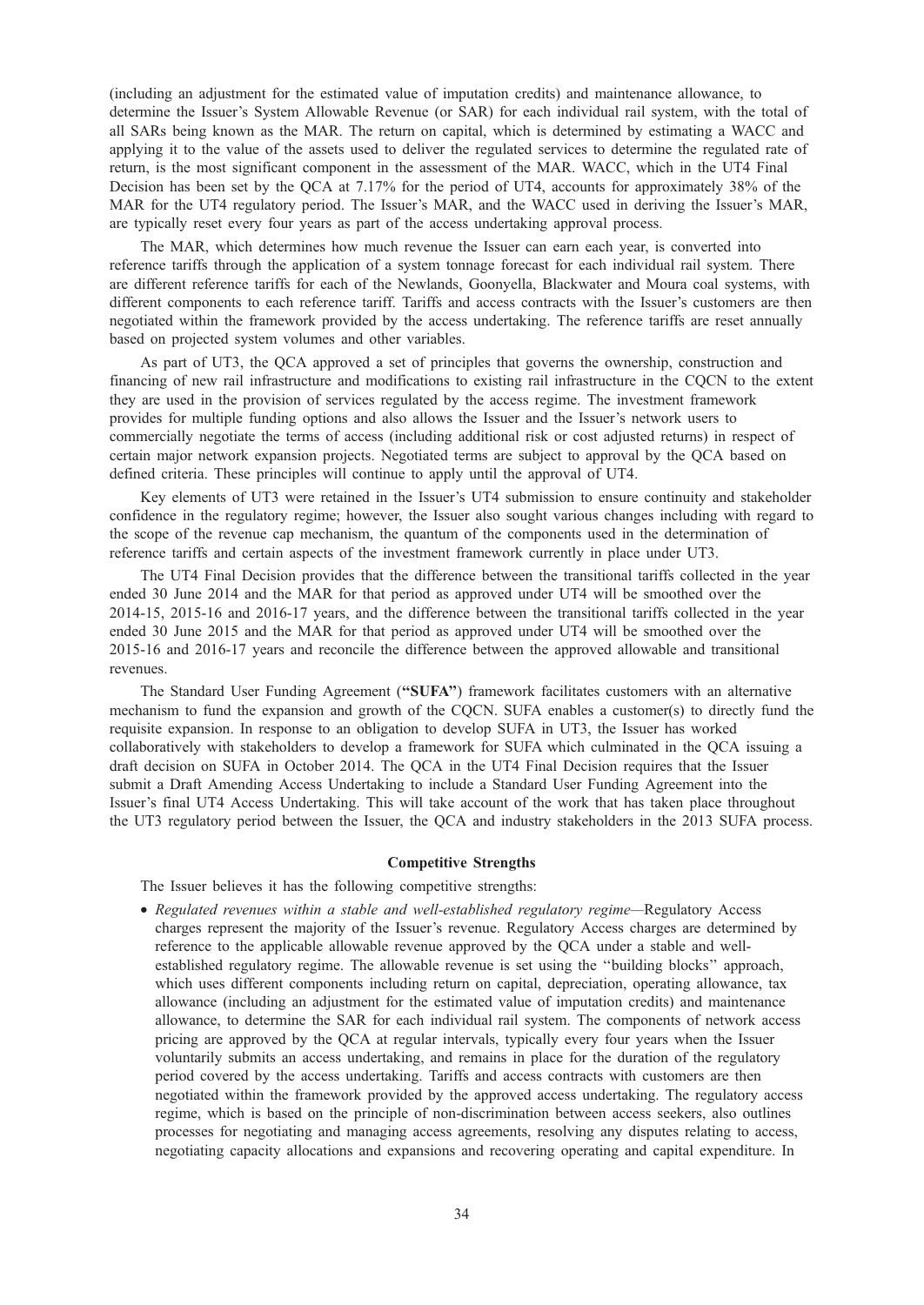addition, the regulatory access regime defines the ringfencing obligations. The regulatory regime has been in place since 2001.

- Revenue protection mechanisms limit the Issuer's exposure to patronage or volume risk—Under the current regulatory regime, the Issuer benefits from revenue protection mechanisms that limit its exposure to patronage and volume risk. Regulated revenue is protected through a combination of contractual take-or-pay provisions included in QCA-approved access agreements, where revenue shortfalls from actual tonnages railed being less than the regulatory approved tonnage forecast are recovered directly from the access holder in the year that the contractual railings were not achieved, and a regulatory revenue cap mechanism, whereby the Issuer earns a set return on RAB over the regulatory period and any revenue shortfalls are recovered two years later on a net present value neutral basis through an adjusted tariff.
- Long term lease arrangements supported by the Queensland coal mining sector—the Issuer controls, manages, operates and maintains the CQCN under 99 year lease arrangements with the State of Queensland. The CQCN is essential to the Queensland coal industry as it is the primary mode of transport between coal mines and export ports. Queensland holds a competitive advantage over other international coal producers as it produces high quality metallurgical and thermal coal supported by significant reserves in close proximity to Asian export markets. These factors support long term demand for access to the COCN.
- Long term customer relationships with the two main above rail operators servicing well-established miners—the Issuer derives most of its access revenue from long term access agreements with the two main above rail operators, Aurizon Operations (the Issuer's parent company) and Pacific National, both of whom service a diverse group of customers that include globally recognised, investment grade, established miners, such as BHP Billiton Mitsubishi Alliance, Glencore Xstrata, and Rio Tinto across four rail systems and connecting infrastructure that service six export terminals. The coal mine users of the CQCN own over 40 operating mines.
- Part of a vertically integrated rail service provider—The Issuer is an ultimate subsidiary of Aurizon Holdings Limited, an ASX listed company and Australia's largest rail freight company, which also provides, through its other operating subsidiaries which are not the Issuer's subsidiaries, unregulated above rail services as well as a range of specialist rail engineering, construction and maintenance services. The Issuer has entered into an Operations Master Rail Services Agreement and a Network Master Rail Services Agreement with Aurizon Operations. These agreements, which have a minimum 20 year term, allow the Issuer to continue to operate as part of an integrated rail service provider while fulfilling service obligations to customers and satisfying regulatory obligations.
- Strong balance sheet and financial flexibility—the Issuer believes the strength of its balance sheet, the resilience of its earnings and financial flexibility support its capital structure and balances its commitment to a long term sustainable financial profile while allowing it to pursue opportunities for expansion and improvement of the CQCN in order to maximise its use and performance.
- Experienced board and management team—the Issuer's board of directors and management team have multi-sector (domestically and internationally), multi-disciplinary experience, as well as strategic, operational and financial management skills, and a track record of efficiently managing its open access multi-user rail network and successfully executing major coal rail network expansion projects at the Issuer.
- Strong focus on business transformation and continued delivery of operating efficiency improvements—the Issuer's continued focus on business transformation and operating efficiency improvements has underpinned an increase in volume throughput in the QCCN over the last five years, with five consecutive years of record volumes across the CQCN having been achieved, equating to a ~38% increase since 2011. Key operational achievements contributing to EBITDA growth in the period FY11 to FY15 included:
	- a significant enhancement in reliability of the Issuer's rail network, resulting in a 21% decline in cycle time impact from delays to train services on the rail network caused by the Issuer;
	- a 13% increase in average cycle velocity in respect of train services on the rail network;
	- a 21% decline in total system closure hours, despite a stepped increase in volumes and maintenance works;
	- an 8% increase in average payloads for trains on the rail network; and
	- a 41% increase in net tonne kilometres ("NTKs") railed on the Issuer's rail network to 54.2bn.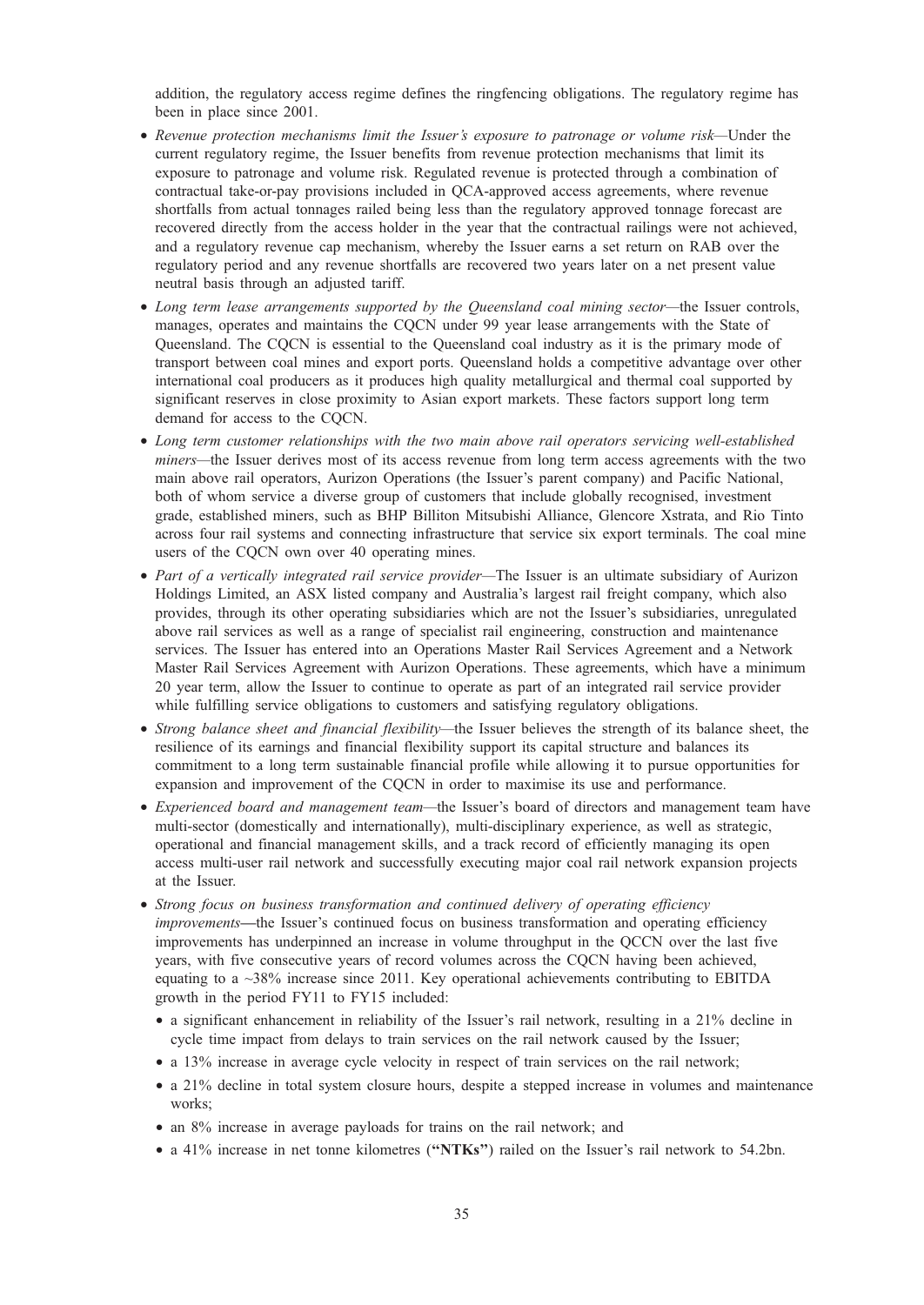# Business Strategy

The Issuer's key strategies are as follows:

- Cooperative framework with the Aurizon Holdings Group—The Issuer has agreements with Aurizon Operations that govern the operating relationship for a minimum 20 year term. The Issuer's operating structure is designed to ensure it continues to manage and develop the skills and resources specific to the operation, management and maintenance of the CQCN while fulfilling service obligations to customers and satisfying regulatory obligations.
- Optimising the capacity of the CQCN to world class utilisation levels—The Issuer is committed to improving utilisation across the CQCN to enable access holders to run more trains within each coal system. To achieve this, it is focused on optimising network control, planning and scheduling, improving coordination between operational and maintenance activities to minimise the impact of maintenance activities on track access, and reducing below rail delays through its investment in next generation technology that will simplify and modernise its operational systems.
- *Transforming asset strategy*—Consistent with Aurizon Holdings Group's commitment to world class operations, supply chain efficiency and safety, the Issuer is seeking to transform its infrastructure asset maintenance approach to world class standards in order to improve the reliability and availability of the network to reduce the time it takes a train service to complete a cycle from depot to mine to port and back to depot. This strategy encompasses both short term maintenance activities and longer term targeted asset renewal capital expenditure, which is consistent with the practices employed by North American Class 1 railroads. The Issuer is focused on developing a preventative approach to asset management through the early detection of defective assets. This asset management strategy is supported by the increased use of technology such as real time asset diagnosis and remote recording, the deployment of high productivity track machinery and the mechanisation of traditional labour based activities, such as electronic rail lubricators and the use of drones for network monitoring.
- Maintaining a prudent capital management strategy and ratings commitment—The Issuer is committed to prudent capital management, including through the diversification of funding sources, maintenance of investment grade credit ratings and adequate liquidity and risk management activities, which are managed in line with policies approved by the board of directors from time to time.
- Redefining relationships with customers and establishing a performance driven culture—A key aspect of the transformation since ASX Listing has been redefining the relationship with customers and access holders and establishing a performance driven culture across the business, in an effort to address legacy issues associated with the long history of government ownership. Since ASX Listing, the Issuer has sought to improve customer satisfaction by focusing on service performance through the commitment to safety, cost efficiency, productivity and improved commercial arrangements. GAPE and WIRP are examples of directly negotiated commercial arrangements with coal mining users pursuant to which the Issuer developed with them master planning and supply chain solutions.
- Engaging with all stakeholders to improve regulatory outcomes—The majority of the Issuer's revenue is regulated by access undertakings that are subject to stakeholder consultation and regulator approval. Accordingly, the Issuer believes that it is important that it continues to build on its regulatory capabilities and engage with customers in order to understand and respond to their needs.
- Continued focus on safety performance—Safety is the Issuer's core value and highest priority. Its focus on safety allows the Issuer to improve the quality and reliability of its network, prevent accidents and injuries, and lower the costs and risks associated with operating its business. The Issuer is committed to ''zero harm'' in its workplace.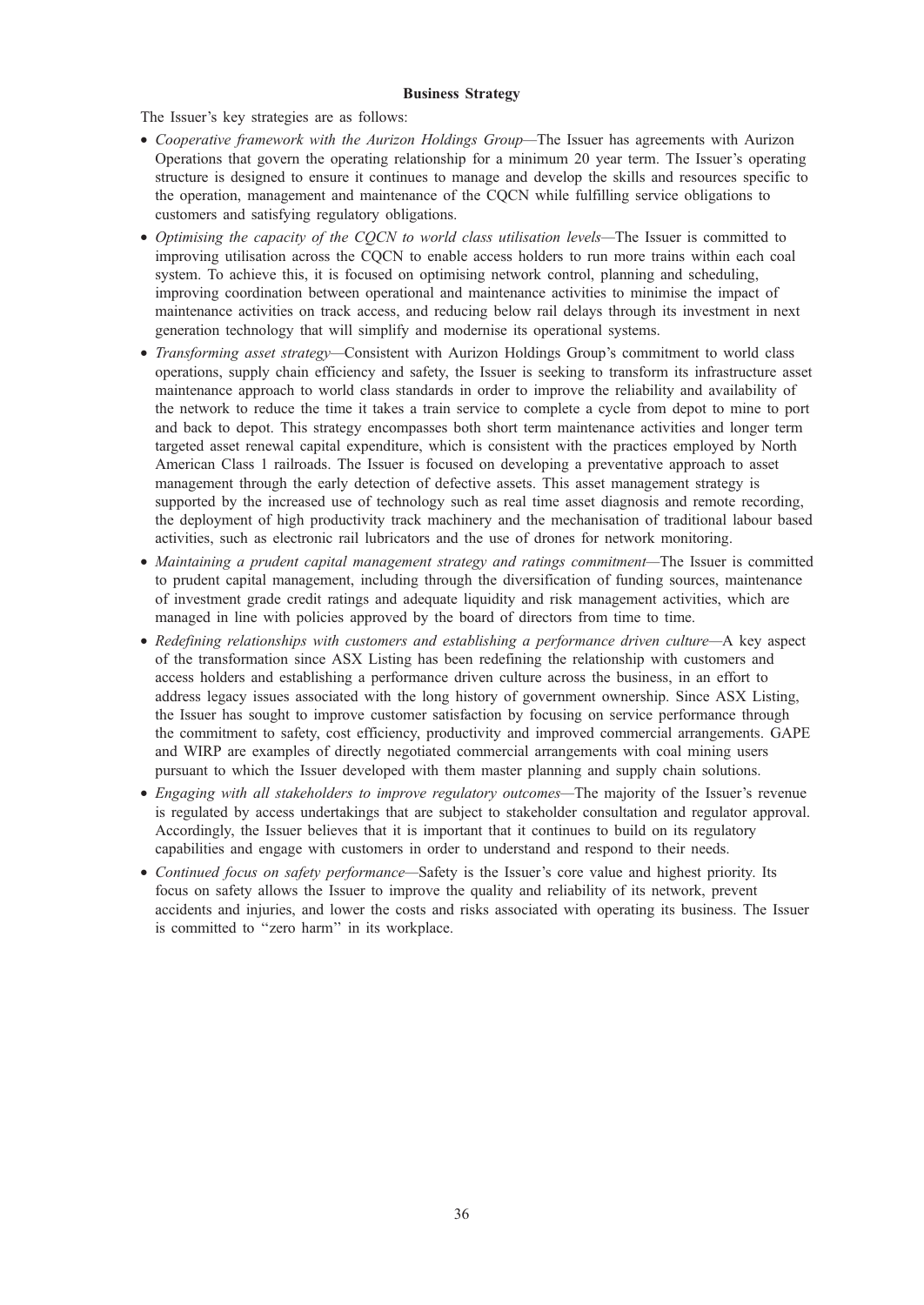#### Management

## Board of Directors

The following table sets forth certain information regarding the Issuer's board of directors as of the date of this Offering Circular;

| Name                     | Position(s)                        |
|--------------------------|------------------------------------|
| Michael Fraser*          | Non-Executive Chairman             |
| Alex Kummant             | Director, Executive Vice President |
| John Cooper <sup>*</sup> | Non-Executive Director             |
| Lance Hockridge*         | Director                           |
| Sam Lewis <sup>*</sup>   | Non-Executive Director             |
|                          |                                    |

\* Also a director of Aurizon Holdings.

Biographical information regarding the Issuer's directors is set forth below.

Michael Fraser. Mr. Fraser has more than 30 years' experience in the Australian energy industry. He has held various executive positions at AGL Energy culminating in his role as Managing Director and Chief Executive Officer for the period of seven years until February 2015. Michael is currently a Non-Executive Director of the ASX listed APA Group. Michael is a former Chairman of the Clean Energy Council, Elgas Limited, Actew AGL and the NEMMCo Participants Advisory Committee, as well as a former Director of Queensland Gas Company Limited, the Australian Gas Association and the Energy Retailers Association of Australia.

John Cooper. Mr. Cooper has more than 35 years' experience in the construction and engineering sector in Australia and overseas. Currently, Mr. Cooper is Chairman and Non-Executive Director of Southern Cross Electrical Engineering Limited and also holds a Non-Executive Directorship with NRW Holdings Limited. During his career as an executive Mr. Cooper's roles have encompassed large civil, commercial and infrastructure projects and complex engineering and project management activities in the mining, oil and gas, engineering and property sectors.

Lance Hockridge. Mr. Hockridge became Managing Director & CEO of Aurizon Holdings Limited in July 2010. He has guided Aurizon's transition to a top 50 ASX company after 145 years as a government owned railway. From 2007 until 2010, he was CEO of QR Limited which was split to form Aurizon Holdings and the passenger-focussed Queensland Rail that remained in government ownership. Mr. Hockridge has more than 30 years' experience in the transportation and heavy industrial sectors in Australia and the United States with BHP Billiton and BlueScope Steel. At BHP Billiton Limited, Mr. Hockridge was a member of the leadership team that led BlueScope Steel's successful demerger from BHP and subsequent listing on the ASX. In 2005, Mr. Hockridge was appointed President of BlueScope Steel's North American operations where he led a major turnaround in safety, production and financial performance. Mr. Hockridge is a member of the Business Council of Australia's Efficient Regulation policy committee and a regular participant in industry forums on transport infrastructure and reform. He has been appointed to Q20, the business leaders group promoting Queensland investment as part of the G20 Summit in Brisbane in November 2014.

Alex Kummant. Mr. Kummant has more than 25 years' experience in the North American industrial sector, including in various executive roles in the rail industry. Mr. Kummant was appointed Executive Vice President Strategy of the Aurizon Holdings Group in October 2012 and was appointed to his current role as Executive Vice President, Network in August 2013. Prior to joining the Aurizon Holdings Group in October 2012, Mr. Kummant was Chief Executive Officer of Amtrak and Vice President in several executive roles at Union Pacific Railroad. Prior to joining Union Pacific Railroad, Mr. Kummant held various executive roles at Emerson Electric Co. and SPX Corporation.

Sam Lewis. Ms. Lewis has extensive financial experience, including as a lead auditor of a number of major Australian listed entities. Ms. Lewis has significant experience working with clients in the manufacturing, consumer business and energy sectors, and in addition to external audits, has provided accounting and transactional advisory services to other major organisations in Australia. Ms. Lewis's expertise includes accounting, finance, auditing, risk management, corporate governance, capital markets and due diligence. Ms. Lewis is currently a non-executive director and chairman of the Audit & Compliance Committee of Orora Limited and also holds a Non-Executive Directorship with Greenstone Limited. Previously, Ms. Lewis was an Assurance & Advisory partner from 2000 to 2014 with Deloitte Australia.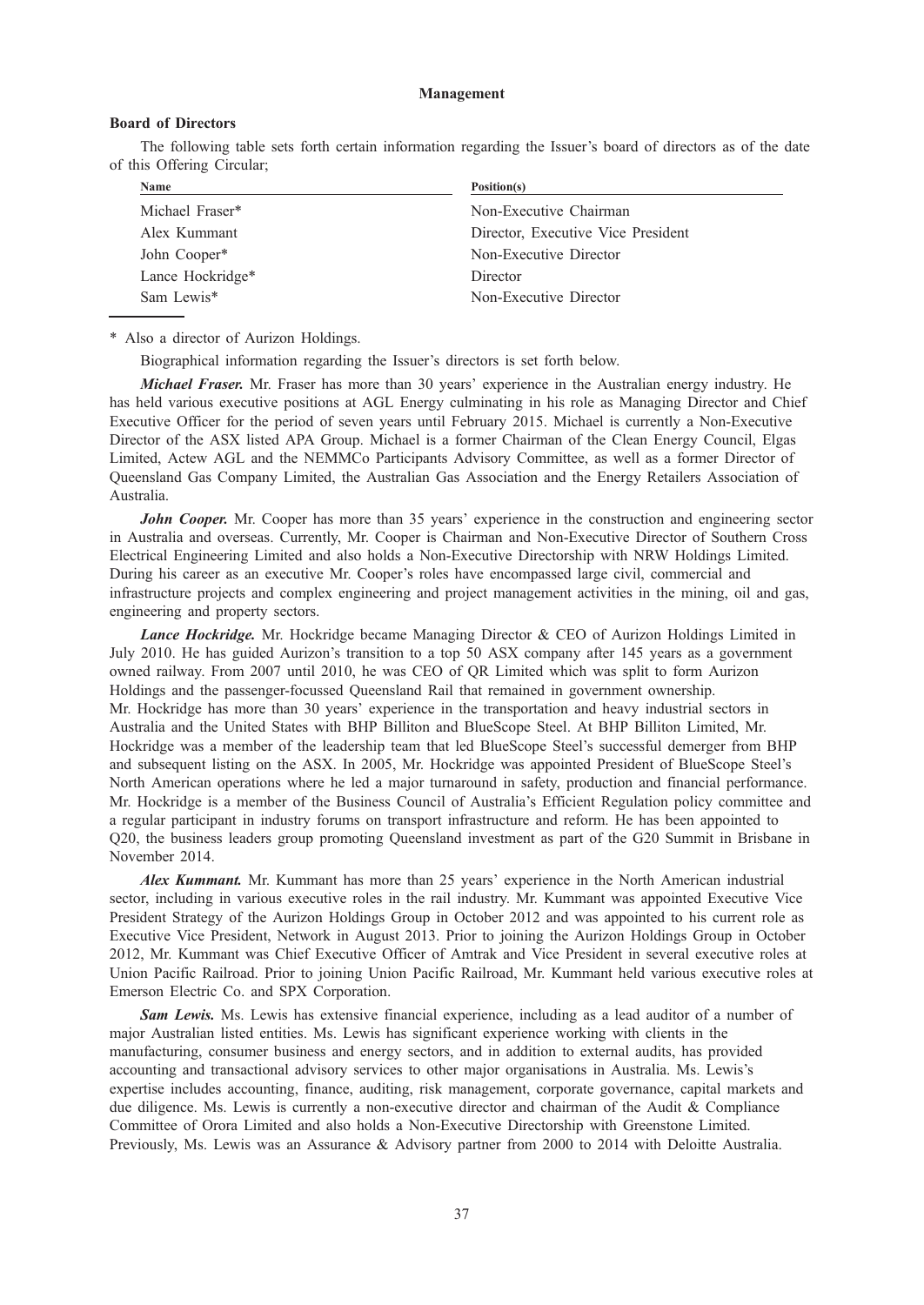# Executive Officers

The following table sets forth certain information regarding the Issuer's executive officers who are not directors as of the date of this Offering Circular:

| <b>Name</b><br>Position(s)                                                                                                                                                                                                                                                                       |                                                                                                                                                                                                                                                                                                                                                                           |
|--------------------------------------------------------------------------------------------------------------------------------------------------------------------------------------------------------------------------------------------------------------------------------------------------|---------------------------------------------------------------------------------------------------------------------------------------------------------------------------------------------------------------------------------------------------------------------------------------------------------------------------------------------------------------------------|
| Scott Riedel                                                                                                                                                                                                                                                                                     | Vice President, Network Operations                                                                                                                                                                                                                                                                                                                                        |
| Clay McDonald                                                                                                                                                                                                                                                                                    | Vice President, Commercial Development                                                                                                                                                                                                                                                                                                                                    |
| Pam Bains                                                                                                                                                                                                                                                                                        | Vice President, Finance Network                                                                                                                                                                                                                                                                                                                                           |
| Lana Stockman                                                                                                                                                                                                                                                                                    | Vice President, Regulation                                                                                                                                                                                                                                                                                                                                                |
| $\mathbf{r}$ and $\mathbf{r}$ and $\mathbf{r}$ and $\mathbf{r}$ and $\mathbf{r}$ and $\mathbf{r}$ and $\mathbf{r}$ and $\mathbf{r}$ and $\mathbf{r}$ and $\mathbf{r}$ and $\mathbf{r}$ and $\mathbf{r}$ and $\mathbf{r}$ and $\mathbf{r}$ and $\mathbf{r}$ and $\mathbf{r}$ and $\mathbf{r}$ and | $\sim$ 1 $\sim$ 1 $\sim$ 1 $\sim$ 1<br>$\mathbf{1}$ $\mathbf{1}$ $\mathbf{1}$ $\mathbf{1}$ $\mathbf{1}$ $\mathbf{1}$ $\mathbf{1}$ $\mathbf{1}$ $\mathbf{1}$ $\mathbf{1}$ $\mathbf{1}$ $\mathbf{1}$ $\mathbf{1}$ $\mathbf{1}$ $\mathbf{1}$ $\mathbf{1}$ $\mathbf{1}$ $\mathbf{1}$ $\mathbf{1}$ $\mathbf{1}$ $\mathbf{1}$ $\mathbf{1}$ $\mathbf{1}$ $\mathbf{1}$ $\mathbf{$ |

Biographical information regarding the Issuer's executive officers who are not directors is set forth below.

Scott Riedel. Mr. Riedel has over 25 years' experience in the rail and petrochemical industries in Australia, Asia and the United Kingdom. This experience includes managing all phases of rail projects from concept to renewal, including project execution and operational requirements. As VP Network Operations, Mr. Riedel is responsible for safely and sustainably delivering maximum system throughput at the lowest cost of operation, while ensuring the integrity of the CQCN for the coal industry. His direct responsibilities include asset maintenance, scheduling access paths, operational train control, minor maintenance execution and emergency and incident management and response. Mr Riedel holds an Honours Degree in Electrical Engineering, a Graduate Diploma in Business, and is a Registered Professional Engineer of Queensland.

Clay McDonald. Mr. McDonald has 15 years' experience in the transport and logistics sector in Queensland and New South Wales. Prior to joining Aurizon Holdings Group, he held a number of roles with Toll Holdings in the Resource's, QRX and Remote Logistics businesses. Previous experience includes roles as State Manager of transport and warehousing businesses Oswalds and Banks Distribution. As Vice President Commercial Development, Mr McDonald is responsible for the Planning and Development of the CQCN Network and for managing the commercial arrangements for access to that network. Prior to his current role he held the position of VP Network Operations for over 4 years and Group General Manager of above rail Operations responsible for Blackwater, Moura and West Morton coal corridors from 2008 to 2011. Mr McDonald has a Bachelor of Science from University NSW and a Masters Degree in Operations from Macquarie Graduate School of Management (MGSM).

**Pam Bains.** Mrs. Bains has over 20 years' experience in finance and commercial roles in both Australian and international companies. After qualifying as a Chartered Accountant with Arthur Andersen (UK), Mrs. Bains gained experience across a number of sectors including financial services (GE Capital— Global Consumer Finance), telecommunications (Teléfonica O2), retail (Next plc) and rail freight (Aurizon Network), playing a key role during Aurizon Holdings' initial public offering and listing on the ASX. As Vice President Finance Network, her direct responsibilities include financial planning & analysis, capital project evaluation, business partnering, governance, external and internal reporting, leadership, project delivery and strategy. She is also Chairperson of the Network Investment Committee.

Lana Stockman. Ms. Stockman has 15 years' experience in the energy sector working in both competitive and regulated markets including regulatory roles in Energy Australia and with the New Zealand Electricity Authority. She previously held various positions in revenue portfolio management and spot energy trading with Stanwell Corporation and with Meridian Energy, and was Generation Control Centre Manager with Meridian Energy. With a combination of a Bachelor's degree in Civil Engineering and a Master Degree in Applied Finance, Ms. Stockman is well placed to develop both commercial and technical regulatory strategies to support the efficient operation and growth of the CQCN within the regulatory framework.

#### Ringfencing Obligations

The Issuer is subject to ringfencing obligations under the QCA Act and the access undertakings it provides to the QCA from time to time. The ringfencing obligations are procedures and measures for the purpose of separating the regulated below rail business from other businesses within the Aurizon Holdings Group. The Issuer's board of directors is responsible for monitoring compliance with the applicable ringfencing obligations. Under the provisions of the current access undertaking, the Issuer must ensure the independence of senior management, accounting separation from Aurizon Holdings and the appropriate management of confidential information.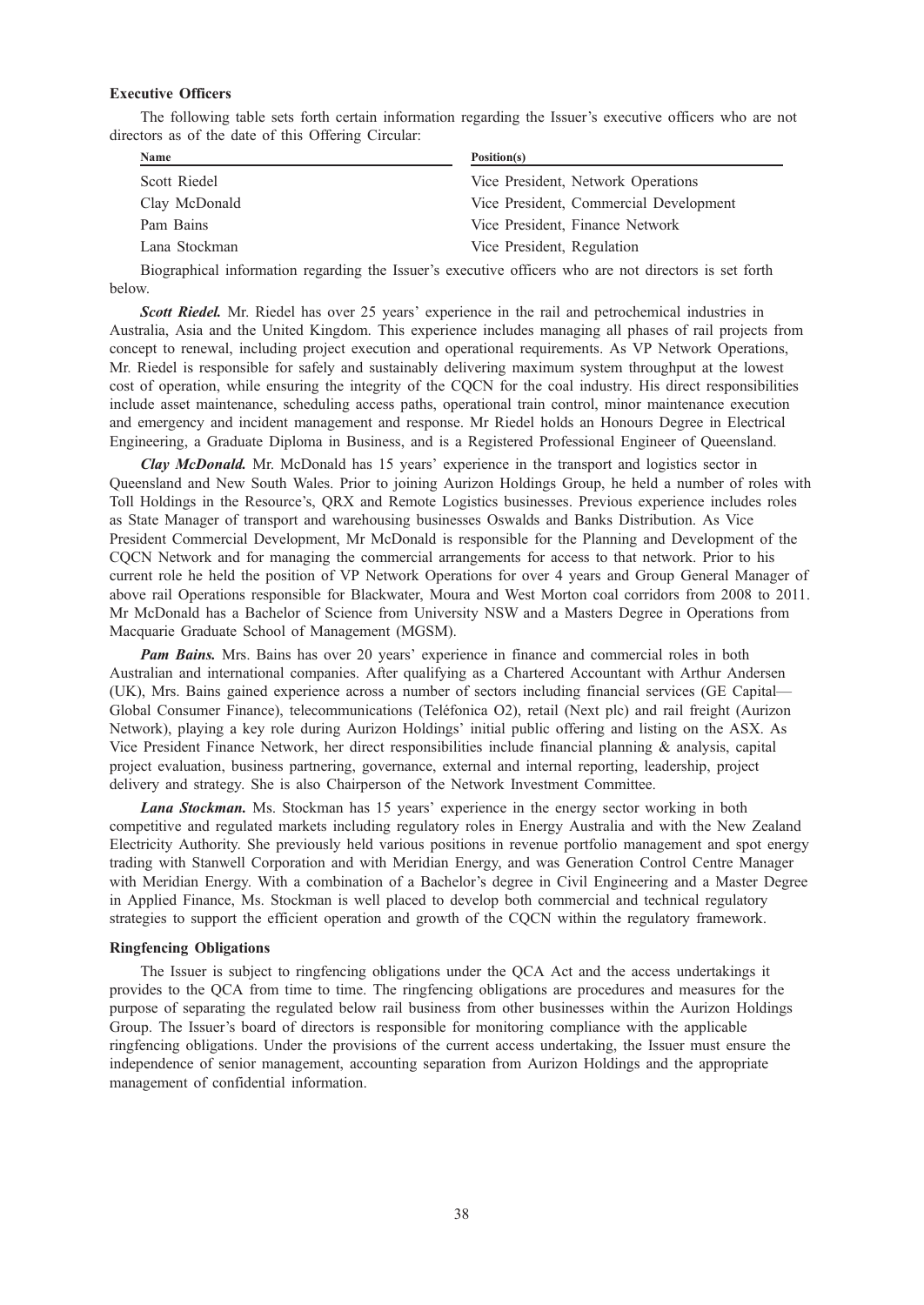The following summary financial data should be read together with the Group's audited financial statements and related notes incorporated by reference in this Offering Circular. The summary financial data for the fiscal year ended 30 June 2015 has been extracted without adjustment from the Group's financial statements which have been prepared in accordance with Australian Accounting Standards and audited by PricewaterhouseCoopers.

# Consolidated Comprehensive Income Data

|                                                                             | 2015<br>$\mathbf{Sm}$ | 2014<br>Sm |
|-----------------------------------------------------------------------------|-----------------------|------------|
| Services revenue                                                            |                       |            |
|                                                                             | 1,047.6               | 950.7      |
|                                                                             | 12.9                  | 16.8       |
|                                                                             | 45.9                  | 44.6       |
|                                                                             | 1,106.4               | 1,012.1    |
|                                                                             | 1.7                   |            |
|                                                                             | 1,108.1               | 1,012.1    |
|                                                                             | (120.6)               | (126.0)    |
|                                                                             | (107.4)               | (110.9)    |
|                                                                             | (164.9)               | (147.8)    |
|                                                                             |                       | (67.6)     |
|                                                                             | (15.5)                | (16.7)     |
| Earnings before depreciation and amortisation, finance costs and income tax |                       |            |
|                                                                             | 699.7                 | 543.1      |
|                                                                             | (215.2)               | (198.5)    |
| Earnings before depreciation and amortisation (EBIT)                        | 484.5                 | 344.6      |
|                                                                             | 0.6                   | 0.2        |
|                                                                             | (135.2)               | (107.8)    |
|                                                                             | 349.9                 | 237.0      |
|                                                                             | (105.0)               | (68.3)     |
|                                                                             | 244.9                 | 168.7      |
| Other comprehensive income                                                  |                       |            |
| Items that may be reclassified to profit or loss                            |                       |            |
|                                                                             | (17.1)                | (27.1)     |
|                                                                             | 5.1                   | 8.1        |
|                                                                             | (12.0)                | (19.0)     |
|                                                                             | 232.9                 | 149.7      |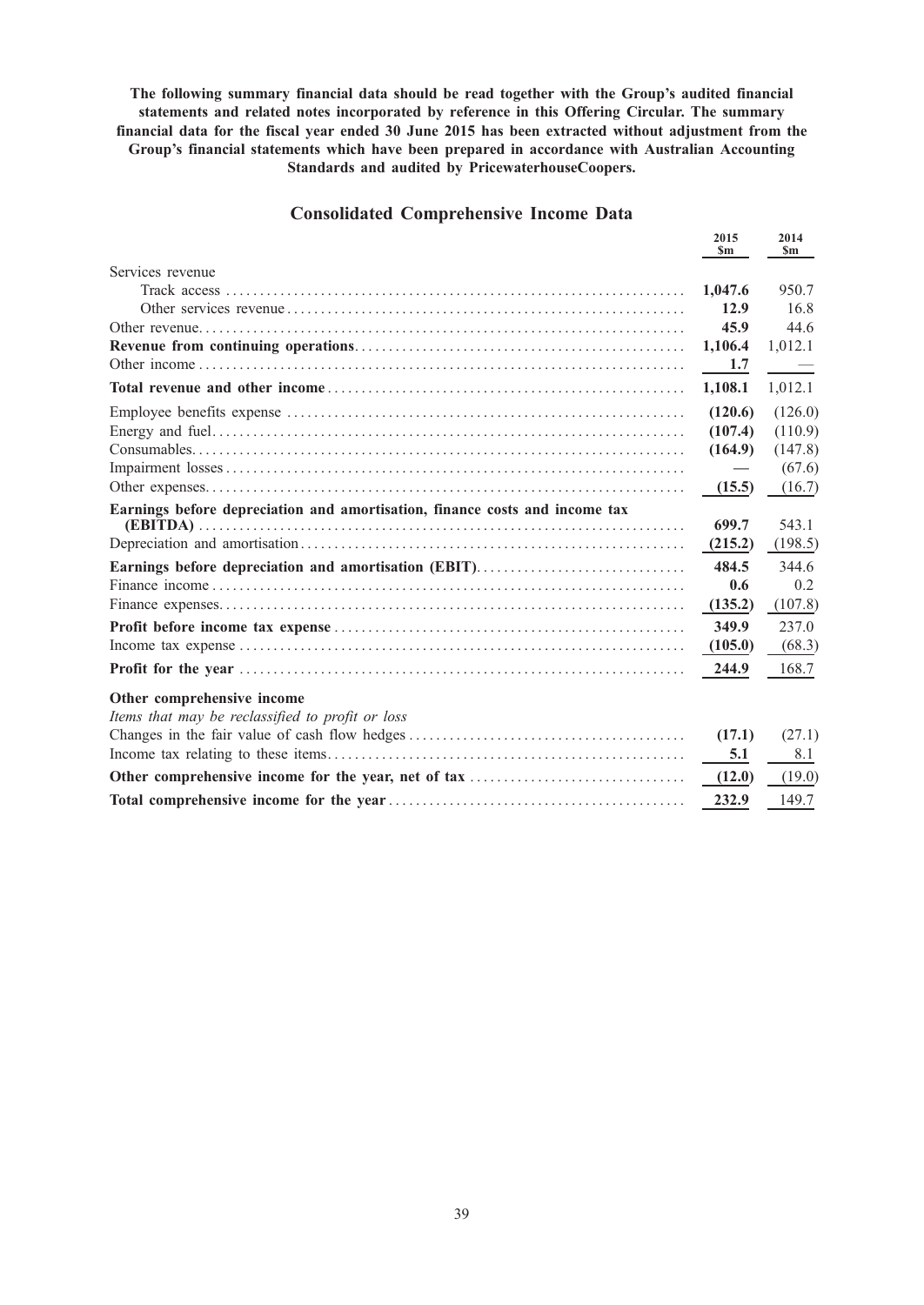# **Consolidated Balance Sheet Data**

|                                | 2015<br><b>Sm</b> | 2014<br><b>Sm</b> |
|--------------------------------|-------------------|-------------------|
| <b>ASSETS</b>                  |                   |                   |
| <b>Current assets</b>          |                   |                   |
|                                | 116.4             | 1.1               |
|                                | 209.8             | 233.0             |
|                                | 49.3              | 66.2              |
|                                | 0.1               |                   |
|                                | 0.3               | 15.4              |
|                                | 375.9             | 315.7             |
| <b>Non-current assets</b>      |                   |                   |
|                                | 18.4              |                   |
|                                | 12.4              | 17.8              |
|                                | 5,360.4           | 5,023.7           |
|                                | 43.6              | 20.6              |
|                                | 5,434.8           | 5,062.1           |
|                                | 5,810.7           | 5,377.8           |
| <b>LIABILITIES</b>             |                   |                   |
| <b>Current liabilities</b>     |                   |                   |
|                                | 0.1               | 1.7               |
|                                | 166.3             | 240.5             |
|                                | 3.1               | 42.7              |
|                                | 21.6              | 22.5              |
|                                | 77.7              | 29.7              |
|                                | 268.8             | 337.1             |
| <b>Non-current liabilities</b> |                   |                   |
|                                | 42.7              | 26.6              |
|                                | 1.9               | 1.7               |
|                                | 2,935.2           | 2,489.8           |
|                                | 500.8             | 439.5             |
|                                | 248.1             | 249.4             |
|                                | 3,728.7           | 3,207.0           |
| <b>Total liabilities</b>       | 3,997.5           | 3,544.1           |
|                                | 1,813.2           | 1,833.7           |
| <b>EQUITY</b>                  |                   |                   |
|                                | 1.9               | 2.4               |
|                                | 1,200.0           | 1,200.0           |
|                                | (31.0)            | (19.0)            |
|                                | 642.3             | 650.3             |
|                                | 1,813.2           | 1,833.7           |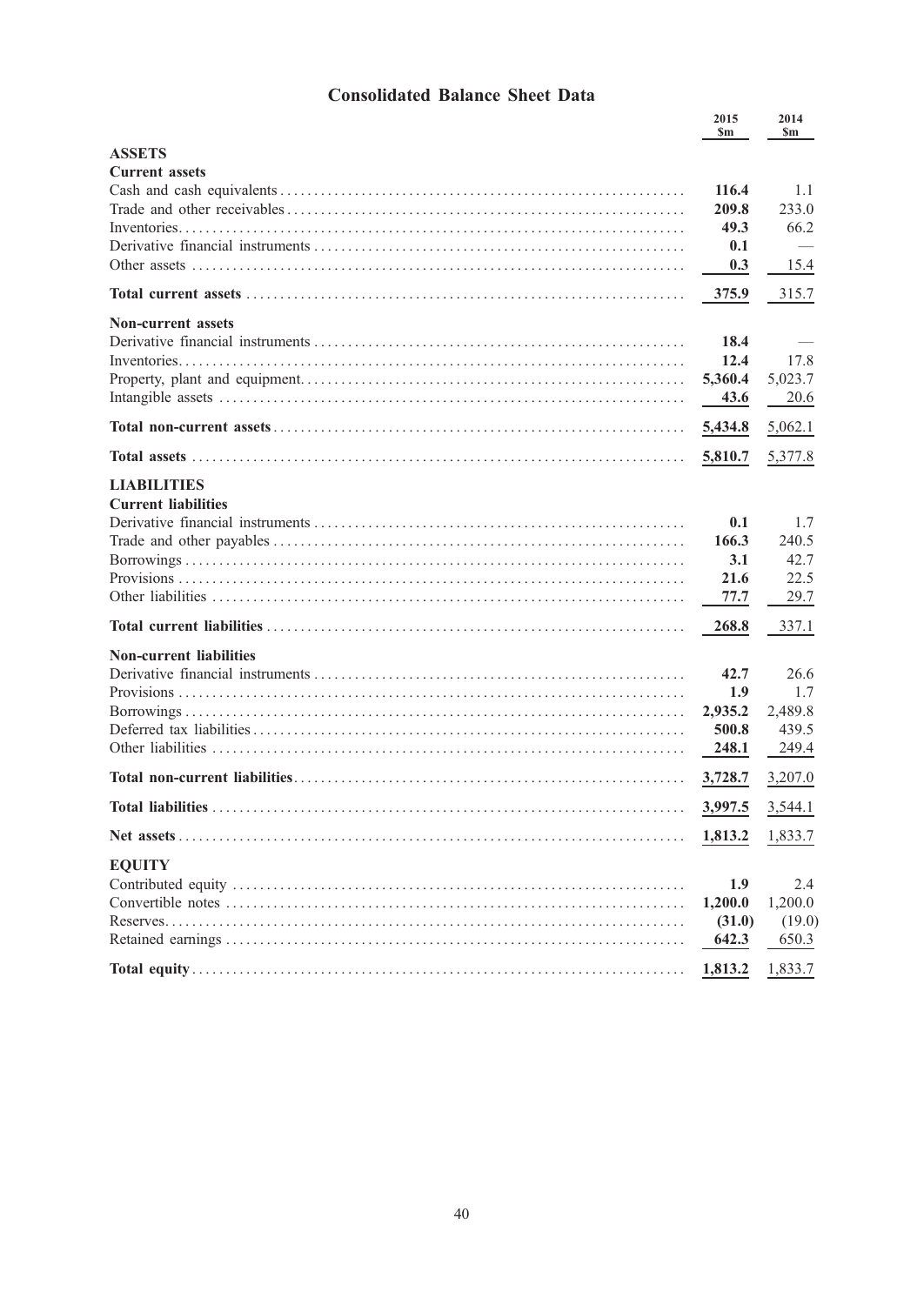# Consolidated Cashflow Data

|                                      | 2015<br><b>Sm</b> | 2014<br>$\mathbf{Sm}$ |
|--------------------------------------|-------------------|-----------------------|
| Cash flows from operating activities |                   |                       |
|                                      | 1,193.9           | 1,044.0               |
|                                      | 0.6               | 0.2                   |
|                                      | (496.2)           | (455.4)               |
|                                      | 7.3               | (80.0)                |
|                                      | 705.6             | 508.8                 |
| Cash flows from investing activities |                   |                       |
|                                      | 12.8              | 0.7                   |
|                                      | (547.8)           | (574.2)               |
|                                      | (31.7)            | (12.4)                |
|                                      | (19.2)            | (28.8)                |
|                                      | (585.9)           | (614.7)               |
| Cash flows from financing activities |                   |                       |
|                                      | 1,125.7           | 819.1                 |
|                                      | (749.5)           | (500.0)               |
|                                      | (4.1)             |                       |
|                                      |                   | (14.8)                |
|                                      | (1.9)             | (1.1)                 |
|                                      | (2.1)             | (2.5)                 |
|                                      | (252.9)           | (135.6)               |
|                                      | (119.6)           | (80.8)                |
|                                      | (4.4)             | 84.3                  |
|                                      | 115.3             | (21.6)                |
|                                      | 1.1               | 22.7                  |
|                                      | 116.4             | 1.1                   |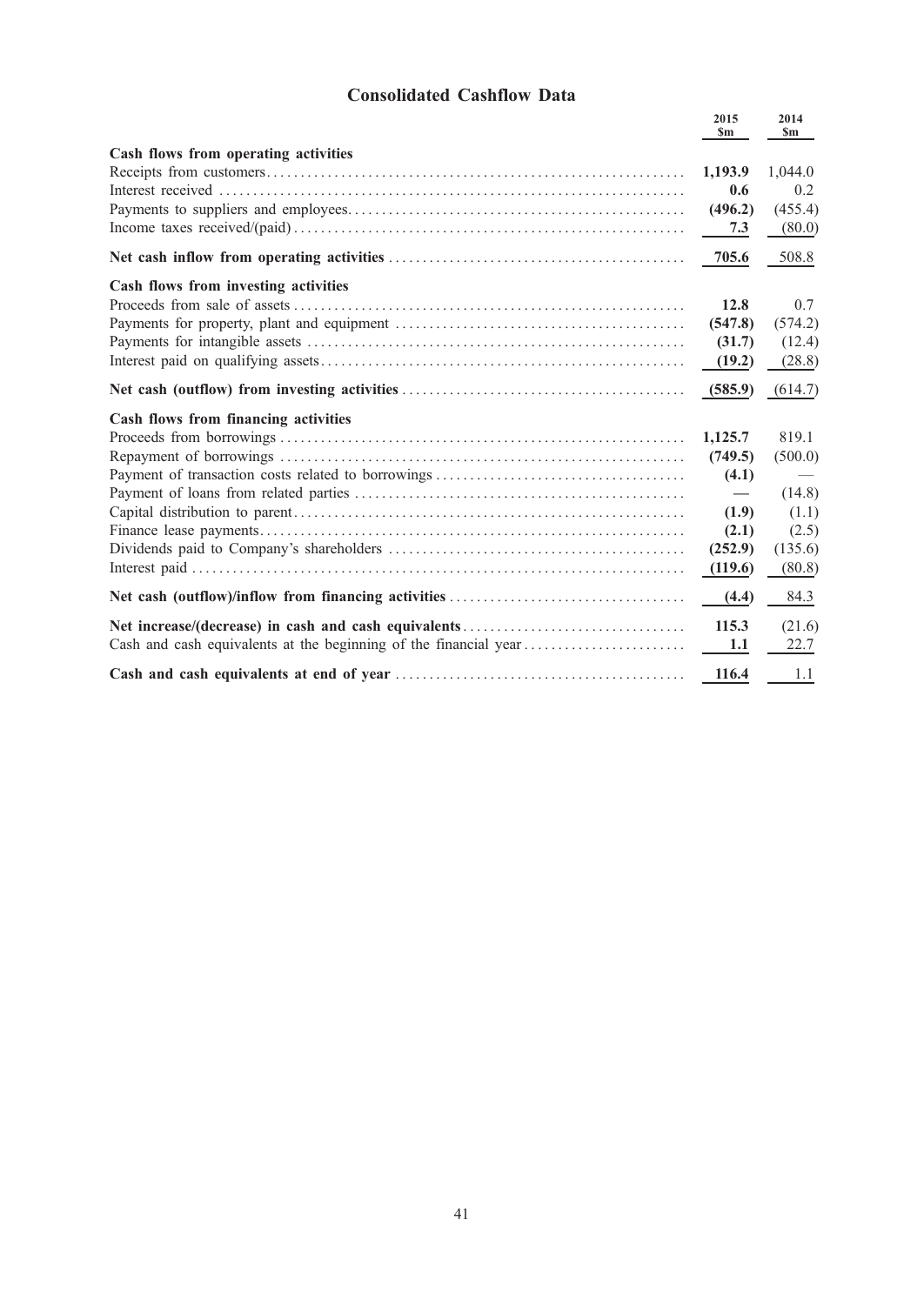The following summary financial data should be read together with the Group's financial statements and related notes incorporated by reference in this Offering Circular. The summary financial data for the fiscal half-year ended 31 December 2015 has been extracted without adjustment from the Group's financial statements which have been prepared in accordance with Australian Accounting Standards and reviewed by PricewaterhouseCoopers.

# Consolidated Comprehensive Income Data

|                                                                             | 31 December<br>2015<br>\$m | 31 December<br>2014<br><b>Sm</b> |
|-----------------------------------------------------------------------------|----------------------------|----------------------------------|
| Services revenue                                                            |                            |                                  |
|                                                                             | 559.7                      | 501.0                            |
|                                                                             | 2.6                        | 5.5                              |
|                                                                             | 17.8                       | 22.8                             |
|                                                                             | 580.1                      | 529.3                            |
|                                                                             | 0.8                        | 0.3                              |
|                                                                             | 580.9                      | 529.6                            |
|                                                                             | (62.8)                     | (66.5)                           |
|                                                                             | (62.6)                     | (51.5)                           |
|                                                                             | (66.6)                     | (79.7)                           |
|                                                                             | (26.4)                     | (8.9)                            |
| Earnings before depreciation and amortisation, finance costs and income tax |                            |                                  |
|                                                                             | 362.5                      | 323.0                            |
|                                                                             | (125.5)                    | (105.5)                          |
| Earnings before depreciation and amortisation (EBIT)                        | 237.0                      | 217.5                            |
|                                                                             | 0.6                        | 0.3                              |
|                                                                             | (68.5)                     | (66.9)                           |
|                                                                             | 169.1                      | 150.9                            |
|                                                                             | (51.4)                     | (46.2)                           |
|                                                                             | 117.7                      | 104.7                            |
| Other comprehensive income                                                  |                            |                                  |
| Items that may be reclassified to profit or loss                            |                            |                                  |
|                                                                             | 3.4                        | (25.0)                           |
|                                                                             | (1.0)                      | 7.5                              |
| Other comprehensive income for the year, net of tax                         | 2.4                        | (17.5)                           |
|                                                                             | 120.1                      | 87.2                             |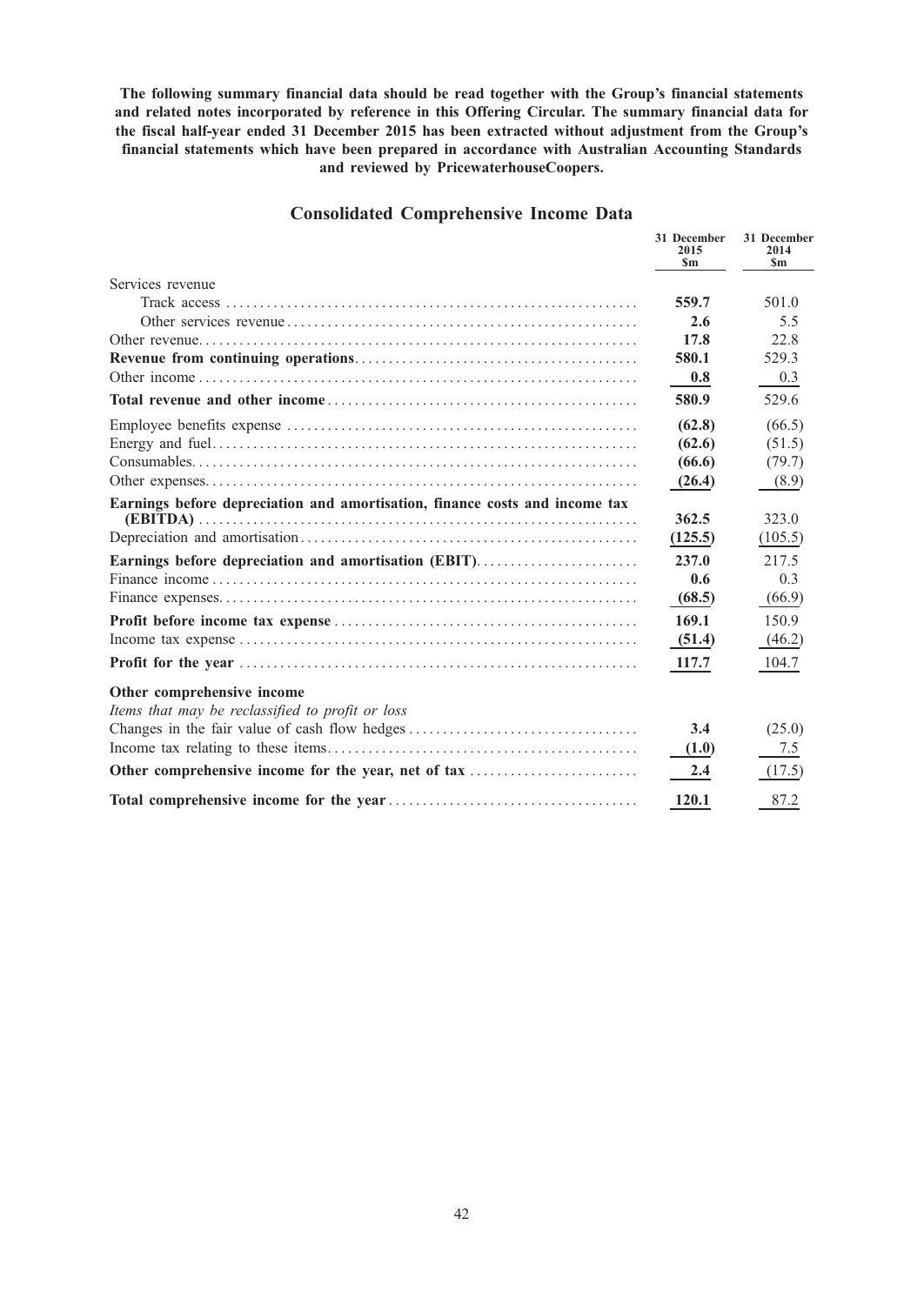# Consolidated Balance Sheet Data

|                                                  | 31 December<br>2015<br>\$m | 30 June<br>2015<br>\$m |
|--------------------------------------------------|----------------------------|------------------------|
| <b>ASSETS</b>                                    |                            |                        |
| <b>Current assets</b>                            | 3.7<br>228.9<br>44.9       | 116.4<br>209.8<br>49.3 |
|                                                  |                            | 0.1                    |
|                                                  | 5.0                        | 0.3                    |
|                                                  | 282.5                      | 375.9                  |
| <b>Non-current assets</b>                        |                            |                        |
|                                                  | 14.1<br>47.6               | 12.4<br>18.4           |
|                                                  | 5,406.8                    | 5,360.4                |
|                                                  | 54.6                       | 43.6                   |
|                                                  | 5,523.1                    | 5,434.8                |
|                                                  | 5,805.6                    | 5,810.7                |
| <b>LIABILITIES</b><br><b>Current liabilities</b> | 133.1                      | 166.3<br>0.1           |
|                                                  | 1.1<br>19.3                | 3.1<br>21.6            |
|                                                  | 70.6                       | 77.7                   |
|                                                  | 224.1                      | 268.8                  |
| <b>Non-current liabilities</b>                   | 34.1                       | 42.7                   |
|                                                  | 2.0                        | 1.9                    |
|                                                  | 2,971.6                    | 2,935.2                |
|                                                  | 519.5                      | 500.8                  |
|                                                  | 234.0                      | 248.1                  |
| <b>Total non-current liabilities</b>             | 3,761.2                    | 3,728.7                |
|                                                  | 3,985.3                    | 3,997.5                |
|                                                  | 1,820.3                    | 1,813.2                |
| <b>EQUITY</b>                                    | 2.6                        | 1.9                    |
|                                                  | (28.6)                     | (31.0)                 |
|                                                  | 1,200.0                    | 1,200.0                |
|                                                  | 646.3                      | 642.3                  |
|                                                  | 1,820.3                    | 1,813.2                |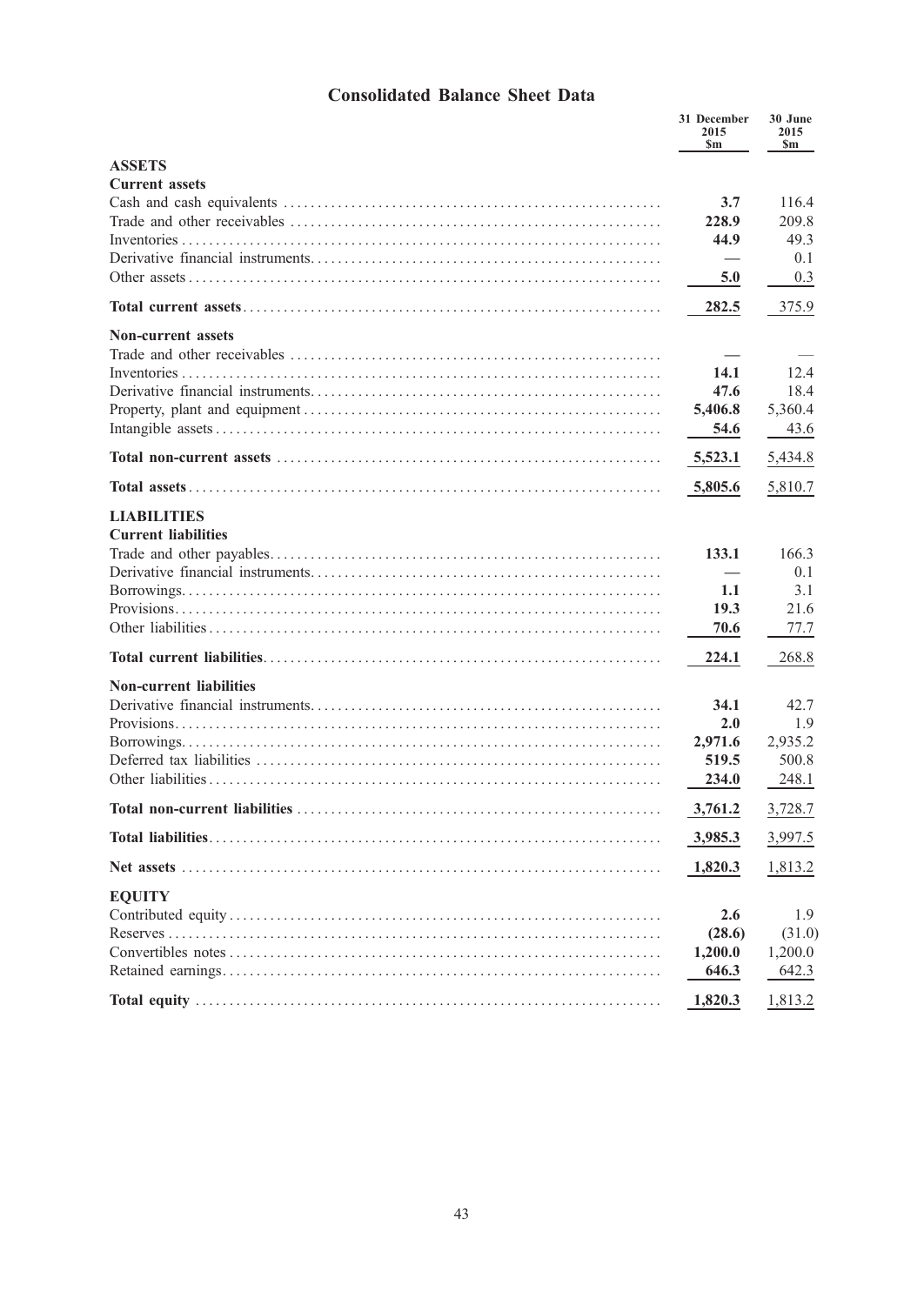# Consolidated Cashflow Data

|                                                                  | 31 December<br>2015<br>\$m | 31 December<br>2014<br><b>Sm</b> |
|------------------------------------------------------------------|----------------------------|----------------------------------|
| Cash flows from operating activities                             |                            |                                  |
|                                                                  | 605.4                      | 647.5                            |
|                                                                  | 0.9                        | 0.3                              |
|                                                                  | (227.5)                    | (294.8)                          |
|                                                                  | (40.9)                     | 3.4                              |
|                                                                  | 337.9                      | 356.4                            |
| Cash flows from investing activities                             |                            |                                  |
|                                                                  | (211.9)                    | (299.1)                          |
|                                                                  | (17.8)                     | (14.9)                           |
|                                                                  | (5.9)                      | (13.9)                           |
|                                                                  | (235.6)                    | (327.9)                          |
| Cash flows from financing activities                             |                            |                                  |
|                                                                  |                            | 849.9                            |
|                                                                  | (2.0)                      | (721.5)                          |
| Payment of transaction costs related to borrowings               | (2.5)                      | (4.1)                            |
|                                                                  | (0.4)                      |                                  |
|                                                                  | (33.0)                     |                                  |
|                                                                  | (1.0)                      | (1.1)                            |
|                                                                  | (113.7)                    | (87.2)                           |
|                                                                  | (62.4)                     | (59.1)                           |
| Net cash (outflow)/inflow from financing activities              | (215.0)                    | (23.1)                           |
| Net increase/(decrease) in cash and cash equivalents             | (112.7)                    | 5.4                              |
| Cash and cash equivalents at the beginning of the financial year | 116.4                      | 1.1                              |
| Cash and cash equivalents at end of the six months               | 3.7                        | 6.5                              |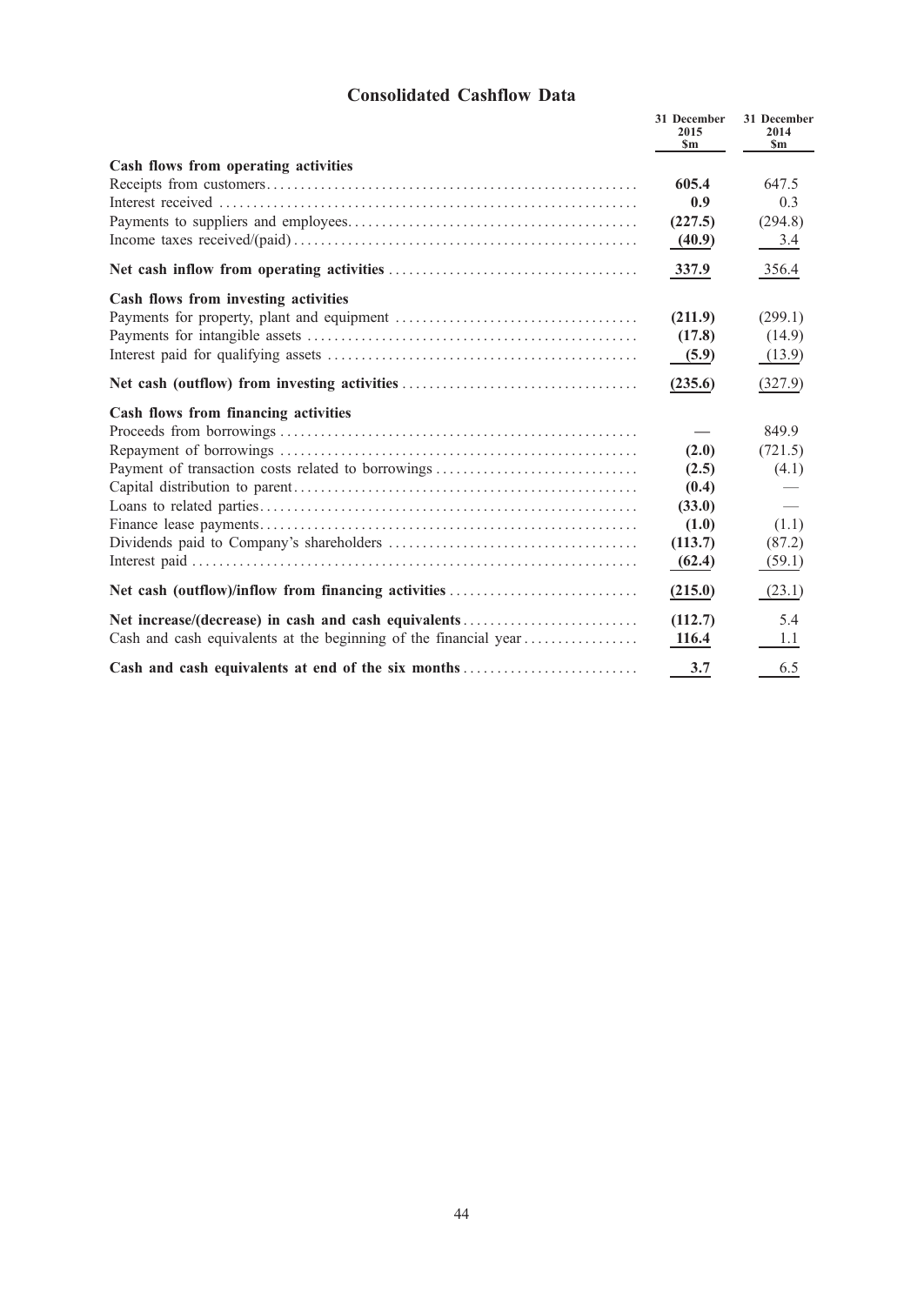# TERMS AND CONDITIONS OF THE DEBT INSTRUMENTS

The following are the terms and conditions which, as supplemented, amended and/or replaced by the relevant Pricing Supplement, will be endorsed on each Debt Instrument in definitive bearer form, or incorporated by reference in or otherwise apply to each Debt Instrument in registered form, issued under the Programme. The terms and conditions applicable to any notes in global form will differ from those terms and conditions which would apply to the Debt Instrument were it in definitive form as provided for below.

# Part 1 Introduction

# 1 Introduction

#### 1.1 Programme

The Issuer has established a debt issuance programme for the issuance of up to euro 2,000,000,000 (or equivalent in other currencies) in aggregate principal amount of MTNs or other forms of debt obligations. This limit may be increased from time to time in accordance with the terms of the Programme Agreement.

## 1.2 Pricing Supplement

Debt Instruments issued under the Programme are issued in Series. Each Series may comprise one or more Tranches having one or more issue dates and on terms otherwise identical (other than in respect of the first payment of interest). Each Tranche is the subject of the Pricing Supplement which supplements, amends or replaces these Conditions. In the event of any inconsistency between these Conditions and the relevant Pricing Supplement, the relevant Pricing Supplement prevails.

All subsequent references in these Conditions to ''Debt Instruments'' are to the Debt Instruments which are the subject of the relevant Pricing Supplement. Copies of the relevant Pricing Supplement are available for inspection by Holders during normal business hours at the Specified Office of the Issuer, each Guarantor or any Agent for the relevant Debt Instruments.

#### 1.3 Interpretation

Defined terms and interpretation provisions are set out in Condition 32 (''Interpretation'').

# Part 2 Form, Denomination and Title

#### 2 Form

## 2.1 Bearer or registered

The Debt Instruments are issued as Bearer Debt Instruments or Registered Debt Instruments as specified in the applicable Pricing Supplement.

#### 2.2 Definitive Bearer Debt Instruments

Definitive Bearer Debt Instruments are serially numbered and (other than in the case of Zero Coupon Debt Instruments) are issued:

- (a) with Coupons attached;
- (b) if specified in the relevant Pricing Supplement, with Talons for further Coupons attached; and
- (c) if repayable in instalments, with Receipts for the payment of the instalments of principal (other than the final instalment) attached.

## 2.3 Registered Debt Instruments and Global Debt Instruments

Registered Debt Instruments are constituted by, and owing under, the Deed of Covenant and shall be issued by inscription in the Register.

Registered Debt Instruments and Global Debt Instruments do not have Coupons, Talons or Receipts attached on issue.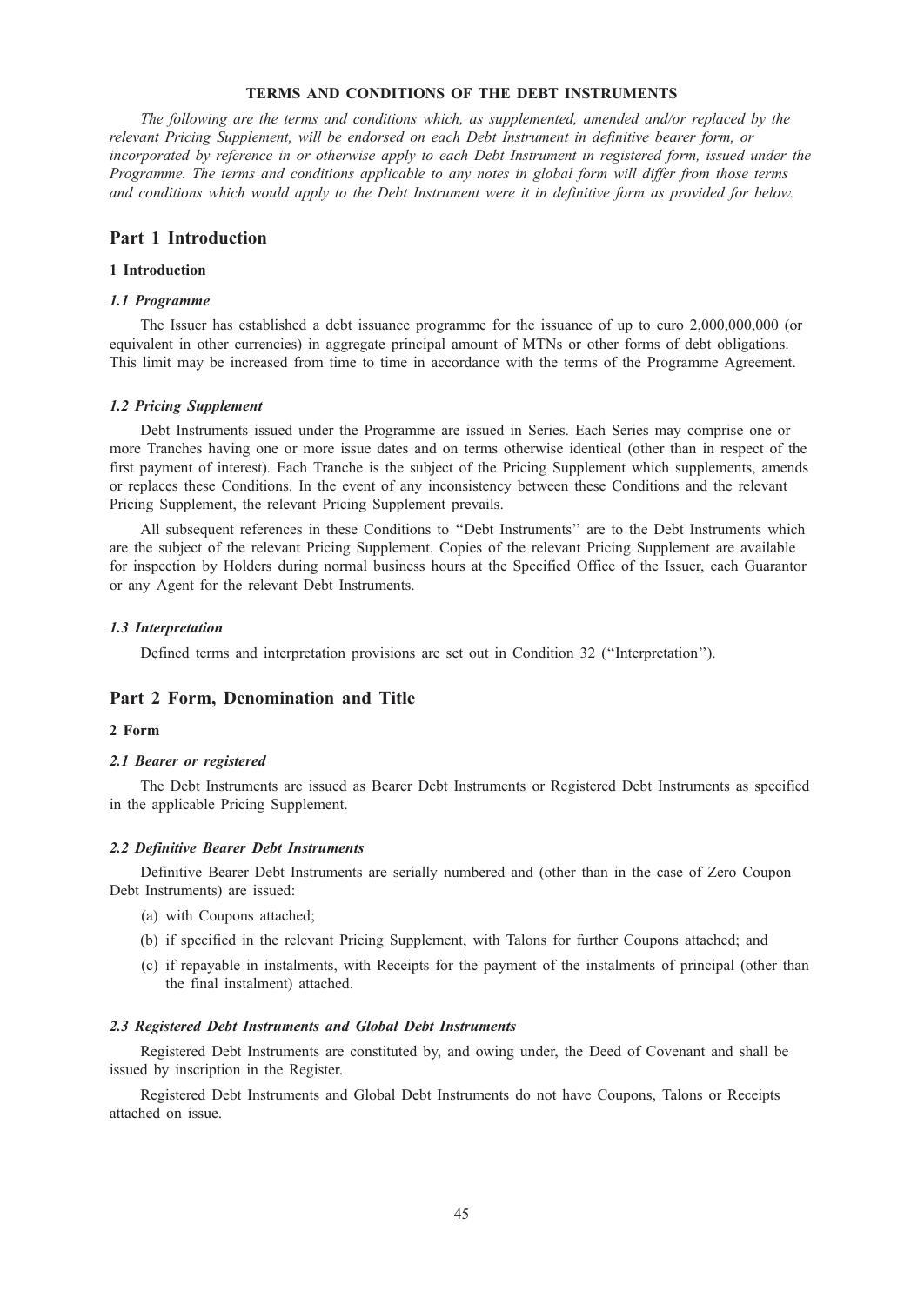## 2.4 Zero Coupon Debt Instruments

In these Conditions in relation to Zero Coupon Debt Instruments, references to interest (other than in relation to interest due after the Maturity Date), Coupons and Talons are not applicable.

# 2.5 Exchange of Bearer Debt Instruments and Registered Debt Instruments not permitted

Bearer Debt Instruments may not be exchanged for Registered Debt Instruments and vice versa.

## 3 Denomination

The Debt Instruments may be issued (in the case of Bearer Debt Instruments) in one or more Specified Denominations and (in the case of Registered Debt Instruments) must be issued in a single Specified Denomination.

Debt Instruments of one Specified Denomination may not be exchanged for Debt Instruments of another Specified Denomination.

# 4 Currency

The Debt Instruments may be denominated in any Specified Currency, subject to compliance with all applicable legal, regulatory and central bank requirements.

## 5 Status and Guarantee

#### 5.1 Status of the Debt Instruments

The payment obligations of the Issuer under the Debt Instruments (and each Receipt, Coupon and Talon) constitute direct, unsubordinated and unsecured obligations of the Issuer.

## 5.2 Ranking of Debt Instruments

The Debt Instruments rank equally among themselves and at least equally with all other present and future, unsecured and unsubordinated obligations of the Issuer, except for liabilities mandatorily preferred by law.

# 5.3 The Guarantors

The Debt Instruments issued by the Issuer may be issued with the benefit of the unconditional and irrevocable guarantee and indemnity of the Guarantors constituted by the Guarantee Deed Poll. The Debt Instruments will have the benefit of the Guarantee Deed Poll if specified as such in the applicable Pricing Supplement and on the terms set out in that Pricing Supplement. By the Guarantee Deed Poll, the Guarantors unconditionally and irrevocably, and jointly and severally, guarantee to the applicable Holders, among other things, the payment by the Issuer of the face amount and other amounts due under the applicable Debt Instruments.

At the date of this Offering Circular, the only entity to have signed the Guarantee Deed Poll is the Issuer.

#### 5.4 Status of the Guarantee

The Guarantee Deed Poll constitutes direct, unconditional, unsubordinated and unsecured obligations of the Guarantors.

## 5.5 Ranking of the Guarantee

The obligations of each Guarantor under the Guarantee Deed Poll shall, at all times, rank at least equally with all other present and future, unsecured and unsubordinated obligations of that Guarantor, except for liabilities mandatorily preferred by law.

#### 5.6 Availability of financial statements

The Issuer undertakes to ensure that a copy of the Group's most recently available audited annual accounts is made available for access by Holders on Aurizon Holdings' public web page.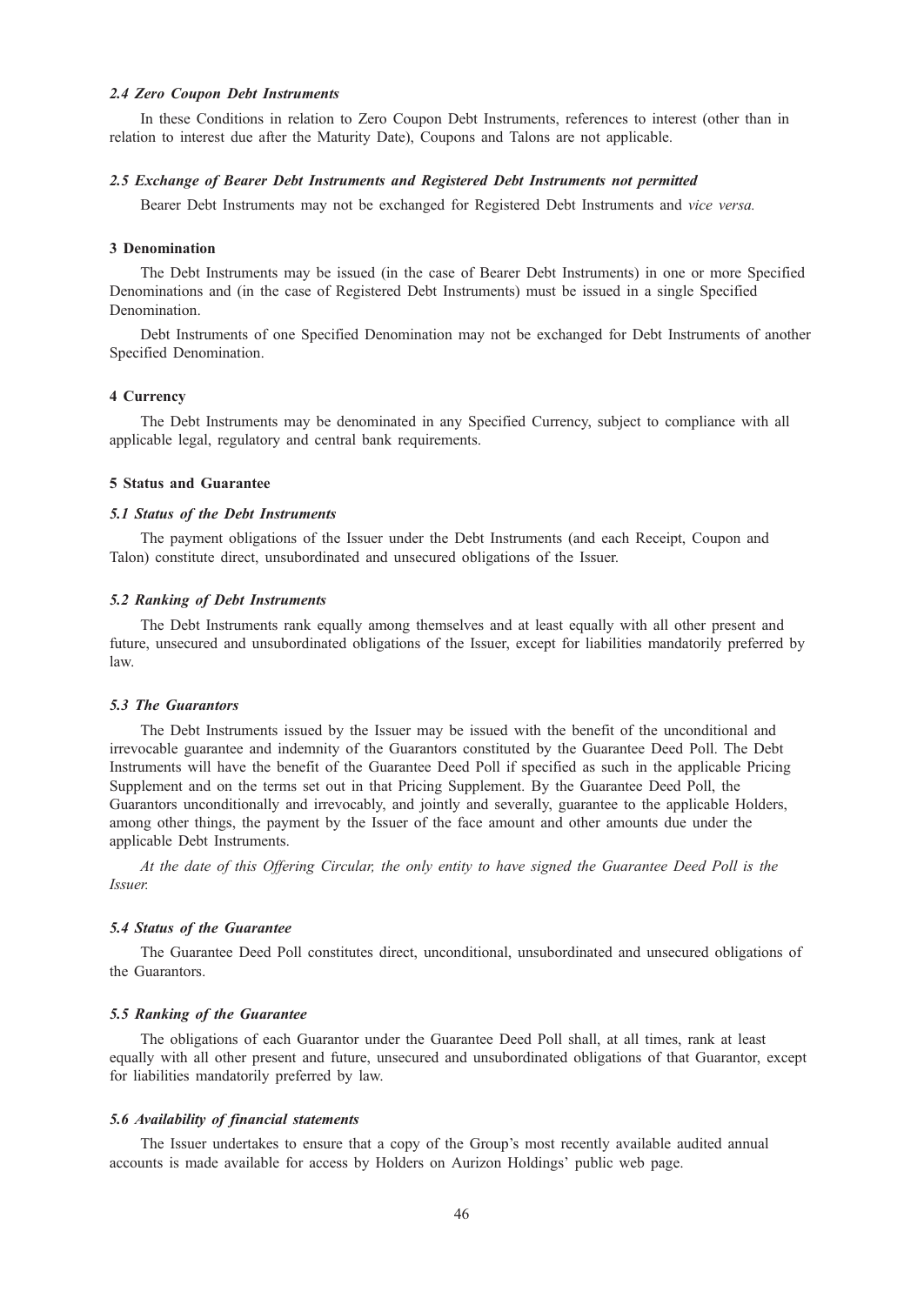## 5.7 Notice of additional guarantors

The Issuer undertakes to ensure that promptly, and in any event within 10 Business Days, following the accession of an entity to the Guarantee Deed Poll as a guarantor that it will notify the Registrar or the Principal Paying Agent, as the case may be, of such appointment and use its reasonable endeavours to procure that the Registrar or the Principal Paying Agent, as the case may be, promptly notifies Holders of the accession of the guarantor.

# 5.8 Release of Guarantors

Any Guarantor (other than the Issuer as 'Original Guarantor') may be released at any time from the Guarantee Deed Poll without the consent of any Holder unless otherwise specified in the applicable Pricing Supplement and provided that the Issuer undertakes to ensure that at all times any relevant conditions contained in the applicable Pricing Supplement are satisfied.

## 6 Negative pledge

So long as any Debt Instruments remain outstanding, the Issuer will not, and will ensure that no other member of the Network Recourse Group will, create or permit or suffer to exist any Security Interest (other than any Permitted Security Interest) over all or any of its or their assets if the aggregate amount from time to time secured by members of the Network Recourse Group represents more than fifteen percent of the Total Assets at such time (excluding amounts secured pursuant to a Permitted Security Interest).

### 7 Title to Bearer and Global Debt Instruments

## 7.1 Bearer Debt Instruments

Title to Bearer Debt Instruments in definitive form, Receipts, Coupons and Talons passes by delivery.

## 7.2 Recognition of interests

Subject to Condition 7.3 ("Global Debt Instruments"), and except as otherwise required by law, the Issuer, each Guarantor and any Agent for the relevant Bearer Debt Instruments must treat the bearer of any Bearer Debt Instrument, Receipt, Coupon or Talons as the absolute owner of the Bearer Debt Instrument, Receipt, Coupon or Talons.

This Condition applies whether or not a Bearer Debt Instrument is overdue and despite any notice of ownership in, or writing on, a Bearer Debt Instrument or notice of any previous loss or theft of it.

#### 7.3 Global Debt Instruments

For so long as a Bearer Debt Instrument is represented by a Global Debt Instrument held on behalf of a common depositary for the Clearing System and/or any other depositary, the Issuer, each Guarantor and any Agent for the Bearer Debt Instrument must treat:

- (a) for the purposes of payment of principal or interest on the principal amounts of those Bearer Debt Instruments, the bearer of the relevant Global Debt Instrument as the Holder of the principal amount of those Bearer Debt Instruments in accordance with and subject to the terms of the relevant Global Debt Instrument; and
- (b) for all other purposes, each person (other than another Clearing System) who is for the time being shown in the records of the Clearing System as the Holder of an interest in Global Debt Instrument as the Holder of the principal amount of those Bearer Debt Instruments represented by such interest.

Any certificate or other document issued by the Clearing System as to the principal amount of Global Debt Instruments standing to the account of any person is conclusive and binding for all purposes, except in the case of manifest error.

## 8 Title to Registered Debt Instruments

#### 8.1 Registered form

Each Registered Debt Instrument takes the form of an entry in the Register. Title to Registered Debt Instruments will pass by registration of transfers in the Register. No certificate will be issued in respect of it, unless the Issuer determines that certificates should be made available or that they are required by law.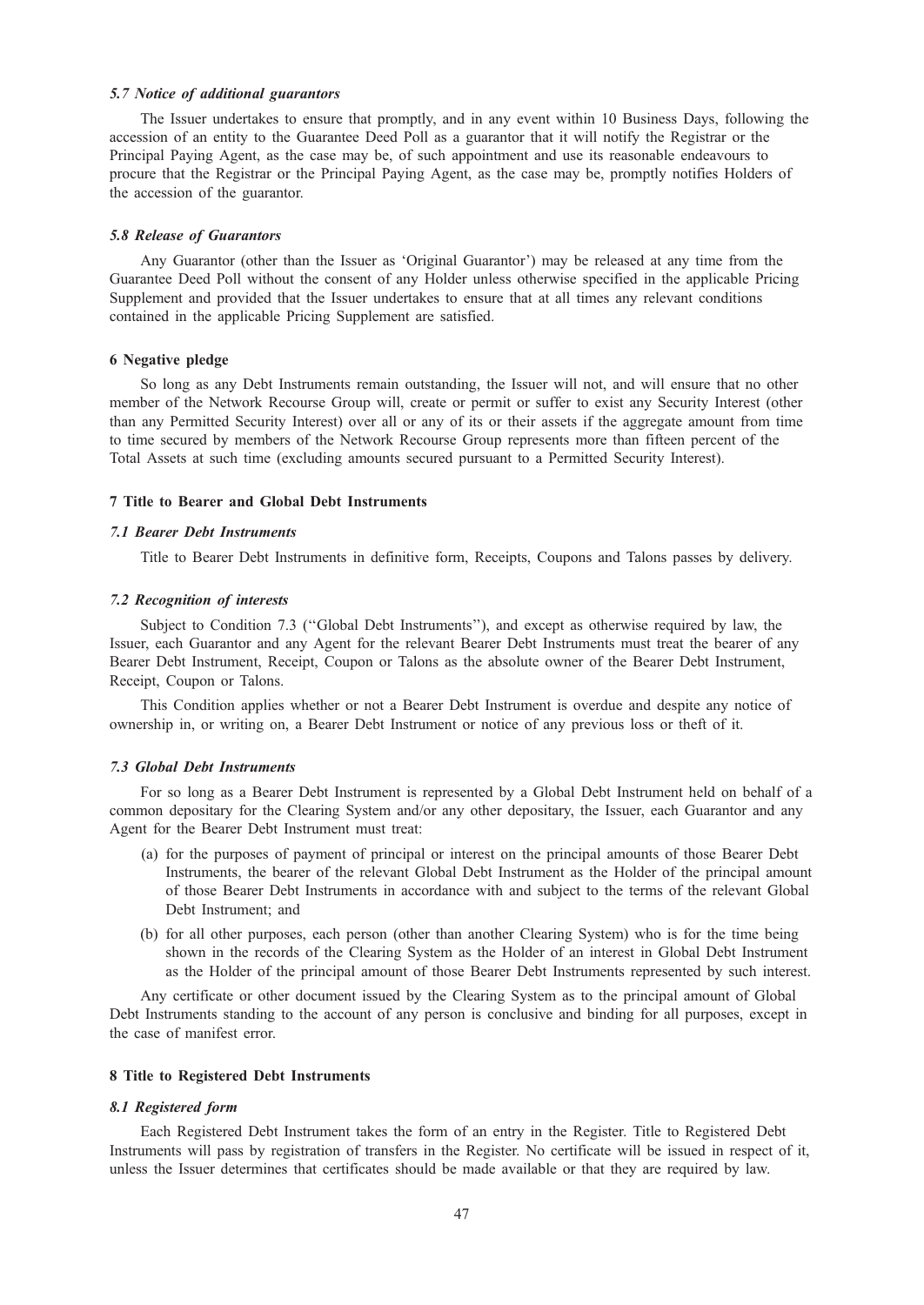## 8.2 Effect of entries in Register

Each entry in the Register in respect of a Registered Debt Instrument constitutes:

- (a) a separate and individual acknowledgment to the Holder by the Issuer of the indebtedness of the Issuer to that Holder;
- (b) an unconditional and irrevocable undertaking by the Issuer to the Holder to make all payments of principal and interest in respect of the Registered Debt Instrument in accordance with these Conditions; and
- (c) an entitlement to the other benefits given to the Holders under these Conditions in respect of the relevant Registered Debt Instrument.

## 8.3 Register conclusive as to ownership

Entries in the Register in relation to a Registered Debt Instrument constitute conclusive evidence that the person so entered is the absolute owner of the Registered Debt Instrument, subject to correction for fraud or error.

## 8.4 Non-recognition of interests

Except as required by law, none of the Issuer, the Guarantors or the Registrar is required to recognise:

- (a) a person as holding a Registered Debt Instrument on any trust; or
- (b) any other interest in any Registered Debt Instrument or any other right in respect of a Registered Debt Instrument except an absolute right of ownership in the person shown in the register as the Holder, whether or not it has notice of the interest or right.

# 8.5 Joint holders

Where two or more persons are entered in the Register as the joint holders of a Registered Debt Instrument then they are taken to hold the Registered Debt Instrument as joint tenants with rights of survivorship, but the Issuer is not bound to register more than four persons as joint holders of a Registered Debt Instrument.

# Part 3 Transfers

# 9 Transfers of Registered Debt Instruments

#### 9.1 Transfers in whole

Registered Debt Instruments may be transferred in whole but not in part.

## 9.2 Compliance with laws

Registered Debt Instruments may only be transferred if the transfer complies with all applicable Directives.

## 9.3 Transfer procedures

Unless Registered Debt Instruments are entered in a Clearing System, application for the transfer of Registered Debt Instruments must be made by the lodgment of a transfer form with the Registrar. Transfer forms are available from the Registrar. Each form must be:

- (a) duly completed;
- (b) accompanied by any evidence as the Registrar may require to prove the title of the transferor or the transferor's right to transfer the Registered Debt Instrument; and
- (c) signed by both the transferor and the transferee.

Registered Debt Instruments entered in a Clearing System are transferable only in accordance with the regulations of that Clearing System.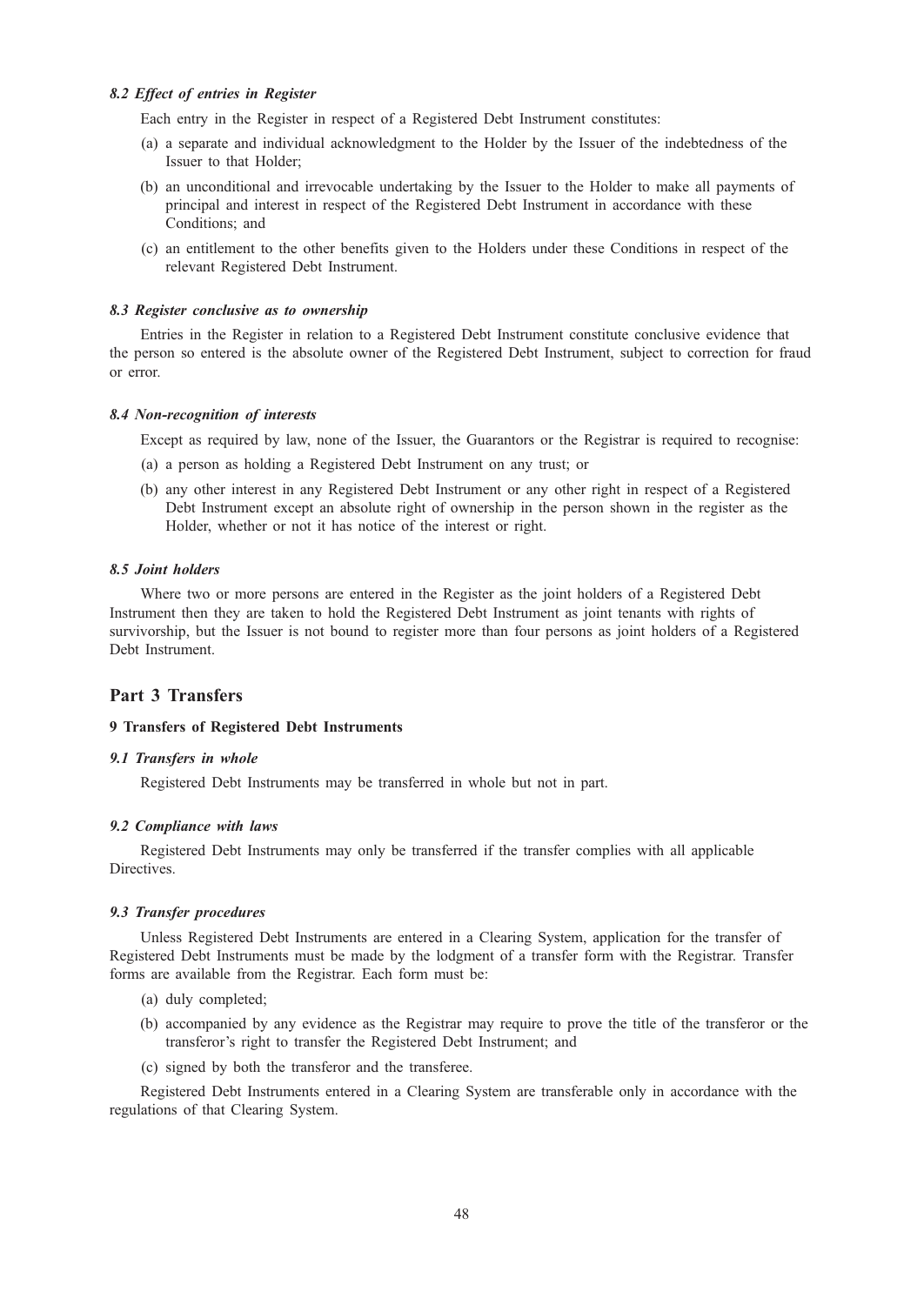# Part 4 Interest

# 10 Fixed Rate Debt Instruments

# 10.1 Application

This Condition 10 (''Fixed Rate Debt Instruments'') applies to the Debt Instruments only if the relevant Pricing Supplement states that it applies.

#### 10.2 Interest on Fixed Rate Debt Instruments

Each Fixed Rate Debt Instrument bears interest on its outstanding principal amount (or, if it is a Partly Paid Debt Instrument, as specified in Condition 13.2 (''Interest Rate'')) from (and including) the Interest Commencement Date at the Interest Rate. Interest is payable in arrear on each Interest Payment Date, subject as provided in Condition 16.4 (''Payments on business days'').

## 10.3 Fixed Coupon Amount

Except as provided in the applicable Pricing Supplement, the amount of interest payable on each Interest Payment Date in respect of the Interest Period ending on that date will amount to the Fixed Coupon Amount and, if the Debt Instruments are in more than one Specified Denomination, will amount to the Fixed Coupon Amount for the relevant Specified Denomination.

## 10.4 Calculation of interest payable

The amount of interest payable in respect of each Debt Instrument for any period for which a Fixed Coupon Amount is not specified is calculated by applying the Interest Rate to the principal amount of the Debt Instruments, multiplying the product by the relevant Day Count Fraction.

## 11 Floating Rate Debt Instrument and Variable Interest Debt Instruments

## 11.1 Application

This Condition 11 (''Floating Rate Debt Instrument and Variable Interest Debt Instruments'') applies to the Debt Instruments only if the relevant Pricing Supplement states that it applies.

#### 11.2 Interest on Floating Rate Debt Instruments and Variable Interest Debt Instruments

Each Floating Rate Debt Instrument and Variable Interest Debt Instrument bears interest on its outstanding principal amount (or, if it is a Partly Paid Debt Instrument, the amount paid up) from (and including) the Interest Commencement Date at the Interest Rate. Interest is payable in arrear:

- (a) on each Interest Payment Date; or
- (b) if no Interest Payment Date is specified in the relevant Pricing Supplement, each date which falls the number of months or other period specified as the Specified Period in the applicable Pricing Supplement after the preceding Interest Payment Date, or, in the case of the first Interest Payment Date, after the Interest Commencement Date, subject, in each case, as provided in Condition 16.4 (''Payments on business days'').

# 11.3 Interest Rate

The Interest Rate payable in respect of a Floating Rate Debt Instrument and Variable Interest Debt Instruments must be determined in the manner specified in the applicable Pricing Supplement.

# 11.4 ISDA Determination

If ISDA Determination is specified in the relevant Pricing Supplement as the manner in which the Interest Rate is to be determined, the Interest Rate applicable to the Debt Instruments for each Interest Period will be the sum of the Margin and the relevant ISDA Rate. For the purposes of this condition, "ISDA Rate" for an Interest Period means a rate equal to the Floating Rate that would be determined by the Calculation Agent under an interest rate swap transaction if the Calculation Agent were acting as Calculation Agent for that interest rate swap transaction under the terms of an agreement incorporating the ISDA Definitions and under which: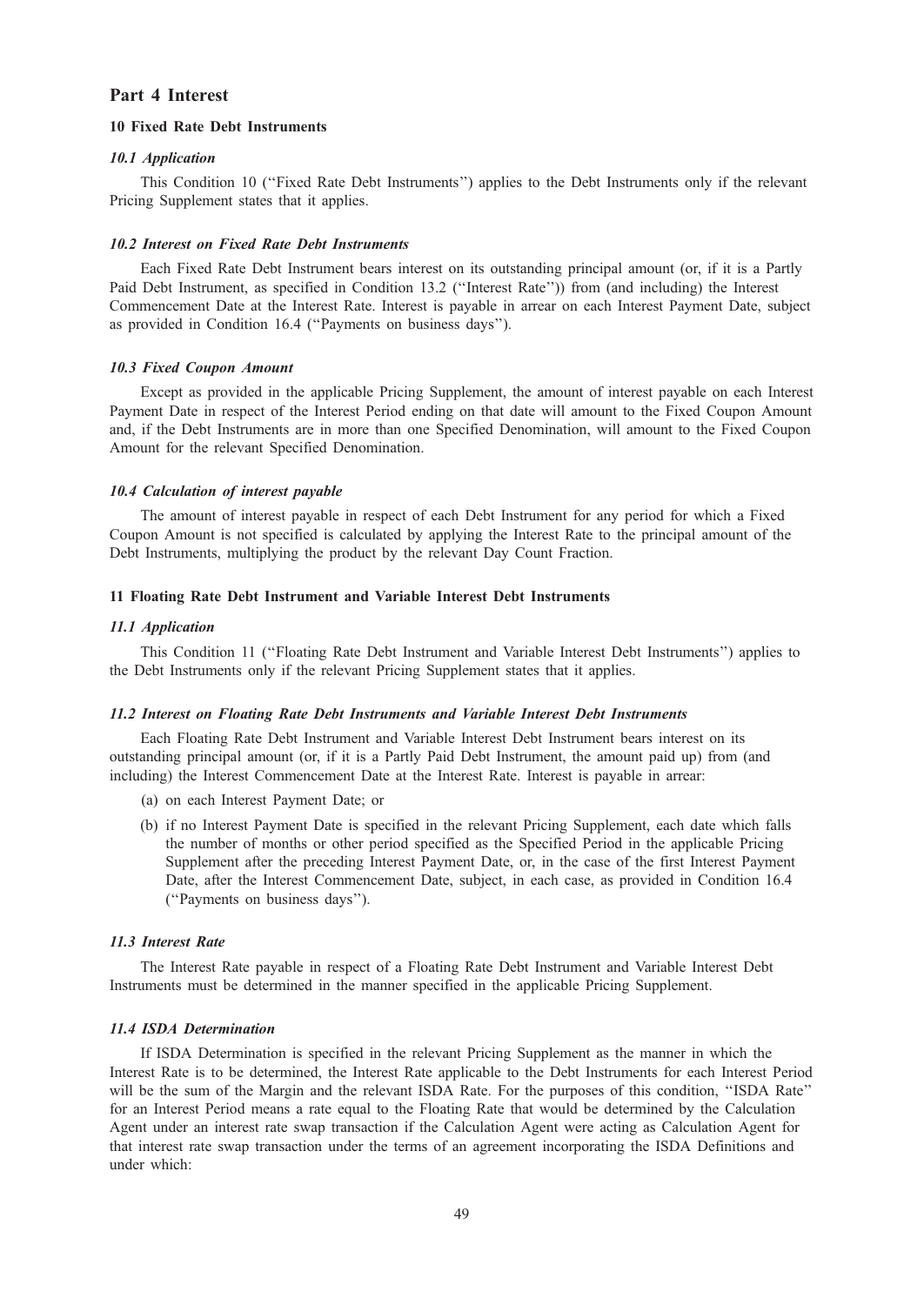- (a) the Floating Rate Option is as specified in the relevant Pricing Supplement;
- (b) the Designated Maturity is a period specified in the relevant Pricing Supplement; and
- (c) the relevant Reset Date is either:
	- (i) if the relevant Floating Rate Option is for a currency other than Sterling, the second Business Day before the first day of that Interest Period; or
	- (ii) in any other case, as specified in the relevant Pricing Supplement.

For the purposes of this definition, "Floating Rate", "Calculation Agent", "Floating Rate Option", ''Designated Maturity'' and ''Reset Date'' have the meanings given to those terms in the ISDA Definitions.

## 11.5 Screen Rate Determination

If Screen Rate Determination is specified in the relevant Pricing Supplement as the manner in which the Interest Rate is to be determined, the Interest Rate applicable to the Debt Instruments for each Interest Period will be the quotation offered for the Reference Rate appearing on the Relevant Screen Page at the Relevant Time. However:

- (a) if there is more than one offered quotation displayed on the Relevant Screen Page at the Relevant Time on the Interest Determination Date, the Screen Rate is the rate calculated by the Calculation Agent as the arithmetic mean of the offered quotations. If there are more than five offered quotations, the Calculation Agent must exclude the highest and lowest quotations (or, in the case of equality, one of the highest and one of the lowest quotations) from its calculation; or
- (b) if an offered quotation is not displayed on the Relevant Screen Page at the Relevant Time on the Interest Determination Date or if it is displayed but there is an obvious error in that rate, Screen Rate means:
	- (i) the rate the Calculation Agent calculates as the arithmetic mean of the Reference Rates that each Reference Bank quoted to the leading banks in the Relevant Financial Centre at the Relevant Time on the Interest Determination Date; or
	- (ii) where the Calculation Agent is unable to calculate a rate under sub-paragraph (b)(i) because it is unable to obtain the necessary number of quotes, the rate the Calculation Agent calculates is the arithmetic mean of the rates (being the nearest equivalent to the Reference Rate) in respect of an amount that is representative for a single transaction in that market at that time quoted by two or more institutions chosen by the Calculation Agent in the Relevant Financial Centre at the Relevant Time on the date on which those banks would customarily quote those rates for a period commencing on the first day of the Interest Period to which the relevant Interest Determination Date relates for a period equivalent to the relevant Interest Period to leading banks carrying on business in the Relevant Financial Centre in good faith at approximately 11:00am on that day and in an amount that is representative for a single transaction in the market at that time; or
- (c) if the relevant Pricing Supplement specifies an alternate method for the determination of the Screen Rate Determination, then that alternate method will apply.

## 11.6 Index Linked Interest Debt Instruments

If the Index Linked Interest Debt Instrument provisions are specified in the relevant Pricing Supplement as being applicable, the Interest Rate(s) applicable to the Debt Instruments for each Interest Period will be determined in the manner specified in the relevant Pricing Supplement and interest will accrue in the manner specified in the relevant Pricing Supplement.

#### 11.7 Maximum or Minimum Interest Rate

If the relevant Pricing Supplement specifies a Maximum Interest Rate or Minimum Interest Rate for any Interest Period, then the Interest Rate for that Interest Period must not be greater than the maximum, or be less than the minimum, so specified.

#### 11.8 Calculation of Interest Rate and interest payable

The Calculation Agent must, as soon as practicable on or after determining the Interest Rate in relation to each Interest Period, calculate the amount of interest payable for the relevant Interest Period in respect of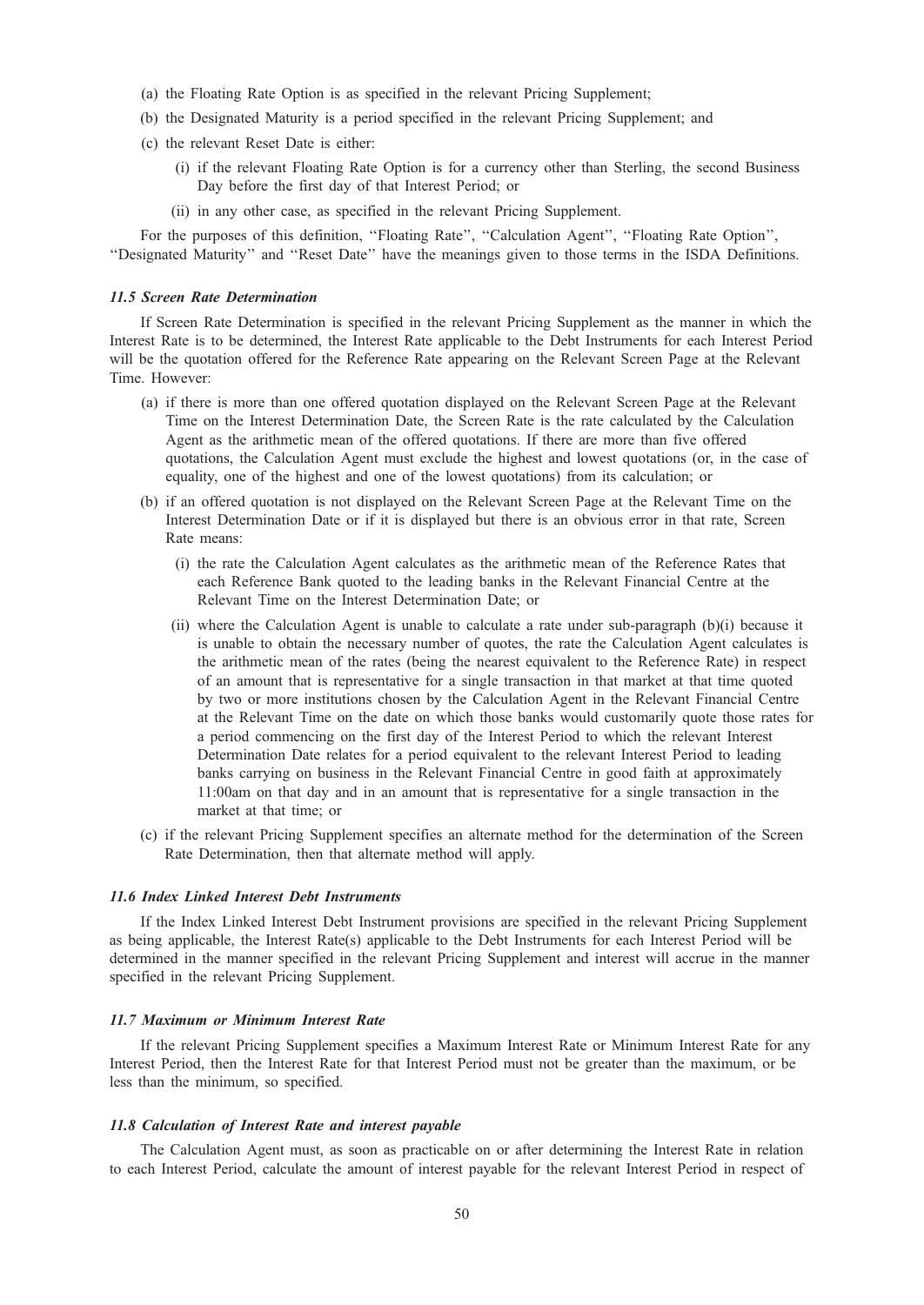the outstanding principal amount of each Floating Rate Debt Instrument and Variable Interest Debt Instrument. The amount of interest payable must be calculated by multiplying the product of the Interest Rate for that Interest Period and the outstanding principal amount by the applicable Day Count Fraction and rounding the resultant figure to the nearest sub-unit of the relevant Specified Currency, half of any such subunit being rounded upwards or otherwise in accordance with applicable market convention. Where the Specified Denomination of a Floating Rate Debt Instrument or a Variable Interest Debt Instrument in definitive form comprises more than one Specified Period, the interest amount payable in respect of such Debt Instrument shall be the aggregate of the amounts (determined in the manner provided above) for each Specified Period comprising the Specified Denomination without any further rounding.

#### 11.9 Calculation of other amounts

If the relevant Pricing Supplement specifies that any other amount is to be calculated by the Calculation Agent, the Calculation Agent must, as soon as practicable after the time or times at which any such amount is to be determined, calculate the relevant amount. The relevant amount must be calculated by the Calculation Agent in the manner specified in the relevant Pricing Supplement.

## 11.10 Notification of Interest Rate, interest payable and other items

The Calculation Agent must notify the Issuer, each Guarantor, the Registrar (if applicable), each Agent for the relevant Debt Instruments and the relevant Holders and any stock exchange or other relevant authority on which the relevant Floating Rate Debt Instruments or Variable Interest Debt Instruments are listed as soon as possible of:

- (a) each Interest Rate, the amount of interest payable and each other amount, item or date calculated or determined by it together with the relevant Interest Payment Date; and
- (b) any amendment to any amount, item or date referred to in paragraph (a) arising from any extension or reduction in any relevant Interest Period or calculation period.

The Calculation Agent must give notice under this Condition 11.10 as soon as practicable after such determination but (in the case of each Interest Rate, the amount of interest payable and Interest Payment Date) in any event not later than the fourth Business Day of the relevant Interest Period. Notice must also be given promptly to Holders.

The Calculation Agent may amend any amount, item or date (or make appropriate alternative arrangements by way of adjustment) as a result of the extension or reduction of the Interest Period without prior notice but must notify each stock exchange or other relevant authority on which the relevant Floating Rate Debt Instruments or Variable Interest Debt Instruments are listed and the Holders after doing so.

## 11.11 Determination final

The determination by the Calculation Agent of all amounts, rates and dates falling to be determined by it under these Conditions (including the Interest Rate for any Interest Period and the amount of interest payable for any Interest Period in respect of any Debt Instrument) is, in the absence of manifest error, fraud and negligence, final and binding on the Issuer, each Guarantor, each Holder, the Registrar (if applicable) and each Agent for the relevant Debt Instruments.

# 12 Dual Currency Debt Instruments

## 12.1 Application

This Condition 12 (''Dual Currency Debt Instruments'') applies to the Debt Instruments only if the relevant Pricing Supplement states that it applies.

#### 12.2 Interest Rate

If the rate or amount of interest falls to be determined by reference to an exchange rate, the rate or amount of interest payable must be determined in the manner specified in the applicable Pricing Supplement.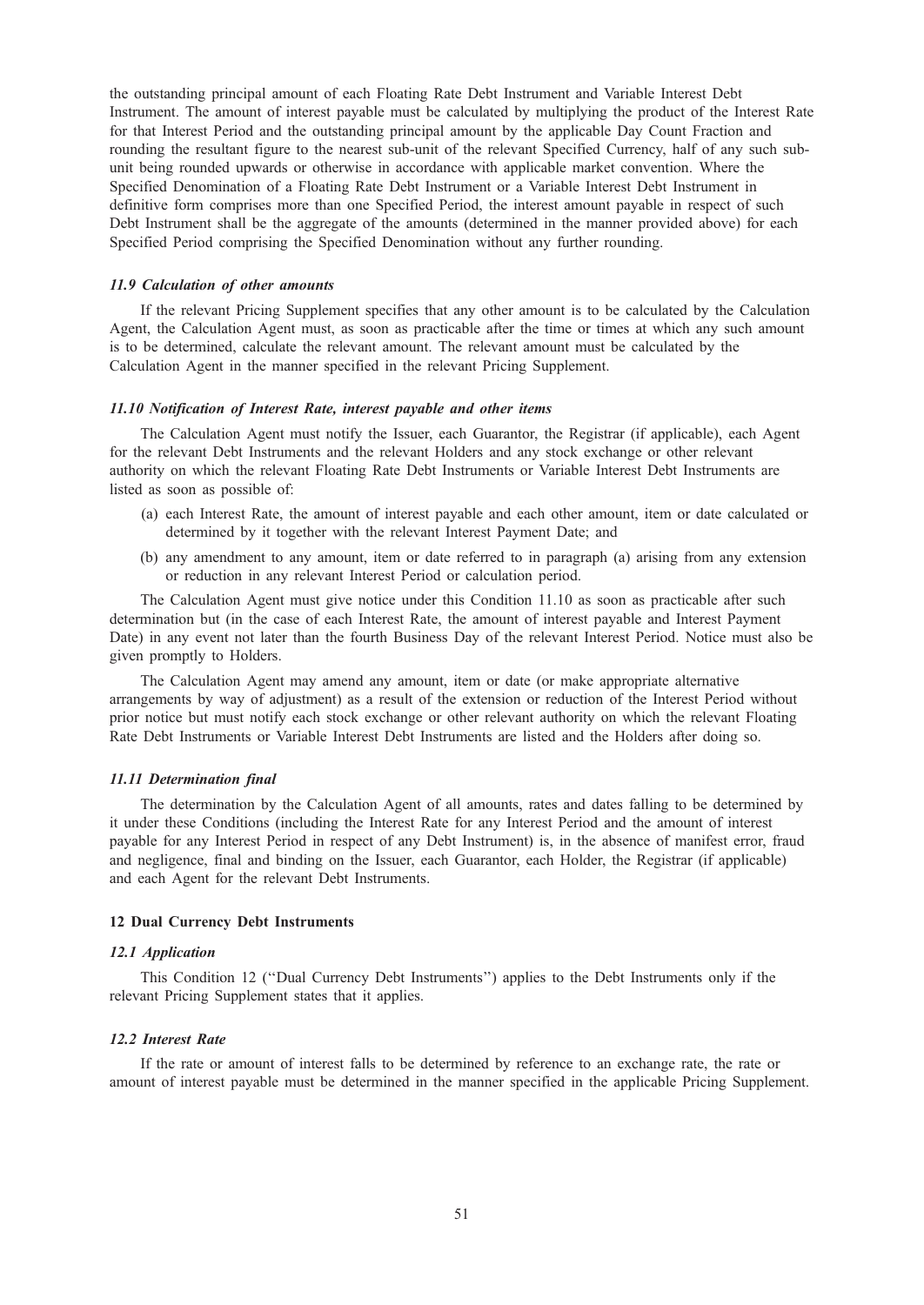# 13 Partly Paid Debt Instruments

# 13.1 Application

This Condition 13 (''Partly Paid Debt Instruments'') applies to the Debt Instruments only if the relevant Pricing Supplement states that it applies.

#### 13.2 Interest Rate

In the case of Partly Paid Debt Instruments (other than Partly Paid Debt Instruments which are Zero Coupon Debt Instruments), interest accrues on the paid up principal amount of those Debt Instruments as specified in the applicable Pricing Supplement.

# 14 General provisions applicable to interest

## 14.1 Late payment of Debt Instruments (other than Zero Coupon Debt Instruments)

Interest ceases to accrue as from the due date for redemption of a Debt Instrument (other than a Zero Coupon Debt Instrument) unless upon due presentation (in the case of a Bearer Debt Instrument) or demand (in the case of a Registered Debt Instrument) payment of the Redemption Amount is not made, in which case interest continues to accrue on the unpaid amount (both before and after any demand or judgment) at the rate then applicable to the outstanding principal amount of the Debt Instrument or any other default rate specified in the relevant Pricing Supplement until the date whichever is the earlier of:

- (a) the date on which the relevant payment is made to the relevant Holder; or
- (b) the seventh day after the date on which the relevant Paying Agent has notified the Holders that it has received all sums due in respect of the Debt Instruments up to such day (except to the extent that there is any subsequent default in payment).

#### 14.2 Late payment of Zero Coupon Debt Instruments

If the Redemption Amount payable in respect of any Zero Coupon Debt Instrument is not paid when due, the Redemption Amount is an amount equal to the sum of:

- (a) the Reference Price; and
- (b) the product of the Accrual Yield (compounded annually) being applied to the Reference Price from (and including) the Issue Date to (but excluding) whichever is the earlier of:
	- (i) the day on which all sums due in respect of such Debt Instrument up to that day are received by or on behalf of the relevant Holder; and
	- (ii) the seventh day after the date on which the Registrar or the Principal Paying Agent, as the case may be, has notified the Holders that it has received all sums due in respect of the Debt Instruments up to such day (except to the extent that there is any subsequent default in payment).

#### 14.3 Rounding

For the purposes of any calculations required under these Conditions (unless otherwise specified in these Conditions or the relevant Pricing Supplement):

- (a) all percentages resulting from the calculations must be rounded, if necessary, to the nearest one hundred-thousandth of a percentage point (with 0.000005 per cent. being rounded up to 0.00001 per cent.);
- (b) all amounts denominated in any currency used in or resulting from such calculations will be rounded to the nearest two decimal places in such currency, with 0.005 being rounded upwards (save in the case of Japanese Yen which will be rounded down to the nearest Japanese Yen);
- (c) all figures must be rounded to five significant figures (with halves being rounded up); and
- (d) all amounts that are due and payable must be rounded to the nearest sub-unit (with halves being rounded up). In this Condition 14.3, "sub-unit" means, in the case of any currency other than euro, the lowest amount of that currency available as legal tender in the country of that currency and, in the case of euro, means one cent.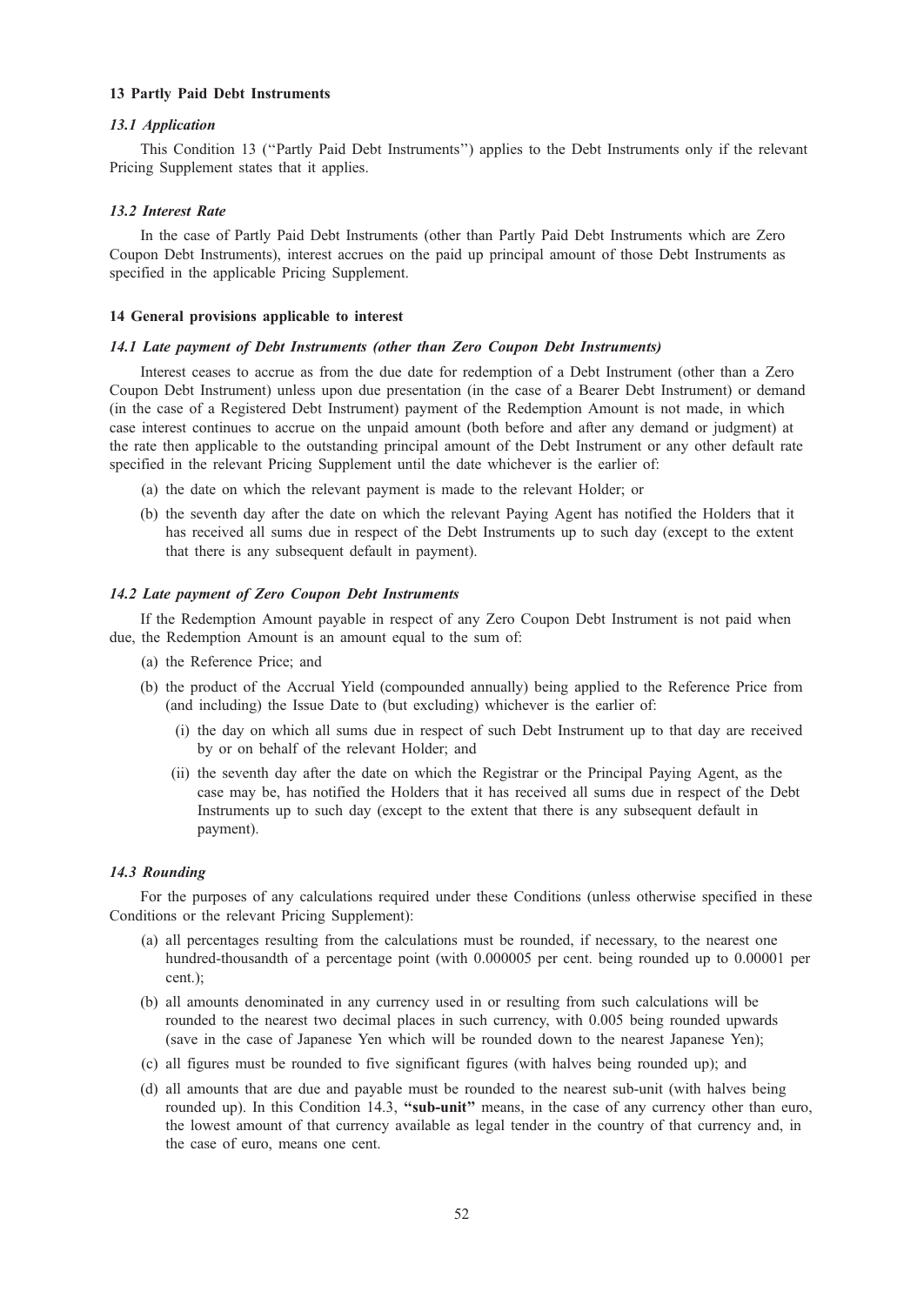# Part 5 Redemption and purchase

# 15 Redemption

## 15.1 Scheduled redemption

Each Debt Instrument will be redeemed by the Issuer on the Maturity Date at its Final Redemption Amount unless:

- (a) the Debt Instrument has been previously redeemed; or
- (b) the Debt Instrument has been purchased and cancelled; or
- (c) the Pricing Supplement states that the Debt Instrument has no fixed maturity date.

#### 15.2 Early redemption for taxation reasons

The Issuer may redeem the Debt Instruments in a Series in whole (but not in part) before their Maturity Date at their Early Redemption Amount (Tax) if the Issuer is required under Condition 20.2 (''Withholding Tax'') to pay an additional amount in respect of a Debt Instrument.

However, the Issuer may only do so:

- (a) if the Issuer has given at least 30 days' (and no more than 60 days') (or any other period specified in the Pricing Supplement) notice to the Registrar or the Principal Paying Agent, as the case may be, and the Holders (which notice is irrevocable); and
- (b) if, before the Issuer gives the notice under paragraph (a), the Registrar or the Principal Paying Agent, as the case may be, has received:
	- (i) a certificate signed by two authorised officers of the Issuer stating that the Issuer is entitled to effect such redemption and setting out a statement of facts showing that the conditions precedent to the right of the Issuer so to redeem have occurred; and
	- (ii) an opinion of independent legal advisers of recognised standing in the jurisdiction of incorporation of the Issuer, to the effect that the Issuer would be required under Condition 20.2 (''Withholding Tax'') to pay an additional amount in respect of a Debt Instrument of that Series on the next payment due;
- (c) if the Debt Instruments are Fixed Rate Debt Instruments, no notice of redemption may be given more than 90 days prior to the earliest date on which the Issuer would be obliged to pay the additional amounts of a payment in respect of the Debt Instruments then due; and
- (d) if the Debt Instruments to be redeemed are Floating Rate Debt Instruments or Variable Interest Debt Instruments:
	- (i) the proposed redemption date is an Interest Payment Date; and
	- (ii) no notice of redemption may be given more than 60 days prior to the Interest Payment Date occurring immediately before the earliest date on which the Issuer would be obliged to pay the additional amounts of a payment in respect of the Debt Instruments were then due.

#### 15.3 Early redemption at the option of the Issuer (Issuer call)

If the Pricing Supplement states that the Issuer may redeem all or some of the Debt Instruments before their Maturity Date under this Condition 15.3, the Issuer may redeem so many of the Debt Instruments specified in the Pricing Supplement at their Early Redemption Amount (Call).

However, the Issuer may only do so if:

- (a) the amount of Debt Instruments to be redeemed is a multiple of, their Denomination;
- (b) the Issuer has given at least 15 days' (and no more than 60 days') (or any other period specified in the relevant Pricing Supplement) notice to the Registrar or the Principal Paying Agent, as the case may be, and the Holders;
- (c) the proposed redemption date is an Early Redemption Date (Call); and
- (d) any other condition specified in the applicable Pricing Supplement is satisfied.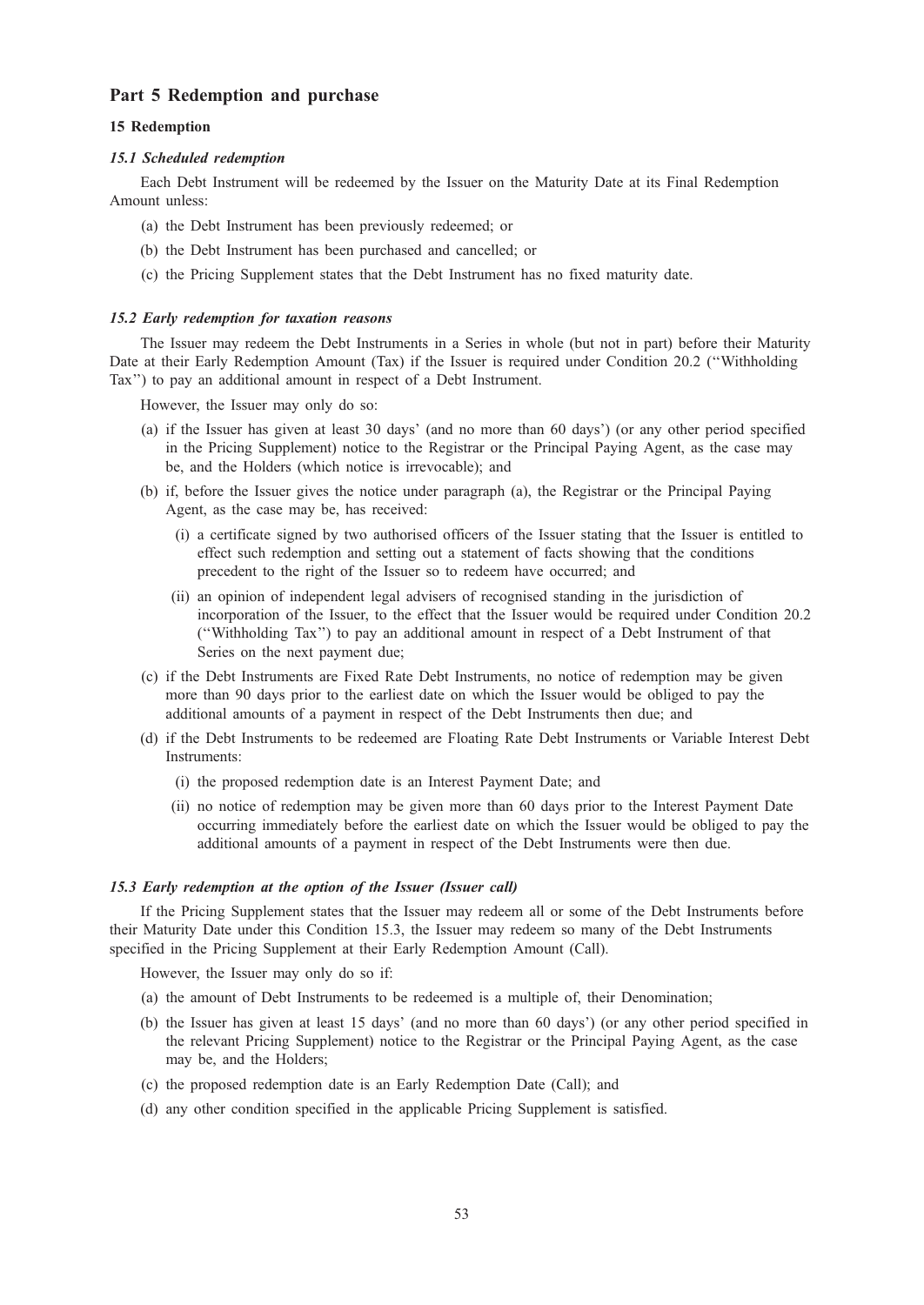If only some of the Debt Instruments in the Series are to be redeemed, the Debt Instruments to be redeemed (''Redeemed Debt Instruments'') will be specified in that notice (the date of such notice being the "Selection Date") and selected:

- (i) in the case of Redeemed Debt Instruments represented by Definitive Bearer Debt Instruments, individually by lot in the city in which the Principal Paying Agent's Specified Office is located or as otherwise specified in the relevant Pricing Supplement;
- (ii) in the case of Redeemed Debt Instruments represented by a Global Debt Instrument, in accordance with the rules of the relevant Clearing System; and
- (iii) in the case of Registered Debt Instruments, in such manner as may be fair and reasonable in the circumstances, taking account of prevailing market practices and the need to ensure that the prepaid amount of any redeemed Debt Instruments must be an integral multiple of the Specified Denomination,

subject always to compliance with applicable laws and the requirements of any relevant listing authority, stock exchange and/or quotation system.

In the case of Redeemed Debt Instruments represented by Definitive Bearer Debt Instruments, a list of the serial numbers of such Redeemed Debt Instruments will be published in accordance with Condition 28.1(a) not less than 15 days (or such shorter period as is specified in the applicable Pricing Supplement) before the date fixed for redemption.

No exchange of the relevant Global Debt Instrument is permitted during the period from (and including) the Selection Date to (and including) the date fixed for redemption under this Condition 15.3.

## 15.4 Early redemption at the option of Holders (investor put)

If the relevant Pricing Supplement states that the Holder may require the Issuer to redeem all or some of the Debt Instruments before their Maturity Date at their Early Redemption Amount (Put) under this Condition 15.4, the Issuer must do so if the following conditions are satisfied.

The conditions are:

- (a) the Holder has given at least 30 days' (and no more than 60 days') (or any other period specified in the relevant Pricing Supplement) notice to the Issuer and the Registrar or the Principal Paying Agent, as the case may be, by delivering to the Specified Office of the Registrar or the Principal Paying Agent, as the case may be, during normal business hours a completed and signed redemption notice in the form obtainable from the Registrar or the Principal Paying Agent, as the case may be, together with any evidence the Registrar or the Principal Paying Agent, as the case may be, may require to establish title of the Holder to the Debt Instrument;
- (b) if the Debt Instruments to be redeemed are Definitive Bearer Debt Instruments, they are to be redeemed in whole;
- (c) if the Debt Instruments to be redeemed are Registered Debt Instruments, the amount of Debt Instruments to be redeemed is, or is a multiple of, their Specified Denomination;
- (d) if the Debt Instruments to be redeemed are Bearer Debt Instruments, the Holder has delivered, to the specified office of the Principal Paying Agent during normal business hours:
	- (i) if the Debt Instruments are in Definitive Bearer Form, the Debt Instruments to be redeemed; and
	- (ii) a completed and signed redemption notice (in the form obtainable from the Specified Office of the Registrar or the Principal Paying Agent, as the case may be);
- (e) the redemption date is an Early Redemption Date (Put) specified in the Supplement;
- (f) the notice referred to in paragraph (d)(ii) specifies a bank account to which the payment should be made or an address to where a cheque for payment should be sent; and
- (g) any other condition specified in the Pricing Supplement is satisfied.

A Holder may not exercise its option under this Condition 15.4 in respect of any Debt Instrument which is the subject of an exercise by the Issuer of its option to redeem such Debt Instrument under Condition 15.2 (''Early redemption for taxation reasons'') or Condition 15.3 (''Early redemption at the option of the Issuer (Issuer call)'').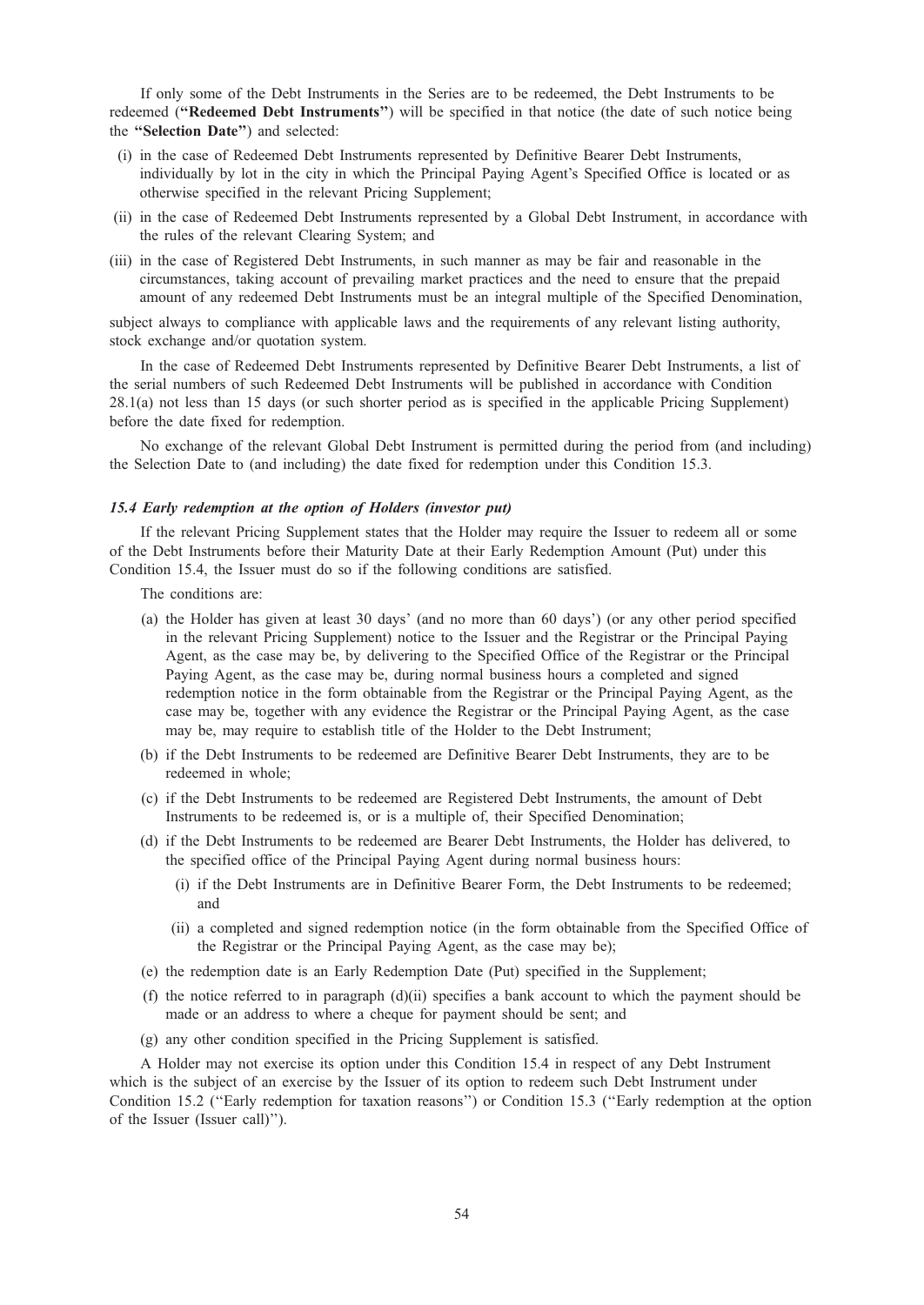## 15.5 Calculation of Early Redemption Amounts

Unless otherwise specified in the relevant Pricing Supplement, the Redemption Amount payable on redemption at any time before the Maturity Date of:

- (a) a Debt Instrument (other than a Zero Coupon Debt Instrument and a Variable Redemption Debt Instrument but including any Instalment Debt Instrument or Partly-Paid Debt Instrument) is an amount equal to the sum of the outstanding principal amount and interest (if any) accrued on it;
- (b) a Zero Coupon Debt Instrument is an amount equal to the sum of:
	- (i) the Reference Price; and
	- (ii) the product of the Accrual Yield (compounded annually) being applied to the Reference Price from (and including) the Issue Date to (but excluding) the date fixed for redemption or (as the case may be) the date upon which the Debt Instrument becomes due and payable; and
- (c) a Variable Redemption Debt Instrument is an amount determined by the Calculation Agent in accordance with the relevant Pricing Supplement that would on the due date for redemption have the effect of preserving for the Holder the economic equivalent of the obligations of the Issuer to make payment of the Final Redemption Amount on the Maturity Date.

Where the calculation is to be made for a period which is not a whole number of years, the calculation in respect of the period of less than a full year must be made on the basis of such Day Count Fraction as may be specified in the Pricing Supplement for the purposes of this Condition 15.5.

## 15.6 Instalments

Instalment Debt Instruments will be redeemed in the Instalment Amounts and on the Instalment Dates specified in the applicable Pricing Supplement. In the case of early redemption, the Early Redemption Amount will be determined under Condition 15.5 (''Calculation of Early Redemption Amounts'').

## 15.7 Partly Paid Debt Instruments

Partly Paid Debt Instruments will be redeemed at maturity in accordance with the provisions of the applicable Pricing Supplement. In the case of Early Redemption, the Early Redemption Amount will be determined under Condition 15.5 (''Calculation of Early Redemption Amounts'').

## 15.8 Effect of notice of redemption

Any notice of redemption given under this Condition 15 (''Redemption'') is irrevocable and obliges the Issuer to redeem the Debt Instruments at the time and in the manner specified in the notice.

## 15.9 Purchase

The Issuer, each Guarantor or any of their respective Subsidiaries may at any time purchase Debt Instruments in the open market or otherwise and at any price, provided that all unmatured Coupons are purchased with those Debt Instruments. If purchases are made by tender, tenders must be available to all Holders alike. Debt Instruments purchased under this Condition 15.9 may be held, resold or cancelled at the discretion of the purchaser and (if the Debt Instruments are to be cancelled, the Issuer), subject to compliance with any applicable law, regulatory requirement or requirement of any stock exchange or other relevant authority on which the Debt Instruments are listed.

## Part 6 Payments

#### 16 Payments

# 16.1 Method of payment

Except to the extent these Conditions provide otherwise:

(a) payments in a Specified Currency other than euro will be made by credit or transfer to an account in the relevant Specified Currency (which, in the case of a payment in Japanese Yen to a nonresident of Japan, shall be a non-resident account) maintained by the payee with, or, at the option of the payee, by a cheque in such Specified Currency; and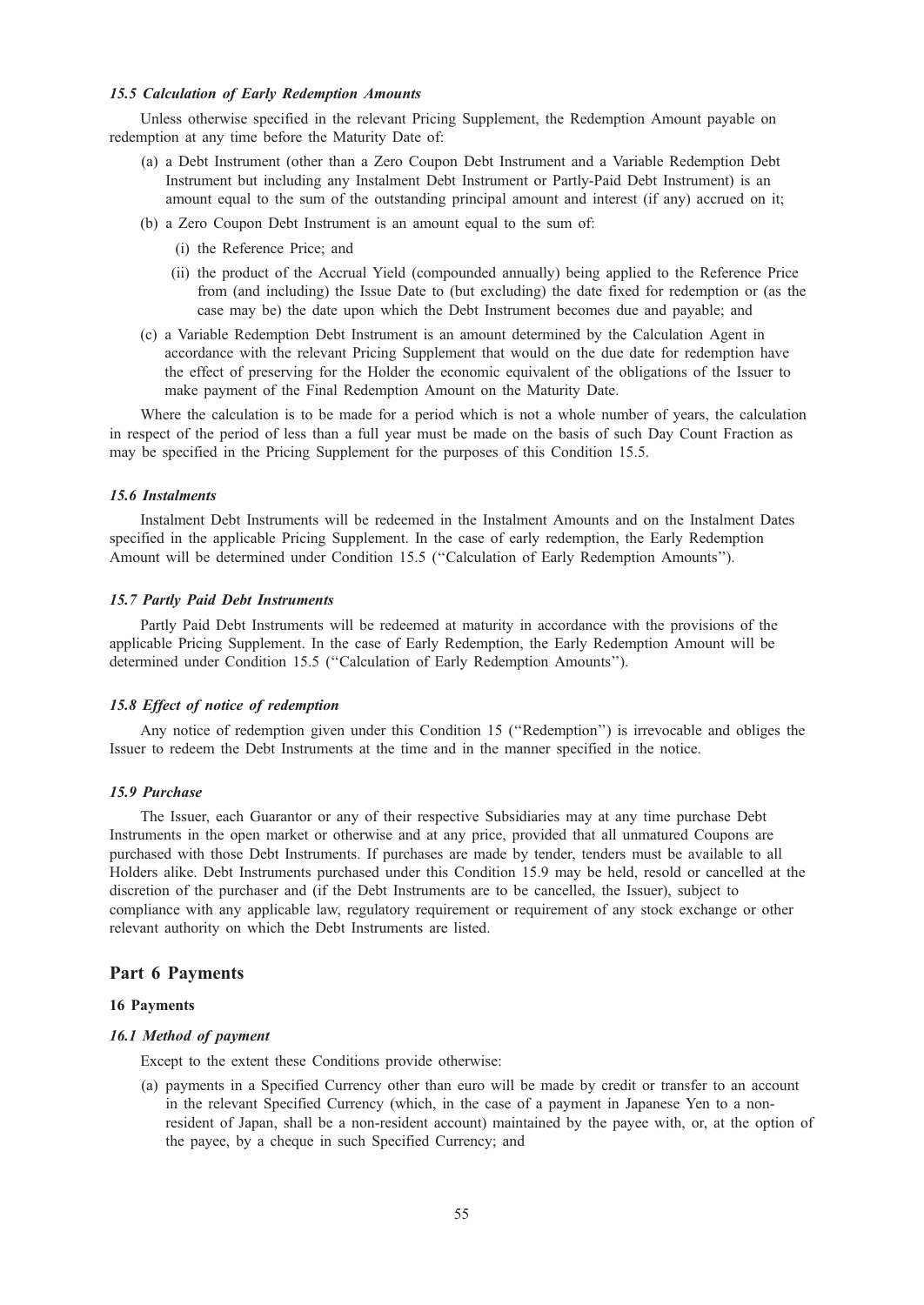(b) payments in euro will be made by credit or transfer to a euro account (or any other account to which euro may be credited or transferred) specified by the payee or, at the option of the payee, by a euro cheque.

## 16.2 Payments in U.S. dollars

Despite any Condition, if any amount of principal or interest in respect of Bearer Debt Instruments is payable in U.S. dollars, those U.S. dollar payments of principal or interest in respect of those Debt Instruments may be made at the Specified Office of a Paying Agent in the United States if:

- (a) the Issuer has appointed Paying Agents with Specified Offices outside the United States with the reasonable expectation that such Paying Agents would be able to make payment in U.S. dollars at such Specified Offices outside the United States of the full amount of principal and interest on the Bearer Debt Instruments in the manner provided above when due;
- (b) payment of the full amount of that principal and interest at all those Specified Offices outside the United States is illegal or effectively precluded by exchange controls or other similar restrictions on the full payment or receipt of principal and interest in U.S. dollars; and
- (c) the payment is then permitted under United States law without involving, in the opinion of the Issuer, adverse tax consequences to the Issuer.

#### 16.3 Payments subject to fiscal laws

Payments will be subject in all cases to all applicable fiscal or other laws and regulations in the place of payment, but without prejudice to the provisions of Condition 20 (''Taxation'') and no commission or expenses shall be charged to the Holders or Couponholders in respect of such payments.

#### 16.4 Payments on business days

If the date for payment of any amount in respect of any Debt Instrument is not a Payment Business Day, the Holder is not entitled to payment until the next following Payment Business Day in the relevant place and is not entitled to further interest or other payment in respect of such delay.

# 17 Payments in respect of Definitive Bearer Debt Instruments

# 17.1 Presentation of Definitive Bearer Debt Instruments, Receipts and Coupons

Payments of:

- (a) principal in respect of a Definitive Bearer Debt Instrument will be made only against presentation and surrender (or, in the case of part payment of any sum due, endorsement) of the Definitive Bearer Debt Instrument;
- (b) interest in respect of a Definitive Bearer Debt Instrument will be made only against presentation and surrender (or, in the case of part payment of any sum due, endorsement) of a Coupon;
- (c) instalments of principal in respect of a Definitive Bearer Debt Instrument, other than the final instalment, will be made against presentation and surrender (or, in the case of part payment of any sum due, endorsement) of the relevant Receipt and the presentation of the Definitive Bearer Debt Instrument to which it appertains; and
- (d) the final instalment of principal in respect of a Definitive Bearer Debt Instrument will be made only against presentation and surrender (or, in the case of part payment of any sum due, endorsement) of the Definitive Bearer Debt Instrument.

Each Definitive Bearer Debt Instrument, Receipt, and Coupon which is required to be presented under these Conditions must be presented at the Specified Office of any Paying Agent outside the United States.

#### 17.2 Validity of Receipts

Receipts presented without the Definitive Bearer Debt Instrument to which they appertain do not constitute valid obligations of the Issuer.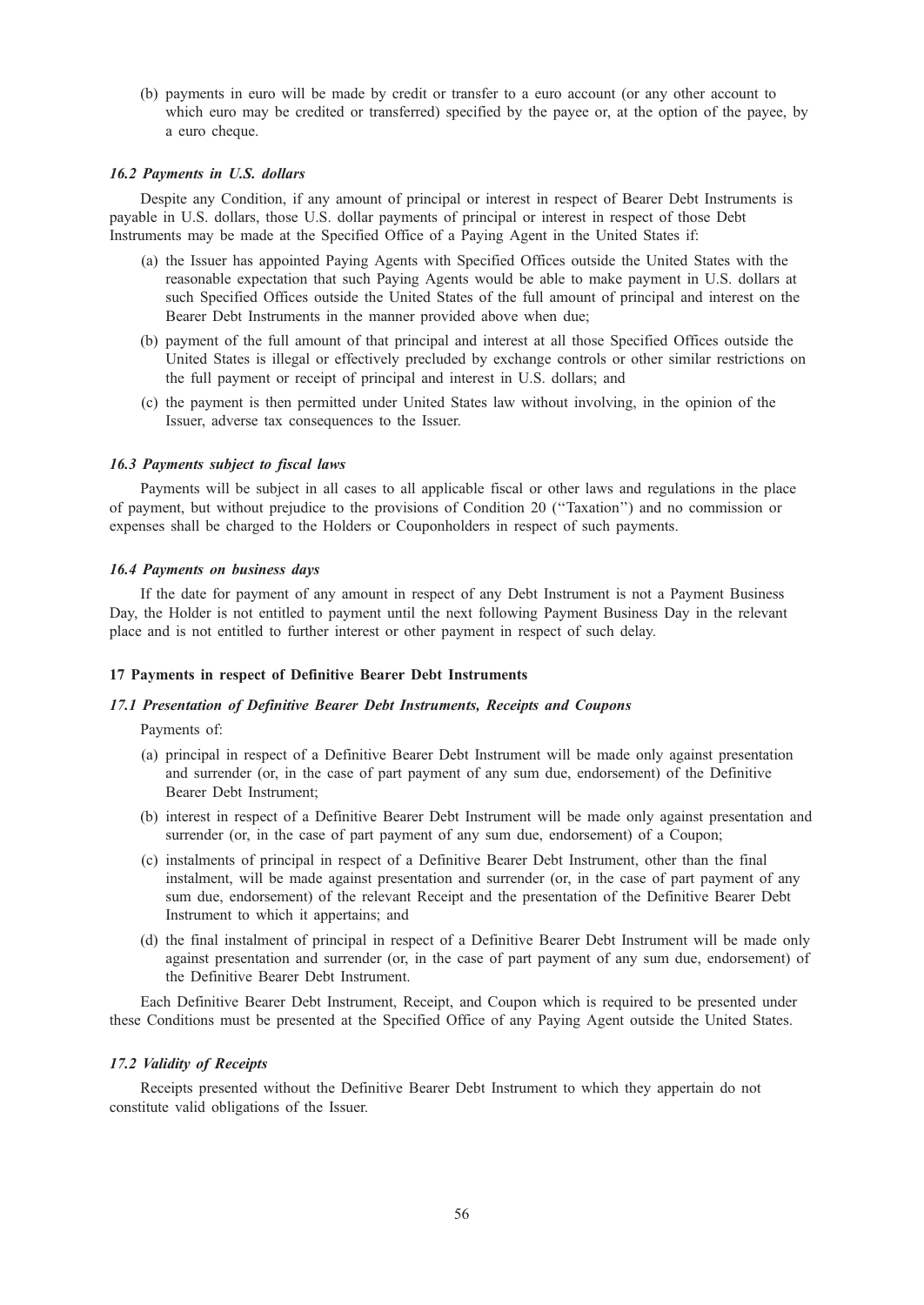## 17.3 Unmatured Receipts

When a Definitive Bearer Debt Instrument becomes due and repayable, all unmatured Receipts relating to it (whether or not attached) are void and no payment is required to be made in respect of them.

## 17.4 Fixed Rate Debt Instruments and unmatured Coupons

Fixed Rate Debt Instruments in definitive bearer form must be presented for payment together with all unmatured Coupons appertaining to them (including Coupons falling to be issued on exchange of matured Talons).

- If any unmatured Coupons are not presented for payment in accordance with this Condition 17.4:
- (a) the amount of any missing unmatured Coupon (or, in the case of payment not being made in full, the same proportion of the amount of that missing unmatured Coupon as the sum so paid bears to the sum due) will be deducted from the sum due for payment; and
- (b) each amount of principal deducted under paragraph (a) will be paid against surrender of the relative missing Coupon at any time before the expiry of 10 years after the Relevant Date in respect of such principal (whether or not that Coupon would otherwise have become void under Condition 21 (''Time limit for claims'')) or, if later, five years from the date on which that Coupon would otherwise have become due.

## 17.5 Fixed Rate Debt Instruments and unmatured Talons

If a Fixed Rate Debt Instrument in definitive bearer form becomes due and repayable before its Maturity Date, all unmatured Talons appertaining to it are void and no further Coupons will be issued in respect of them.

## 17.6 Other Definitive Bearer Debt Instruments and unmatured Coupons and Talons

When any Floating Rate Debt Instruments or Variable Debt Instrument in definitive bearer form becomes due and repayable, all unmatured Coupons and Talons relating to it (whether or not attached) are void and no payment or, as the case may be, exchange for further Coupons may be made in respect of them.

If the due date for redemption of any Definitive Bearer Debt Instrument is not an Interest Payment Date, any interest accrued in respect of that Debt Instrument from (and including) the preceding Interest Payment Date or, as the case may be, the Interest Commencement Date is payable only against presentation and surrender of the relevant Definitive Bearer Debt Instrument.

# 18 Payments in respect of Global Debt Instruments

# 18.1 Presentation of Global Debt Instrument

Payments of principal and any interest in respect of Debt Instruments represented by any Global Debt Instrument will be made:

- (a) against presentation or surrender, as the case may be, of that Global Debt Instrument at the Specified Office of any Paying Agent outside the United States; and
- (b) otherwise in the manner specified in the relevant Global Debt Instrument.

## 18.2 Records of payments

A record of each payment made against presentation or surrender of any Global Debt Instrument, distinguishing between any payment of principal and any payment of interest, will be made on that Global Debt Instrument by the Paying Agent to which it was presented and that record is *prima facie* evidence that the payment in question has been made.

## 18.3 Holders of Global Debt Instruments entitled to payments

The Holder of a Global Debt Instrument is the only person entitled to receive payments in respect of Debt Instruments represented by that Global Debt Instrument and:

(a) the Issuer is discharged by payment to, or to the order of, the Holder of such Global Debt Instrument in respect of each amount so paid; and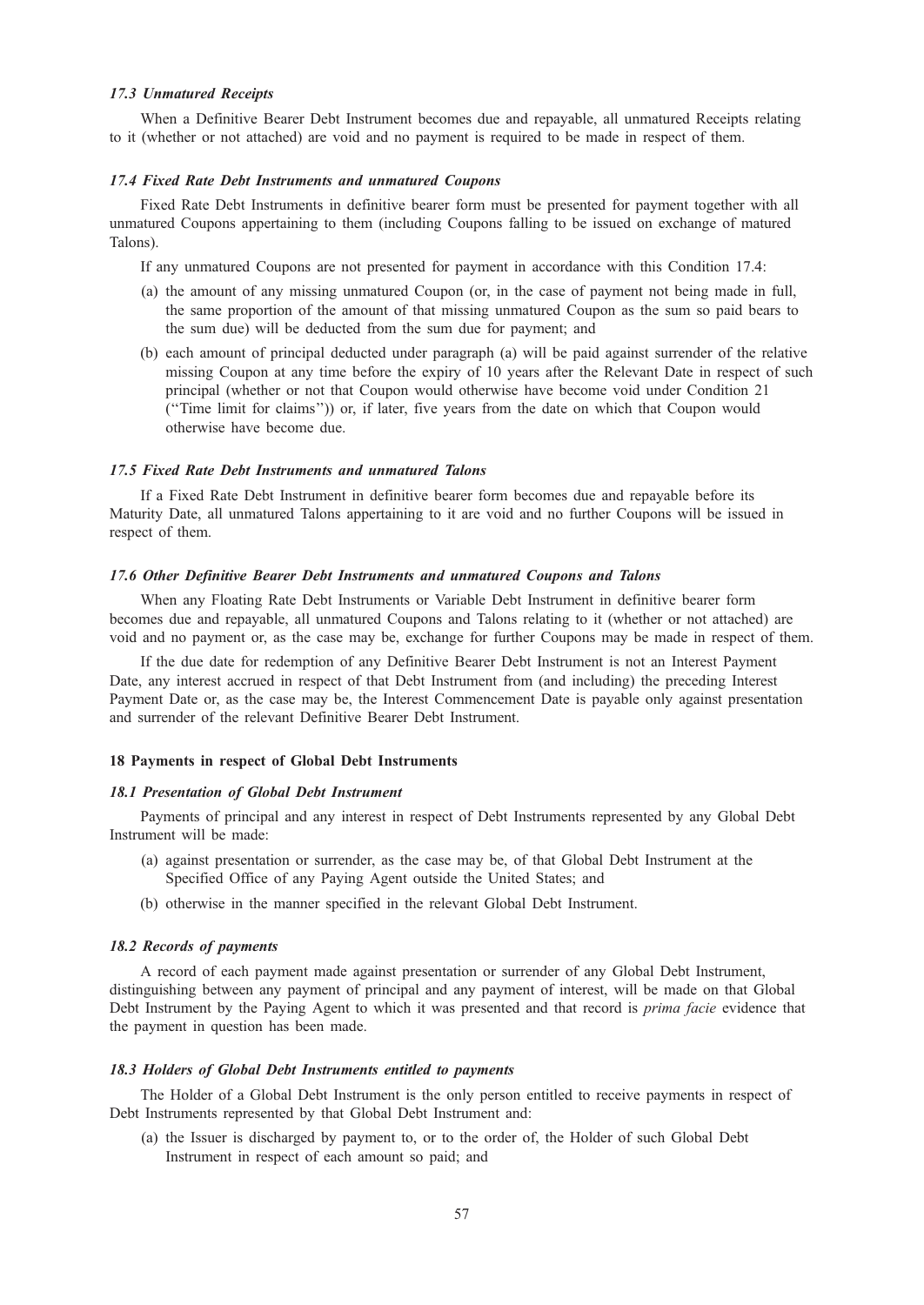(b) each person shown in the records of Euroclear or Clearstream, Luxembourg as the beneficial Holder of a particular principal amount of Debt Instruments represented by a Global Debt Instrument must look solely to Euroclear or Clearstream Luxembourg, as the case may be, for that person's share of each payment so made by the Issuer, or to the order of, the Holder of such Global Debt Instrument.

## 19 Payments in respect of Registered Debt Instruments

## 19.1 Registrar is sole paying agent

The Registrar will act as the sole paying agent for Registered Debt Instruments under the Issuing and Paying Agency Agreement.

## 19.2 Method of payment—Debt Instruments in a Clearing System

If Registered Debt Instruments are held in a Clearing System, payments of principal and interest will be made to the person registered at the close of business on the relevant Record Date as the Holder of the Registered Debt Instrument, by crediting on the relevant payment date the amount then due to the account of the Holder in accordance with the regulations of that Clearing System.

#### 19.3 Method of payment—Debt Instruments not in a Clearing System

If Registered Debt Instruments are not held in a Clearing System, payments of principal and interest will be made to the persons registered at the close of business on the relevant Record Date as the Holders of the Registered Debt Instrument, subject in all cases to normal banking practice and all applicable laws and regulations. Payment will be made:

- (a) by cheques despatched by post on the relevant payment date; or
- (b) at the option of the Holder by the Registrar giving irrevocable instructions for the effecting of a transfer of the relevant funds to an account with a bank in the Principal Financial Centre specified by the Holder to the Registrar; or
- (c) in any other manner in which the Registrar and the Holder agree.

In the case of payments made by electronic transfer, payments will for all purposes be taken to be made when the Registrar gives irrevocable instructions for the making of the relevant payment by electronic transfer, being instructions which would be reasonably expected to result, in the ordinary course of banking business, in the funds transferred reaching the account of the Holder on the same day as the day on which the instructions are given.

If a cheque posted or an electronic transfer for which irrevocable instructions have been given by the Registrar is shown, to the satisfaction of the Registrar, not to have reached the Holder and the Registrar is able to recover the relevant funds, the Registrar may make such other arrangements as it thinks fit for the effecting of the payment.

#### 20 Taxation

#### 20.1 No set-off, counterclaim or deductions

All payments in respect of the Debt Instruments (including, without limitation, payments under the Deed of Covenant or the Guarantee Deed Poll) must be made in full without set-off or counterclaim, and without any withholding or deduction in respect of Taxes, unless such withholding or deduction is required by law or made for or on account of FATCA.

#### 20.2 Withholding tax

If a law requires the Issuer or any Guarantor to withhold or deduct an amount in respect of Taxes from a payment in respect of the Debt Instruments (including, without limitation, payments under the Deed of Covenant or the Guarantee Deed Poll) such that the Holder would not actually receive on the due date the full amount provided for under the Debt Instruments, then:

(a) the Issuer or the relevant Guarantor agrees to withhold or deduct the amount for the Taxes (and any further withholding or deduction applicable to any further payment due under paragraph (b) below); and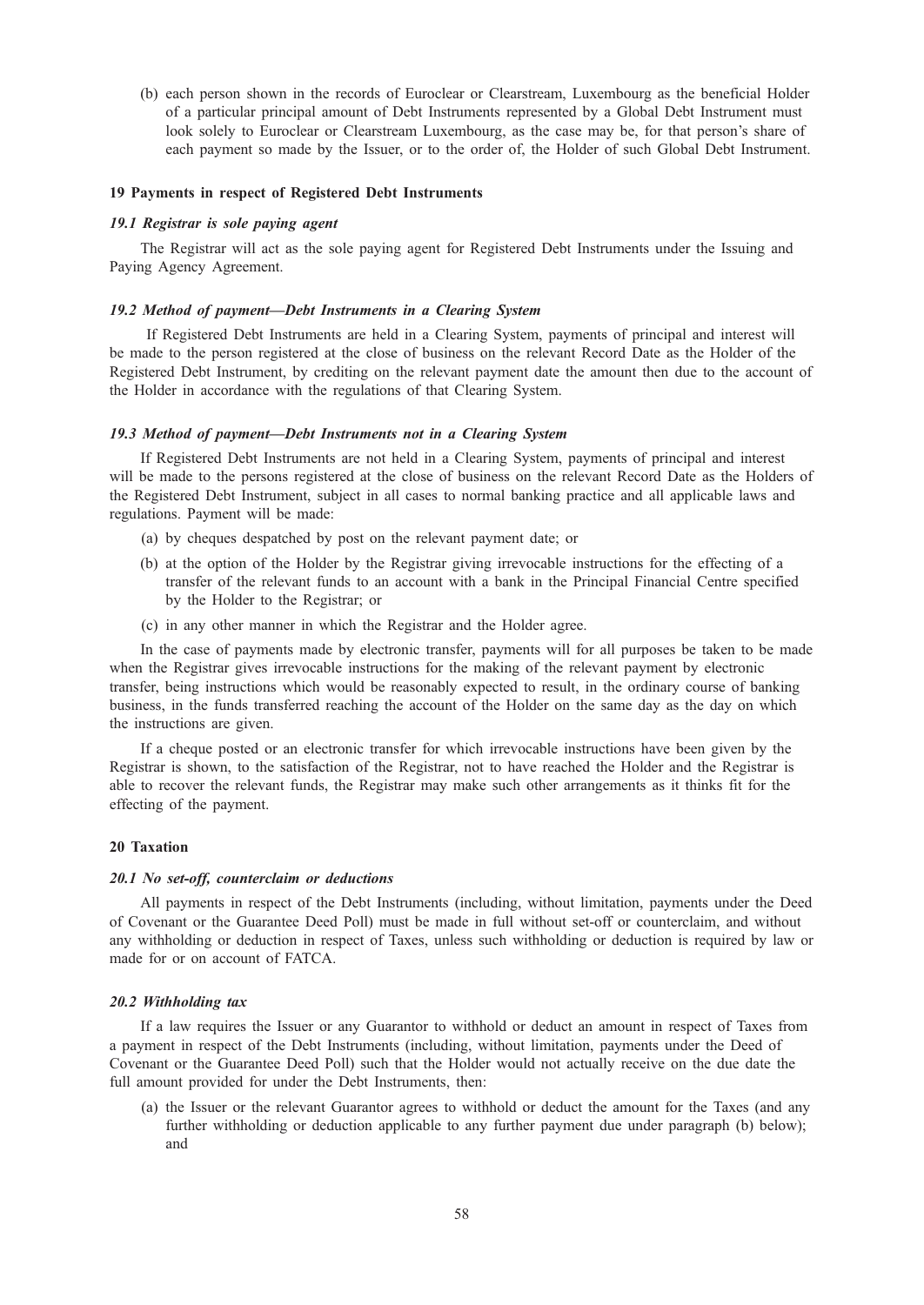(b) subject to Condition 20.3 (''Withholding tax exemptions''), if the amount deducted or withheld is in respect of Taxes imposed or levied by or on behalf of the Commonwealth of Australia or any political subdivision thereof or therein, an additional amount is payable so that, after making the withholding or deduction and further withholding or deductions applicable to additional amounts payable under this paragraph (b), the Holder is entitled to receive (at the time the payment is due) the amount it would have received if no withholding or deductions had been required.

## 20.3 Withholding tax exemptions

Condition 20.2(b) will not apply in relation to any payment in respect of any Debt Instrument (including, without limitation, payments under the Deed of Covenant or the Guarantee Deed Poll):

- (a) which is to a Holder (or a third party on its behalf) who is liable to such Taxes in respect of that Debt Instrument by reason of the person having some connection with the Commonwealth of Australia or any political subdivision thereof or therein other than the mere holding of such Debt Instrument or receipt of payment in respect of the Debt Instrument provided that a Holder shall not be regarded as having a connection with Australia for the reason that the Holder is a resident of Australia within the meaning of the Australian Tax Act where, and to the extent that, such taxes are payable by reason of section 128B(2A) of the Australian Tax Act; or
- (b) which is presented for payment more than 30 days after the Relevant Date except to the extent that a Holder would have been entitled to additional amounts under Condition 20.2(b) on presenting the same, or making demand, for payment on the last day of the period of 30 days; or
- (c) which is on account of Taxes which are payable by reason of the Holder being an associate of the Issuer or the applicable Guarantor for the purposes of section 128F of the Australian Tax Act; or
- (d) which is on account of Taxes which are required to be deducted or withheld from amounts payable to, or to a third party on behalf of, a Holder who could lawfully avoid (but has not so avoided) such deduction or withholding by complying or procuring that any third party complies with any statutory requirements or by making or procuring that any third party makes a declaration of nonresidence or other similar claim for exemption; or
- (e) which is to, or to a third party on behalf of, a Holder (or a person with an interest in a Debt Instrument), if that person is an Australian resident or otherwise holds the Debt Instrument or interest therein in carrying on a business in Australia at or through a permanent establishment in Australia and that person has not supplied an appropriate Australian tax file number, (if applicable) Australian Business Number or details of an applicable exemption from these requirements before the Record Date; or
- (f) where such withholding or deduction is required to be made pursuant to a notice or direction issued by the Commissioner of Taxation under section 255 of the Australian Tax Act or section 260-5 of Schedule 1 to the Taxation Administration Act 1953 of the Commonwealth of Australia or any similar law; or
- (g) to the extent that the Issuer is obliged to pay tax in respect of a payment made to, or to a third party on behalf of, a Holder as a result of the operation of section 126 of the Australian Tax Act by reason of the Holder being an Australian resident or a non-resident that carries on business at or through a permanent establishment in Australia and not having disclosed to the Issuer its name and address; or
- (h) where such withholding or deduction is imposed on a payment to an individual and is required to be made pursuant to European Council Directive 2003/48/EC or any other Directive implementing the conclusions of the ECOFIN Council meeting of 26-27 November 2000 on the taxation of savings income or any law implementing or complying with, or introduced in order to conform to, such Directive; or
- (i) (in the case of Bearer Debt Instruments and Global Debt Instruments) which is presented for payment by or on behalf of a Holder who would have been able to avoid such withholding or deduction by presenting the relevant Debt Instrument to another Paying Agent in a Member State of the EU; or
- (j) in respect of any estate, inheritance, gift, sales, transfer, personal property, or any similar tax, assessment or governmental charge; or
- (k) in respect of any tax, assessment or other governmental charge which is required to be withheld or deducted by any paying agent from payments of principal of or interest on any Debt Instrument, if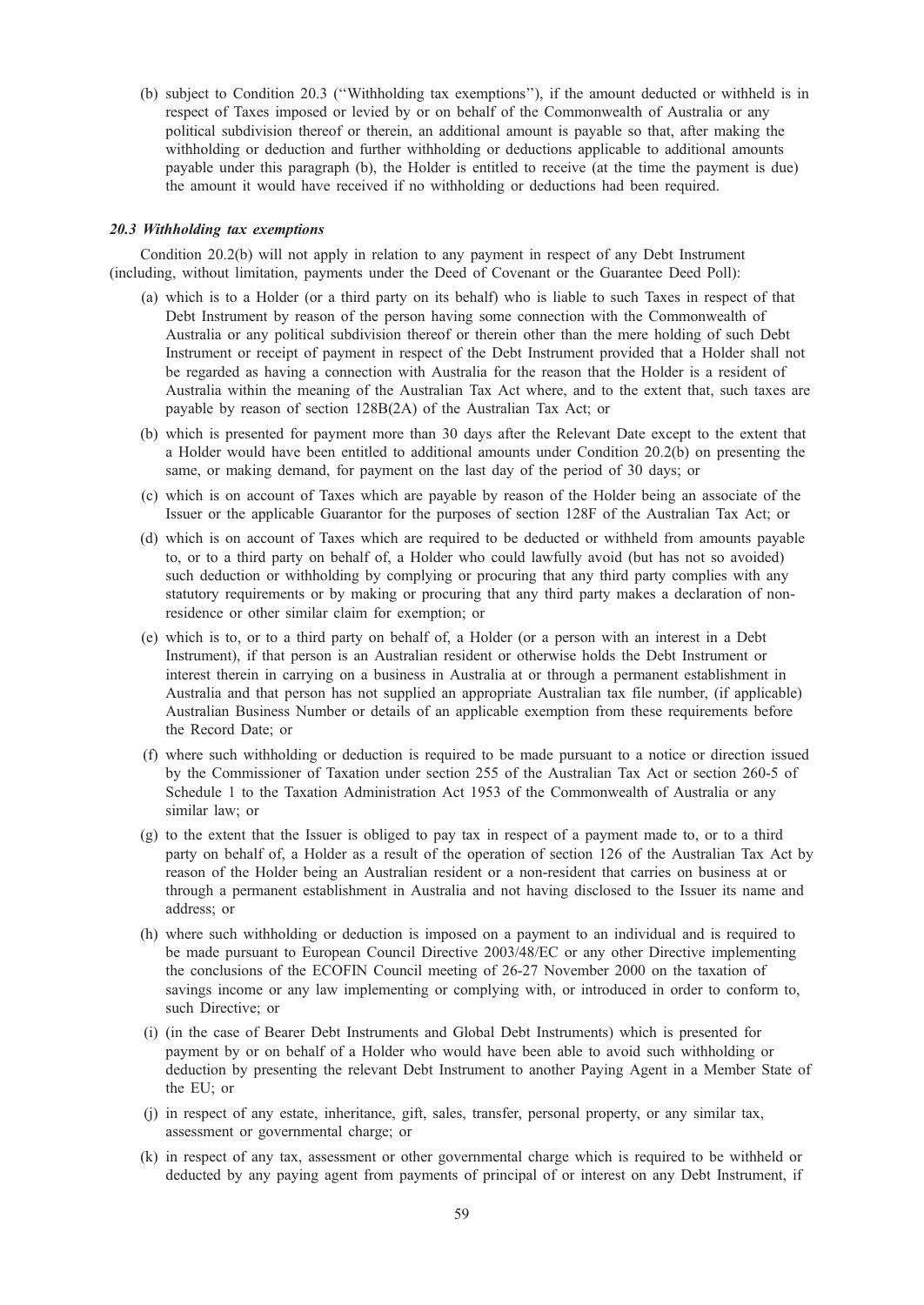such payment can be made without such withholding or deduction by at least one other paying agent; or

(l) in such other circumstances as may be specified in the Pricing Supplement.

# 20.4 FATCA

Notwithstanding Conditions 20.1 and 20.2, if the Issuer or any other person through whom payments on the Debt Instruments are made, is required to withhold amounts under or in connection with or in order to ensure compliance with FATCA, the Issuer or that other person shall be permitted to make such withholding or deduction, and Holders and beneficial owners of Debt Instruments will not be entitled to receive any gross up, additional amount or other amount to compensate them for such withholding or deduction.

# 21 Time limit for claims

# 21.1 Time limit

A claim against the Issuer for a payment under a Debt Instrument, Receipt or Coupon (which in this Condition 21.1, does not include a Talon) is void unless presented for payment within five years (in the case of principal) and three years (in the case of interest) from the Relevant Date.

## 21.2 Discharge of the Issuer

The Issuer is discharged from its obligation to make a payment in respect of a Registered Debt Instrument to the extent that:

- (a) the relevant Registered Debt Instrument certificate (if any) has not been surrendered to the Registrar within; or
- (b) a cheque which has been duly dispatched in the Specified Currency remains uncashed at the end of the period of:

five years (in the case of principal) and three years (in the case of interest) from the Relevant Date.

#### 21.3 Void payments

There shall not be included in any Coupon sheet issued on exchange of a Talon any Coupon the claim for payment in respect of which would be void under these Conditions.

# Part 7 Default

# 22 Events of Default

# 22.1 Event of Default

An Event of Default occurs in relation to the Debt Instruments if:

- (a) (non-payment of principal) the Issuer fails to pay any principal in respect of the Debt Instruments of the relevant Series when due or, if the failure to pay is caused by administrative or technical error beyond the control of the Issuer, within 2 Business Days of the due date;
- (b) (non-payment of interest) the Issuer fails to pay any interest in respect of the Debt Instruments of the relevant Series when due and the failure to pay continues for a period of 30 Business Days;
- (c) (other obligations) the Issuer or (if the applicable Debt Instruments have the benefit of the Guarantee Deed Poll) any Guarantor fails to comply with any of its material obligations under a Debt Instrument (other than in relation to the payment of money referred to in paragraph (a) or (b) above) or (if the applicable Debt Instruments have the benefit of the Guarantee Deed Poll) the Guarantee Deed Poll and, if that failure is capable of remedy, it is not remedied within 60 days of the earlier to occur of:
	- (i) a responsible officer of the Issuer obtaining actual knowledge of such default; or
	- (ii) a notice requiring remedy from the Holder, having been delivered to the Issuer or relevant Guarantor;
- (d) (invalidity) a Debt Instrument ceases to have full force and effect (other than by reason of repayment or purchase by the Issuer and cancellation) or its validity or enforceability is denied or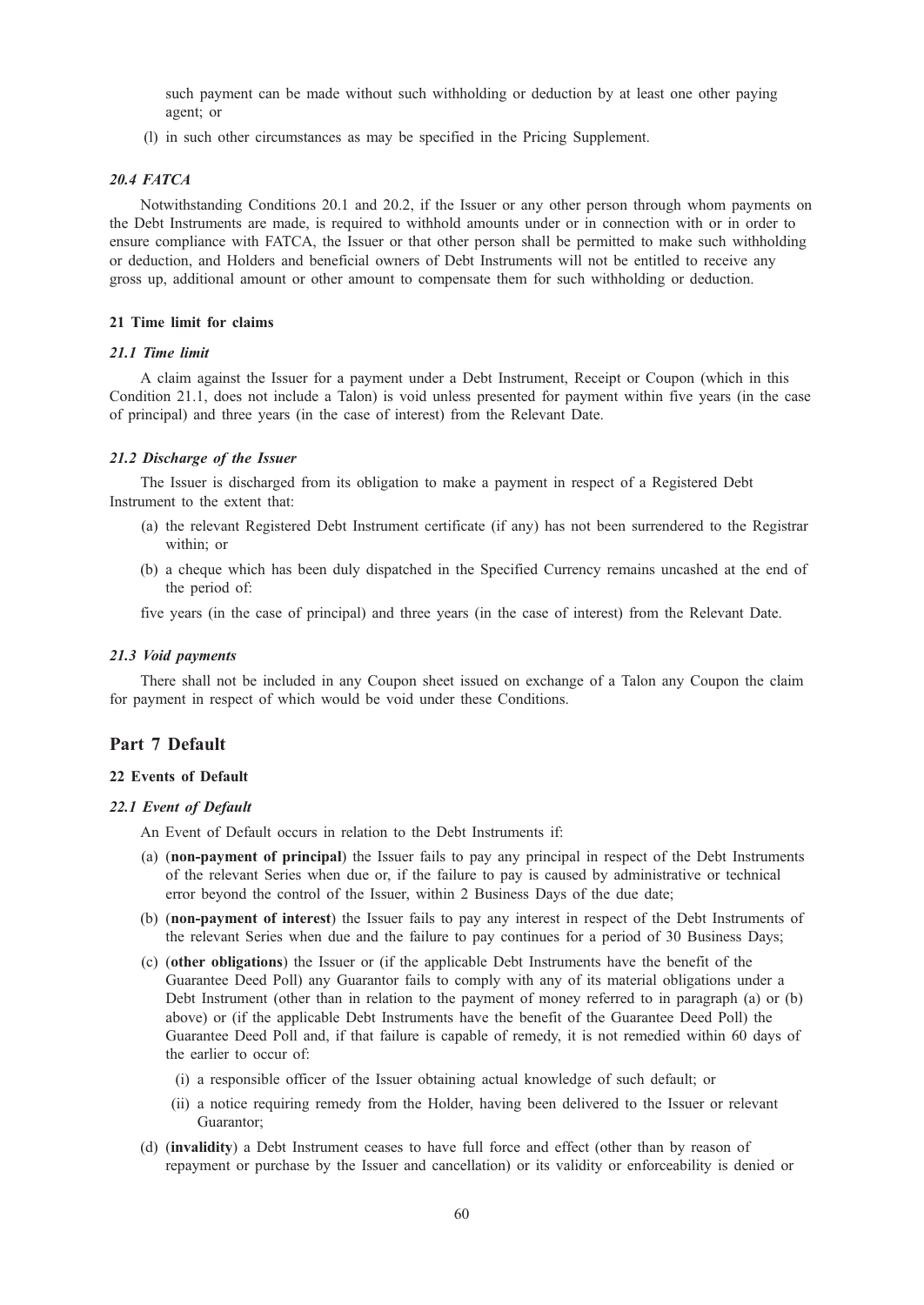disaffirmed by the Issuer or is declared by any court of competent jurisdiction to be void or unenforceable;

- (e) (insolvency) an order is made or an effective resolution passed for the liquidation or winding-up of the Issuer or (if the applicable Debt Instruments have the benefit of the Guarantee Deed Poll) a Guarantor, an administrator, liquidator, receiver or other Controller (as defined in the Corporations Act) is appointed to the Issuer or (if the applicable Debt Instruments have the benefit of the Guarantee Deed Poll) a Guarantor or an effective resolution is passed to do the same, or the Issuer or (if the applicable Debt Instruments have the benefit of the Guarantee Deed Poll) a Guarantor becomes insolvent, is unable to pay its debts as they fall due, stops, suspends or threatens to stop or suspend payment of its debts generally;
- (f) (change in role) the Issuer or (if the applicable Debt Instruments have the benefit of the Guarantee Deed Poll) any Guarantor ceases to carry on business generally and either:
	- (i) no other body corporate; or
	- (ii) a body corporate that:
		- (A) is not a related body corporate (as defined in the Corporations Act); or
		- (B) has not been consented to by an Extraordinary Resolution of the Holders,

assumes the business of the Issuer (including the obligations of the Issuer under the Debt Instruments) or the relevant Guarantor (including the Guarantor's obligations under the Guarantee Deed Poll);

- (g) (arrangements with creditors) except for the purpose of a solvent reconstruction or amalgamation, the Issuer or (if the applicable Debt Instruments have the benefit of the Guarantee Deed Poll) any Guarantor enters into an arrangement, compromise or composition with or assignment for the benefit of its creditors or a class of them;
- (h) (enforcement against assets) a Security Interest securing an obligation exceeding in aggregate A\$50,000,000 (or its equivalent in another currency) is enforced, or a distress, attachment or other execution for an amount exceeding in aggregate A\$50,000,000 (or its equivalent in another currency) is enforced or levied (and not satisfied within 60 days), over all or any substantial part of the property, assets or revenues of the Issuer or (if the applicable Debt Instruments have the benefit of the Guarantee Deed Poll) any Guarantor;
- (i) (invalidity of Guarantee Deed Poll) (if the applicable Debt Instruments have the benefit of the Guarantee Deed Poll) the validity or enforceability of the Guarantee Deed Poll is denied or disaffirmed by any Guarantor or is declared by any court of competent jurisdiction to be void or unenforceable;
- (j) (cross acceleration) any Finance Debt of the Issuer or (if the applicable Debt Instruments have the benefit of the Guarantee Deed Poll) any Guarantor in connection with moneys borrowed or raised or any letter of credit, interest rate swap, currency swap, financial option, futures contract, or currency exchange agreement to which it is a party, or any guarantee or indemnity of such an obligation exceeding in aggregate A\$50,000,000 (or its equivalent in another currency):
	- (i) is not paid when due (taking into account any grace period); or
	- (ii) becomes due and repayable before its scheduled maturity by reason of a default or event of default (howsoever described); or
- (k) (authorisations) any authorisation of a government agency which is essential to the performance by an Issuer of its obligations in respect of the Debt Instruments or (if the applicable Debt Instruments have the benefit of the Guarantee Deed Poll) by a Guarantor of its obligations under the Guarantee Deed Poll, is repealed, revoked, terminated or expires and is not replaced by another sufficient authorisation within 30 calendar days.

## 22.2 Acceleration by Notice

If any Event of Default occurs and is subsisting, then a Holder may by written notice to the Issuer (with a copy to the Registrar and each Guarantor) declare that the Early Termination Amount (together with all accrued interest (if any)) applicable to each Debt Instrument held by the Holder to be due and payable immediately or on such other date specified in the notice.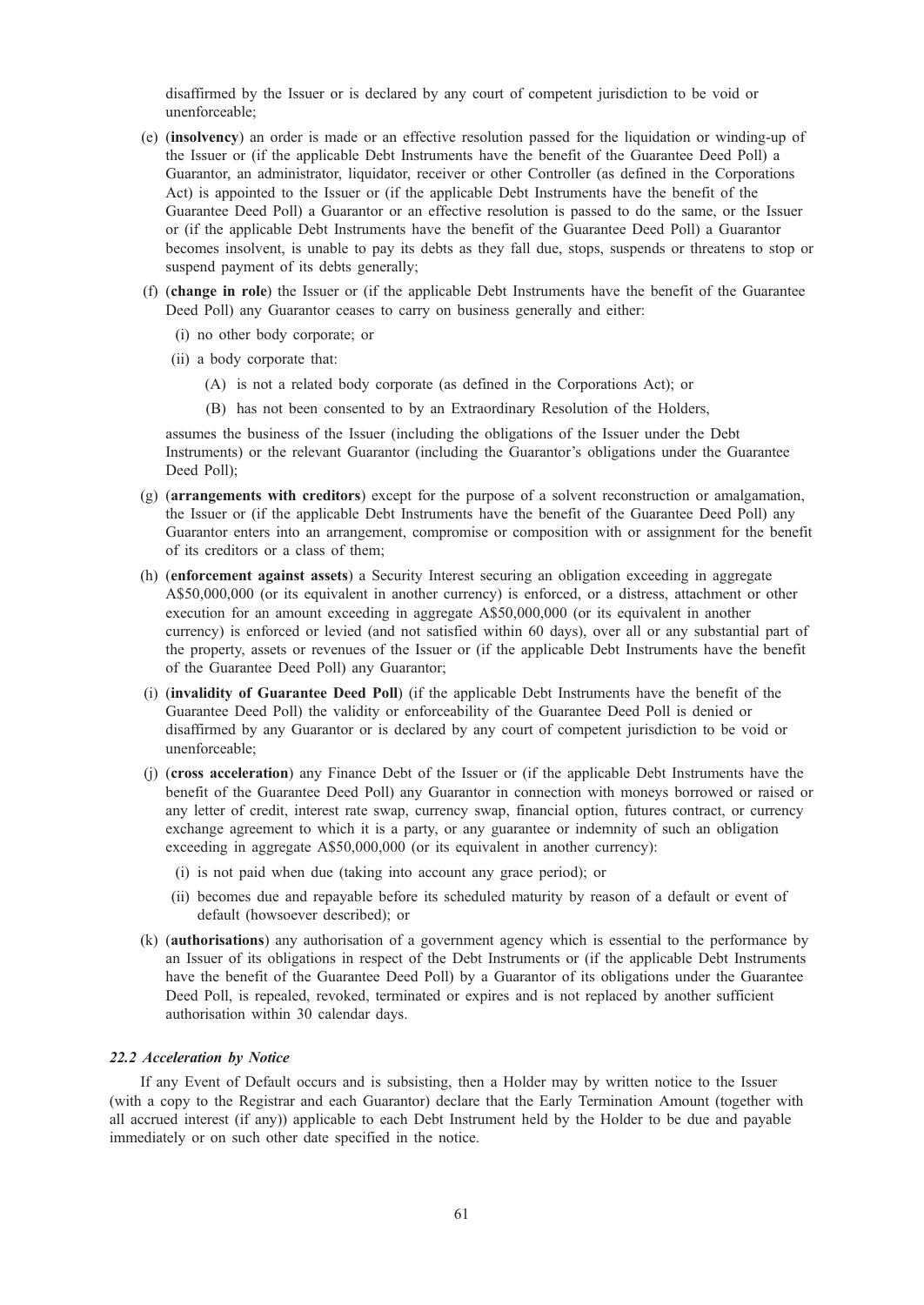## 22.3 Notice of Event of Default

If an Event of Default occurs, the Issuer must promptly after becoming actually aware of it notify the Holders, the Principal Paying Agency and Registrar of it (specifying details of it).

# Part 8 General

# 23 Agents

## 23.1 Role of Agents

In acting under the relevant Agency Agreement and in connection with the Debt Instruments, each Agent acts solely as agent of the Issuer and each Guarantor and do not assume any obligations towards or relationship of agency or trust for or with any of the Holders.

## 23.2 Appointment and replacement of Agents

The Agents for each Series of Debt Instruments are specified in the relevant Pricing Supplement.

Subject to Condition 23.3 ("Required Agents"), the Issuer and each Guarantor reserve the right at any time to vary or terminate the appointment of any Agent and to appoint a successor agent and additional paying agents.

#### 23.3 Required Agents

The Issuer shall:

- (a) at all times maintain a Registrar for so long as there are any Registered Debt Instruments outstanding;
- (b) if a Calculation Agent is specified in the relevant Pricing Supplement, at all times maintain a Calculation Agent;
- (c) maintain a Paying Agent in Singapore, where the Debt Instruments may be presented or surrendered for payment or redemption, in the event that the global Debt Instrument are exchanged for definitive Debt Instruments, for so long as the Debt Instruments are listed on the SGX-ST and the rules of the SGX-ST so require;
- (d) if and for so long as the Debt Instruments are admitted to listing, trading and/or quotation by any listing authority, stock exchange and/or quotation system, maintain a Paying Agent having its Specified Office in such place as may be required by such listing authority, stock exchange and/or quotation system; and
- (e) if on the Issue Date, a Paying Agent acts through an office in an EU Member State and European Council Directive 2003/48/EC or any other Directive implementing the conclusions of the ECOFIN Council meeting of 26-27 November 2000 applies, maintain a Paying Agent in an EU member state that will not be obligated to withhold or deduct tax pursuant to the European Council Directive 2003/48/EC or such other Directive (unless there is no EU member state in which such a Paying Agent can be maintained).

Notice of any change in any of the Agents or in their Specified Offices shall promptly be given to the Holders.

# 24 Replacement of lost or damaged Bearer Debt Instruments and Coupons

If any Bearer Debt Instrument or Coupon is lost, stolen, mutilated, defaced or destroyed, it may be replaced at the Specified Office of:

- (a) the Principal Paying Agent; and
- (b) if the Debt Instruments are then listed on any listing authority, stock exchange and/or quotation system which requires the appointment of a Paying Agent in any particular place, the Paying Agent having its Specified Office in the place required by such listing authority, stock exchange and/or quotation system,

subject to all applicable laws and listing authority, stock exchange and/or quotation system requirements, upon payment by the claimant of the expenses incurred in connection with such replacement and on such terms as to evidence, security, indemnity and otherwise as the Issuer and the relevant Agent may reasonably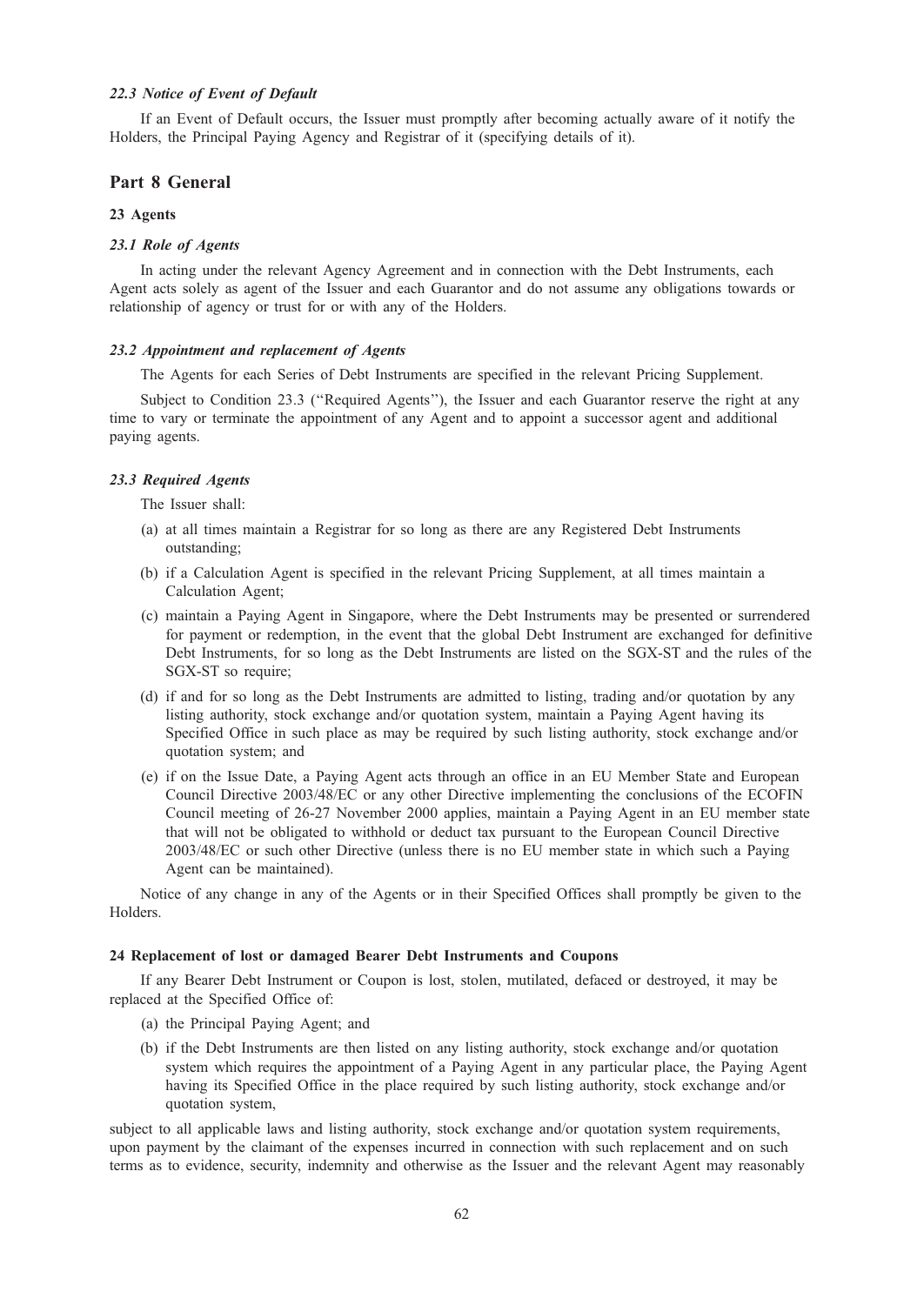require. Mutilated or defaced Debt Instruments or Coupons must be surrendered before replacements will be issued.

## 25 Meetings of Holders, Modification and Waiver

## 25.1 Meetings provisions

The relevant Agency Agreement contains provisions (which have effect as if incorporated in these Conditions) for convening meetings of the Holders of any Series to consider any matter affecting their interest, including the modification of these Conditions or any provisions of the Agency Agreement or the Deed of Covenant, as the case may be.

Any such modification may be made if sanctioned by an Extraordinary Resolution. Such a meeting may be convened by the Issuer or any Guarantor and must be convened by the Issuer upon the request in writing of Holders holding not less than 10% of the aggregate principal amount of the outstanding Debt Instruments. The quorum at any meeting convened to vote on an Extraordinary Resolution will be two or more persons holding or representing a clear majority of the aggregate principal amount of the outstanding Debt Instruments or, at any adjourned meeting, two or more persons being or representing Holders whatever the principal amount of the Debt Instruments held or represented. However, Reserved Matters may only be sanctioned by an Extraordinary Resolution passed at a meeting of Holders at which two or more persons holding or representing not less than 66%% or, at any adjourned meeting, one quarter of the aggregate principal amount of the outstanding Debt Instruments form a quorum.

In addition, a resolution in writing signed by or on behalf of such percentage of the Holders, as would be required to pass the resolution if it had been proposed at a meeting of Holders at which those Holders were present, who for the time being are entitled to receive notice of a meeting of Holders will take effect as if it were an Extraordinary Resolution. Such a resolution in writing may be contained in one document or several documents in the same form, each signed by or on behalf of one or more Holders.

#### 25.2 Resolutions binding

An Extraordinary Resolution passed at any meeting of the Holders of any Series is binding on all Holders of such Series, whether or not they are present at the meeting.

#### 26 Variation

#### 26.1 Variation of Debt Instruments and Conditions

The Debt Instruments, these Conditions or any of the provisions of the Deed of Covenant and the Guarantee Deed Poll may be amended by the Issuer and each Guarantor without the consent of the Holders if the amendment:

- (a) is of a formal, minor or technical nature; or
- (b) is made to correct a manifest error; or
- (c) in the opinion of the directors of the Issuer and each Guarantor, is not materially prejudicial to the interests of the Holders.

#### 26.2 Variation of Agency Agreements

The parties to any Agency Agreement may agree to amend any provision of it, but neither the Issuer nor any Guarantor is permitted to make, and may not agree, to any such amendment without the consent of the Holders unless:

- (a) it is of a formal, minor or technical nature; or
- (b) it is made to correct a manifest error; or
- (c) it is, in the opinion of such parties, not materially prejudicial to the interests of the Holders.

# 26.3 Notice

Notice of any amendment made in accordance with Condition 26.1 (''Variation of Debt Instruments and Conditions'') or Condition 26.2 (''Variation of Agency Agreements'') shall promptly be given to the Holders.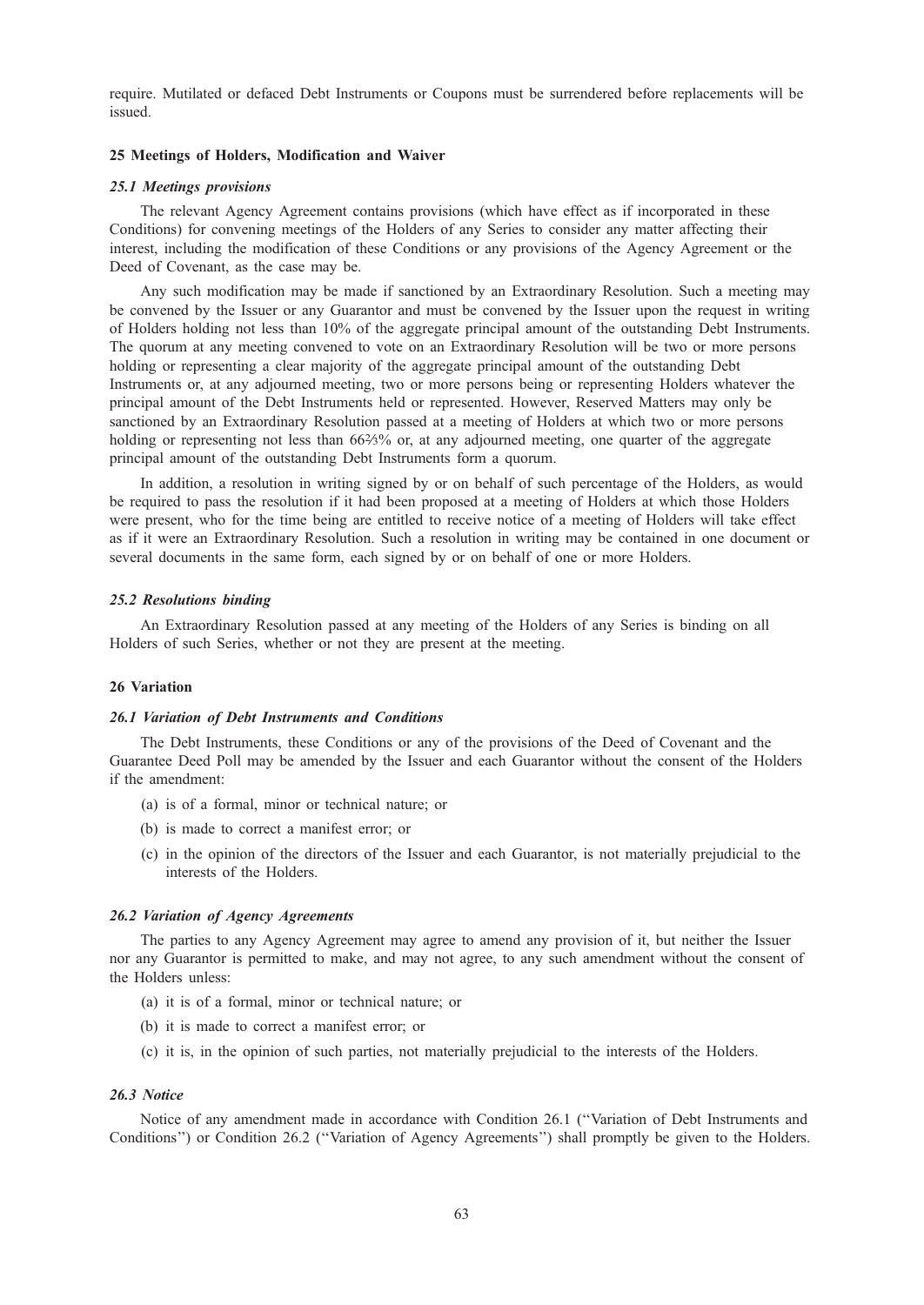#### 27 Further issues

The Issuer may from time to time, without the consent of the Holders, create and issue further notes having the same terms and conditions as the Debt Instruments in all respects (or in all respects except for the first payment of interest) so as to form a single series with the Debt Instruments of any particular Series.

# 28 Notices to Holders

## 28.1 Form

A notice or other communication in connection with a Debt Instrument to the Holders must be in writing and:

- (a) if the Debt Instrument is a Bearer Debt Instrument, it may be given, and as long as the Debt Instruments are listed on a listing authority, stock exchange and/or quotation system it will be given, in an advertisement published in a leading English daily newspaper having general circulation in that place or (if permitted by the relevant listing authority, stock exchange and/or quotation system) in the case of Debt Instruments represented by a Temporary Global Debt Instrument or Permanent Global Debt Instrument, it may be delivered to the Depositary, Euroclear and Clearstream, Luxembourg, or any other relevant Clearing System for communication by them to the persons shown in their respective records as having interests in those Debt Instruments; or
- (b) if the Debt Instrument is a Registered Debt Instrument by being sent by prepaid post (airmail if appropriate) or left at the address of each Holder or any relevant Holder as shown in the relevant Register at the close of business on the day which is three Business Days prior to the dispatch of the relevant notice or communication; or
- (c) if the Pricing Supplement for the Debt Instrument specifies an additional or alternate newspaper then by publication in that newspaper.

A notice or other communication in connection with a Debt Instrument to the Issuer or the Guarantor must be in writing and given to it at its Specified Office or its registered office in Australia (marked for the attention of the Issuer Secretary).

#### 28.2 When effective

A notice given in accordance with Condition 28.1 (''Form'') will be taken to be duly given:

- (a) in the case of publication in a newspaper, on the date of first such publication has been made in all the required newspapers; or
- (b) in the case of delivery to the Euroclear or Clearstream, Luxembourg or another Clearing System, on the fourth weekday after the date of such delivery; or
- (c) in the case of Registered Debt Instruments:
	- (i) in the case of a letter, on the fifth day after posting; and
	- (ii) in the case of a facsimile, on receipt by the sender of a successful transmission report; and
	- (iii) in the case of publication in a newspaper, on the date of publication (or if required to be published in more than one newspaper, on the first date on which publication shall have been made in all the required newspapers).

#### 28.3 Couponholders

Couponholders are taken for all purposes to have notice of the contents of any notice given to the Holders.

## 29 Redenomination, renominalisation and reconventioning

#### 29.1 Application

This Condition 29 (''Redenomination, renominalisation and reconventioning'') applies to the Debt Instruments only if the relevant Pricing Supplement states that it applies.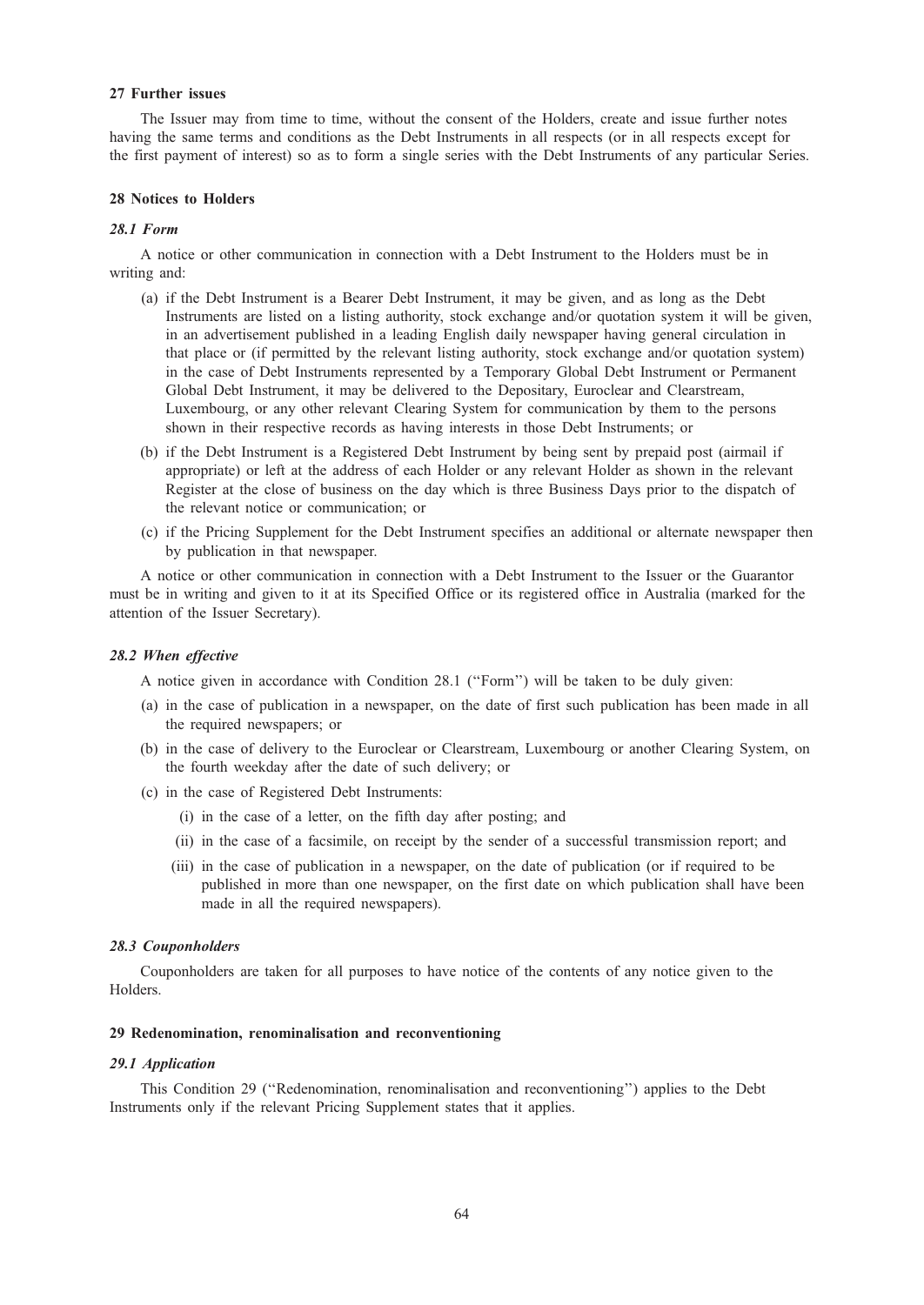## 29.2 Notice of redenomination

If the country of the Specified Currency becomes, or announces its intention to become, a Participating Member State, the Issuer may, without the consent of the Holders on giving at least 30 days' prior notice to the Holders and the Registrar or the Principal Paying Agent, as the case may be, designate a date (''Redenomination Date''), being an Interest Payment Date under the Debt Instruments falling on or after the date on which such country becomes a Participating Member State.

## 29.3 Redenomination

Notwithstanding the other provisions of these Conditions, with effect from the Redenomination Date:

- (a) the Debt Instruments are taken to be redenominated into euro in the denomination of euro 0.01 with a principal amount for each Debt Instrument equal to the principal amount of that Debt Instrument in the Specified Currency, converted into euro at the rate for conversion of such currency into euro established by the Council of the European Union pursuant to the Treaty (including compliance with rules relating to rounding in accordance with European Community regulations). However, if the Issuer and the Guarantor determine, after consultation with the Registrar or the Principal Paying Agent, as the case may be, that the then market practice in respect of the redenomination into euro 0.01 of internationally offered securities is different from that specified above, such provisions will be taken to be amended so as to comply with such market practice and the Issuer must promptly notify the Holders, each stock exchange (if any) on which the Debt Instruments are then listed and any Agents for the relevant Debt Instruments of such deemed amendments;
- (b) if Bearer Debt Instruments have been issued in definitive form:
	- (i) all unmatured Coupons denominated in the Specified Currency (whether or not attached to the Debt Instruments) will become void with effect from the date ("Euro Exchange Date") on which the Issuer gives notice ("Euro Exchange Notice") to the Holders that replacement Debt Instruments and Coupons denominated in euro are available for exchange (provided that such Debt Instruments and Coupons are available) and no payments will be made in respect thereof;
	- (ii) the payment obligations contained in all Debt Instruments denominated in the Specified Currency will become void on the Euro Exchange Date but all other obligations of the Issuer thereunder (including the obligation to exchange such Debt Instruments in accordance with this Condition 29) shall remain in full force and effect; and
	- (iii) new Debt Instruments and Coupons denominated in euro will be issued in exchange for Debt Instruments and Coupons denominated in the Specified Currency in such manner as the Principal Paying Agent may specify and as shall be notified to the Holders in the Euro Exchange Notice; and
- (c) all payments in respect of the Debt Instruments (other than, unless the Redenomination Date is on or after such date as the Specified Currency ceases to be a sub-division of the euro, payments of interest in respect of periods commencing before the Redenomination Date) will be made solely in euro by cheque drawn on, or by credit or transfer to a euro account (or any other account to which euro may be credited or transferred) maintained by the payee with, a bank in the principal financial centre of any Member State of the EU.

#### 29.4 Interest

Following redenomination of the Debt Instruments pursuant to this Condition 29, where Debt Instruments have been issued in definitive form, the amount of interest due in respect of the Debt Instruments will be calculated by reference to the aggregate principal amount of the Debt Instruments presented (or, as the case may be, in respect of which Coupons are presented) for payment by the relevant Holder.

# 29.5 Interest Determination Date

If the Floating Rate Debt Instrument Provisions are specified in the relevant Pricing Supplement as being applicable and Screen Rate Determination is specified in the relevant Pricing Supplement as the manner in which the Rate(s) of Interest is/are to be determined, with effect from the Redenomination Date the Interest Determination Date shall be taken to be the second TARGET Settlement Day before the first day of the relevant Interest Period.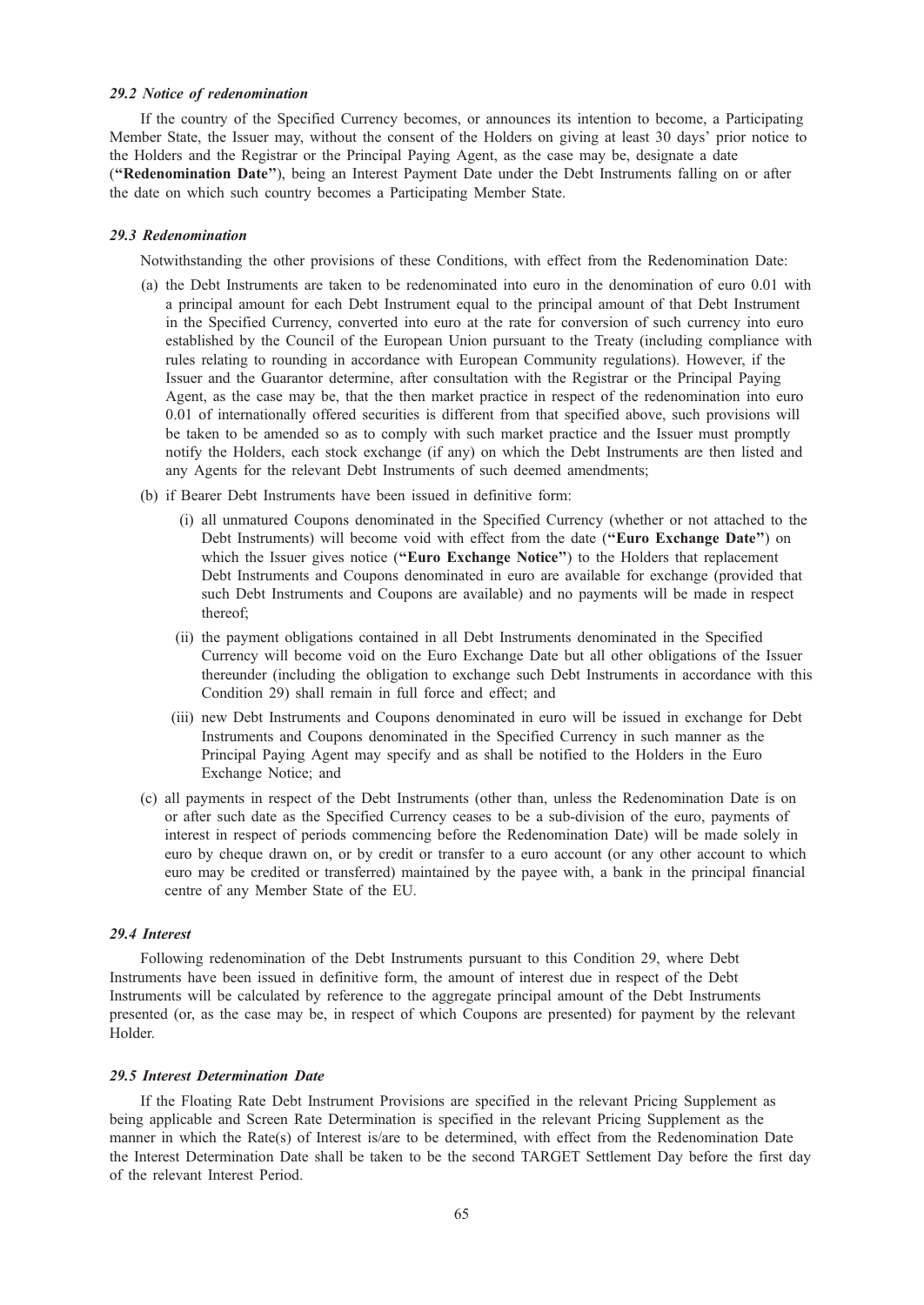# 30 Governing law and jurisdiction

## 30.1 Governing law

Unless specified otherwise in the relevant Pricing Supplement, the Debt Instruments and any noncontractual obligations arising out of or in connection with them are governed by, and shall be construed in accordance with, English law.

#### 30.2 Jurisdiction

Unless specified otherwise in the relevant Pricing Supplement, the Issuer agrees for the benefit of the Holders that the courts of England have jurisdiction to hear and determine any suit, action or proceedings, and to settle any disputes, which may arise out of or in connection with the Debt Instruments (respectively, "Proceedings" and "Disputes") and, for such purposes, irrevocably submits to the jurisdiction of such courts.

#### 30.3 Appropriate forum

Unless specified otherwise in the relevant Pricing Supplement, the Issuer and each Guarantor irrevocably waives any objection which it might now or later have to the courts of England being nominated as the forum to hear and determine any Proceedings and to settle any Disputes, and agrees not to claim that any such court is not a convenient or appropriate forum.

#### 30.4 Process agent

Unless specified otherwise in the relevant Pricing Supplement, the Issuer agrees, and the Guarantors have agreed in the Guarantee Deed Poll, that the process by which any Proceedings are begun may be served on it by being delivered to King & Wood Mallesons SJ Berwin, 10 Queen Street Place, London EC4R 1BE in accordance with Part XXIII of the Companies Act 1985. If such person is not or ceases to be effectively appointed to accept service of process on it's behalf, it agrees, on the written demand of any Holder addressed to it and delivered to it, appoint a further person in England to accept service of process on its behalf. Nothing in this paragraph affects the right of any Holder to serve process in any other manner permitted by law.

#### 30.5 Non-exclusivity

The submission to the jurisdiction of the courts of England does not (and shall not be construed so as to) limit the right of any Holder to take Proceedings in any other court of competent jurisdiction, nor shall the taking of Proceedings in any one or more jurisdictions preclude the taking of Proceedings in any other jurisdiction (whether concurrently or not) if and to the extent permitted by law.

# 31 Third party rights

No person has any rights to enforce any term or condition of the Debt Instruments under the Contracts (Rights of Third Parties) Act 1999 of the United Kingdom.

## 32 Interpretation

#### 32.1 Definitions

In these Conditions, the following expressions have the following meanings:

Accrual Yield has the same meaning as in the relevant Pricing Supplement.

Acquisition means an acquisition of:

- (a) below-rail assets from Aurizon Holdings (or a Subsidiary thereof) or a third party; or
- (b) an Aurizon Holdings Expansion Entity.
- Additional Business Centre(s) means each city specified as such in the relevant Pricing Supplement.

Additional Financial Centre(s) means each city specified as such in the relevant Pricing Supplement. Agency Agreement means:

(a) the Issuing and Paying Agency Agreement; and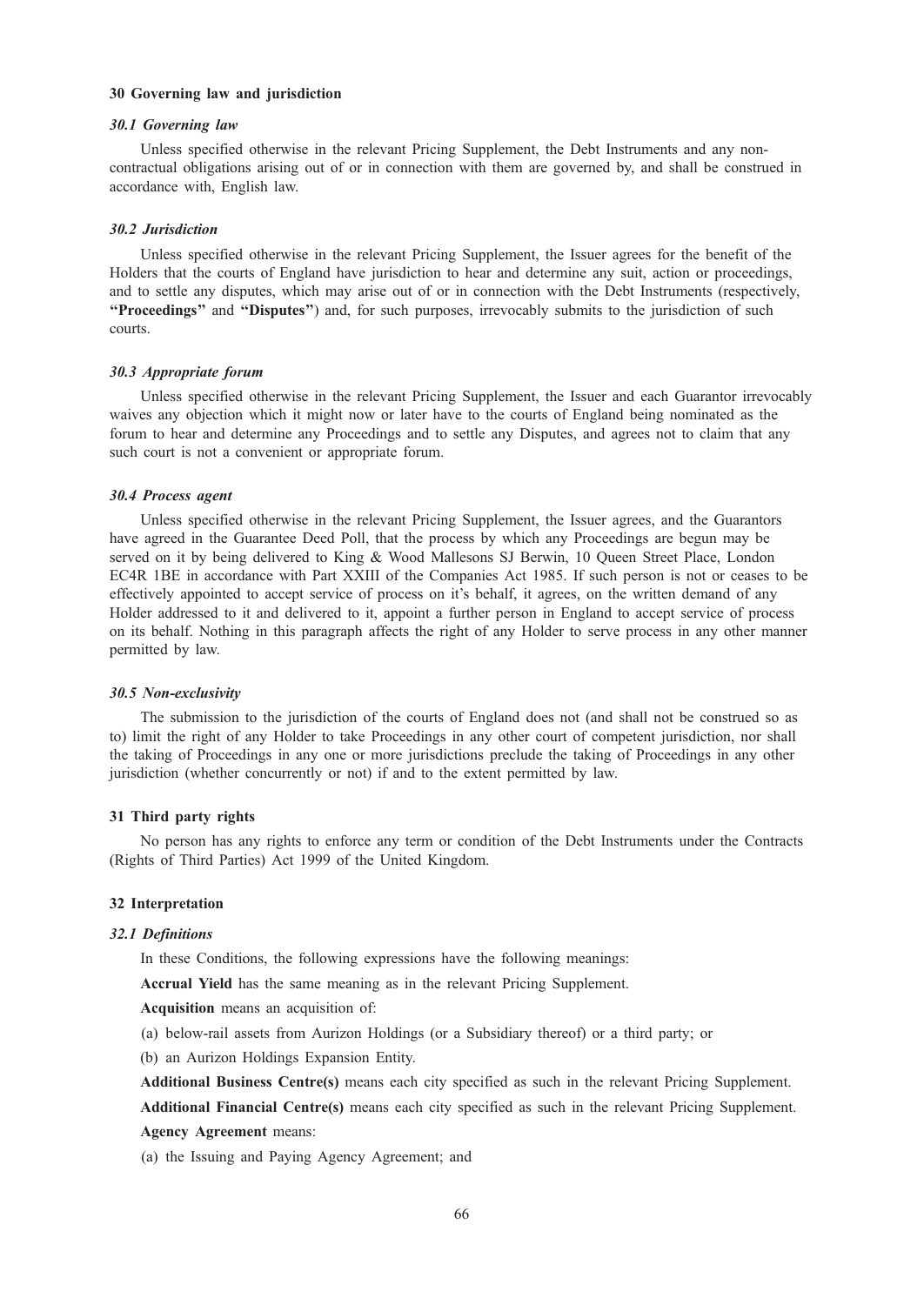(b) such other agency agreement as the Issuer may be party to in relation to an issue of Debt Instruments under the Programme.

Agent means the Registrar, the Principal Paying Agent, each Paying Agent, each Calculation Agent and includes any successor, substitute or additional agent appointed under an Agency Agreement from time to time.

Aurizon Consolidated Group means a Tax Consolidated Group of which Aurizon Holdings is the Head Company.

Aurizon Group means Aurizon Holdings and each of its Subsidiaries.

Aurizon Holdings means Aurizon Holdings Limited (ABN 14 146 335 622).

Aurizon Holdings Expansion means:

- (a) an enhancement, expansion, augmentation, duplication or replacement of all or part of Aurizon Holdings' assets;
- (b) the development of new assets; or
- (c) the enhancement, expansion, augmentation, duplication or replacement of the existing assets of another person connected to Aurizon Holdings' assets.

Aurizon Holdings Expansion Entity means an entity established by a member of the Aurizon Holdings Group to undertake an Aurizon Holdings Expansion.

Aurizon Holdings Group means Aurizon Holdings and its Subsidiaries (other than the Network Group).

Australian Accounting Standards means Australian Accounting Standards and Interpretations issued by the Australian Accounting Standards Board (''AASB'') as well as the Australian Corporations Act and comply with International Financial Reporting Standards ("IFRS") as issued by the International Accounting Standards Board ("IASB").

Australian Tax Act means the Income Tax Assessment Act 1936 of Australia or the Income Tax Assessment Act 1997 of Australia, as the context requires.

Bearer Debt Instrument means a Debt Instrument which is in bearer form and which is specified as such in the Pricing Supplement.

Borrowings means, at any time, the aggregate at that time of the outstanding principal, capital or nominal account and any fixed or minimum premium payable on repayment, prepayment or redemption of any indebtedness for or in respect of Finance Debt.

Business Day means:

- (a) in relation to any payment obligations, a Payment Business Day; and
- (b) in relation to any obligation required to be done on a ''Business Day'', a day on which commercial banks and foreign exchange markets are open for general business (including dealing in foreign exchange and foreign currency deposits) in Sydney and Brisbane and each Additional Business Centre specified in the applicable Pricing Supplement.

Business Day Convention means a convention for adjusting any date if it would otherwise fall on a day that is not a Business Day and the following Business Day Conventions, where specified in the Pricing Supplement, in relation to any date applicable to any Debt Instrument, have the following meanings:

- (a) Following Business Day Convention means that the date is postponed to the first following day that is a Business Day;
- (b) Modified Following Business Day Convention or Modified Business Day Convention means that the date is postponed to the first following day that is a Business Day unless that day falls in the next calendar month in which case that date is the first preceding day that is a Business Day;
- (c) Preceding Business Day Convention means that the date is brought forward to the first preceding day that is a Business Day;
- (d) FRN Convention, Floating Rate Convention or Eurodollar Convention means that the date which numerically corresponds to the preceding date in the calendar month which is the number of months specified in the relevant Pricing Supplement as the Specified Period after the calendar month in which the preceding date occurred, provided however: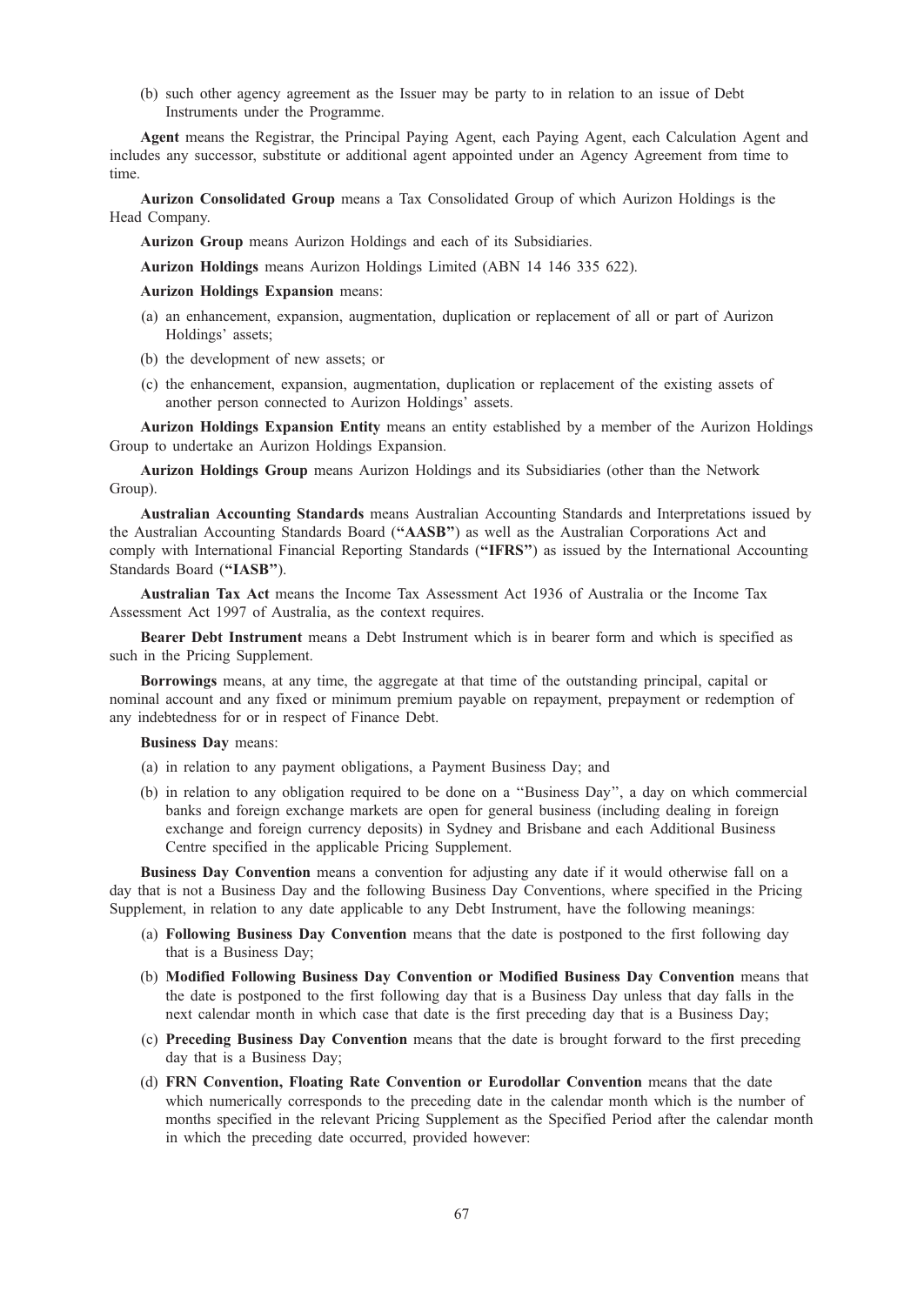- (i) if there is no such numerically corresponding day in the calendar month in which that date should occur, then that date is the last day which is a Business Day in that calendar month;
- (ii) if any such date would otherwise fall on a day which is not a Business Day, the date is postponed to the next following day which is a Business Day unless that day falls in the next calendar month, in which case the date is brought forward to the first preceding day which is a Business Day; and
- (iii) if the preceding date occurred on the last day in a calendar month which was a Business Day, then all subsequent such dates will be the last day which is a Business Day in the calendar month which is the specified number of months after the calendar month in which the preceding such date occurred; and
- (e) No Adjustment means that the Relevant Date shall not be adjusted in accordance with any Business Day Convention.

Calculation Agent means The Bank Of New York Mellon, acting through its London branch or any other person specified in the relevant Pricing Supplement as the party responsible for calculating the Interest Rate and the amount of interest payable in respect of that Debt Instrument for that Interest Period or such other amount(s) as may be specified in the relevant Pricing Supplement.

Clearing System means Euroclear and Clearstream, Luxembourg and any other clearing system designated as such in a relevant Pricing Supplement.

Clearstream, Luxembourg means Clearstream Banking, société anonyme.

Code means the United States Internal Revenue Code of 1986.

Common Depositary means, in relation to a Series of Debt Instruments, the common depositary for Euroclear and Clearstream, Luxembourg.

Condition means the correspondingly numbered condition in these terms and conditions.

Consolidated Group has the same meaning as in Part 3-90 of the Australian Tax Act.

Corporations Act means the Corporations Act 2001 of Australia.

Coupon means a bearer interest coupon appertaining to a Definitive Debt Instrument (other than a Zero Coupon Debt Instrument)in or substantially in the form set out in the Agency Agreement, or in such other form as may be agreed between the Issuer and the Principal Paying Agent.

Couponholders means, in respect of a Series, the holders of the Coupons.

Day Count Fraction means, in respect of the calculation of an amount for any period of time (''Calculation Period''), the day count fraction specified in these Conditions or the relevant Pricing Supplement and:

(a) if "Actual/Actual (ICMA)" is so specified, means:

- (i) where the Calculation Period is equal to or shorter than the Regular Period during which it falls, the actual number of days in the Calculation Period divided by the product of (1) the actual number of days in such Regular Period and (2) the number of Regular Periods normally ending in any year; and
- (ii) where the Calculation Period is longer than one Regular Period, the sum of:
	- (A) the actual number of days in such Calculation Period falling in the Regular Period in which it begins divided by the product of (1) the actual number of days in such Regular Period and (2) the number of Regular Periods in any year; and
	- (B) the actual number of days in such Calculation Period falling in the next Regular Period divided by the product of (1) the actual number of days in such Regular Period and (2) the number of Regular Periods normally ending in any year;
- (b) if "Actual/365" or "Actual/Actual (ISDA)" is so specified, means the actual number of days in the Calculation Period divided by 365 (or, if any portion of the Calculation Period falls in a leap year, the sum of:
	- (i) the actual number of days in that portion of the Calculation Period falling in a leap year divided by 366; and
	- (ii) the actual number of days in that portion of the Calculation Period falling in a non-leap year divided by 365);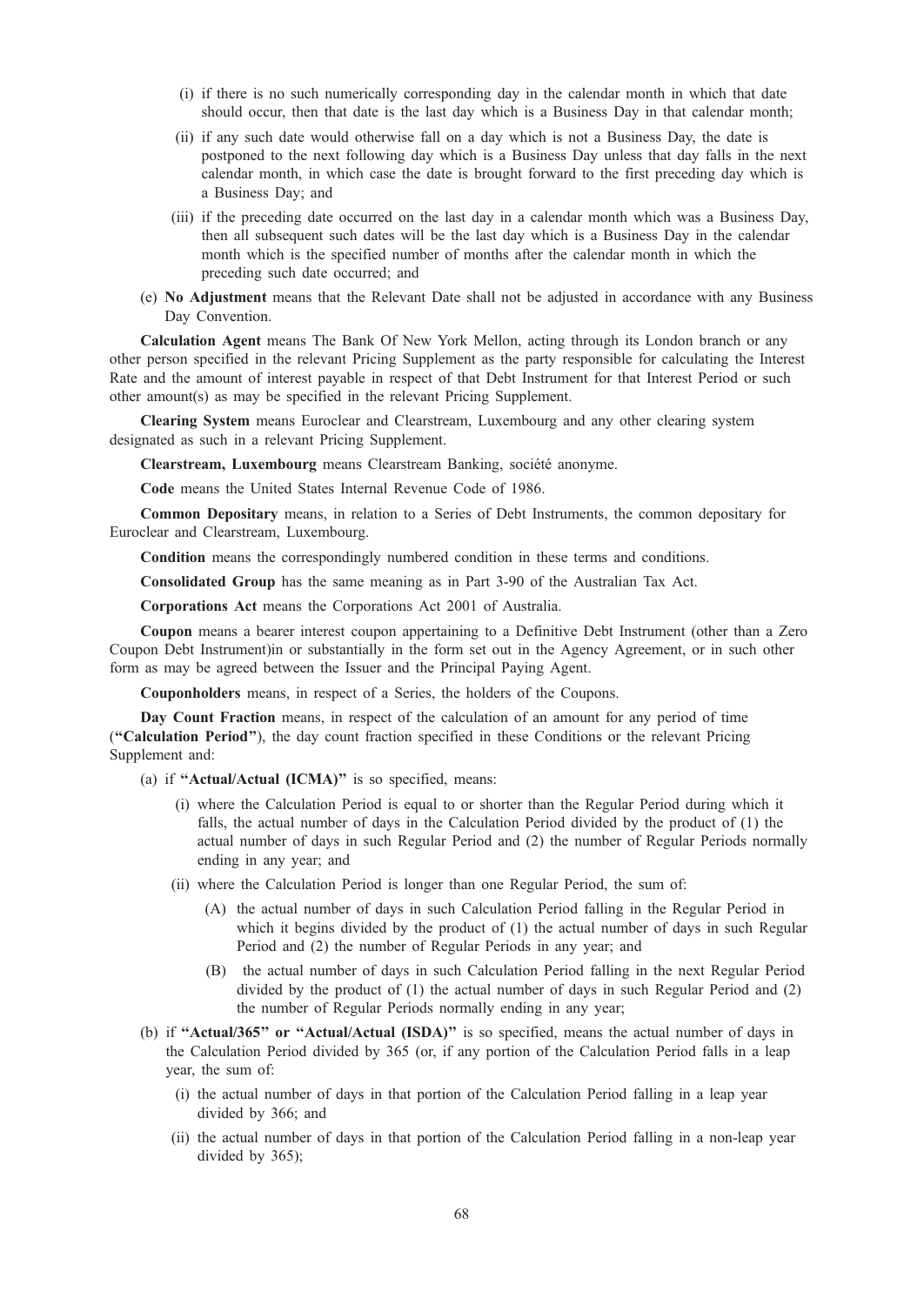- (c) if ''Actual/365 (Fixed)'' is so specified, means the actual number of days in the Calculation Period divided by 365;
- (d) if ''Actual/360'' is so specified, means the actual number of days in the Calculation Period divided by 360;
- (e) if ''30/360'', ''360/360'' or ''Bond Basis'' is so specified, means the number of days in the Calculation Period divided by 360 (the number of days to be calculated on the basis of a year of 360 days with 12 30-day months unless:
	- (i) the last day of the Calculation Period is the 31st day of a month but the first day of the Calculation Period is a day other than the 30th or 31st day of a month, in which case the month that includes that last day is not considered to be shortened to a 30-day month; or
	- (ii) the last day of the Calculation Period is the last day of the month of February, in which case the month of February is not considered to be lengthened to a 30-day month);
- (f) if ''30E/360'' or ''Eurobond Basis'' is so specified means, the number of days in the Calculation Period divided by 360 (the number of days to be calculated on the basis of a year of 360 days with 12 30-day months, without regard to the date of the first day or last day of the Calculation Period unless, in the case of the final Calculation Period, the date of final maturity is the last day of the month of February, in which case the month of' February is not considered to be lengthened to a 30-day month);
- (g) if ''RBA Bond Basis'' or ''Australian Bond Basis'' is so specified, means one divided by the number of Interest Payment Dates in a year; and
- (h) any other Day Count Fraction specified in the relevant Pricing Supplement.

Debt Instrument means any Loan Note, MTN or TLC or other debt obligation (or evidenced by an instrument) issued, or to be issued, under the Programme.

Deed of Covenant means the deed poll dated on or about 2 September 2014 executed by the Issuer.

Definitive Bearer Debt Instrument means a Bearer Debt Instrument issued in definitive form in or substantially in the form set out in the Agency Agreement and having, where appropriate, Coupons, Talons or Receipts attached on issue in definitive form.

Directive means:

- (a) a law; or
- (b) a treaty, an official directive, request, regulation, guideline or policy (whether or not having the force of law).

Dual Currency Debt Instrument means a Debt Instrument in respect of which payments of principal or interest or both are made or to be made in such different currencies, and at rates of exchange calculated upon such basis or bases as indicated in the applicable Pricing Supplement.

Early Redemption Amount (Call) means, in respect of any Debt Instrument, its principal amount or such other amount as may be specified in, or determined in accordance with, the relevant Pricing Supplement.

Early Redemption Amount (Put) means, in respect of any Debt Instrument, its principal amount or such other amount as may be specified in, or determined in accordance with, the relevant Pricing Supplement.

Early Redemption Amount (Tax) means, in respect of any Debt Instrument, its principal amount or such other amount as may be specified in, or determined in accordance with, the relevant Pricing Supplement.

Early Redemption Date (Call) means the date so described in the relevant Pricing Supplement.

Early Redemption Date (Put) means the date so described in the relevant Pricing Supplement.

Early Termination Amount means, in respect of any Debt Instrument, its principal amount or such other amount as may be specified in, or determined in accordance with, these Conditions or the relevant Pricing Supplement.

EU means the European Union.

Euroclear means Euroclear Bank S.A./N.V.

Event of Default means an event so described in Condition 22.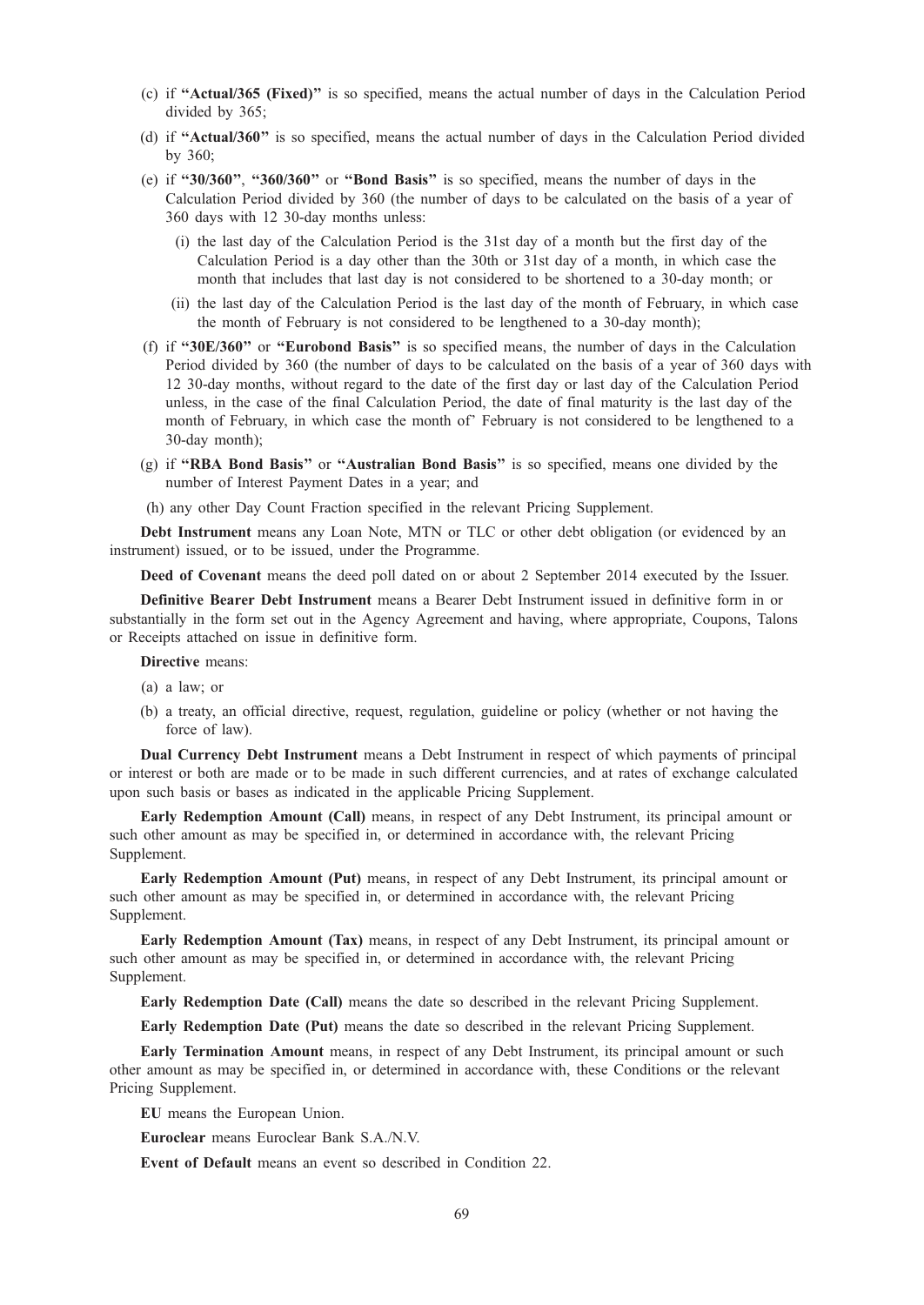## Excluded Subsidiary means:

- (a) a SUFA Trustee; and
- (b) any SPV nominated by the Issuer in writing to be an ''Excluded Subsidiary'' and which is financed and operated on a Limited Recourse Basis.

#### Expansion means:

- (a) an enhancement, expansion, augmentation, duplication or replacement of all or part of the Issuer's assets;
- (b) the development of new assets; or
- (c) the enhancement, expansion, augmentation, duplication or replacement of the existing assets of another person connected to or using the Aurizon Group's assets.

Extraordinary Resolution has the meaning given in the Meetings Provisions.

FATCA means sections 1471 to 1474 of the Code or any consolidation, amendment, re-enactment or replacement of those provisions and including any regulations or official interpretations issued, agreements (including, without limitation, intergovernmental agreements) entered into or non-US laws enacted, with respect thereto.

Finance Debt means any indebtedness for or in respect of:

- (a) moneys borrowed;
- (b) any amount raised under any acceptance credit, or bill acceptance, discount or endorsement facility;
- (c) any amount raised pursuant to any note purchase facility or the issue of bonds, notes, debentures, loan stock or any similar instrument;
- (d) the amount of any liability in respect of any lease or hire purchase contract which would, in accordance with Australian GAAP, be treated as a finance or capital lease;
- (e) receivables sold or discounted (other than any receivables to the extent they are sold on a nonrecourse basis);
- (f) any redeemable shares where the holder has the right, or the right in certain conditions, to require redemption;
- (g) any amount raised under any other transaction (including any forward sale or purchase agreement) having the commercial effect of a borrowing;
- (h) consideration for the acquisition of assets or services payable more than 90 days after acquisition;
- (i) any derivative transaction (and, when calculating the indebtedness for or in respect of any derivative transaction, only the marked to market value shall be taken into account);
- (j) any counter-indemnity obligation in respect of a guarantee, indemnity, bond, standby or documentary letter of credit or any other instrument issued by a bank or financial institution; and
- (k) the amount of any liability in respect of any guarantee or indemnity for any of the items referred to in paragraphs (a) to (j) above.

#### Financial Statements means:

- (a) a profit and loss statement;
- (b) a balance sheet; and
- (c) a statement of cash flows,

together with any notes to those documents and a directors' declaration as required under the Corporations Act.

Final Redemption Amount means, in respect of any Debt Instrument, its principal amount or such other amount as may be specified in, or determined in accordance with, the relevant Pricing Supplement.

Fixed Coupon Amount has the meaning given in the relevant Pricing Supplement.

Fixed Rate Debt Instrument means a Debt Instrument on which interest is calculated at a fixed rate payable in arrears on a fixed date or fixed dates in each year and on redemption or on such other dates as indicated in the applicable Pricing Supplement.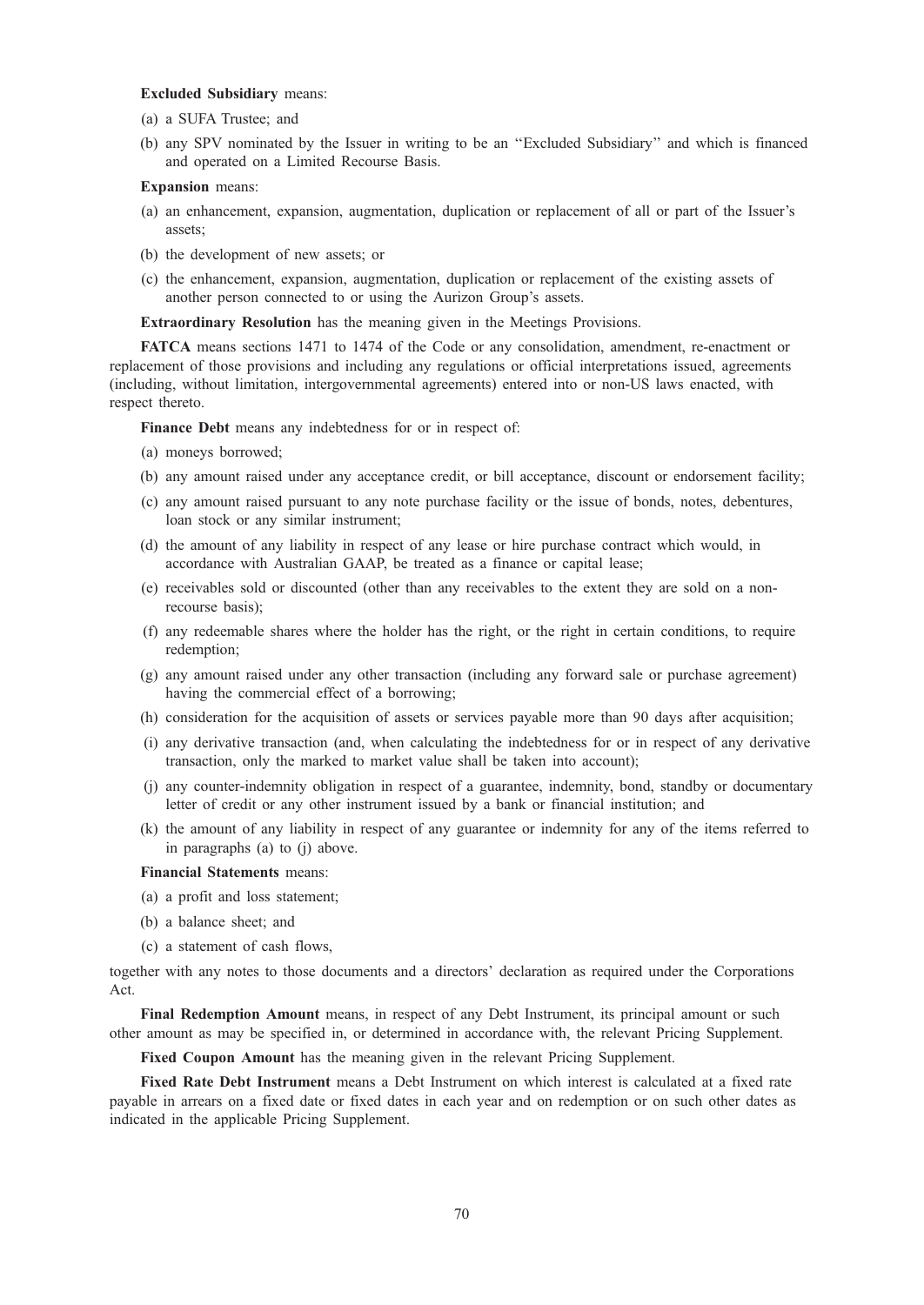Floating Rate Debt Instrument means a Debt Instrument on which interest is calculated at a floating rate payable 1, 2, 3, 6, or 12 monthly or in respect of such other period or on such date(s) as specified in the applicable Pricing Supplement.

Global Debt Instrument means a Temporary Global Debt Instrument or, as the context may require, a Permanent Global Debt Instrument.

Group means, at any time, the Issuer and its Subsidiaries at that time.

Guarantee Deed Poll means the guarantee and indemnity granted by the Guarantors pursuant to the deed poll entitled ''Guarantee Deed Poll'' dated 2 September 2014, and a reference to the ''Guarantee Deed Poll'' includes any guarantor accession deed poll entered into under, and in connection with the Guarantee Deed Poll, from time to time.

Guarantor means at a particular time, the Issuer and those Subsidiaries of the Issuer who have acceded to and are ''Guarantors'' under the Guarantee Deed Poll at that time.

Head Company means the head company (as defined in the Australian Tax Act) of a Tax Consolidated Group.

Holder means, in respect of a Debt Instrument:

- (a) the bearer for the time being of an outstanding Bearer Debt Instrument, Coupon, Talon or Receipt; or
- (b) the person whose name is entered in the Register as the holder of a Registered Debt Instrument; or
- (c) where there are joint holders of a Registered Debt Instrument, the persons whose names appear in the Register as joint holders of the Debt Instrument; or
- (d) for avoidance of doubt where a Global Debt Instrument is entered into a Clearing System, the operator of that Clearing System or the Common Depositary who is the bearer of that Global Debt Instrument, as the case may be.

Index Linked Interest Debt Instrument means a Debt Instrument in respect of which the amount payable in respect of interest is calculated by reference to an index or a formula or both as specified in the applicable Pricing Supplement.

Index Linked Debt Instrument means an Index Linked Interest Debt Instrument or an Index Linked Redemption Amount Debt Instrument, as the case may be.

Index Linked Redemption Amount Debt Instrument means a Debt Instrument in respect of which the amount payable in respect of principal is calculated by reference to an index or a formula or both as specified in the applicable Pricing Supplement.

Instalment Amount means the amount so described in the relevant Pricing Supplement.

Instalment Date means the date so described in the relevant Pricing Supplement.

Instalment Debt Instrument means a Debt Instrument in respect of which the principal amount is payable in one or more instalments, as specified in the applicable Pricing Supplement.

Interest Commencement Date means the Issue Date of the Debt Instruments or any other date so described in the relevant Pricing Supplement.

Interest Determination Date means the date so described in the relevant Pricing Supplement.

Interest Payment Date means each date so described in, or determined in accordance with, the relevant Pricing Supplement and, if a Business Day Convention is specified in the relevant Pricing Supplement:

- (a) as adjusted in accordance with the relevant Business Day Convention; or
- (b) if the Business Day Convention is the FRN Convention, Floating Rate Convention or Eurodollar Convention and an interval of a number of calendar months is specified in the relevant Pricing Supplement as being the Specified Period, each of such dates as may occur in accordance with the FRN Convention, Floating Rate Convention or Eurodollar Convention at such Specified Period of calendar months following the Interest Commencement Date (in the case of the first Interest Payment Date) or the previous Interest Payment Date (in any other case).

Interest Period means each period beginning on (and including) an Interest Payment Date and ending on (but excluding) the next Interest Payment Date. However:

- (a) the first Interest Period commences on (and includes) the Interest Commencement Date; and
- (b) the final Interest Period ends on (but excludes) the Maturity Date.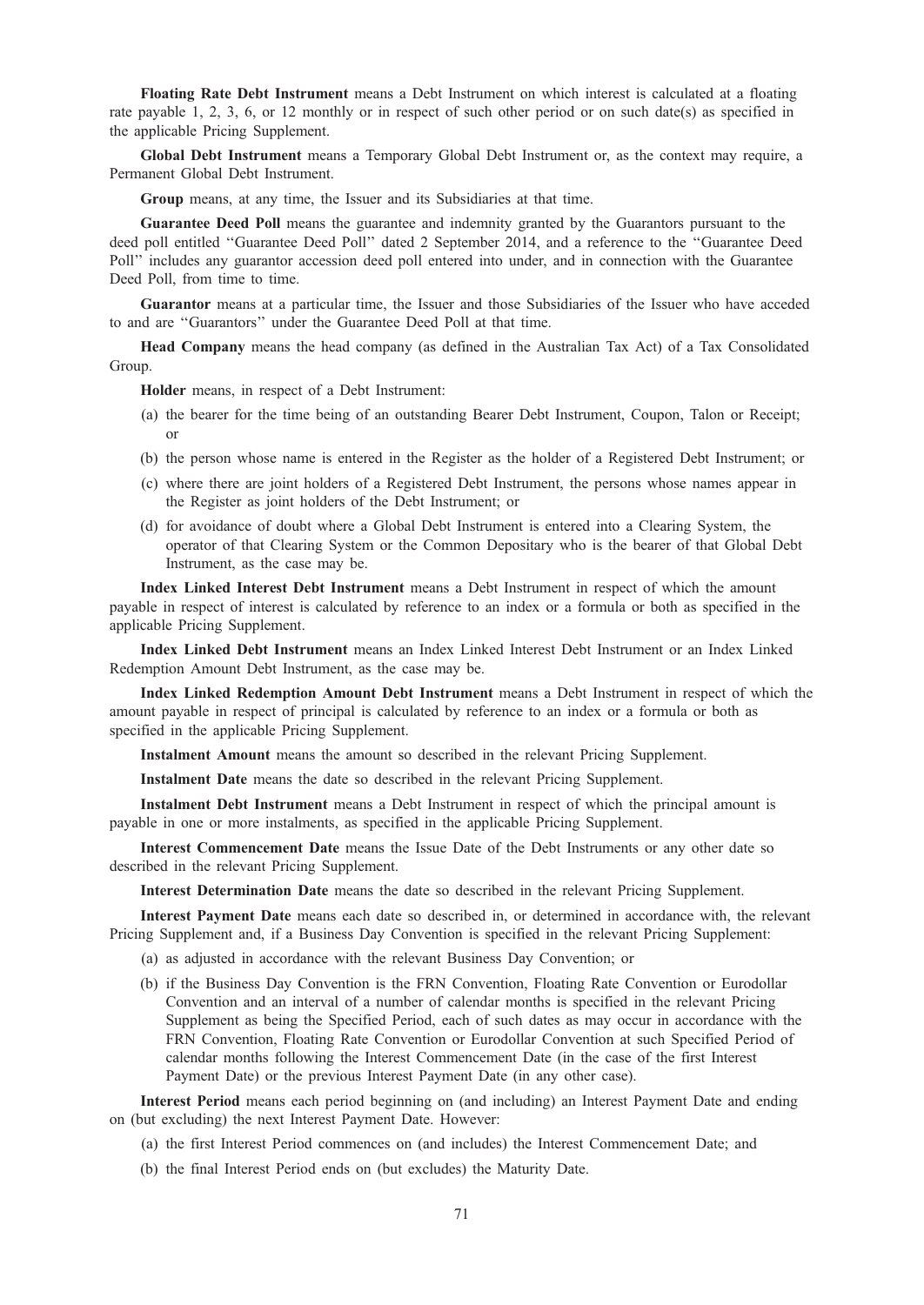Interest Rate means each rate of interest (expressed as a percentage per annum) payable in respect of the Debt Instruments specified in the relevant Pricing Supplement or calculated or determined in accordance with the provisions of these Conditions or the relevant Pricing Supplement.

ISDA Definitions means the 2006 ISDA Definitions (as supplemented, amended and updated as at the Issue Date of the first Tranche of the Debt Instruments of the relevant Series) published by the International Swaps and Derivatives Association, Inc or, if specified in the relevant Pricing Supplement, the 2000 ISDA Definitions, as published by the International Swaps and Derivatives Association Inc..

Issue Date means the date on which a Debt Instrument is, or is to be issued, as specified or determined in accordance with the relevant Pricing Supplement.

Issue Price means, in respect of a Debt Instrument, the price at which such Debt Instrument is issued as specified in the relevant Pricing Supplement.

Issuer means Aurizon Network Pty Ltd (ABN 78 132 181 116) or such other person appointed under the Deed of Covenant as a new issuer and a reference to an Issuer in respect of an Debt Instrument is to the individual Issuer of such Debt Instrument or otherwise as the context requires.

Issuing and Paying Agency Agreement means the agreement between the Issuer and the Principal Paying Agent, the Calculation Agent and the Registrar dated 2 September 2014.

JV Entity means any joint venture entity (whether incorporated or unincorporated) in which a member of the Group and a third party investor that is not a member of the Group holds an equity, ownership or participating interest.

Limited Recourse Basis means, in respect of an SPV, it:

- (a) is financed and operated on the basis that recourse is limited to that SPV and there is no recourse to the Issuer or any Guarantor, other than where that recourse is pursuant to:
	- (i) a Permitted Security Interest in which recourse is limited to the shares or other marketable securities (or any associated rights) held by the Issuer or Guarantor (as the case may be) in that SPV or any shareholder loans the Issuer or Guarantor (as the case may be) to that SPV; and/or
	- (ii) certain tax funding and sharing arrangements as set out in any tax funding agreement between the members of the Aurizon Consolidated Group and any tax sharing agreement between the members of the Aurizon Consolidated Group in respect of that SPV forming part of the Aurizon Consolidated Group; and
- (b) does not have any Finance Debt or other liabilities guaranteed by the Issuer or any Guarantor and does not otherwise benefit from financial, credit or surety support provided by the Issuer or any Guarantor, other than:
	- (i) any guarantee or support under which recourse is limited to the shares or other marketable securities (or any associated rights) held by the Issuer or Guarantor (as the case may be) in that SPV or any shareholder loans by the Issuer or Guarantor (as the case may be) to that SPV and where all obligations of the Issuer or Guarantor (as the case may be) in relation to any such guarantee, financial, credit or surety support can be fully and finally satisfied by the exercise of rights in respect of those shares or marketable securities and/or shareholder loans; and/or
	- (ii) pursuant to certain tax funding and sharing arrangements as set out in any tax funding agreement between the members of the Aurizon Consolidated Group and any tax sharing agreement between the members of the Aurizon Consolidated Group in respect of that SPV forming part of the Aurizon Consolidated Group.

Loan Notes means an instrument evidencing a loan made to the Issuer issued, or to be issued, under the Programme by the Issuer.

Local Time means the time in the city where the specified office of the Principal Paying Agent is located.

Margin means the margin specified in, or determined in accordance with, the relevant Pricing Supplement.

Maturity Date means, in relation to a Debt Instrument, the date specified in the relevant Pricing Supplement as the date for redemption of that Debt Instrument or, in the case of an amortising Debt Instrument, the date on which the last instalment of principal is payable.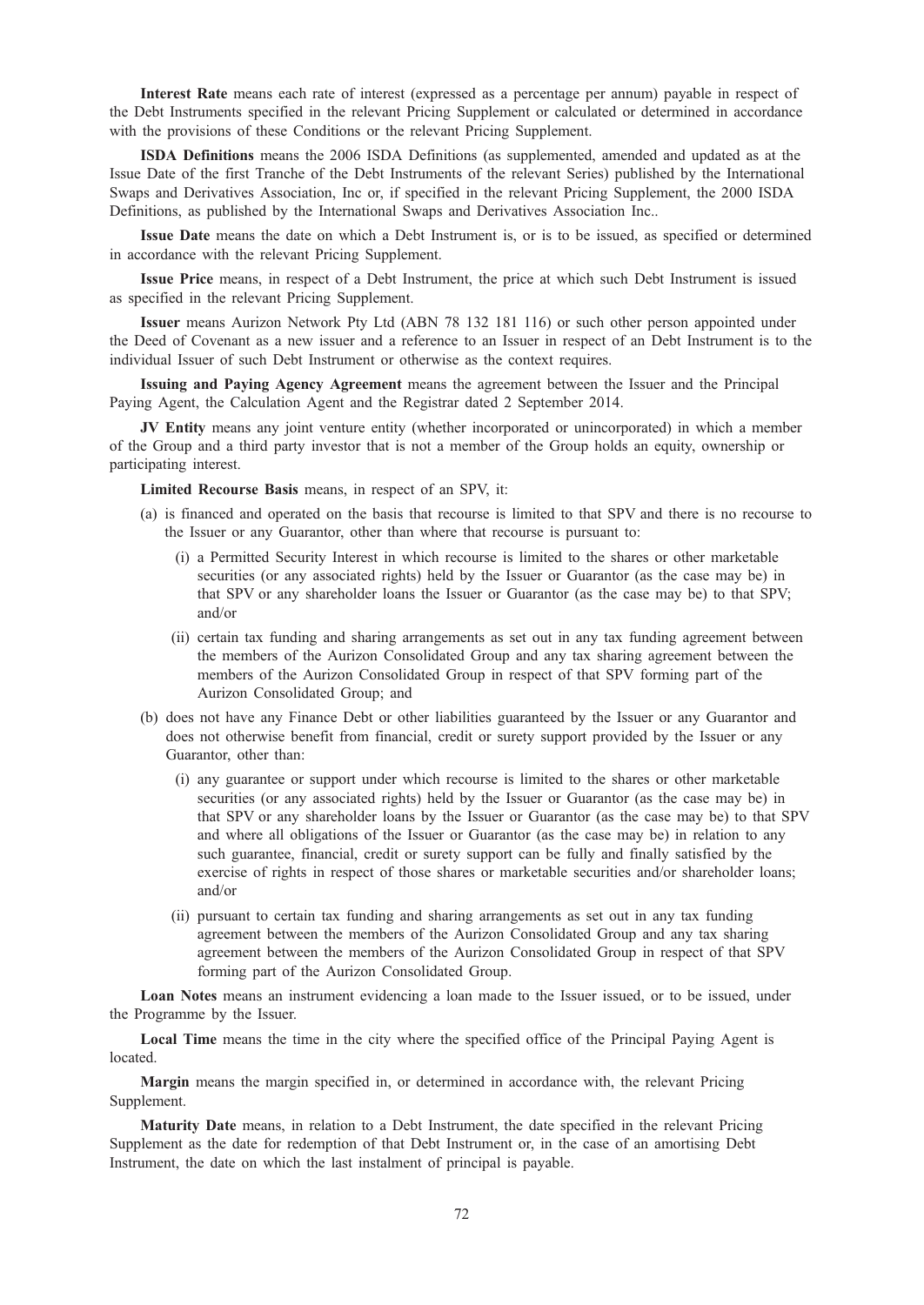Maximum Interest Rate has the meaning given in the relevant Pricing Supplement.

MTN means a medium term note issued, or to be issued, under the Programme by the Issuer.

Meetings Provisions means the provisions for the convening of meetings of, and passing of resolutions by, Holders set out in the relevant Issuing and Paying Agency Agreement.

Minimum Interest Rate has the meaning given in the relevant Pricing Supplement.

Multiple Entry Consolidated Group has the same meaning given in Part 3-90 of the Australian Tax Act.

Network Recourse Group means the Issuer and its Subsidiaries (other than any Excluded Subsidiaries).

Offering Circular in respect of a Debt Instrument means the offering circular, information memorandum, disclosure document (as defined in the Corporations Act) or other offering document referred to in the Pricing Supplement.

Participating Member State means a Member State of the EU which adopts the euro as its lawful currency in accordance with the Treaty.

Partly Paid Debt Instrument means a Debt Instrument in relation to which the initial subscription moneys are payable to the Issuer in two or more instalments.

Paying Agent means, in relation to any Debt Instruments, the Principal Paying Agent, the Registrar and any person appointed to act as paying agent, or any successor paying agent, appointed under the Agency Agreement and such other paying agent in relation to any Debt Instruments as may from time to time be appointed by the Issuer.

#### Payment Business Day means:

- (a) if the currency of payment is euro, any day which is:
	- (i) a day on which banks in the relevant place of presentation are open for presentation and payment of bearer debt securities and for dealings in euro; and
	- (ii) a TARGET Settlement Day and a day on which dealings in euro may be carried on in Sydney and each (if any) Additional Financial Centre; or
- (b) if the currency of payment is not euro, any day which is:
	- (i) a day on which banks in the relevant place of presentation are open for presentation and payment of bearer debt securities and for dealings in foreign currencies; and
	- (ii) in the case of payment by transfer to an account, a day on which dealings in foreign currencies may be carried on in the Principal Financial Centre of the currency of payment and in Sydney and each (if any) Additional Financial Centre.

Permanent Global Debt Instrument means a Global Debt Instrument in permanent global form representing Bearer Debt Instruments of one or more Tranches of the same series in such form as may be agreed between the Issuer and the Principal Paying Agent.

#### Permitted Security Interest means:

- (a) any Security Interest granted by a member of the Network Recourse Group under which the Debt Instruments are secured at least rateably with all other Finance Debt that is secured by that Security Interest;
- (b) any Security Interests existing at the date of the issuance of the Debt Instruments;
- (c) any Security Interest existing at the time of acquisition on any asset acquired by it after the date of this Offering Circular and not created in contemplation of the acquisition provided that there is no increase in the amount of the principal moneys secured by that Security Interest;
- (d) any Security Interest existing on or over any asset of an entity at the time that entity became a member of the Group and not created in contemplation of that entity becoming a member of the Group provided that there is no increase in the amount of the principal moneys secured by that Security Interest;
- (e) any Security Interest created on any property acquired or developed for the sole purpose of financing or refinancing the acquisition or development of such property and securing principal moneys not exceeding the cost of that acquisition or development together with interest and other costs related thereto;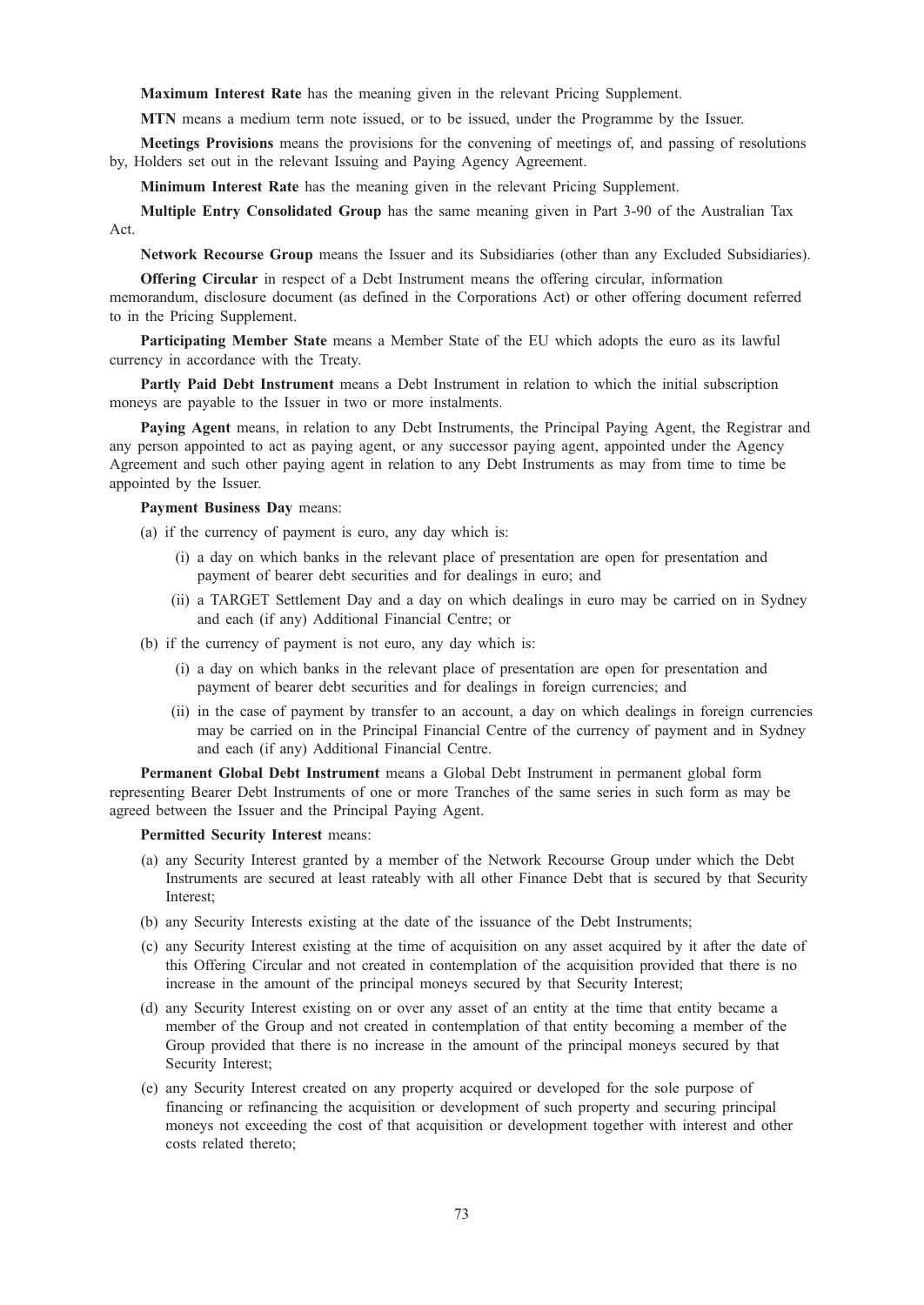- (f) a Security Interest arising by operation of law and in the ordinary course of business, for sums not yet due that are being contested in good faith by appropriate proceedings;
- (g) any carriers', warehousemen's and mechanics liens or similar Security Interest, in each case for sums not yet due or that are being contested in good faith by appropriate proceedings;
- (h) a Security Interest over shares or other marketable securities of an Excluded Subsidiary, provided that recourse of the holder of that Security Interest under that Security Interest is limited to those assets;
- (i) a Security Interest created by a member of the Group over its interest in any joint venture entity (whether incorporated or unincorporated) in which a member of the Group and a third party investor that is not a member of the Group holds an equity, ownership or participating interest, to secure:
	- (i) its obligations under the joint venture to any other party to the joint venture;
	- (ii) its obligations, or the obligations of the joint venture, or the obligations of any entity formed for the purpose of the joint venture, under any agreement relating to financial accommodation for the purposes of the joint venture; or
	- (iii) its obligations, or the obligations of the joint venture, or the obligations of any entity formed for the purpose of the joint venture, under any other agreement relating to the joint venture;
- (j) any rights by way of reservation or retention of title which are required by the supplier of any property to a member of the Group in the ordinary course of business;
- (k) any Security Interest which a member of the Group is required to create by any applicable law or is required or considers it necessary to create in order to obtain any governmental or regulatory consent, approval, authority, licence, permission or exemption;
- (l) any Security Interest that arises by operation of law and not as a result of any default or omission by any member of the Group so long as there is no default in the obligations secured;
- (m) a right of set off, right to combine accounts, or other similar right or arrangement arising in the ordinary course of business or by operation of law;
- (n) any Security Interests created to secure Finance Debt owing by a Guarantor to the Issuer or any other Guarantor;
- (o) any Security Interests in the form of minor survey exceptions, minor encumbrances, easements or reservations of, or rights of others for, licenses, rights-of-way, sewers, electric lines, telegraph and telephone lines and other similar purposes, or zoning or other restrictions as to real property or Security Interests incidental to the conduct of the business or the ownership of the assets that were incurred in connection with the Finance Debt;
- (p) any Security Interest by way of cash cover in favour of an entity which has issued a performance bond, bank guarantee or letter of credit for the account of a member of the Group in each case, issued or incurred in the ordinary course of business;
- (q) a Security Interest provided by one of the following transactions if the transaction does not secure payment or performance of an obligation:
	- (i) a transfer of an account or chattel paper; or
	- (ii) a commercial consignment; or
	- (iii) a PPS Lease which is not a capital lease,

where the terms "account", "chattel paper", "commercial consignment" and "PPS Lease" have the respective meanings given to them in the PPSA; or

(r) any extension, renewal or replacement in whole or in part of any Security Interest referred to above so long as such extension, renewal or replacement Security Interest is limited to all or a part of the same property (or improvements on such property) shares of stock or indebtedness that secured the Security Interest so extended, renewed or replaced.

PPSA means the Personal Property Securities Act 2009 of Australia, as amended.

Pricing Supplement means, in respect of a Tranche, a pricing supplement specifying the relevant issue details in relation thereto.

Principal Financial Centre means, in relation to any currency, the principal financial centre for that currency and: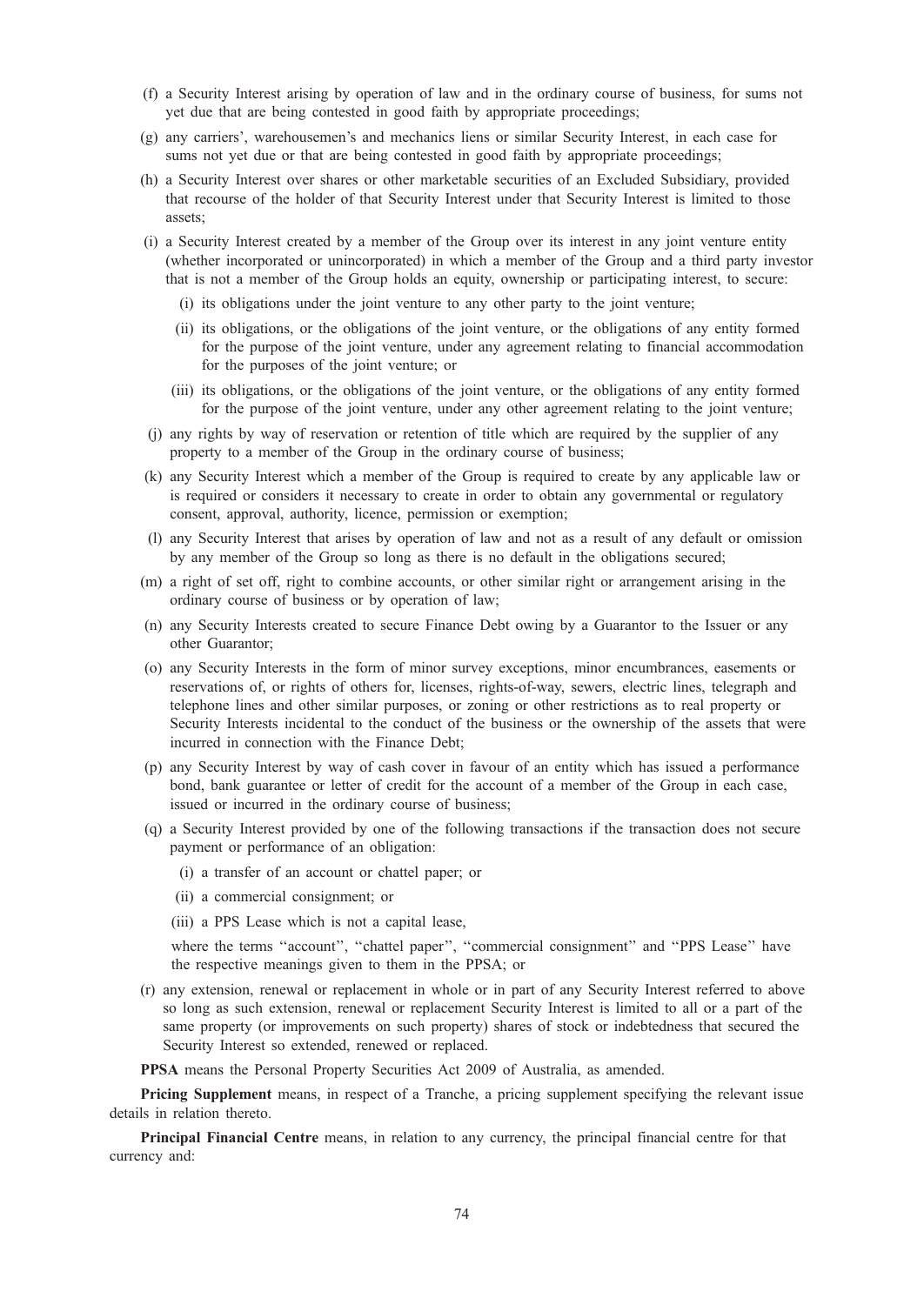- (a) in relation to euro, it means the principal financial centre of the Member State of the European Communities as is selected (in the case of a payment) by the payee or (in the case of a calculation) by the Calculation Agent; and
- (b) in relation to Australian dollars, it means either Sydney or Melbourne as selected (in the case of a payment) by the payee or (in the case of a calculation) by the Calculation Agent; and
- (c) in relation to New Zealand dollars, it means either Wellington or Auckland as selected (in the case of a payment) by the payee or (in the case of a calculation) by the Calculation Agent.

Principal Paying Agent means The Bank of New York Mellon acting through its London branch, or any other person specified in the relevant Pricing Supplement as being the principal paying agent for the relevant Debt Instruments

**Programme** means the programme for the issuance of Debt Instruments established by the Issuer and described in Condition 1.1 (''Programme'').

Programme Agreement means the programme agreement between the Issuer and the Arrangers dated on or about 2 September 2014 as amended from time to time or such other programme agreement as the Issuer and the Arrangers may be parties to relation to an issue of Debt Instruments under the Programme.

Receipt means a payment receipt relating to the payment of principal on a Debt Instrument in or substantially in the form set out in the Agency Agreement, or in such other form as may be agreed between the Issuer and the Principal Paying Agent.

Receiptholder means, in respect of a Series, the holders of the Receipts.

Record Date means, in the case of payments of interest or principal, the close of business in the place where the relevant Register is maintained on the Business Day before the Relevant Date for payment or any date so described in the relevant Pricing Supplement.

Redemption Amount means, as appropriate, the Final Redemption Amount, the Early Redemption Amount (Tax), the Early Redemption Amount (Call), the Early Redemption Amount (Put), the Early Termination Amount or such other amount in the nature of a redemption amount as may be specified in, or determined in accordance with the provisions of, the relevant Pricing Supplement.

Reference Banks means the institutions so described in the relevant Pricing Supplement or, if none, four major banks selected by the Calculation Agent in the market that is most closely connected with the Reference Rate.

Reference Price has the meaning given in the relevant Pricing Supplement.

Reference Rate means the rate so described in the relevant Pricing Supplement.

Register means a register, including any branch register, of Holders of Registered Debt Instruments established and maintained by or on behalf of the Issuer.

Registered Debt Instrument means a Debt Instrument which is in registered form and which is specified as such in the applicable Pricing Supplement.

Registrar means The Bank of New York Mellon (Luxembourg) S.A. or such other person appointed by the Issuer pursuant to the relevant Agency Agreement to maintain the Register in relation to Registered Debt Instruments and perform such payment and other duties as specified in that agreement.

Regular Period means:

- (a) in the case of Debt Instruments where interest is scheduled to be paid only by means of regular payments, each period from and including the Interest Commencement Date to but excluding the first Interest Payment Date and each successive period from and including one Interest Payment Date to but excluding the next Interest Payment Date;
- (b) in the case of Debt Instruments where, apart from the first Interest Period, interest is scheduled to be paid only by means of regular payments, each period from and including a Regular Date falling in any year to but excluding the next Regular Date, where "Regular Date" means the day and month (but not the year) on which any Interest Payment Date falls; and
- (c) in the case of Debt Instruments where, apart from one Interest Period other than the first Interest Period, interest is scheduled to be paid only by means of regular payments, each period from and including a Regular Date falling in any year to but excluding the next Regular Date, where "Regular Date" means the day and month (but not the year) on which any Interest Payment Date falls other than the Interest Payment Date falling at the end of the irregular Interest Period.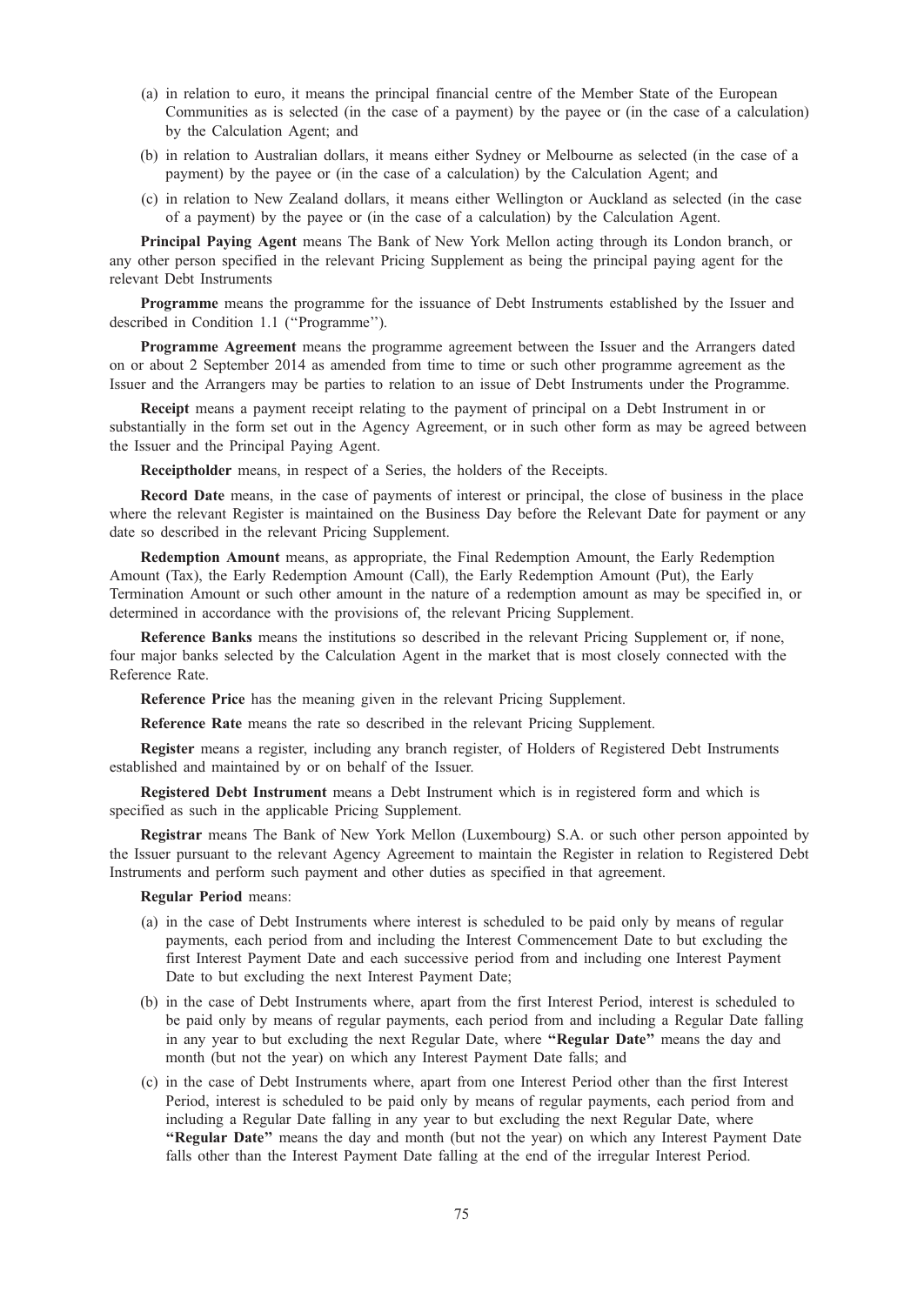Relevant Date means, in relation to any payment, whichever is the later of:

- (a) the date on which the payment in question first becomes due; and
- (b) if the full amount payable has not been received in the Principal Financial Centre of the currency of payment by the Principal Agent on or prior to such due date, the date on which (the full amount having been so received) notice to that effect has been given to the Holders.

Relevant Financial Centre has the meaning given in the relevant Pricing Supplement.

#### Relevant Screen Page means:

- (a) the page, section or other part of a particular information service (including, without limitation, the Reuters Monitor Money Rates Service and the Dow Jones Telerate Service) specified as the Relevant Screen Page in the relevant Pricing Supplement; or
- (b) any other page, section or other part as may replace it on that information service or such other information service, in each case, as may be nominated by the person providing or sponsoring the information appearing there for the purpose of displaying rates or prices comparable to the Reference Rate.

Relevant Time means the time so described in the relevant Pricing Supplement.

Reporting Date means 30 June in each year.

Reserved Matter means any proposal to change any date fixed for payment of principal or interest in respect of the Debt Instruments, to reduce the amount of principal or interest payable on any date in respect of the Debt Instruments, to alter the method of calculating the amount of any payment in respect of the Debt Instruments or the date for any such payment, to modify or cancel the Guarantee Deed Poll, to change the currency of any payment under the Debt Instruments or to change the quorum requirement relating to meetings or the majority required to pass an Extraordinary Resolution or to amend this definition.

Security Interest means:

- (a) a "security interest" as defined in sections  $12(1)$  and  $12(2)$  of the PPSA or a mortgage, charge, pledge, lien or other security interest securing any obligation of any person;
- (b) any title retention arrangement;
- (c) any right, interest, agreement, notice or arrangement which has the effect of giving another person a preference, priority or advantage over creditors including any arrangement under which money or the benefit of a bank or other account may be applied, set-off or made subject to a combination of accounts or not repayable in certain circumstances;
- (d) any third party right or interest or any right arising as a consequence of the enforcement of a judgment; or
- (e) any other agreement, notice or arrangement having a similar effect,

or any agreement or arrangement to create any of them or allow them to exist.

Series means each original issue of a Tranche of Debt Instruments, together with the issue of any further Tranche of Debt Instruments, expressed to form a single Series with the original issue and the Debt Instruments comprising such Tranches being identical in every respect except for the Issue Date, Issue Price and Interest Commencement Date of the Tranche and, in respect of the first interest payment (if any). A Series may comprise Debt Instruments in more than one denomination.

The Issuer or a Guarantor is Solvent if:

- (a) it is able to pay its debts when they fall due; and
- (b) its total consolidated gross assets (as shown by its latest published audited financial statements) exceed its total consolidated gross liabilities (as shown by its latest published audited financial statements), in each case adjusted for events subsequent to the date of such financial statements in such manner and to such extent as its directors, its auditors or, as the case may be, its liquidator may determine to be appropriate.

Specified Currency means the currency specified in the relevant Pricing Supplement including, Australian dollars, Canadian dollars, Euro, Hong Kong dollars, Japanese Yen, New Zealand dollars, Singapore dollars, Pounds Sterling, and United States dollars, or any other freely transferable and freely convertible currency.

Specified Denomination has the meaning given in the relevant Pricing Supplement.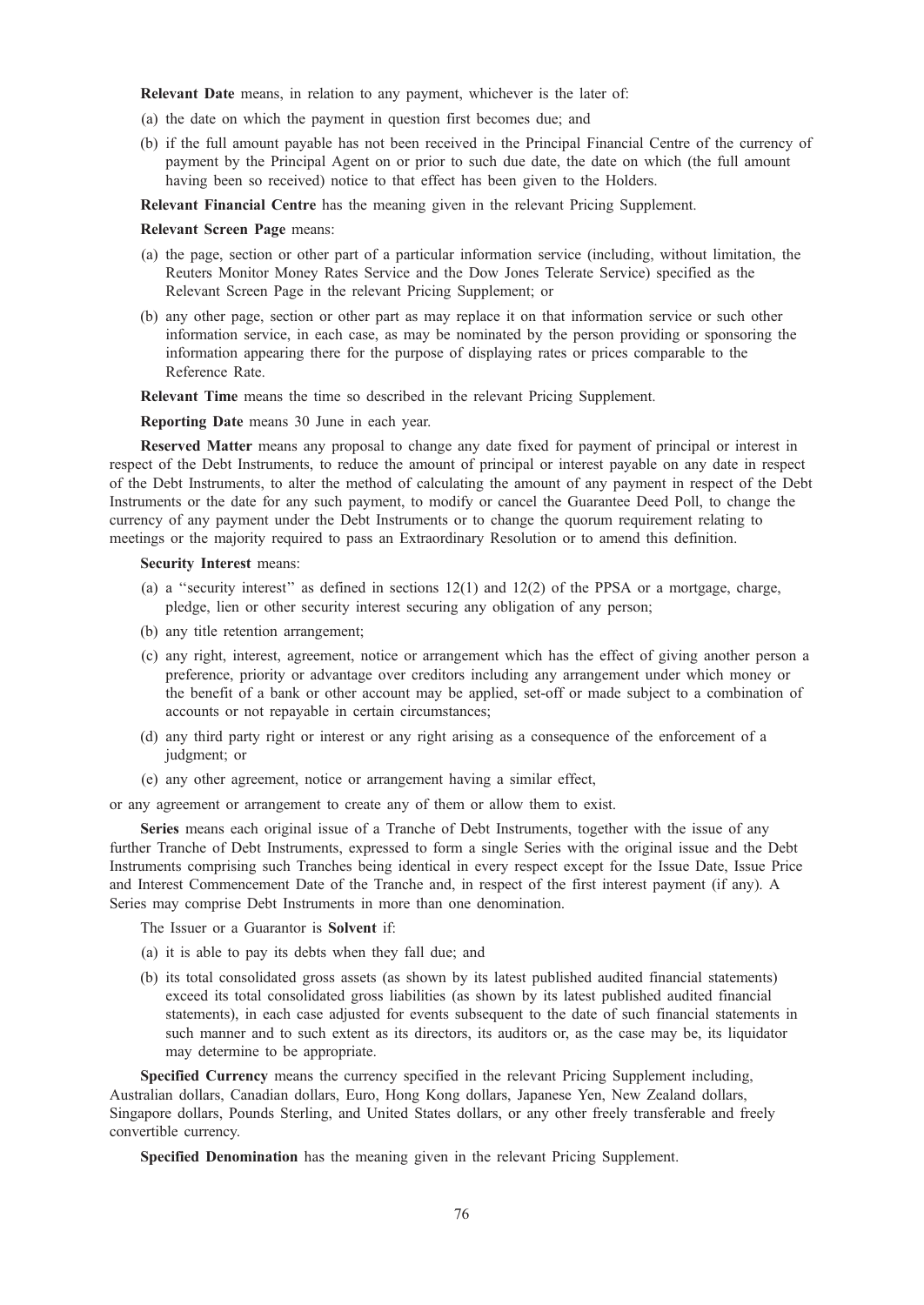Specified Office means, in relation to a person, the office specified in the most recent Offering Circular for the Programme as such other address as is notified to Holders from time to time.

Specified Period has the meaning given in the relevant Pricing Supplement.

SPV means a special purpose vehicle (including a JV Entity) that is established:

- (a) as a Subsidiary of the Issuer or a Guarantor for the purpose of undertaking an Expansion or an Acquisition or for any other specific purpose (either in its personal capacity or as trustee of a trust); or
- (b) for the purpose of holding (directly or indirectly) an interest in a Subsidiary referred to in paragraph  $(a)$

It includes, at the date of the Offering Circular, Aurizon Surat Basin Pty Ltd (ACN 122 385 568) and Surat Basin Rail Pty Limited (ACN 122 652 626).

Subsidiary of an entity means another entity which is a subsidiary of the first within the meaning of Part 1.2 Division 6 of the Corporations Act or is a subsidiary or otherwise controlled by the first within the meaning of any applicable approved accounting standard.

SUFA Trustee means any newly incorporated (direct or indirect) wholly owned Subsidiary of the Issuer which acts solely as trustee of a trust established to carry out a transaction under the 'Standard User Funding Agreements' agreed between the Issuer and Queensland Competition Authority and pursuant to which (among other things) users fund the design, construction and commissioning of new rail infrastructure and/or the modification or upgrade of, and/or additions to, existing rail infrastructure.

Talons means the bearer talons (if any) appertaining to, and exchangeable in accordance with their provisions for the further Coupons appertaining to, a Definitive Bearer Debt Instrument (other than a Zero Coupon Debt Instrument) in or substantially in the relevant form set out in the Agency Agreement or in such other form as may be agreed between the Issuer and the Principal Paying Agent.

Talonholders in respect of a Series, means the holders of the Talons.

TARGET Settlement Day means any day on which the Trans-European Automated Real-Time Gross Settlement Express Transfer (TARGET) System is open.

Tax Consolidated Group means a Consolidated Group or a Multiple Entry Consolidated Group.

Taxes means taxes, levies, imposts, deductions, charges or withholdings and duties imposed by any authority (including stamp and transaction duties), together with any related interest, penalties and expenses in connection with them, except if imposed on, or calculated having regard to, the net income of the Holder.

Temporary Global Debt Instrument means a Global Debt Instrument in temporary global form representing Bearer Debt Instruments of one or more Tranches of the same Series.

Total Assets means at any time the total book value of all assets of the Network Recourse Group on a consolidated basis shown by the Financial Statements prepared as at the Reporting Date for the twelve or six month period ending on the Reporting Date.

Tranche means a tranche of Debt Instruments specified as such in the relevant Pricing Supplement issued on the same Issue Date and on the same Conditions (except that a Tranche may comprise Debt Instruments in more than one denomination).

Treaty means the Treaty establishing the European Communities, as amended by the Treaty on European Union.

Variable Interest Debt Instrument means an Index Linked Interest Debt Instrument or any other variable interest rate note other than a Floating Rate Debt Instrument.

Variable Debt Instrument means a Variable Redemption Debt Instrument and Variable Interest Debt Instrument.

Variable Redemption Debt Instrument means an Index Linked Redemption Debt Instrument or Dual Currency Debt Instrument.

Zero Coupon Debt Instrument means a Debt Instrument which does not carry an entitlement to periodic payment of interest prior to the redemption date of such Debt Instrument and which is issued at a discount to its face value.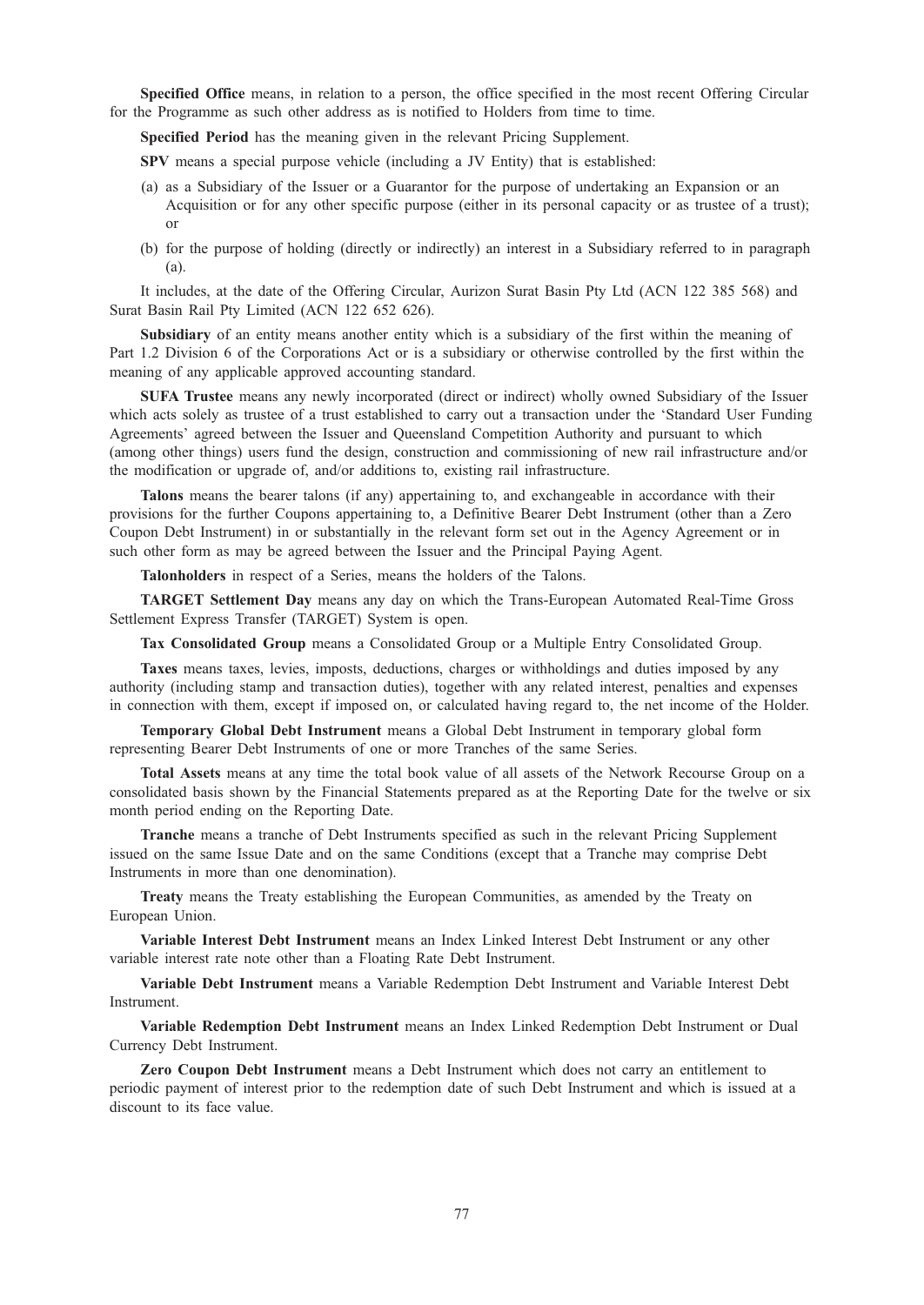# 32.2 References to certain general terms

Unless the contrary intention appears, a reference in these Conditions to:

- (a) a group of persons is a reference to any two or more of them jointly and to each of them individually;
- (b) anything (including an amount) is a reference to the whole and each part of it;
- (c) a document (including these Conditions) includes any variation or replacement of it;
- (d) law means common law, principles of equity, and laws made by any parliament and regulations and other instruments under those laws and consolidations, amendments, re-enactments or replacements of any of them);
- (e) an accounting term is a reference to that term as it is used in accounting standards under the Corporations Act, or, if not inconsistent with those standards, in accounting principles and practices generally accepted in Australia;
- (f) the word ''person'' includes an individual, a firm, a body corporate, an unincorporated association and an authority; and
- (g) a particular person includes a reference to the person's executors, administrators, successors, substitutes (including persons taking by novation) and assigns.

# 32.3 Number

The singular includes the plural and vice versa.

# 32.4 Headings

Headings (including those in brackets at the beginning of paragraphs) are for convenience only and do not affect the interpretation of these Conditions.

# 32.5 References

Unless the contrary intention appears, in these Conditions:

- (a) a reference to a Holder is a reference to the Holder of Debt Instruments of a particular Series and includes Couponholders, Talonholders and Receiptholders (if any);
- (b) a reference to a Debt Instrument is a reference to a Debt Instrument of a particular Series and includes:
	- (i) any Coupon, Receipt or Talon in relation to that Debt Instrument; and
	- (ii) any replacement Debt Instrument, Coupon, Receipt or Talon issued under the Conditions;
- (c) if Talons are specified in the relevant Pricing Supplement as being attached to the Debt Instruments at the time of issue, references to Coupons are taken to include references to Talons; and
- (d) if Talons are not specified in the relevant Pricing Supplement as being attached to the Debt Instruments at the time of issue, references to Talons are not applicable.

# 32.6 References to principal and interest

Unless the contrary intention appears, in these Conditions:

- (a) any reference to ''principal'' is taken to include the Redemption Amount, any additional amounts in respect of principal which may be payable under Condition 20 (''Taxation''), any premium payable in respect of a Debt Instrument, and any other amount in the nature of principal payable in respect of the Debt Instruments under these Conditions;
- (b) any reference to ''interest'' is taken to include any additional amounts in respect of interest which may be payable under Condition 20 (''Taxation'') and any other amount in the nature of interest payable in respect of the Debt Instruments under these Conditions; and
- (c) if an expression is stated as having the meaning given in the relevant Pricing Supplement, but the relevant Pricing Supplement gives no such meaning or specifies that such expression is ''Not Applicable'' then such expression is not applicable to the Debt Instruments.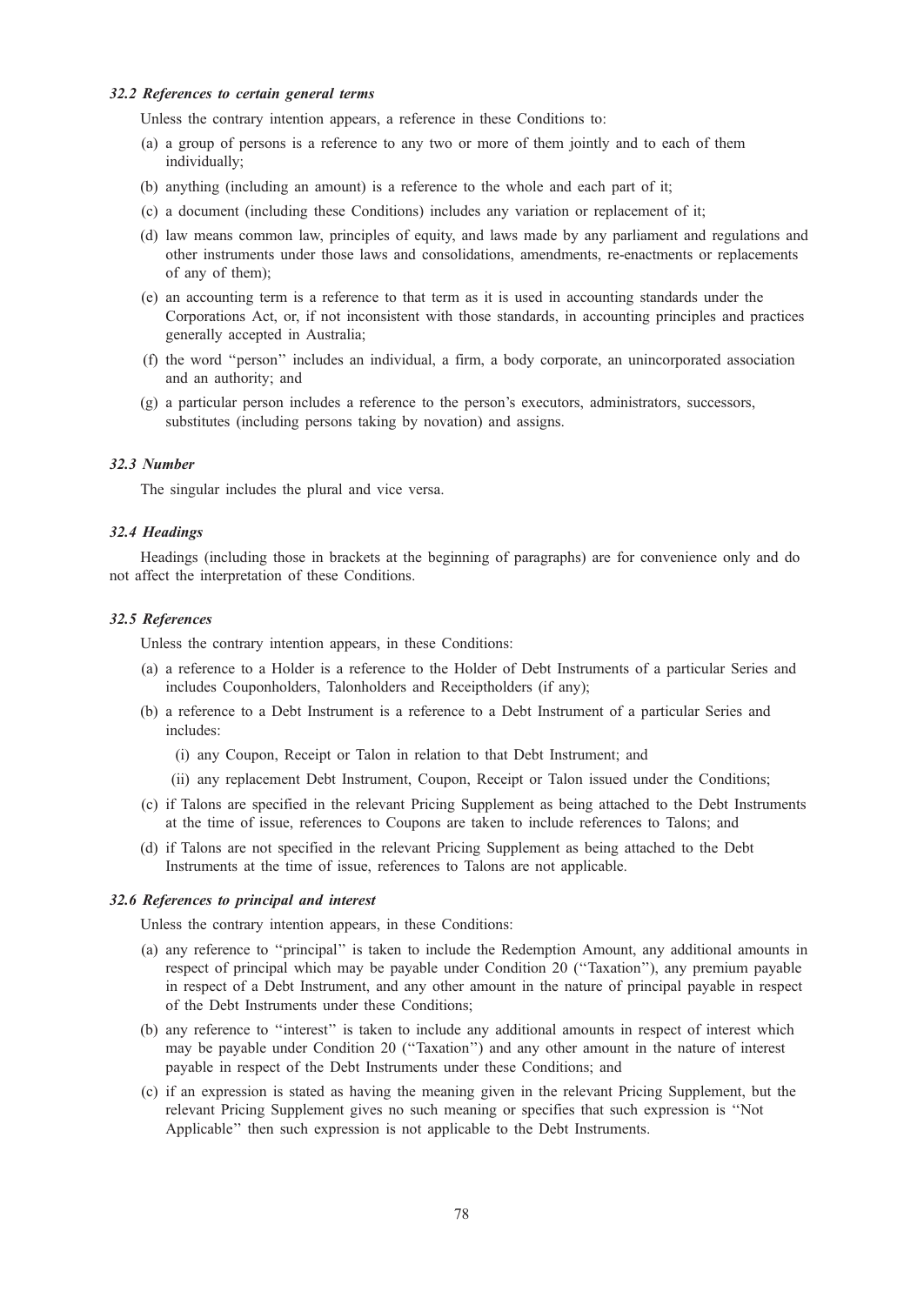# FORM OF PRICING SUPPLEMENT

The Pricing Supplement that will be issued in respect of each Tranche of Debt Instruments will be substantially in the form set out below. Text in this section appearing in italics does not form part of the form of the Pricing Supplement but denotes directions for completing the Pricing Supplement.

# AURIZON NETWORK PTY LTD

# (ABN 78 132 181 116)

# €2,000,000,000 Debt Issuance Programme

# Issue of

[Aggregate Principal Amount of Tranche]

# [MTNs//Other]

Series No.: [ ]

Tranche No.: [ ]

Terms used in this document are deemed to be defined as such for the purposes of the Terms and Conditions ("Conditions") set forth in the Offering Circular dated 13 May 2016 in relation to the above Programme [(and the supplement to it dated [•]] ("Offering Circular"). This Pricing Supplement (as referred to in the Offering Circular) relates to the Tranche of [EMTNs/ /other] Debt Instruments referred to above and must be read in conjunction with the Offering Circular. The particulars to be specified in relation to such Tranche are as follows:

| 1 | Issuer:            | Aurizon Network Pty Ltd                                                                                                                                                                                                                                                                                              |
|---|--------------------|----------------------------------------------------------------------------------------------------------------------------------------------------------------------------------------------------------------------------------------------------------------------------------------------------------------------|
| 2 | Guarantors:        | The Issuer and such subsidiaries of the Issuer as have<br>acceded to and are Guarantors under the Guarantee (as<br>defined below) from time to time being as at the date of<br>this Pricing Supplement $\lceil \bullet \rceil$ / Not applicable.]                                                                    |
| 3 | Guarantee:         | The guarantee and indemnity granted by the Issuer and<br>certain subsidiaries pursuant to the deed poll titled<br>"Guarantee Deed Poll" dated 2 September 2014. The<br>Guarantee is supplementary to, and should be read in<br>conjunction with the Offering Circular and the Deed of<br>Covenant / Not applicable.] |
|   |                    | [At the date of this Offering Circular, the only entity to<br>have signed the Guarantee Deed Poll is the Issuer.]                                                                                                                                                                                                    |
| 4 | Lead Manager:      | [Name and ACN/ABN]                                                                                                                                                                                                                                                                                                   |
| 5 | Calculation Agent: | [Specify]                                                                                                                                                                                                                                                                                                            |
| 6 | Description:       | $[MTNs/\sqrt{Specify}]$                                                                                                                                                                                                                                                                                              |
| 7 | Listing venue:     | [Singapore Exchange Securities Trading Limited / Specify]                                                                                                                                                                                                                                                            |
| 8 | Form:              | [Registered/Bearer]                                                                                                                                                                                                                                                                                                  |
|   |                    | [Temporary Global Note exchangeable for a Permanent<br>Global Notes which is exchangeable for Definitive Notes in<br>the limited circumstances specified in the Permanent Global<br>Notes]                                                                                                                           |
|   |                    | [Temporary Global Note exchangeable for Definitive Notes<br>on [] days' notice]                                                                                                                                                                                                                                      |
|   |                    | [Permanent Global Note exchangeable for Definitive Notes<br>in the limited circumstances specified in the Permanent<br>Global Note]                                                                                                                                                                                  |
|   |                    | [Registered Global Note] <sup>1</sup>                                                                                                                                                                                                                                                                                |
|   |                    |                                                                                                                                                                                                                                                                                                                      |

<sup>&</sup>lt;sup>1</sup> If Registered Global Notes is selected, additional amendments will be required to the Conditions.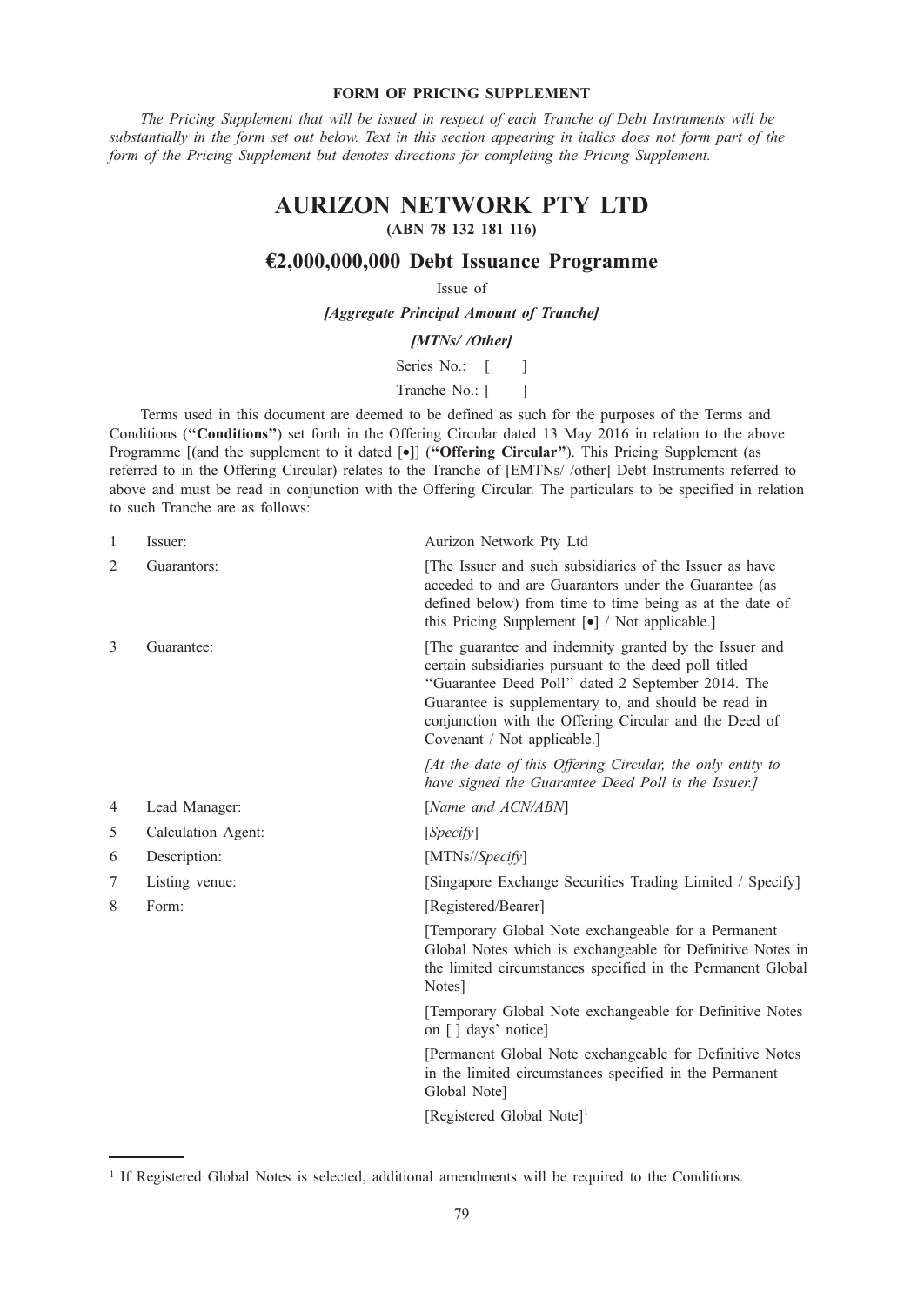| 9  | Dealers:                                  | [Name and ACN/ABN]                                                                                                                                                                                                                                 |
|----|-------------------------------------------|----------------------------------------------------------------------------------------------------------------------------------------------------------------------------------------------------------------------------------------------------|
| 10 | Clearing System:                          | [Euroclear/Clearstream, Luxembourg/[Specify]]                                                                                                                                                                                                      |
| 11 | Aggregate Principal Amount of<br>Tranche: | [Specify]                                                                                                                                                                                                                                          |
| 12 | Specified Currency:                       | [Specify]                                                                                                                                                                                                                                          |
| 13 | If interchangeable with existing Series:  | [Specify]                                                                                                                                                                                                                                          |
| 14 | Issue Date:                               | [Specify]                                                                                                                                                                                                                                          |
| 15 | Issue Price:                              | [Specify]                                                                                                                                                                                                                                          |
| 16 | Record Date:                              | [In the case of payments of interest, the close of business in<br>the place where the relevant Register is maintained on the<br>Business Day before the relevant date for payment or any<br>date so described in the relevant Pricing Supplement.] |
| 17 | Denomination(s):                          | $[Specify]^2$                                                                                                                                                                                                                                      |
| 18 | Interest:                                 | [Fixed Rate]<br>[Floating Rate]<br>[Zero Coupon]<br>[Index Linked Interest]<br>[Other (specify)]<br>(further particulars specified below)                                                                                                          |
| 19 | Minimum/Maximum Interest Rate:            | [Specify/Not Applicable]                                                                                                                                                                                                                           |
| 20 | [Fixed Rate Debt Instruments]             | [Applicable] [Condition 10 will apply.]                                                                                                                                                                                                            |
|    | (a) Interest Commencement Date:           | [Issue Date/Specify other]                                                                                                                                                                                                                         |
|    | (b) Interest Payment Dates:               | [Specify]                                                                                                                                                                                                                                          |
|    | (c) Interest Rate:                        | [Specify] per cent. per annum payable [annually/semi-<br>annually/quarterly/monthly] in arrears /Not Applicable                                                                                                                                    |
|    | (d) Fixed Coupon Amount:                  | \$[Specify] per [Specify]/Not Applicable                                                                                                                                                                                                           |
|    | (e) Day Count Fraction:                   | [Specify – Actual/365 or Actual/Actual, Actual/365 (Fixed)<br>or Australian Bond Basis, Actual/360, thirty/360 or 360/360<br>or Bond Basis, 30E/360 or Eurobond Basis, RBA Bond<br>Basis]                                                          |
|    | (f) Relevant Time:                        | [Specify]                                                                                                                                                                                                                                          |
| 21 | [Floating Rate Debt Instruments]          | [Applicable] [Condition 11 will apply.] [If not applicable,<br>delete the remaining sub-paragraphs of this paragraph]                                                                                                                              |
|    | (a) Interest Commencement Date:           | [Issue Date/Specify other]                                                                                                                                                                                                                         |
|    | (b) Interest Payment Dates:               | $[Specify - [ ]$ in each year, [adjusted in accordance with<br>[specify Business Day Convention and any applicable<br>Additional Financial Centre(s) for the definition of Business<br>Day]/not adjusted]]                                         |
|    | (c) ISDA Determination:                   | [Applicable/Not Applicable]                                                                                                                                                                                                                        |
|    | (d) Screen Rate Determination:            | [Applicable/Not Applicable]                                                                                                                                                                                                                        |
|    | (e) Relevant Screen Page:                 | [Specify]                                                                                                                                                                                                                                          |
|    | (f) Designated Maturity:                  | [Specify]                                                                                                                                                                                                                                          |
|    | (g) Reset Date:                           | [Specify]                                                                                                                                                                                                                                          |

<sup>&</sup>lt;sup>2</sup> If the specified denomination is expressed to be  $\epsilon$ 100,000 or their equivalent and multiples of a lower principal amount (for example €1,000), insert the additional wording as follows:''€100,000 and integral multiples of [€1,000] in excess thereof up to and including €199,000. No notes in definitive form will be issued with a denomination above €199,000''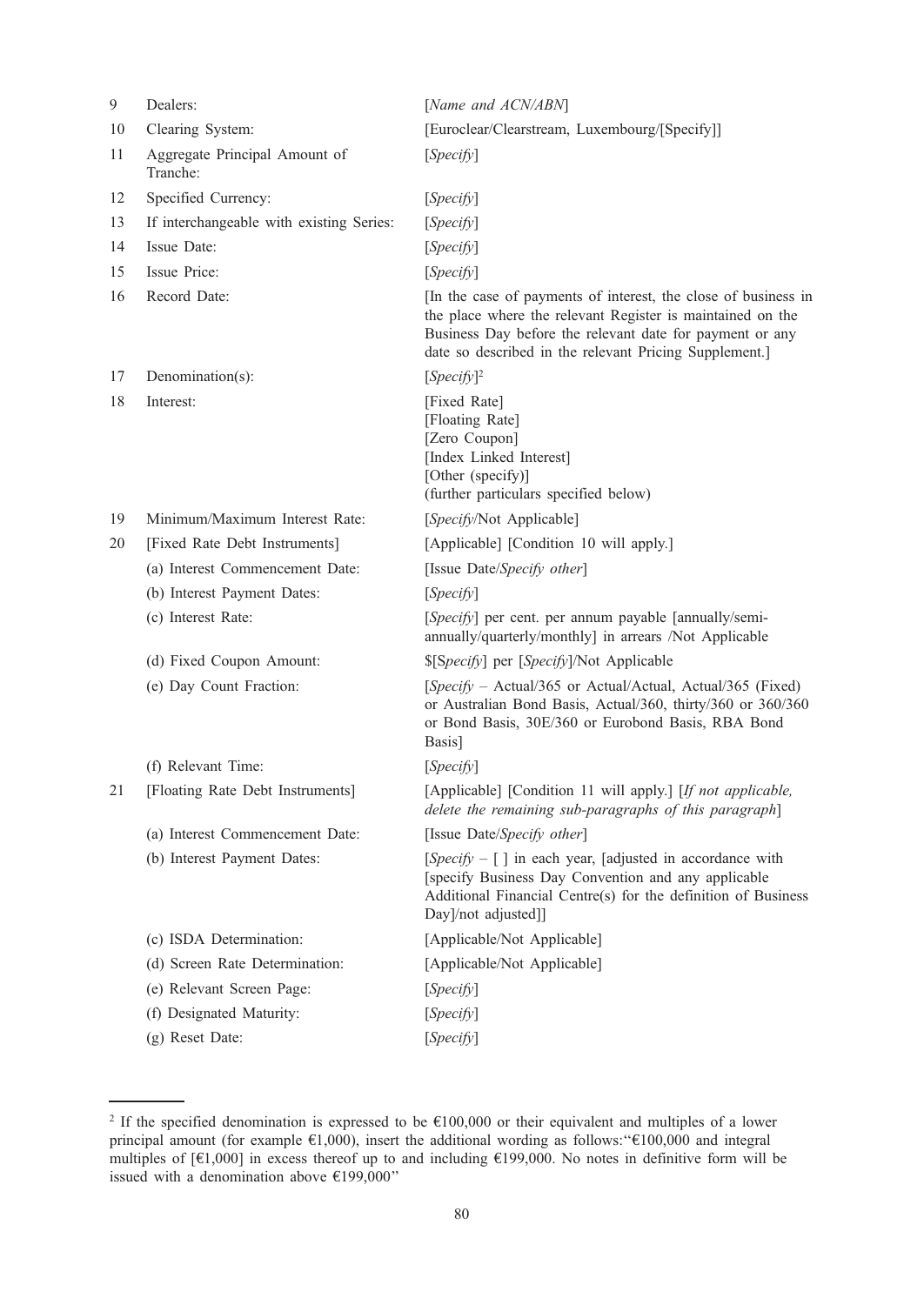|    | (h) Reference Banks:                             | [If none are specified, the four major banks specified by the<br>Calculation Agent in the market that is most closely<br>connected with the Reference Rate/Not Applicable]                                                                                                                                                                                                                                                                                                                                                                                                                                                                                                                          |
|----|--------------------------------------------------|-----------------------------------------------------------------------------------------------------------------------------------------------------------------------------------------------------------------------------------------------------------------------------------------------------------------------------------------------------------------------------------------------------------------------------------------------------------------------------------------------------------------------------------------------------------------------------------------------------------------------------------------------------------------------------------------------------|
|    | (i) Reference Price:                             | [Specify – for example, LIBOR, EURIBOR or BBSW]                                                                                                                                                                                                                                                                                                                                                                                                                                                                                                                                                                                                                                                     |
|    | (j) Reference Rate:                              | [Specify/Not Applicable]                                                                                                                                                                                                                                                                                                                                                                                                                                                                                                                                                                                                                                                                            |
|    | (l) Specified Period:                            | [Specify/Not Applicable]                                                                                                                                                                                                                                                                                                                                                                                                                                                                                                                                                                                                                                                                            |
|    | (m) Margin:                                      | [Specify – $[+/]$ [ ] percent per annum/Not Applicable]                                                                                                                                                                                                                                                                                                                                                                                                                                                                                                                                                                                                                                             |
| 22 | [Instalment Debt Instrument]:                    | [If applicable specify provisions]                                                                                                                                                                                                                                                                                                                                                                                                                                                                                                                                                                                                                                                                  |
| 23 | [Index Linked Interest Debt<br>Instruments]:     | [If applicable, specify provisions]                                                                                                                                                                                                                                                                                                                                                                                                                                                                                                                                                                                                                                                                 |
| 24 | [Dual Currency Debt Instruments]:                | [If applicable, specify provisions]                                                                                                                                                                                                                                                                                                                                                                                                                                                                                                                                                                                                                                                                 |
| 25 | [Partly Paid Debt Instruments]:                  | [If applicable, specify provisions]                                                                                                                                                                                                                                                                                                                                                                                                                                                                                                                                                                                                                                                                 |
| 26 | [Non-interest bearing]:                          | [Applicable]                                                                                                                                                                                                                                                                                                                                                                                                                                                                                                                                                                                                                                                                                        |
| 27 | Accrual Yield:                                   | [Specify]                                                                                                                                                                                                                                                                                                                                                                                                                                                                                                                                                                                                                                                                                           |
| 28 | Reference Price:                                 | [Specify]                                                                                                                                                                                                                                                                                                                                                                                                                                                                                                                                                                                                                                                                                           |
| 29 | Day Count Fraction:                              | [Specify – Actual/365 or Actual/Actual, Actual/365 (Fixed)<br>or Australian Bond Basis, Actual/360, thirty/360 or 360/360<br>or Bond Basis, 30E/360 or Eurobond Basis, RBA Bond<br>Basis]                                                                                                                                                                                                                                                                                                                                                                                                                                                                                                           |
| 30 | Applicable Business Day Convention:              | [Following Business Day Convention/Modified Following<br>Business Day Convention/Preceding Business Day<br>Convention/FRN Convention/Floating Rate<br>Convention/Eurodollar Convention/No Adjustment] [If<br>nothing is specified Following Business Day Convention<br>applies. Care should be taken to match the maturity date<br>(as well as other key dates) of the Debt Instruments with<br>any underlying swap transactions. Since maturity dates do<br>not automatically move with business day conventions under<br>ISDA, it may be necessary to specify "No adjustment" in<br>relation to the maturity date of the Debt Instruments to<br>disapply the applicable Business Day Convention.] |
|    | (a) for Interest Payment Dates:                  | [Specify]                                                                                                                                                                                                                                                                                                                                                                                                                                                                                                                                                                                                                                                                                           |
|    | (b) for Maturity Dates:                          | [Specify]                                                                                                                                                                                                                                                                                                                                                                                                                                                                                                                                                                                                                                                                                           |
|    | (c) any other date:                              | [Specify]                                                                                                                                                                                                                                                                                                                                                                                                                                                                                                                                                                                                                                                                                           |
| 31 | Business Day - Additional Business<br>Centre(s): | [Specify - [CHF] Zurich, Sydney, Melbourne                                                                                                                                                                                                                                                                                                                                                                                                                                                                                                                                                                                                                                                          |
|    |                                                  | [GBP] London, Sydney, Melbourne                                                                                                                                                                                                                                                                                                                                                                                                                                                                                                                                                                                                                                                                     |
|    |                                                  | [AUD] Sydney, Melbourne                                                                                                                                                                                                                                                                                                                                                                                                                                                                                                                                                                                                                                                                             |
|    |                                                  | [EUR] TARGET, London, Sydney, Melbourne                                                                                                                                                                                                                                                                                                                                                                                                                                                                                                                                                                                                                                                             |
|    |                                                  | [JPY] Tokyo, Sydney, Melbourne                                                                                                                                                                                                                                                                                                                                                                                                                                                                                                                                                                                                                                                                      |
|    |                                                  | [[SGD] Singapore, Sydney, Melbourne]                                                                                                                                                                                                                                                                                                                                                                                                                                                                                                                                                                                                                                                                |
|    |                                                  | [Not Applicable/give details]]                                                                                                                                                                                                                                                                                                                                                                                                                                                                                                                                                                                                                                                                      |
| 32 | Additional Financial Centre(s):                  | [Specify]                                                                                                                                                                                                                                                                                                                                                                                                                                                                                                                                                                                                                                                                                           |
| 33 | Maturity Date:                                   | $[Specify - Fixed rate - specify date]$<br>Floating rate - specify Interest Payment Date falling in the<br>relevant month and year]                                                                                                                                                                                                                                                                                                                                                                                                                                                                                                                                                                 |
| 34 | Final Redemption Amount:                         | [Specify]                                                                                                                                                                                                                                                                                                                                                                                                                                                                                                                                                                                                                                                                                           |
| 35 | Early Redemption:                                | [Applicable]                                                                                                                                                                                                                                                                                                                                                                                                                                                                                                                                                                                                                                                                                        |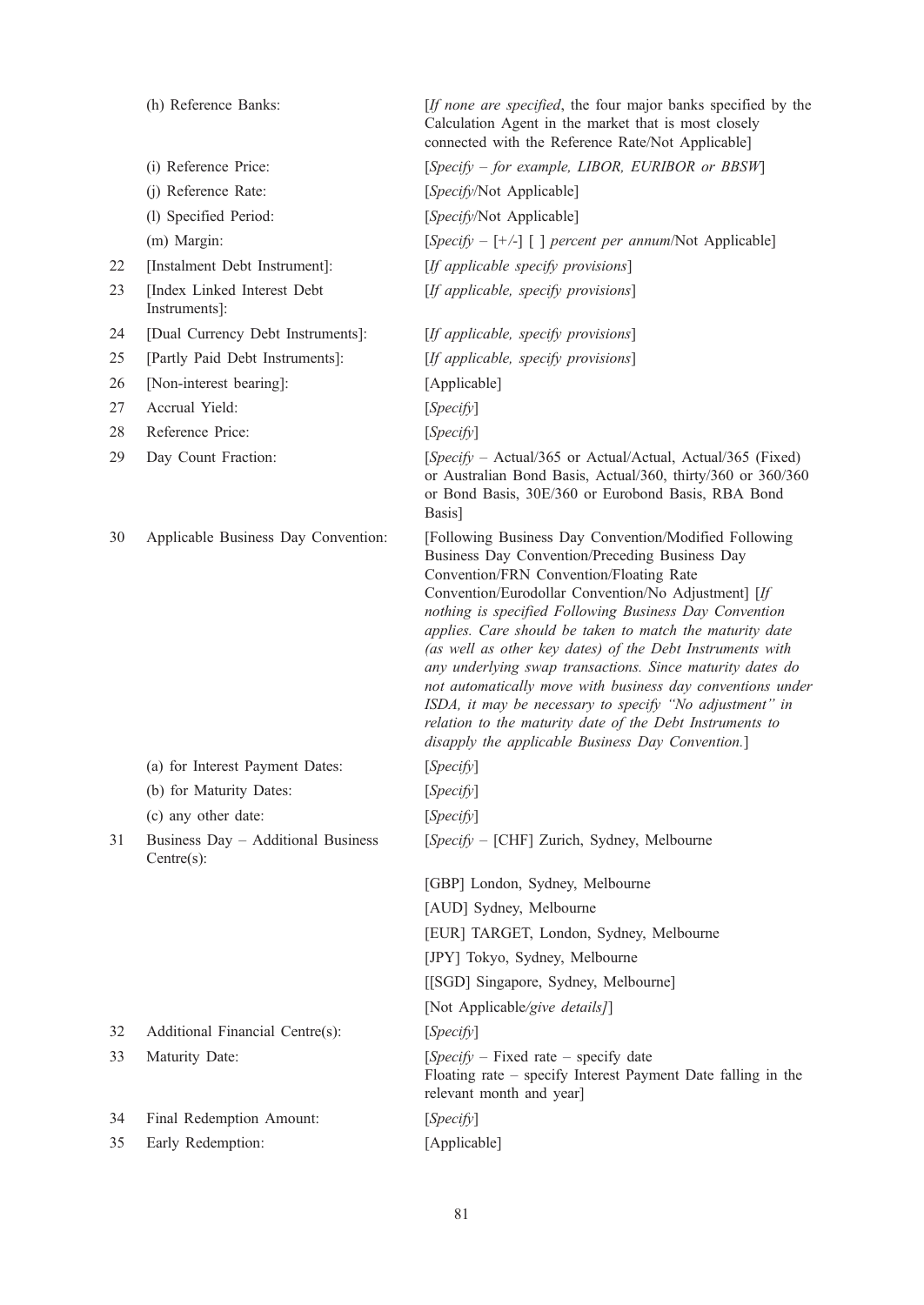36 Early Redemption Amount (Call): [Specify  $- N.B.$  Consideration to be given to the calculation of the Early Redemption Amount (Call). It is likely to be based upon a make-whole amount which would be calculated in accordance with a formula that will need to be detailed on a case by case basis for each Series as specified in the Pricing Supplement, having regard to the present value on the Early Redemption Date (Call) of the principal amount of the Debt Instruments and scheduled or anticipated interest on the Debt Instruments up to and including the original Maturity Date. The present value would be calculated by reference to a discount and benchmark rate, details of which to be attached as an annex to the Pricing Supplement]

- 37 Early Redemption Date (Call): [Specify]
- 38 Early Redemption Amount (Put): [Specify]
- 39 Early Redemption Date (Put): [Specify]
- 40 Early Redemption Amount (Tax): [Specify]
- 41 Final Redemption Amount: [Specify]
- 42 Notice period (if other than as set out in the Terms and Conditions):
- 43 Minimum Redemption Amount: [Specify]
- 44 Maximum Redemption Amount: [Specify]
- 45 Early Termination Amount: [Specify]
- 
- 
- 48 Additional or alternate newspapers: [Specify]
- 49 Redenomination (Condition 29): [Applicable/Not Applicable]
- 
- 
- 52 Withholding Tax: [Specify]
- 
- 
- 

| ЭO. |  | Additional seming restrictions: |
|-----|--|---------------------------------|
|     |  |                                 |

- 
- 58 ISIN: [•]
- 59 Common Code: [•]
- 
- 
- 
- 
- 

 $[Specify - N.B. If setting notice periods which are different$ to those provided in the Terms and Conditions, the Issuer is advised to consider the practicalities of distribution of information through intermediaries, for example, clearing systems and custodians, as well as any other notice requirements which may apply, for example, as between the Issuer and the Agents]

- 
- 
- 46 Instalment Amount: [Specify/Not Applicable]
- 47 Instalment Date: [Specify/Not Applicable]

- 
- 50 Method of distribution: [Syndicated/Non-syndicated]

51 Public offer test: [It is intended that the Debt Instruments will be offered in a manner that is compliant with the public offer test set out in section 128F of the Income Tax Assessment Act 1936 of Australia]

53 Notices: [Specify any other means of effective communications]

54 Governing law: [English law/specify other]

55 U.S. Selling Restrictions: [Regulation S Category 2; TEFRA D][NB: TEFRA D rules should apply to issues of Debt Instruments unless it is agreed by the Issuer at the time of completion of the Pricing Supplement that TEFRA C rules should apply or that TEFRA D rules should not be applied to a particular issue of Debt Instruments]

56 Additional selling restrictions: [Not Applicable/give details]

- 57 Other Terms and Conditions: [Specify, if applicable.]
	- -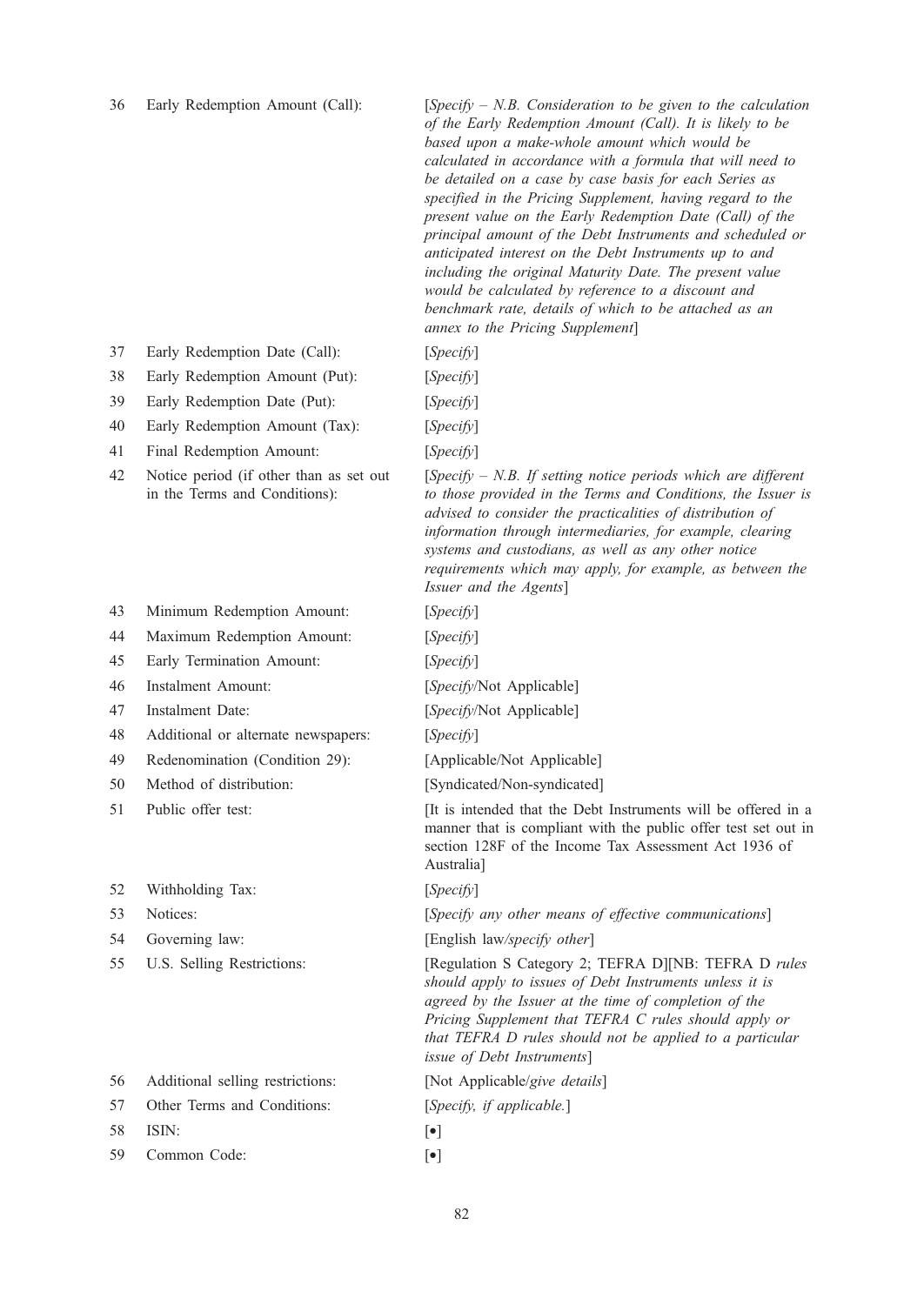| 60 | Delivery:                                                      | Delivery [against/free of] payment                                                          |
|----|----------------------------------------------------------------|---------------------------------------------------------------------------------------------|
| 61 | Names and addresses of additional<br>Paying Agent(s) (if any): | [Not Applicable/give names]                                                                 |
| 62 | Stabilisation Manager(s) (if any):                             | [Not Applicable/give names]                                                                 |
|    |                                                                | The Issuer accepts responsibility for the information contained in this Pricing Supplement. |

# **CONFIRMED**

By: . . . . . . . . . . . . . . . . . . . . . . . . . . . . . . . . . . . . . . . . [Name] Authorised Officer of the Issuer

Date: ......................................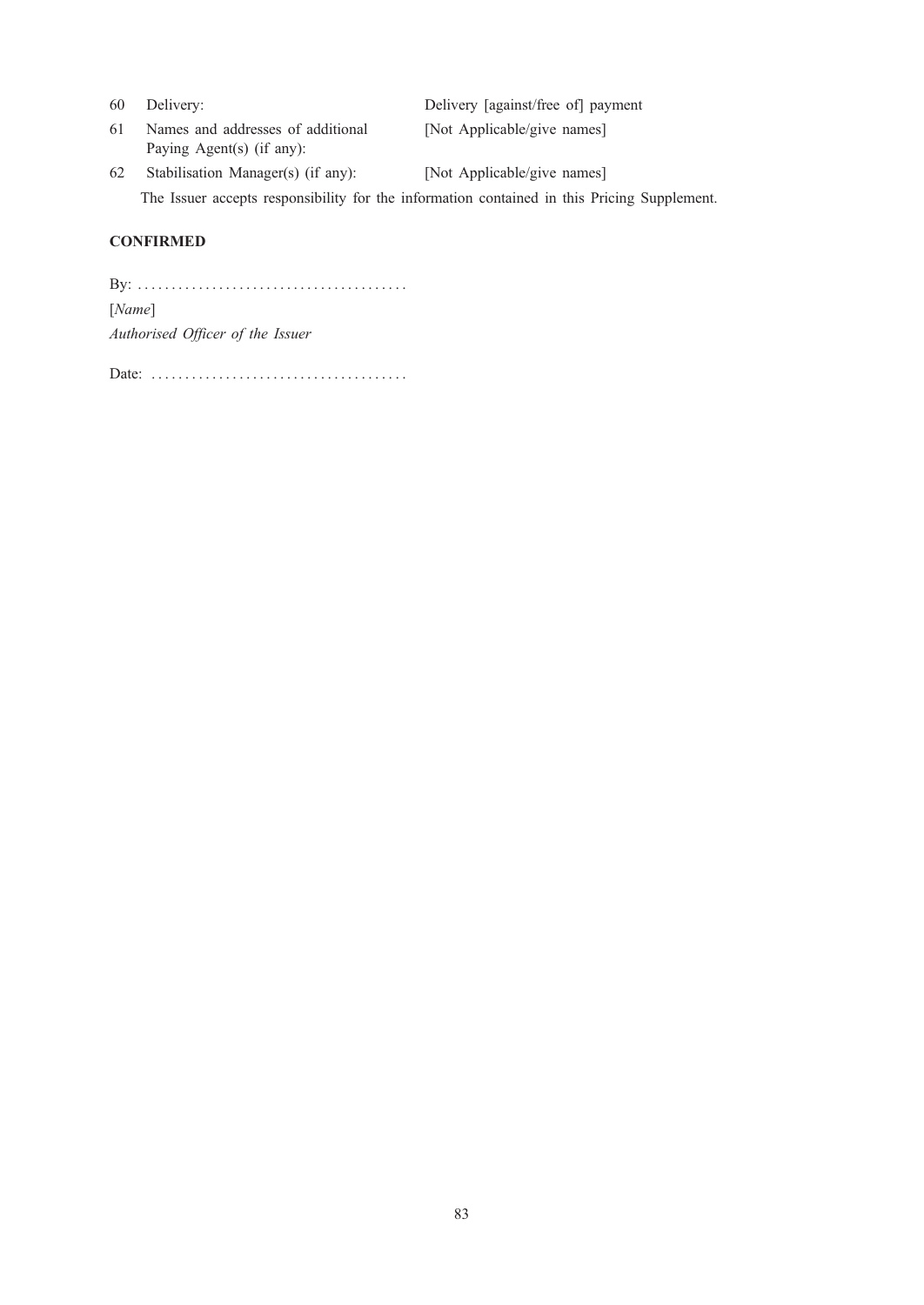# FORM OF GUARANTEE DEED POLL



# Guarantee Deed Poll

Dated 2 September 2014

In relation to the €2,000,000,000 Medium Term Note Programme of the Issuer

Aurizon Network Pty Ltd (ABN 78 132 181 116) (''Original Guarantor'')

# King & Wood Mallesons

Level 61 Governor Phillip Tower 1 Farrer Place Sydney NSW 2000 Australia T +61 2 9296 2000 F +61 2 9296 3999 DX 113 Sydney www.kwm.com Ref: 602-000516/KMA/JPB/SN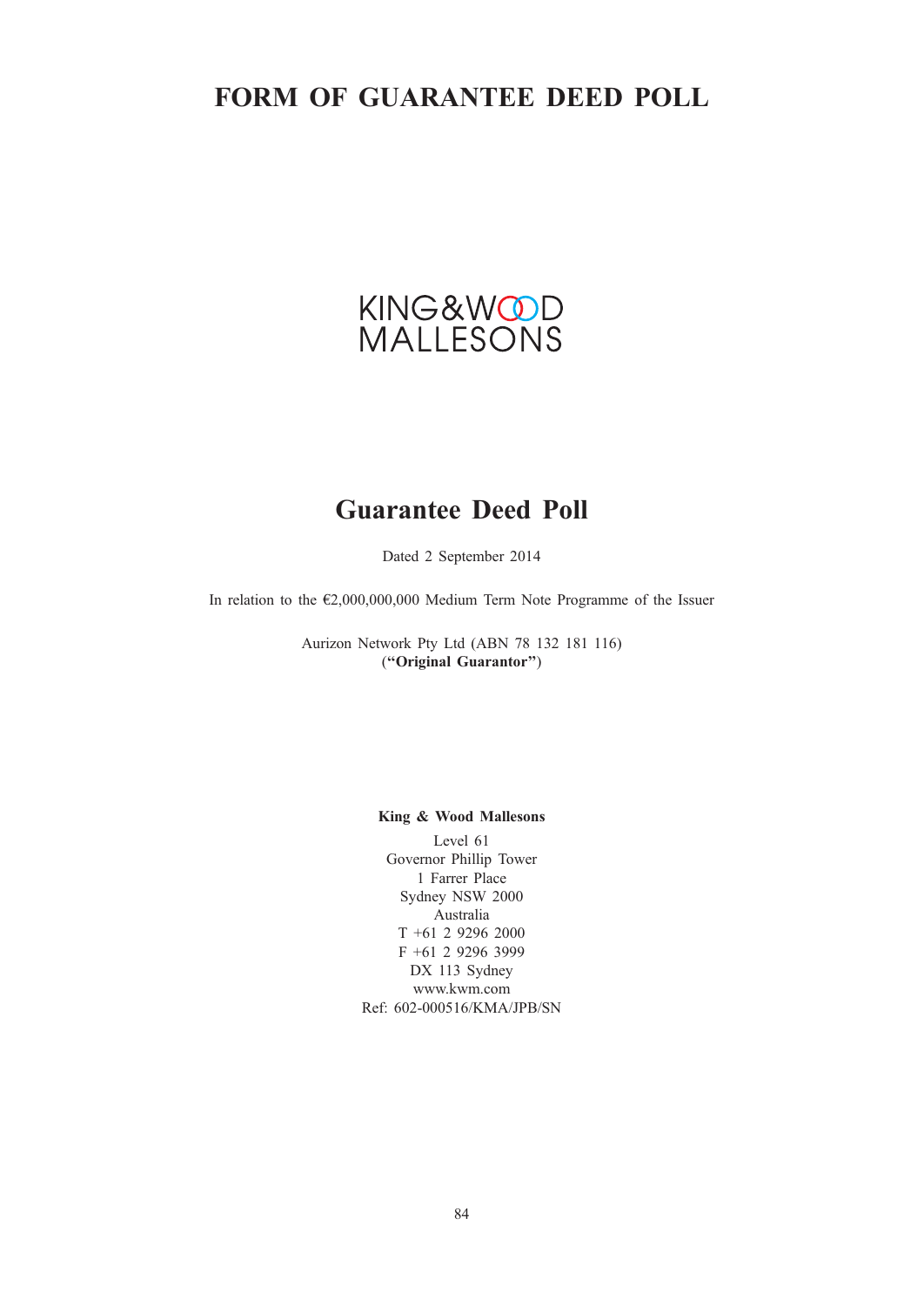| 87   |  |    |  |
|------|--|----|--|
|      |  | 87 |  |
| 1    |  | 87 |  |
| 1.1  |  | 87 |  |
| 1.2  |  | 87 |  |
| 1.3  |  | 87 |  |
| 2    |  | 87 |  |
| 2.1  |  | 87 |  |
| 2.2  |  | 87 |  |
| 2.3  |  | 88 |  |
| 2.4  |  | 88 |  |
| 2.5  |  | 88 |  |
| 2.6  |  | 88 |  |
| 3    |  | 88 |  |
| 3.1  |  | 88 |  |
| 3.2  |  | 89 |  |
| 3.3  |  | 89 |  |
| 4    |  | 89 |  |
| 5    |  | 89 |  |
| 6    |  | 89 |  |
| 7    |  | 90 |  |
| 8    |  | 90 |  |
| 8.1  |  | 90 |  |
| 8.2  |  | 90 |  |
| 9    |  | 90 |  |
| 9.1  |  | 90 |  |
| 9.2  |  | 90 |  |
|      |  |    |  |
| 10   |  | 91 |  |
| 11   |  | 92 |  |
| 11.1 |  | 92 |  |
| 11.2 |  | 92 |  |
| 11.3 |  | 92 |  |
| 11.4 |  | 92 |  |
| 11.5 |  | 93 |  |
| 12   |  | 93 |  |
| 12.1 |  | 93 |  |
| 12.2 |  | 93 |  |
| 12.3 |  | 93 |  |
| 12.4 |  | 93 |  |
| 12.5 |  | 93 |  |
| 13   |  | 93 |  |
| 14   |  | 93 |  |
| 14.1 |  | 93 |  |
| 14.2 |  | 93 |  |
| 14.3 |  | 94 |  |
| 14.4 |  | 94 |  |
| 14.5 |  | 94 |  |
| 15   |  | 94 |  |
| 16   |  | 94 |  |
| 17   |  | 94 |  |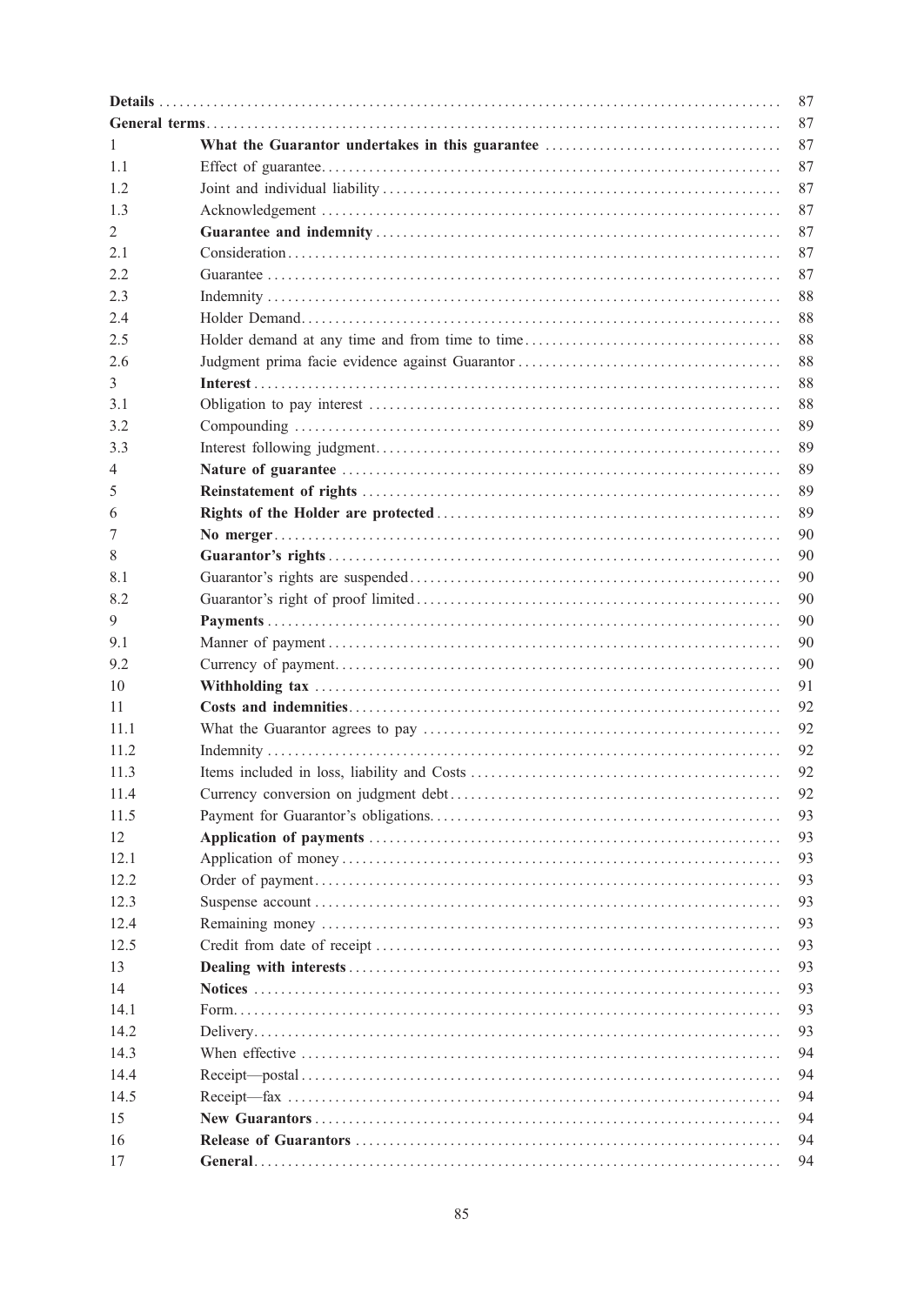| 17.1       | 94 |
|------------|----|
| 17.2       | 94 |
| 17.3       | 94 |
| 17.4       | 94 |
| 17.5       | 94 |
| 17.6       | 95 |
| 17.7       | 95 |
| 17.8       | 95 |
| 17.9       | 95 |
| 17.10      | 95 |
| 17.11      | 95 |
| 17.12      | 95 |
| 17.13      | 95 |
| 17.14      | 95 |
| 17.15      | 95 |
| 18         | 96 |
|            |    |
| 18.1       | 96 |
| 18.2       | 96 |
| 18.3       | 96 |
| 18.4       | 96 |
| 18.5       | 96 |
| 19         | 96 |
| 19.1       | 96 |
| 19.2       | 97 |
| 19.3       | 98 |
| 19.4       | 98 |
| 19.5       | 98 |
| 19.6       | 98 |
| Schedule 1 | 99 |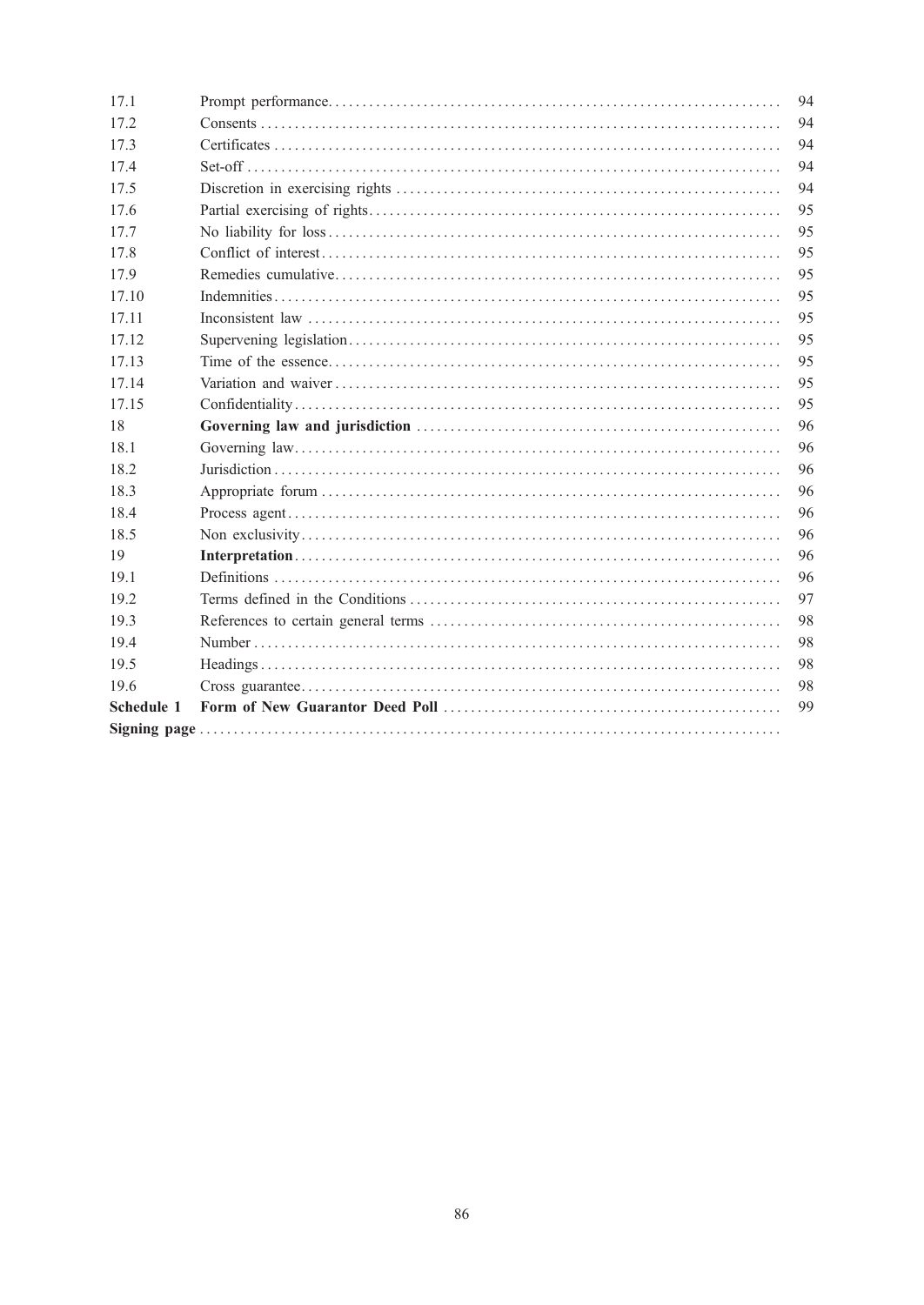# Details

Interpretation—definitions are at the end of this document before the schedules

| <b>Parties</b>                | <b>Guarantors</b>                                                                                                                                                                             |                                                                |  |
|-------------------------------|-----------------------------------------------------------------------------------------------------------------------------------------------------------------------------------------------|----------------------------------------------------------------|--|
| Original                      | Name                                                                                                                                                                                          | <b>Aurizon Network Pty Ltd</b>                                 |  |
| <b>Guarantor</b>              |                                                                                                                                                                                               |                                                                |  |
|                               | <b>ABN</b>                                                                                                                                                                                    | 78 132 181 116                                                 |  |
|                               | Address                                                                                                                                                                                       | Level 17<br>175 Eagle Street<br>Brisbane QLD 4000<br>Australia |  |
|                               | Fax                                                                                                                                                                                           | $+61$ 7 3019 2188                                              |  |
|                               | Attention                                                                                                                                                                                     | General Counsel                                                |  |
| Programme<br><b>Documents</b> | include:<br>this Guarantee Deed Poll;<br>$\bullet$<br>the Programme Agreement;<br>$\bullet$<br>the Deed of Covenant;<br>$\bullet$<br>the Issuing and Paying Agency<br>$\bullet$<br>Agreement. |                                                                |  |
| Governing law                 | English                                                                                                                                                                                       |                                                                |  |
| Date of deed                  | See Signing page                                                                                                                                                                              |                                                                |  |

```
poll
```
# General terms

# 1 What the Guarantor undertakes in this guarantee

# 1.1 Effect of guarantee

Each Guarantor acknowledges that it could become liable to pay a Holder:

- (a) under the guarantee in clause 2.2 (''Guarantee'');
- (b) under the indemnity in clause 2.3 (''Indemnity'');
- (c) interest under clause 3 (''Interest''); and
- (d) Costs and other expenses under clause 11 (''Costs and indemnities'').

# 1.2 Joint and individual liability

Each Guarantor is liable for all the obligations under this guarantee both individually and jointly with any one or more other persons who are a ''Guarantor''.

# 1.3 Acknowledgement

Each Guarantor acknowledges that it is responsible for making itself aware of the financial position of the Issuer and any other person who guarantees payment of the Guaranteed Money.

# 2 Guarantee and indemnity

# 2.1 Consideration

Each Guarantor acknowledges that the Holders to whom it may become liable to pay the Guaranteed Money are acting in reliance on the Guarantor incurring obligations and giving rights under this guarantee.

# 2.2 Guarantee

Each Guarantor unconditionally and irrevocably guarantees payment to each Holder of the Guaranteed Money owed to that Holder. If the Issuer does not pay the Guaranteed Money on time and in accordance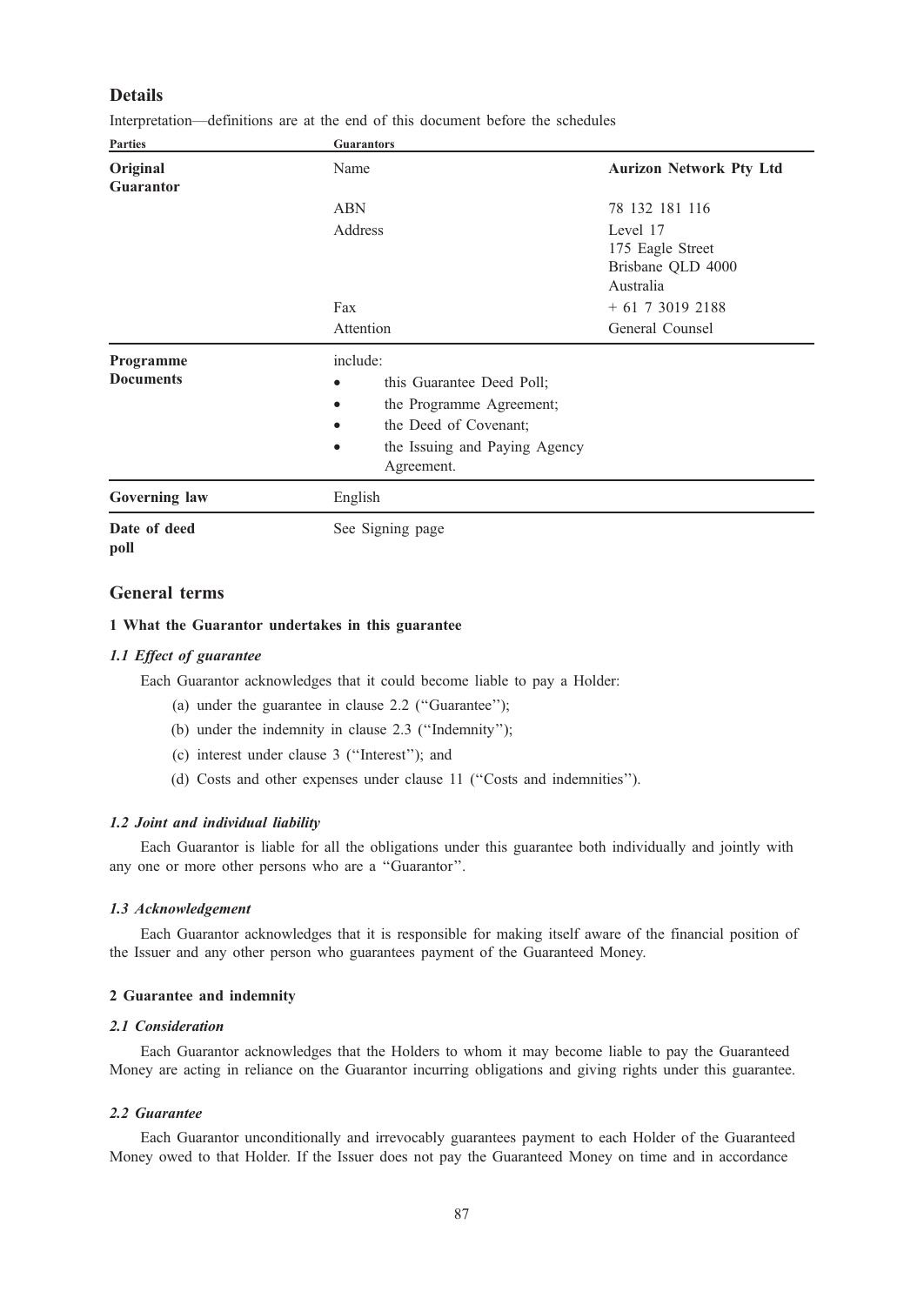with the Programme Documents then each Guarantor agrees to pay the Guaranteed Money to the relevant Holder on demand from that Holder.

#### 2.3 Indemnity

Each Guarantor indemnifies each Holder against any liability or loss arising, and any Costs it suffers or incurs:

- (a) if the Issuer does not, or is unable to, pay the Guaranteed Money owed to it in accordance with the Programme Documents; or
- (b) if an obligation the Issuer would otherwise have to pay the Guaranteed Money owed to it is found to be void, voidable or unenforceable; or
- (c) if an obligation the Guarantor would otherwise have under clause 2.2 (''Guarantee'') is found to be unenforceable for any reason (whether or not known or existing at the date of this document); or
- (d) if the Holder is obliged, or agrees, to pay an amount to a trustee in bankruptcy or liquidator (of an Insolvent person) in connection with its Guaranteed Money for any reason (including, without limitation, bankruptcy, insolvency, winding-up, dissolution or similar law of any jurisdiction) to refund all or any part of any amount received by it. (For example, the Holder may have to, or may agree to, pay interest on the amount); or
- (e) if the Guarantor defaults in its obligations under this guarantee to the Holder; or
- (f) in connection with any person exercising, or not exercising, rights under this guarantee.

Each Guarantor agrees to pay amounts due under this indemnity on demand from the Holder.

#### 2.4 Holder Demand

A Holder will not make demand on a Guarantor:

- (a) in the case of moneys which are payable by the Issuer on demand, before making demand on the Issuer; and
- (b) in all other cases, before the Issuer has failed to pay, when due to be paid, the moneys specified in the demand.

#### 2.5 Holder demand at any time and from time to time

Subject to clause 2.4 (''Holder Demand''), a Holder may make demand on a Guarantor in respect of its Guaranteed Money at any time and from time to time.

# 2.6 Judgment prima facie evidence against Guarantor

In the absence of manifest error:

- (a) non-payment by the Issuer in accordance with the terms of the Programme Documents; or
- (b) a judgment which a Holder obtains against the Issuer,

will be prima facie evidence against a Guarantor in respect of any demand made by the Holder on the Guarantor under this guarantee in respect of its Guaranteed Money.

# 3 Interest

### 3.1 Obligation to pay interest

Each Guarantor agrees to pay interest at the Default Rate on:

- (a) any part of the Guaranteed Money which is due for payment but which is not otherwise incurring interest; and
- (b) any amount under this guarantee (other than under clause 2.2 (''Guarantee'')) which is not paid on the due date for payment.

The interest accrues daily from (and including) the due date to (but excluding) the date of actual payment and is calculated on actual days elapsed and a year of 365 days.

Each Guarantor agrees to pay interest under this clause on demand from the relevant Holder.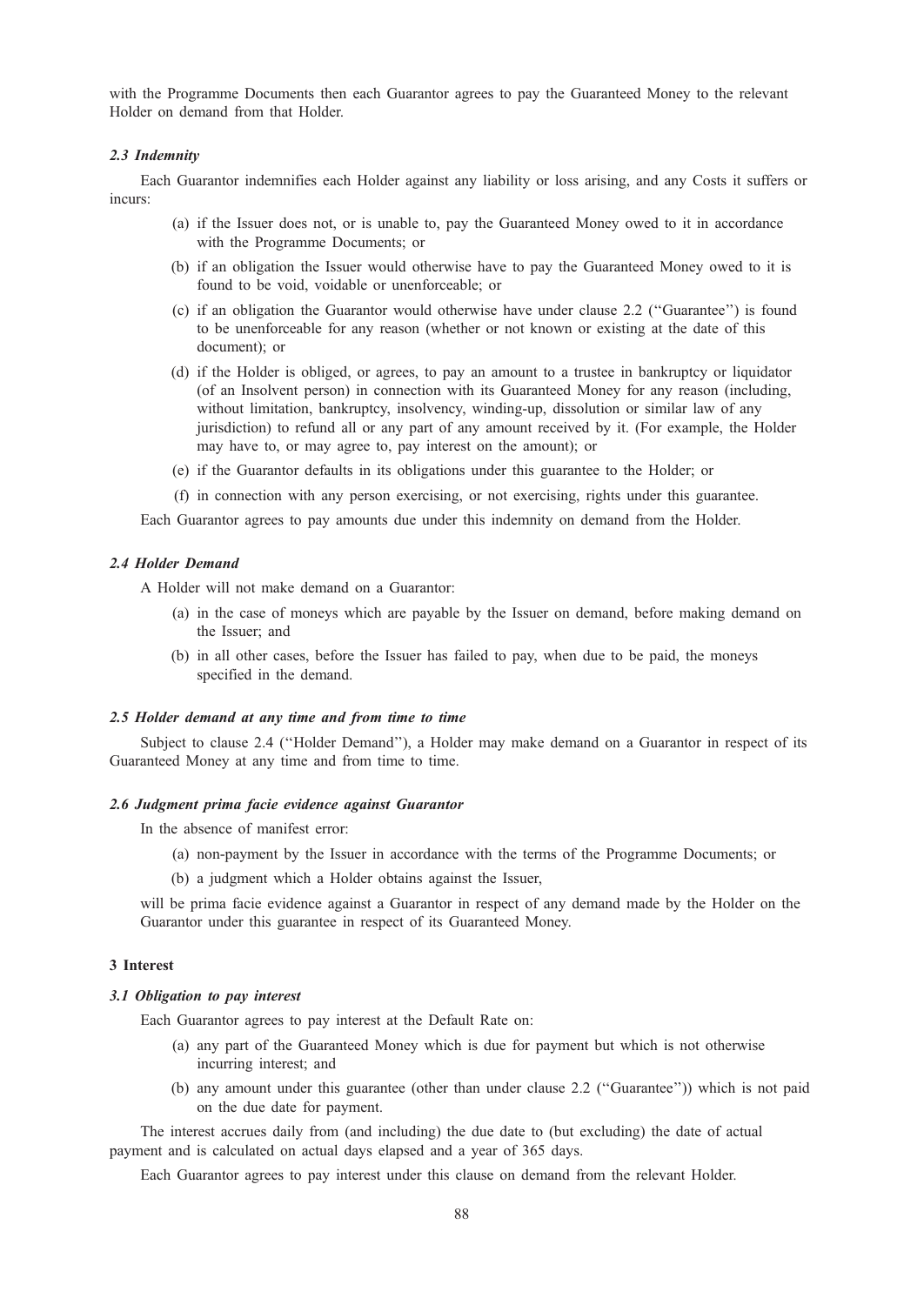### 3.2 Compounding

Interest payable under clause 3.1 (''Obligation to pay interest'') which is not paid when due for payment may be added to the overdue amount by the Holder at intervals which the Holder determines from time to time or, if no determination is made, every 30 days. Interest is payable on the increased overdue amount at the Default Rate in the manner set out in clause 3.1 (''Obligation to pay interest'').

# 3.3 Interest following judgment

If a liability becomes merged in a judgment, each Guarantor agrees to pay interest on the amount of that liability as an independent obligation. This interest:

- (a) accrues daily from (and including) the date the liability becomes due for payment both before and after the judgment up to (but excluding) the date the liability is paid; and
- (b) is calculated at the judgment rate or the Default Rate (whichever is higher).

Each Guarantor agrees to pay interest under this clause on demand from the relevant Holder.

# 4 Nature of guarantee

The guarantee in clause 2.2 (''Guarantee'') is a continuing obligation despite any intervening payment, settlement or other thing and extends to all of the Guaranteed Money. Each Guarantor waives any right it has of first requiring the relevant Holder to commence proceedings or enforce any other right against the Issuer or any other person before claiming from the Guarantor under this guarantee.

As between each Guarantor and the relevant Holder, but without affecting the Issuer's obligations, each Guarantor will be liable under this Guarantee as if it were sole principal debtor and not merely as surety.

#### 5 Reinstatement of rights

Under the law relating to Insolvency, a person may claim that a transaction (including a payment) in connection with this guarantee or the Guaranteed Money is void or voidable. If a claim is made and upheld, conceded or compromised, then:

- (a) the relevant Holder is immediately entitled as against each Guarantor to the rights in respect of the Guaranteed Money to which it was entitled immediately before the transaction; and
- (b) on request from the relevant Holder, each Guarantor agrees to do anything (including signing any document) to restore to that Holder any Security Interest (including this guarantee) held by it from the Guarantor immediately before the transaction.

#### 6 Rights of the Holder are protected

Rights given to a Holder under this guarantee, and each Guarantor's liabilities under it, are not affected by any act or omission of the Holder or any other person. For example, those rights and liabilities are not affected by:

- (a) any act or omission:
	- (i) varying or replacing any arrangement under which the Guaranteed Money is expressed to be owing, such as by increasing a Programme limit or extending the term;
	- (ii) releasing the Issuer or giving the Issuer a concession (such as more time to pay);
	- (iii) releasing any person who gives a guarantee or indemnity in connection with any of the Issuer's obligations (including under clause 16 (''Release of Guarantors''));
	- (iv) releasing, losing the benefit of, or not obtaining any Security Interest or negotiable instrument;
	- (v) by which the obligations of any person who guarantees any of the Issuer's obligations (including under this guarantee) may not be enforceable;
	- (vi) by which any person who was intended to guarantee any of the Issuer's obligations does not do so, or does not do so effectively;
	- (vii) by which a person who is a co-surety or co-indemnifier for payment of the Guaranteed Money is discharged under an agreement or by operation of law;
	- (viii) by which any Security Interest which could be registered is not registered;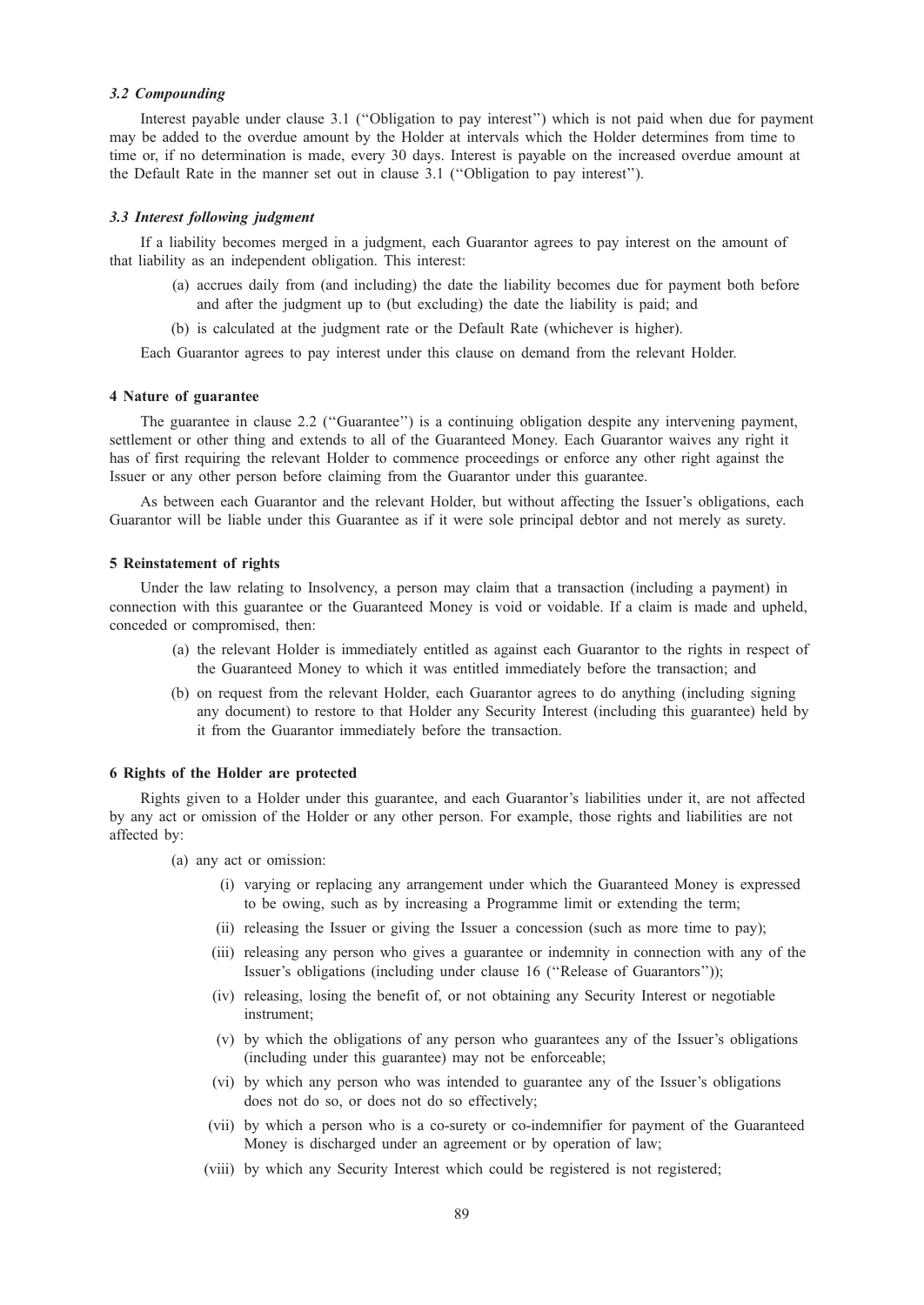- (b) a person dealing in any way with a Security Interest, guarantee, indemnity, judgment or negotiable instrument;
- (c) the death, mental or physical disability or insolvency of any person including a Guarantor or the Issuer;
- (d) changes in the membership, name or business of any person;
- (e) the Issuer opening an account with the Holder;
- (f) acquiescence or delay by the Holder or any other person;
- (g) an assignment of rights in connection with the Guaranteed Money.

# 7 No merger

This guarantee does not merge with or adversely affect, and is not adversely affected by, any of the following:

- (a) any other guarantee, indemnity, or Security Interest, or other right or remedy to which a Holder is entitled; or
- (b) a judgment which a Holder obtains against a Guarantor, the Issuer or any other person in connection with the Guaranteed Money.

A Holder may still exercise its rights under this guarantee as well as under the judgment, Security Interest or right or remedy.

# 8 Guarantor's rights

## 8.1 Guarantor's rights are suspended

As long as any of the Guaranteed Money remains unpaid, each Guarantor may not, without the Issuer's consent:

- (a) reduce its liability under this guarantee by claiming that it or the Issuer or any other person has a right of set-off or counterclaim against the relevant Holder; or
- (b) exercise any legal right to claim to be entitled to the benefit of another guarantee, indemnity, or Security Interest given in connection with the Guaranteed Money or any other amount payable under this guarantee. (For example, a Guarantor may not try to enforce or require the enforcement of any Security Interest that a Holder has taken to ensure repayment of the Guaranteed Money.); or
- (c) claim an amount from the Issuer, or another guarantor of the Guaranteed Money; or
- (d) claim an amount in the Insolvency of the Issuer or of another guarantor of the Guaranteed Money.

# 8.2 Guarantor's right of proof limited

Each Guarantor agrees not to exercise a right of proof after an event occurs relating to the insolvency of the Issuer or another guarantor of the Guaranteed Money.

# 9 Payments

# 9.1 Manner of payment

Each Guarantor agrees to make payments under this guarantee:

- (a) in full without set-off or counterclaim and without any deduction in respect of Taxes unless prohibited by law; and
- (b) if the payment relates to the Guaranteed Money, in the currency in which the payment is due, and otherwise in United States dollars in immediately available funds and in accordance with the applicable payment provisions in the Conditions.

# 9.2 Currency of payment

Each Guarantor waives any right it has in any jurisdiction to pay an amount other than in the currency in which it is due. However, if a Holder receives an amount in a currency other than that in which it is due: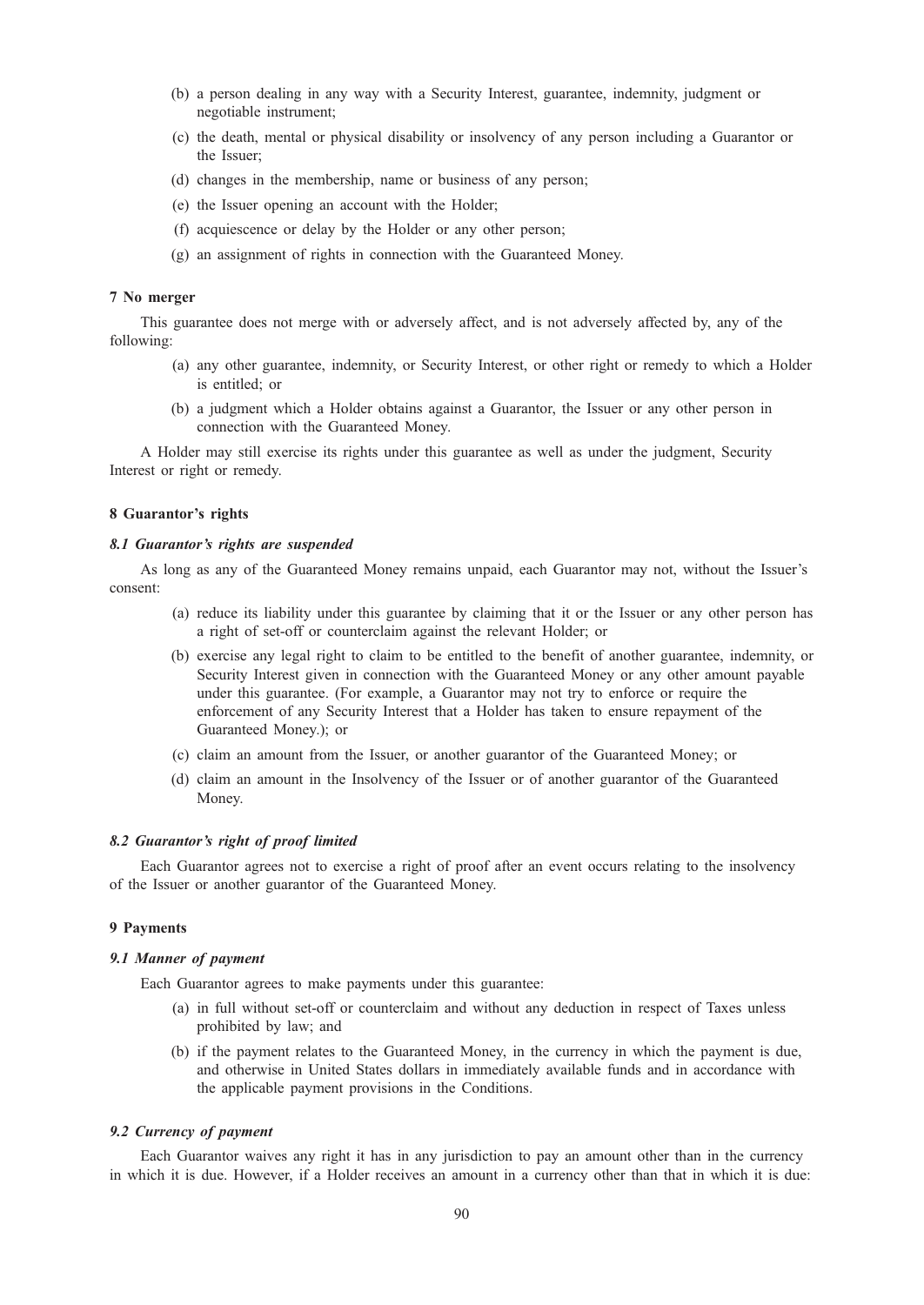- (a) it may convert the amount received into the due currency (even though it may be necessary to convert through a third currency to do so) on the day and at such rates (including spot rate, same day value rate or value tomorrow rate) as it reasonably considers appropriate. It may deduct its usual Costs in connection with the conversion; and
- (b) a Guarantor satisfies its obligation to pay in the due currency only to the extent of the amount of the due currency obtained from the conversion after deducting the Costs of the conversion.

# 10 Withholding tax

If a law requires a Guarantor to deduct an amount in respect of Taxes from a payment under this guarantee such that the relevant Holder would not actually receive on the due date the full amount provided for under this guarantee, then:

- (a) the Guarantor agrees to deduct the amount for the Taxes (and any further deduction applicable to any further payment due under paragraph (c) below); and
- (b) the Guarantor agrees to pay the amount deducted to the relevant authority in accordance with applicable law and give the original receipts to the Holder; and
- (c) if the amount deducted is in respect of Taxes imposed or levied by or on behalf of the Commonwealth of Australia or any political subdivision of it, the Guarantor agrees to pay an additional amount so that, after making the deduction and further deductions applicable to additional amounts payable under this clause, the Holder is entitled to receive (at the time the payment is due) the amount it would have received if no deductions had been required. Except that no additional amounts are payable under this clause (c) in relation to any payment to a Holder in respect of the Debt Instruments:
	- (i) which is to a Holder (or a third party on its behalf) who is liable to such Taxes in respect of that Debt Instrument by reason of the person having some connection with the Commonwealth of Australia or any political subdivision thereof or therein other than the mere holding of such Debt Instrument or receipt of payment in respect of the Debt Instrument provided that a Holder shall not be regarded as having a connection with Australia for the reason that the Holder is a resident of Australia within the meaning of the Australian Tax Act where, and to the extent that, such taxes are payable by reason of section 128B(2A) of the Australian Tax Act; or
	- (ii) which is presented for payment more than 30 days after the Relevant Date except to the extent that a Holder would have been entitled to additional amounts under Condition 20.2(b) on presenting the same, or making demand, for payment on the last day of the period of 30 days; or
	- (iii) which is on account of Taxes which are payable by reason of the Holder being an associate of the Issuer or the applicable Guarantor for the purposes of section 128F of the Australian Tax Act; or
	- (iv) which is on account of Taxes which are payable to, or to a third party on behalf of, a Holder who could lawfully avoid (but has not so avoided) such withholding or deduction by complying or procuring that any third party complies with any statutory requirements or by making or procuring that any third party makes a declaration of non-residence or other similar claim; or
	- (v) which is to, or to a third party on behalf of, a Holder (or a person with an interest in a Debt Instrument), if that person is an Australian resident or otherwise holds the Debt Instrument or an interest therein in carrying on a business in Australia at or through a permanent establishment in Australia and that person has not supplied an appropriate Australian tax file number, (if applicable) Australian Business Number or details of an applicable exemption from these requirements before the Record Date; or
	- (vi) where such withholding or deduction is required to be made pursuant to a notice or direction issued by the Commissioner of Taxation under section 255 of the Australian Tax Act or section 260-5 of Schedule 1 to the Taxation Administration Act 1953 of the Commonwealth of Australia or any similar law; or
	- (vii) to the extent that the Issuer is obliged to pay tax in respect of a payment made to, or to a third party on behalf of, a Holder as a result of the operation of section 126 of the Australian Tax Act by reason of the Holder being an Australian resident or a non-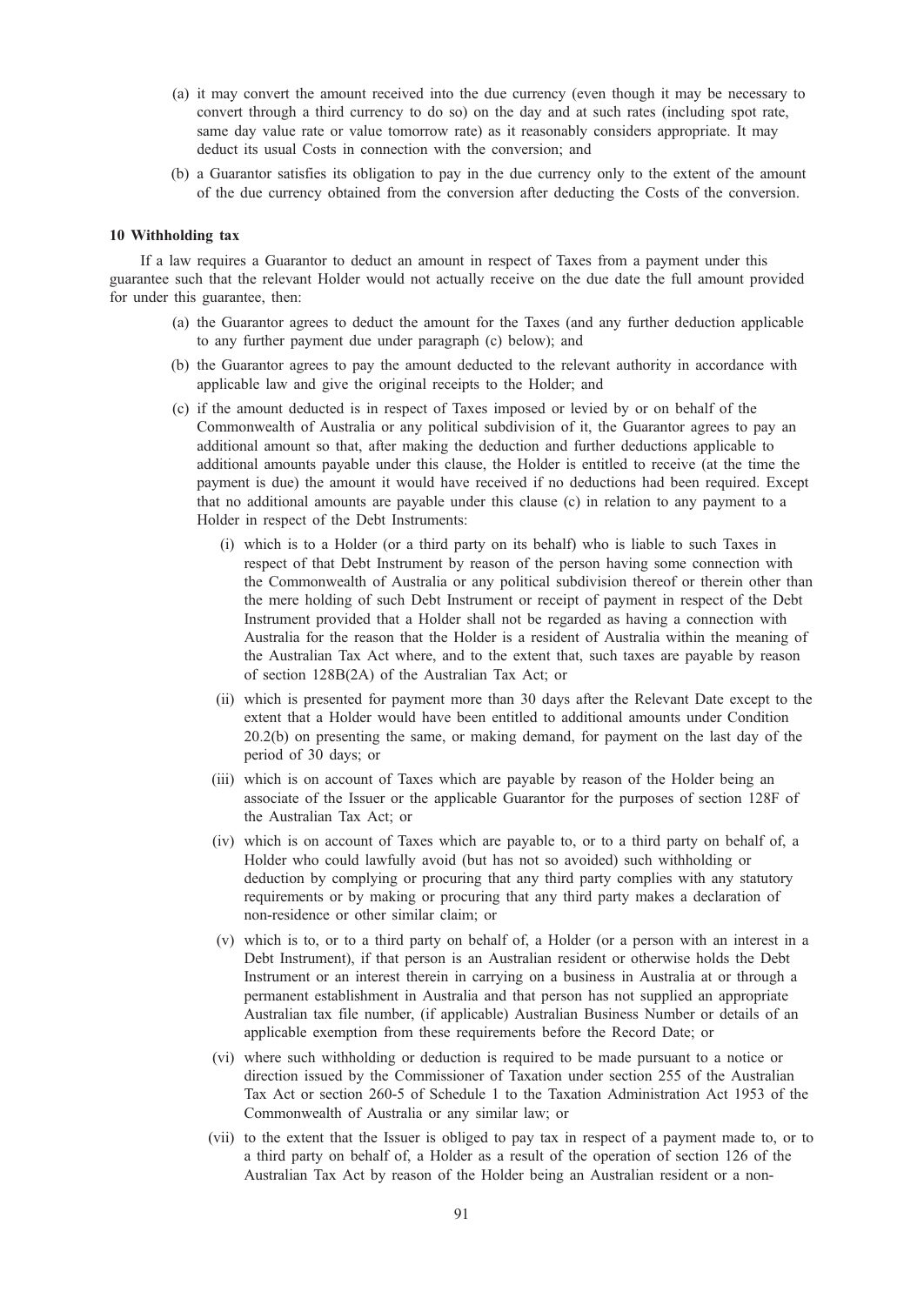resident that carries on business at or through a permanent establishment in Australia and not having disclosed to the Issuer its name and address; or

- (viii) where such withholding or deduction is imposed on a payment to an individual and is required to be made pursuant to European Council Directive 2003/48/EC or any other Directive implementing the conclusions of the ECOFIN Council meeting of 26-27 November 2000 on the taxation of savings income or any law implementing or complying with, or introduced in order to conform to, such Directive; or
	- (ix) (in the case of Bearer Debt Instruments and Global Debt Instruments) which is presented for payment by or on behalf of a Holder who would have been able to avoid such withholding or deduction by presenting the relevant Debt Instrument to another Paying Agent in a Member State of the EU; or
	- (x) in respect of any estate, inheritance, gift, sales, transfer, personal property, or any similar tax, assessment or governmental charge; or
	- (xi) in respect of any tax, assessment or other governmental charge which is required to be withheld or deducted by any paying agent from payments of principal of or interest on any Debt Instrument, if such payment can be made without such withholding or deduction by at least one other paying agent; or
- (xii) in such other circumstances as may be specified in the Pricing Supplement.

Notwithstanding the above, if a Guarantor is required to withhold amounts under or in connection with or in order to ensure compliance with FATCA, the Guarantor shall be permitted to make such withholding or deduction, and Holders and beneficial owners of Debt Instruments will not be entitled to receive any gross up, additional amount or other amount to compensate them for such withholding or deduction.

The Holder agrees to use reasonable endeavours to minimise any increase or reduction of the kind contemplated by this clause.

# 11 Costs and indemnities

#### 11.1 What the Guarantor agrees to pay

The Guarantor agrees to pay or reimburse the relevant Holder on demand for the Holder's Costs in enforcing or preserving rights (or considering doing so) in connection with the guarantee.

The Holder may debit any of these amounts to the Guarantor's account before asking the Guarantor to pay.

#### 11.2 Indemnity

Each Guarantor indemnifies the Holder against any liability or loss arising from, and any Costs incurred in connection with, the payment, omission to make payment or delay in making payment of an amount referred to in clause 11.1 (''What the Guarantor agrees to pay''). Each Guarantor agrees to pay amounts due under this indemnity on demand from the Holder.

#### 11.3 Items included in loss, liability and Costs

Each Guarantor agrees that the Costs referred to in clause 11.1 (''What the Guarantor agrees to pay'') and the liability or loss and any Costs referred to in clause 11.2 (''Indemnity''), include legal Costs in accordance with any written agreement as to legal costs (whether or not the Guarantor is a party to the agreement) or, if no agreement, on whichever is the higher of a full indemnity basis or solicitor and own client basis.

#### 11.4 Currency conversion on judgment debt

If a judgment, order or proof of debt for an amount in connection with this guarantee is expressed in a currency other than the currency in which the amount is due under this guarantee, then each Guarantor indemnifies the Holder against:

(a) any difference arising from converting the other currency if the rate of exchange used by the Holder under clause 9.2 ("Currency of payment") for converting currency when it receives a payment in the other currency is less favourable to the Holder than the rate of exchange used for the purpose of the judgment, order or acceptance of proof of debt; and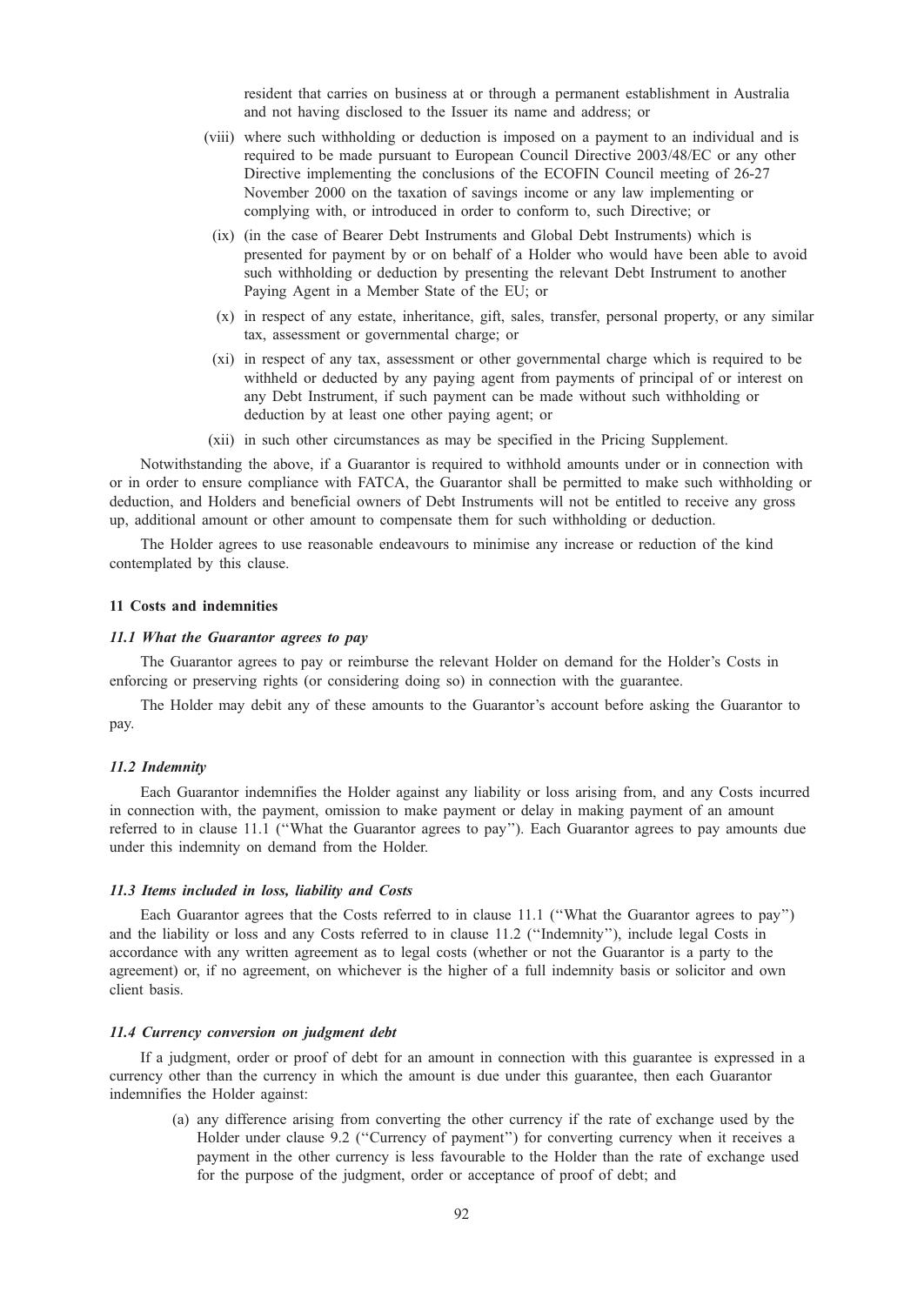#### (b) the Costs of conversion.

#### 11.5 Payment for Guarantor's obligations

Each Guarantor agrees to pay for anything that it agrees to do under this guarantee.

# 12 Application of payments

#### 12.1 Application of money

A Holder may apply money paid by the Issuer or a Guarantor or otherwise towards satisfaction of the Guaranteed Money and other money payable under a Programme Document in the manner it sees fit.

# 12.2 Order of payment

A Holder may use money received under this document towards paying any part of the Guaranteed Money the Holder chooses. This applies even if that part only falls due after the Holder gives a notice of demand.

#### 12.3 Suspense account

A Holder may place in an interest bearing suspense account any payment it receives from a Guarantor under clause 2.2 ("Guarantee") (and any net interest on that payment after tax) for as long as it thinks prudent and need not apply the payment or net interest towards satisfying the Guaranteed Money or other money payable under a Programme Document.

#### 12.4 Remaining money

The Holders agree to pay any money remaining after the Guaranteed Money is paid either to the nominated Guarantor (which the Holder may do by paying it into an account in the nominated Guarantor's name) or to another person entitled to it. In doing so, it does not incur any liability to a Guarantor. The Holders do not pay the nominated Guarantor interest on any money remaining after the nominated Guaranteed Money is paid.

# 12.5 Credit from date of receipt

A Guarantor is only credited with money from the date the relevant Holder actually receives it.

#### 13 Dealing with interests

A Holder may assign or otherwise deal with its rights under this document in any way it considers appropriate. If the Holder does this, a Guarantor may not claim against any assignee (or any other person who has an interest in this document) any right of set-off or other rights the Guarantor has against the Holder.

# 14 Notices

# 14.1 Form

Unless expressly stated otherwise in this document, all notices, certificates, consents, approvals, waivers and other communications in connection with this document must be in writing, signed by an Authorised Officer of the sender and marked for attention as set out or referred to in the Details or, if the recipient has notified otherwise, then marked for attention in the way last notified.

#### 14.2 Delivery

They must be:

- (a) left at the address set out or referred to in the Details; or
- (b) sent by prepaid post (airmail if appropriate) to the address set out or referred to in the Details; or
- (c) sent by fax to the fax number set out or referred to in the Details; or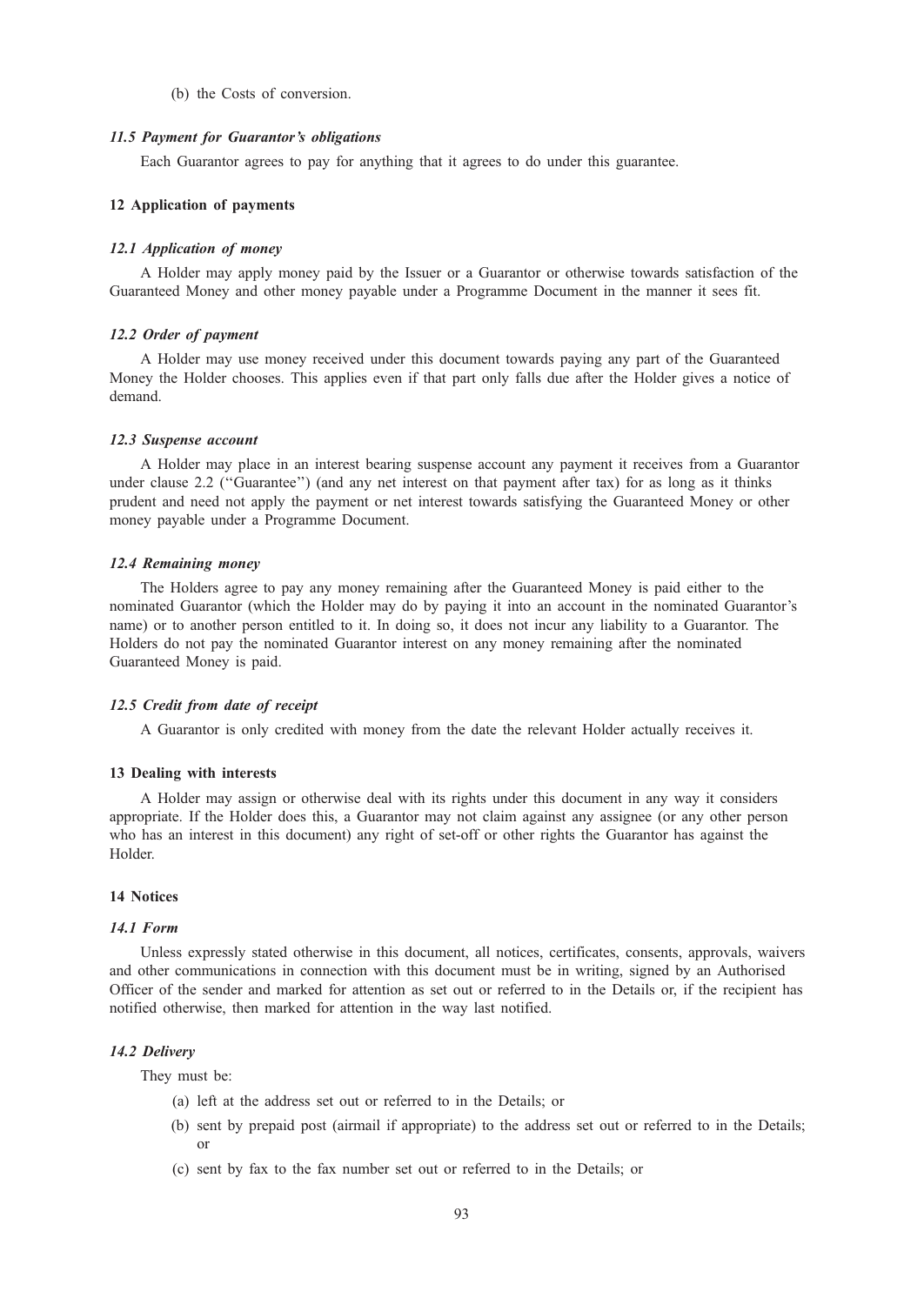(d) delivered to the Clearing System (if applicable).

However if the intended recipient has notified a changed postal address or changed fax number, then the communication must be to that address or number.

# 14.3 When effective

They take effect from the time they are received unless a later time is specified in them.

# 14.4 Receipt—postal

If sent by post, they are taken to be received three days after posting (or seven days after posting if sent to or from a place outside Australia).

# 14.5 Receipt—fax

If sent by fax, they are taken to be received at the time shown in the transmission report as the time that the whole fax was sent.

#### 15 New Guarantors

A person becomes a party to this document as a Guarantor (after the date of this document) by signing and delivering to the Original Guarantor an accession deed poll substantially in the form of Schedule 1 (''Form of New Guarantor Deed Poll'') to this document and doing any other thing necessary to ensure the enforceability of that person's obligations as a Guarantor.

# 16 Release of Guarantors

Notwithstanding any other term of this document (other than clause 5 (''Reinstatement of rights'')), the obligations of a Guarantor (other than the Original Guarantor) under the Programme Documents may be terminated by the Issuer giving notice to the Holders in accordance with the Conditions and publishing a notice in a newspaper circulating generally throughout England stating that the obligations of that Guarantor under the Programme Documents will be terminated and this guarantee revoked in respect of that Guarantor not less than 30 days from the publication date. Such revocation will not affect the liability of any other Guarantor not named in such notice.

# 17 General

#### 17.1 Prompt performance

If a Programme Document specifies when a Guarantor agrees to perform an obligation, the Guarantor agrees to perform it by the time specified. Each Guarantor agrees to perform all other obligations promptly.

# 17.2 Consents

Each Guarantor agrees to comply with all conditions in any consent a Holder gives in connection with a Programme Document.

# 17.3 Certificates

A Holder may give a Guarantor a certificate about an amount payable or other matter in connection with a Programme Document. The certificate is sufficient evidence of the amount or matter, unless it is proved to be incorrect.

# 17.4 Set-off

A Holder may set off any amount due for payment by the Holder to a Guarantor against any amount due for payment by the Guarantor to the Holder under a Programme Document.

#### 17.5 Discretion in exercising rights

A Holder may exercise a right or remedy or give or refuse its consent in any way it considers appropriate (including by imposing conditions), unless a Programme Document expressly states otherwise.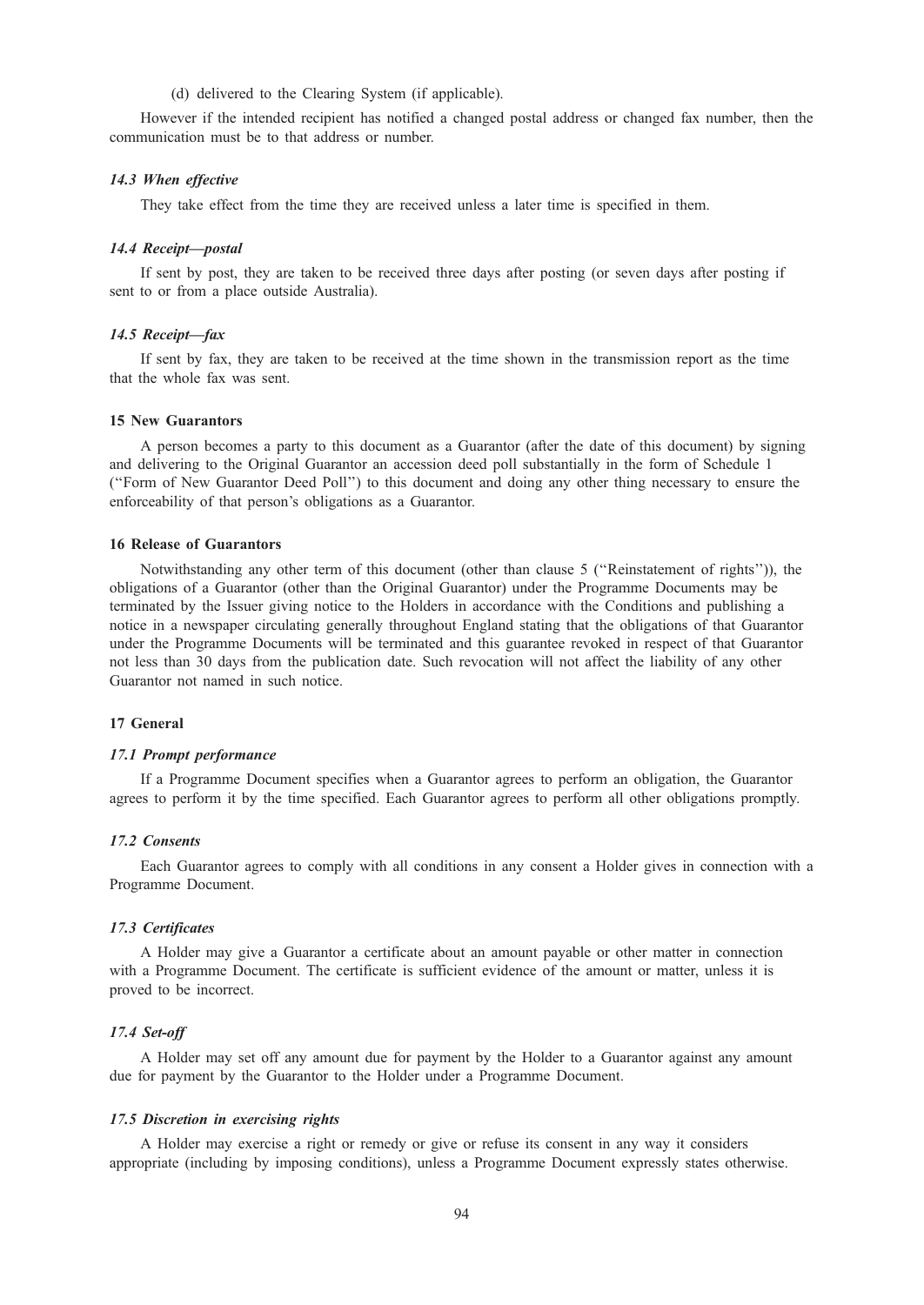# 17.6 Partial exercising of rights

If a Holder does not exercise a right or remedy fully or at a given time, the Holder may still exercise it later.

### 17.7 No liability for loss

A Holder is not liable for loss caused by the exercise or attempted exercise of, failure to exercise, or delay in exercising, a right or remedy.

# 17.8 Conflict of interest

A Holder's rights and remedies under a Programme Document may be exercised even if this involves a conflict of duty or the Holder has a personal interest in their exercise.

# 17.9 Remedies cumulative

A Holder's rights and remedies under a Programme Document are in addition to other rights and remedies given by law independently of any Programme Document.

#### 17.10 Indemnities

The indemnities in this document are continuing obligations, independent of a Guarantor's other obligations under this document and continue after this document ends. It is not necessary for a Holder to incur expense or make payment before enforcing a right of indemnity under this document.

## 17.11 Inconsistent law

To the extent permitted by law, this Programme Document prevails to the extent it is inconsistent with any law.

#### 17.12 Supervening legislation

Any present or future legislation which operates to vary the obligations of the Guarantors in connection with a Programme Document with the result that a Holder's rights, powers or remedies are adversely affected (including by way of delay or postponement) is excluded except to the extent that its exclusion is prohibited or rendered ineffective by law.

# 17.13 Time of the essence

Time is of the essence in any Programme Document in respect of an obligation of a Guarantor to pay money.

# 17.14 Variation and waiver

Unless a Programme Document expressly states otherwise, a provision of any Programme Document, or right created under it, may not be waived or varied except in writing signed by the party or parties to be bound.

#### 17.15 Confidentiality

Each party agrees not to disclose information provided by any other party that is not publicly available except:

- (a) in connection with any person exercising rights or dealing with rights or obligations under a Programme Document (including in connection with preparatory steps such as negotiating with any potential assignee of a Holder's rights or other person who is considering contracting with a Holder in connection with a Programme Document); or
- (b) to officers, employees, legal and other advisers and auditors of a Holder; or
- (c) to any party to a Programme Document or any Related Entity of any party to a Programme Document, provided the recipient agrees to act consistently with this clause; or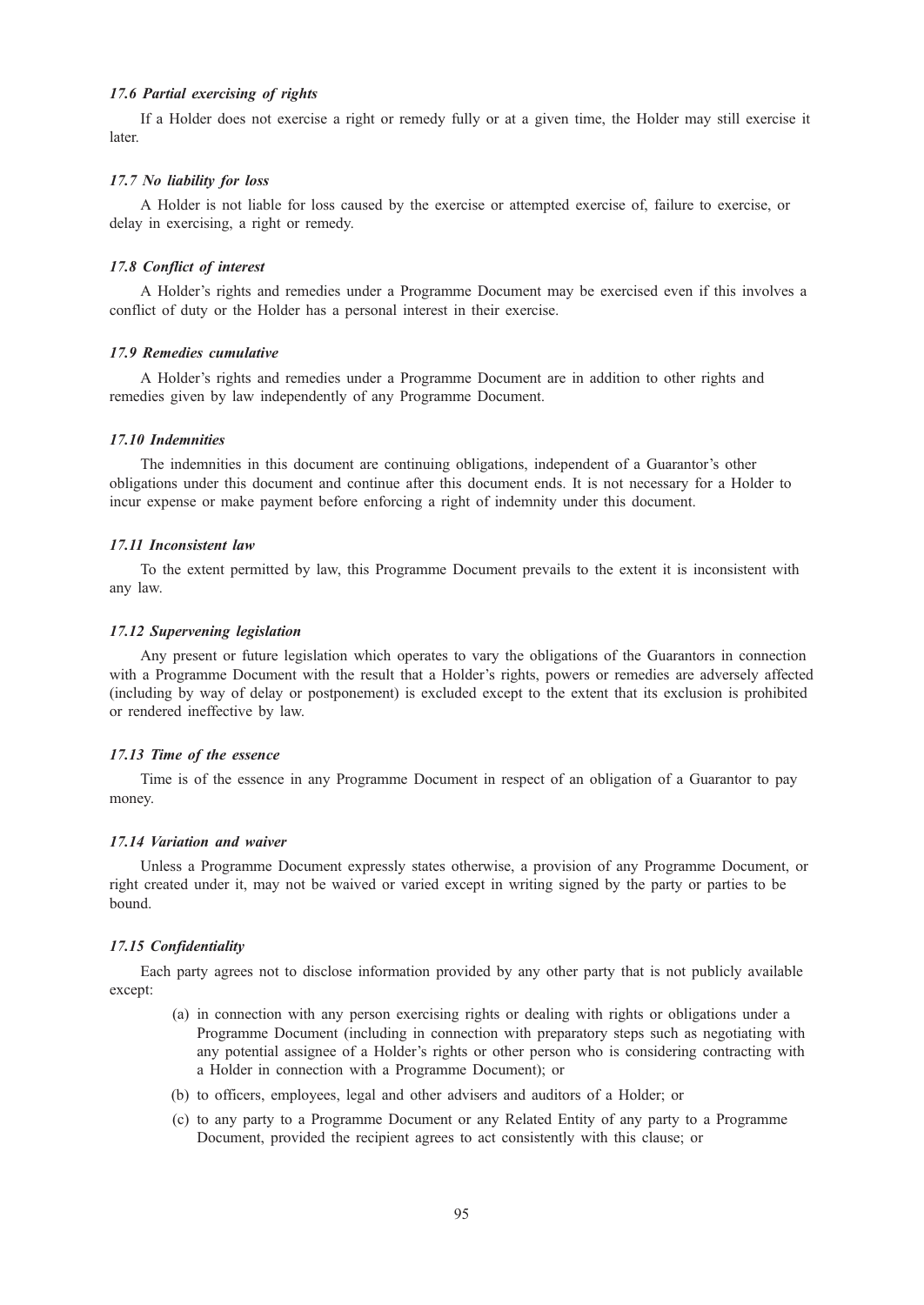- (d) with the consent of the party who provided the information (such consent not to be unreasonably withheld); or
- (e) as required by any law, any Programme Document or stock exchange.

Each party consents to disclosures made in accordance with this clause.

# 18 Governing law and jurisdiction

#### 18.1 Governing law

This document and any non-contractual obligations arising out of or in connection with it shall be governed by the law in force in England.

# 18.2 Jurisdiction

The Guarantors agree that the courts of England have jurisdiction to hear and determine any suit, action or proceedings, and to settle any disputes, which may arise out of or in connection with this document (respectively, ''Proceedings'' and ''Disputes'') and, for such purposes, irrevocably submit to the jurisdiction of such courts.

#### 18.3 Appropriate forum

The Guarantors irrevocably waive any objection which it might have now or in the future to the courts of England being nominated as the forum to hear and determine any Proceedings and to settle any Disputes, and agrees not to claim that any such court is not a convenient or appropriate forum.

# 18.4 Process agent

Each Guarantor agrees that the process by which any Proceedings in England are begun may be served on it by being delivered to King & Wood Mallesons SJ Berwin, 10 Queen Street Place, London EC4R IBE at which process may be served on it in accordance with Part XXIII of the Companies Act 1985. If such person is not or ceases to be effectively appointed to accept service of process on its behalf, it agrees, on the written demand of any Holder entitled to the benefit of this document, when addressed to it and delivered to it, appoint a further person in England to accept service of process on its behalf. Nothing in this paragraph affects the right of any Holder to serve process in any other manner permitted by law.

#### 18.5 Non-exclusivity

The submission to the jurisdiction of the courts of England does not (and shall not be construed so as to) limit the right of any Holder to take Proceedings in any other court of competent jurisdiction, nor does the taking of Proceedings in any one or more jurisdictions preclude the taking of Proceedings in any other jurisdiction (whether concurrently or not) if and to the extent permitted by law.

#### 19 Interpretation

#### 19.1 Definitions

The following words share these meanings in this document unless the contrary intention appears.

Conditions means the conditions applicable to a Debt Instrument as set out in the Offering Circular.

Costs includes charges and expenses incurred in relation to the failure of a Guarantor to comply with its obligations under this document, including those incurred in connection with advisers.

Controller has the meaning it has in the Corporations Act.

Debt Instrument has the meaning in the Deed of Covenant.

Deed of Covenant means the deed poll entitled "Debt of Covenant" dated on or about the date of this document, executed by Aurizon Network Pty Ltd (ABN 78 132 181 116) in relation to the Programme.

Default Rate means the rate 2% per annum above the 60 day ''Bank Bill Swap Reference Rate'' last published on or before that day in The Australian Financial Review (or if no such rate is published, another rate set by the Holder in good faith).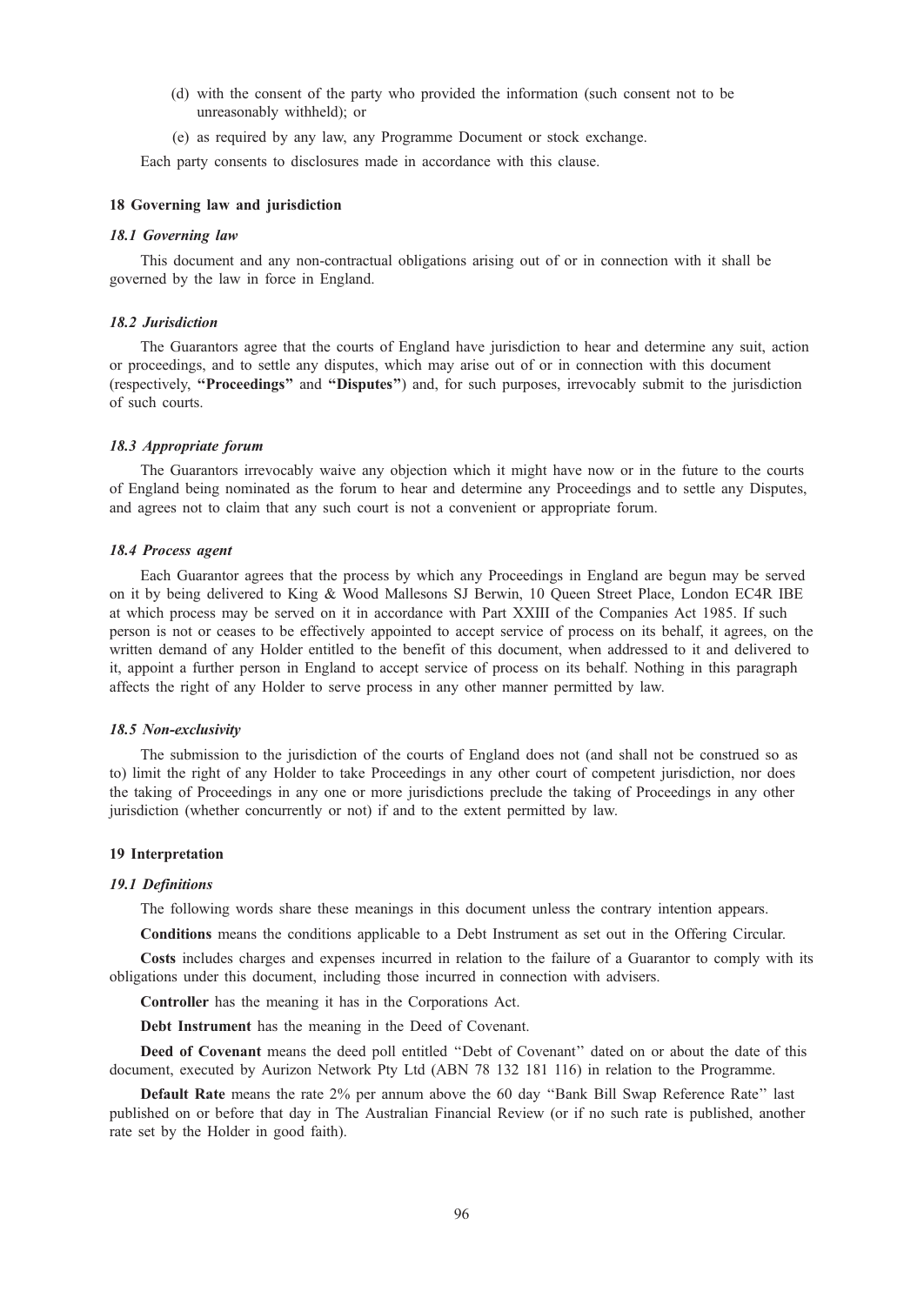Guarantor means the Original Guarantor and each Subsidiary of the Original Guarantor who becomes a Guarantor in accordance with clause 15 (''New Guarantors''), unless any such Subsidiary has ceased to be a Guarantor pursuant to this document.

Guaranteed Money means, at any time, in respect of Debt Instruments that are specified to have the benefit of this guarantee in the applicable Pricing Supplement to those Debt Instruments, all amounts then due for payment or which will or may become due for payment or which remain unpaid, by the Issuer to a Holder of any of those Debt Instruments (for its own account or for the account of another person) in connection with this document (including transactions in connection with them), but excluding those amounts:

- (a) which relate to any present or future tax, levy, impost, deduction, charge or duty (together with any related interest, penalty, fine or expense) levied or imposed by any government or any person charged with the administration of any law; and
- (b) created pursuant to an instrument or transaction which specifically excludes the application of this guarantee.
- A person is Insolvent if:
	- (a) it is (or states that it is) an insolvent under administration or insolvent (each as defined in the Corporations Act); or
	- (b) it has had a Controller appointed, is in liquidation, in provisional liquidation, under administration or wound up or has had a Receiver appointed to any part of its property; or
	- (c) it is subject to any arrangement, assignment, moratorium or composition, protected from creditors under any statute or dissolved (in each case, other than to carry out a reconstruction or amalgamation while solvent on terms approved by the Holders); or
	- (d) an application or order has been made (and in the case of an application, it is not stayed, withdrawn or dismissed within 60 days), resolution passed, proposal put forward, or any other action taken, in each case in connection with that person, which is preparatory to or could result in any of (a), (b) or (c) above; or
	- (e) it is taken (under section 459F(1) of the Corporations Act) to have failed to comply with a statutory demand; or
	- (f) it is the subject of an event described in section  $459C(2)(b)$  or section 585 of the Corporations Act (or it makes a statement from which the Holder reasonably deduces it is so subject); or
	- (g) it is otherwise unable to pay its debts when they fall due; or
	- (h) something having a substantially similar effect to (a) to (g) happens in connection with that person under the law of any jurisdiction.

Issuer means, in respect of a Debt Instrument, Aurizon Network Pty Ltd (ABN 78 132 181 116) or such other person appointed under the Deed of Covenant as a new issuer and a reference to an Issuer in respect of an Debt Instrument is to the individual Issuer of such Debt Instrument or otherwise as the context requires.

Offering Circular means the most recent information memorandum issued by the Issuer in connection with the Debt Instruments and the Programme and dated on or about the date of this document, as amended, supplemented, updated or replaced from time to time including the documents incorporated by reference into the most recent information memorandum (including, without limitation, in the case of a Tranche of Debt Instruments, any relevant Pricing Supplement).

Programme Documents has the meaning it has in the Details.

Related Entity has the meaning it has in the Corporations Act.

# 19.2 Terms defined in the Conditions

A term which has a defined meaning in the Conditions has the same meaning when used in this document unless it is expressly defined in this document when the meaning in this document prevails.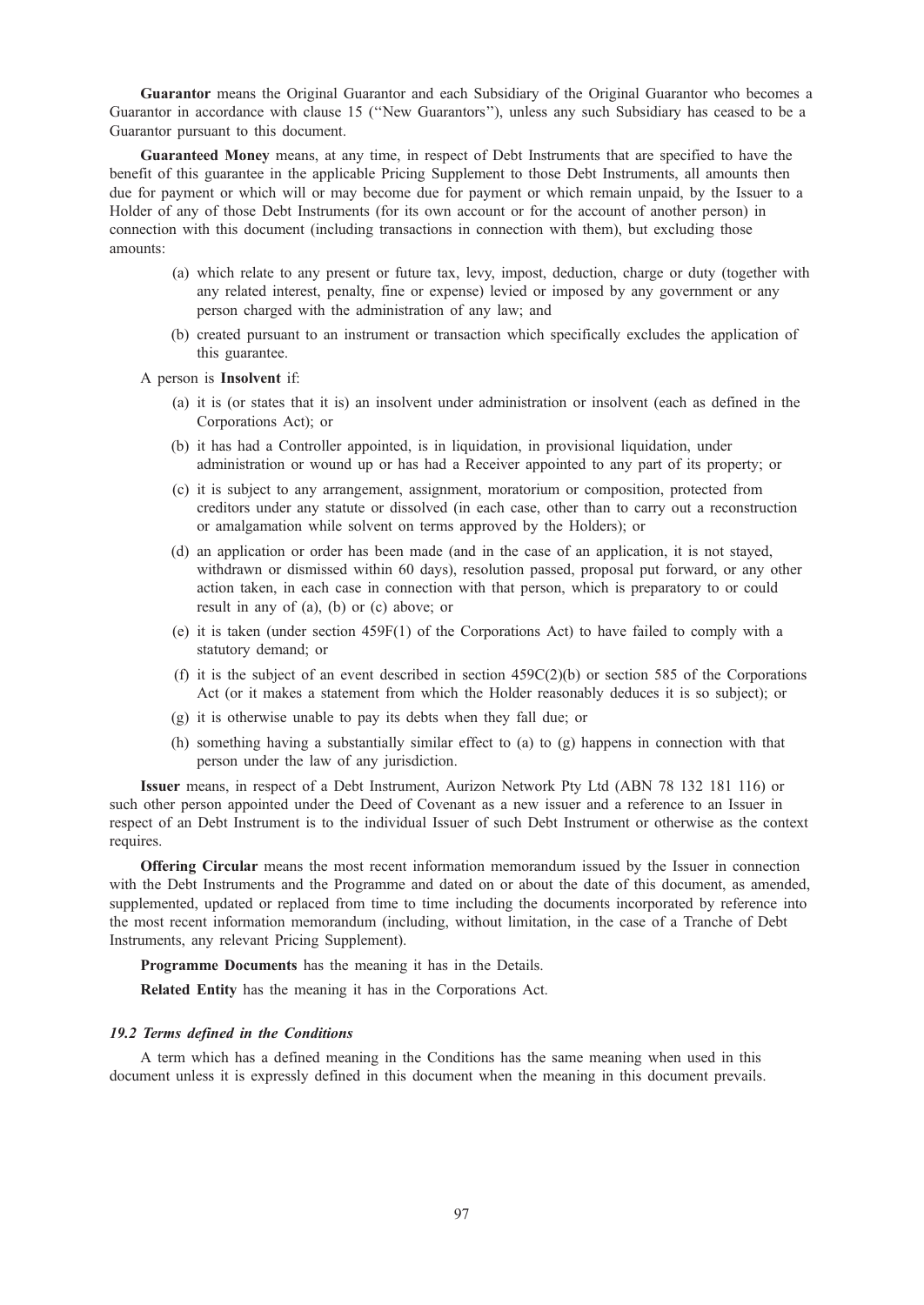# 19.3 References to certain general terms

Unless the contrary intention appears, in this document:

- (a) a reference to a group of persons is a reference to any two or more of them jointly and to each of them individually;
- (b) an agreement, representation or warranty in favour of two or more persons is for the benefit of them jointly and each of them individually;
- (c) an agreement, representation or warranty by two or more persons binds them jointly and each of them individually but an agreement, representation or warranty by a Holder binds a Holder individually only;
- (d) a reference to any thing (including an amount) is a reference to the whole and each part of it;
- (e) a reference to a document (including this document) includes any variation or replacement of it;
- (f) the word ''law'' includes common law, principles of equity, and laws made by parliament (and laws made by parliament include State, Territory and Commonwealth laws and regulations and other instruments under them, and consolidations, amendments, re-enactments or replacements of any of them);
- (g) a reference to accounting standards is a reference to the accounting standards as defined in the Corporations Act and a reference to an accounting term is a reference to that term as it is used in those accounting standards, or, if not inconsistent with those standards, in accounting principles and practices generally accepted in Australia;
- (h) the word ''person'' includes an individual, a firm, a body corporate, an unincorporated association and an authority;
- (i) a reference to a particular person includes the person's executors, administrators, successors, substitutes (including persons taking by novation) and assigns;
- (j) the words ''including'', ''for example'' or ''such as'' when introducing an example, do not limit the meaning of the words to which the example relates to that example or examples of a similar kind;
- (k) a reference to the Corporations Act is a reference to the Corporations Act 2001 (Cth).

# 19.4 Number

The singular includes the plural and vice versa.

#### 19.5 Headings

Headings (including those in brackets at the beginning of paragraphs) are for convenience only and do not affect the interpretation of this document.

# 19.6 Cross guarantee

This document takes effect as a cross-guarantee and cross-indemnity when one or more of the debtors under the Programme are the same as one or more of the Guarantors. In those circumstances it is a separate guarantee and indemnity in relation to each debtor as if that person were:

- (a) the only person referred to as a debtor; and
- (b) excluded from the definition of ''Guarantor''.

EXECUTED as a deed poll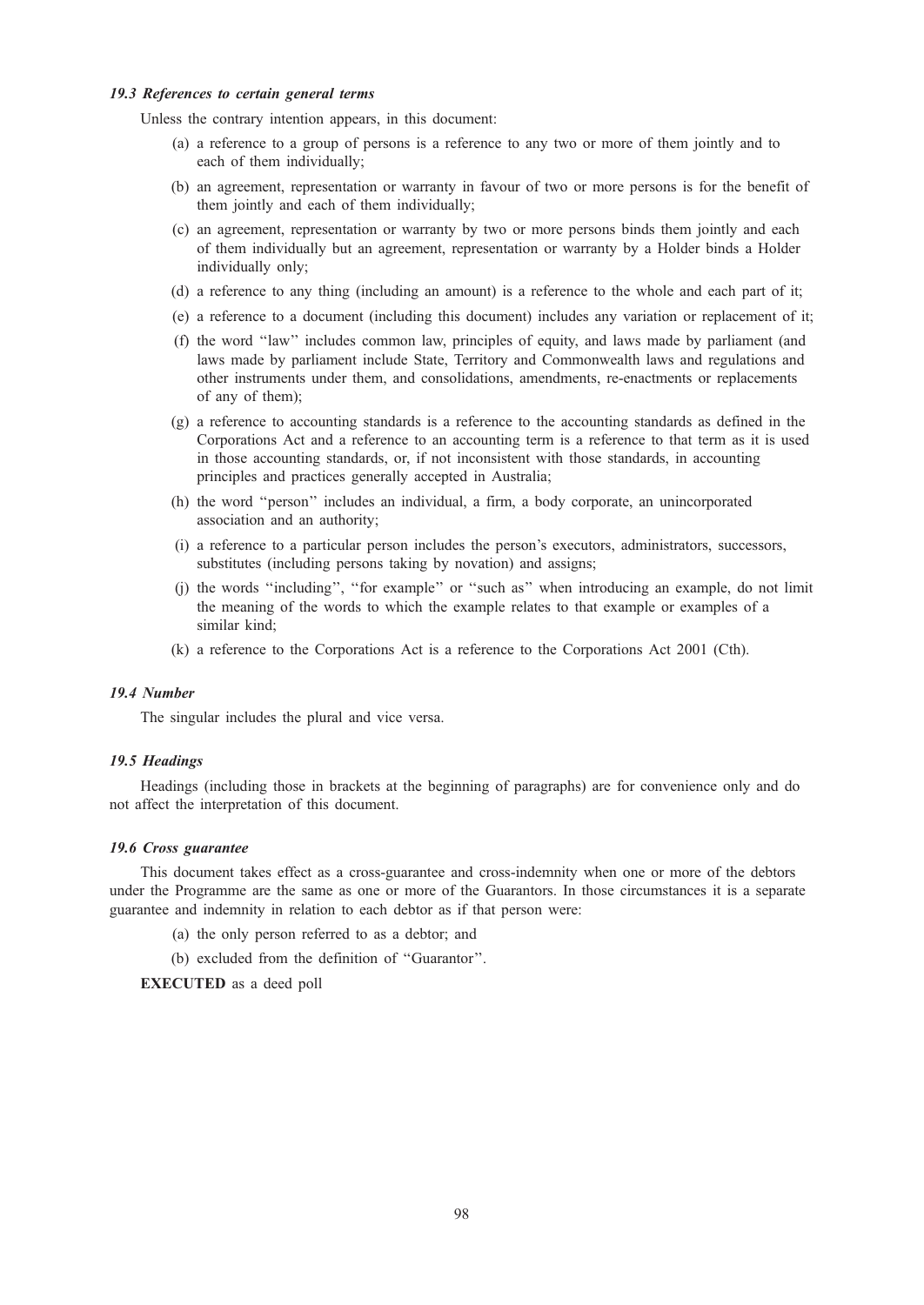# Schedule 1 Form of New Guarantor Deed Poll

| <b>New</b><br>Guarantor                      | Name                | #insert full name#                                                                                                                   |  |
|----------------------------------------------|---------------------|--------------------------------------------------------------------------------------------------------------------------------------|--|
|                                              | <b>ABN/ACN/ARBN</b> | $\#insert\#$                                                                                                                         |  |
|                                              | Address             | $\#insert\#$                                                                                                                         |  |
|                                              | Telephone           | #telephone number#                                                                                                                   |  |
|                                              | Fax                 | $#$ fax number#                                                                                                                      |  |
|                                              | Attention           | $\#insert\#$                                                                                                                         |  |
| Original<br>Agreement                        |                     | Guarantee Deed Poll made by, amongst others, Aurizon Network Pty<br>Ltd (ABN 78 132 181 116) and dated on or about 2 September 2014. |  |
| Governing<br>law of this<br>document<br>poll |                     | The same as the Original Agreement described above.                                                                                  |  |

# Deed Poll

BY THIS DOCUMENT POLL the New Guarantor described above, for the benefit of the parties to the Original Agreement:

- (a) irrevocably agrees that from the date of this document poll it is a Guarantor;
- (b) irrevocably agrees to comply with and be bound by all current and future obligations of a Guarantor under the Original Agreement;
- (c) acknowledges having read a copy of the Original Agreement before signing this document poll;
- (d) gives, as at the date of this document poll, all representations and warranties on the part of a Guarantor contained in the Original Agreement; and
- (e) acknowledges receiving valuable consideration for this document poll.

The ''Interpretation'' clause of the Original Agreement described above applies to this document poll as if it was fully set out in this document poll.

DATED [ ]

EXECUTED as a deed poll

[Insert execution clause for New Guarantor]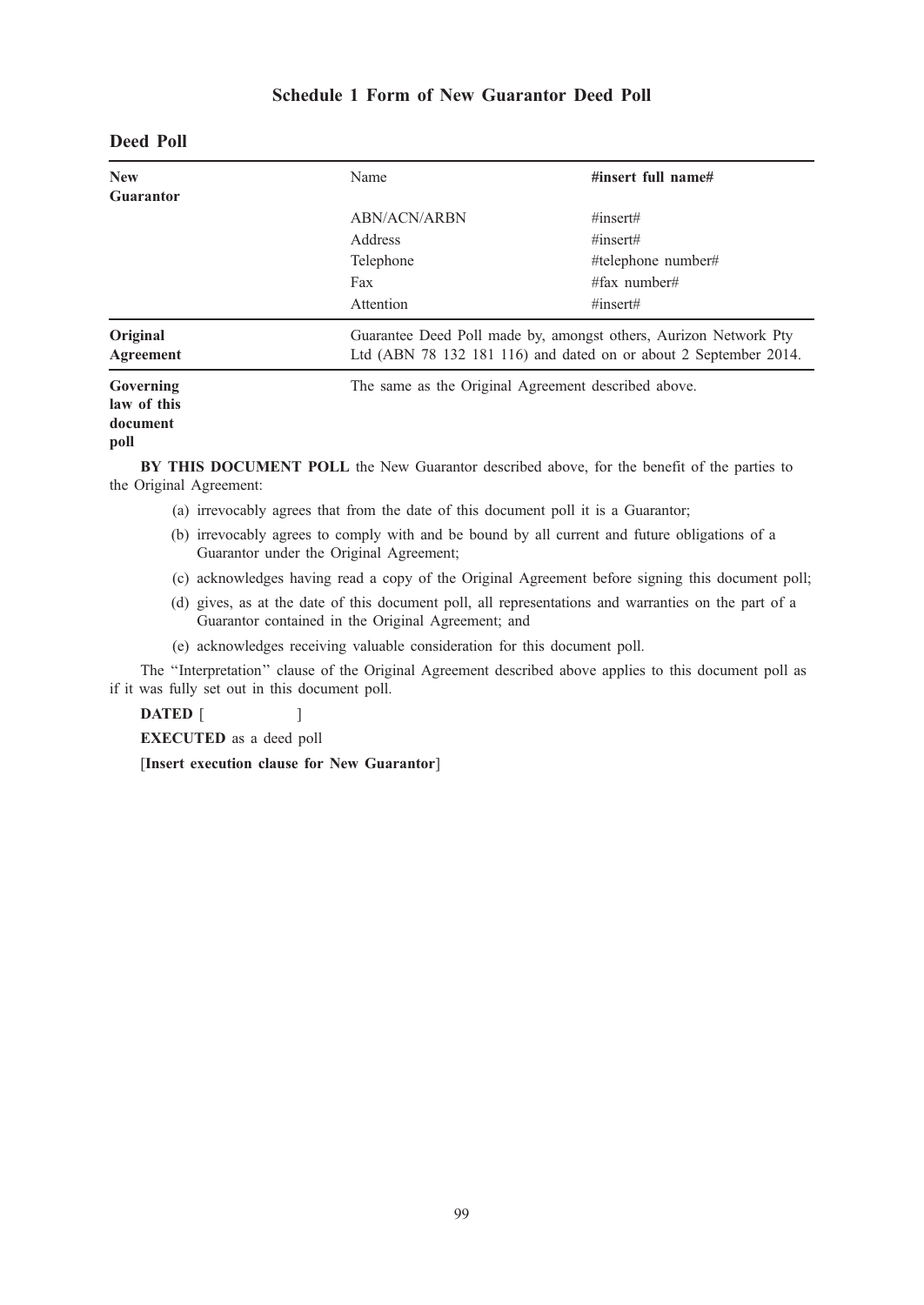# AUSTRALIAN TAXATION

#### Australian Taxation

The following is a summary of the withholding tax treatment under the Australian Tax Act and the Taxation Administration Act 1953 of Australia, at the date of this Offering Circular, of payments of interest (as defined in the Australian Tax Act) by the Issuer on the Debt Instruments and certain other Australian tax matters. A term used below but not otherwise defined has the meaning given to it in the Conditions. It is a general guide and should be treated with appropriate caution.

This summary applies to holders of Debt Instruments that are:

- residents of Australia for tax purposes that do not acquire or hold their Debt Instruments in carrying on a business outside of Australia, and non-residents of Australia for tax purposes that acquire and hold their Debt Instruments in carrying on a business at or through a permanent establishment in Australia ("Australian Holders"); and
- non-residents of Australia for tax purposes that do not acquire or hold their Debt Instruments in carrying on a business at or through a permanent establishment in Australia, and Australian tax residents that acquire and hold their Debt Instruments in carrying on a business outside of Australia (''Non-Australian Holders'').

The summary is not exhaustive and, in particular, does not deal with the position of certain classes of Holders (including, without limitation, dealers in securities, custodians or other third parties who hold Debt Instruments on behalf of any person), nor does it deal with Partly Paid Debt Instruments, Dual Currency Debt Instruments or Indexed Linked Debt Instruments. If such Debt Instruments are issued, their Australian taxation treatment will be summarised in the relevant Pricing Supplement.

In addition, unless expressly stated, this summary does not consider the Australian tax consequences for persons who hold interests in any Clearing System.

Prospective Holders should also be aware that particular terms of issue of any Series of Debt Instruments may affect the tax treatment of that Series of Debt Instruments. Information regarding taxes in respect of Debt Instruments may also be set out in the relevant Pricing Supplement.

This summary is not intended to be, nor should it be construed as, legal or tax advice to any particular Holder. Each Holder should seek professional tax advice in relation to their particular circumstances.

### 1. Australian interest withholding tax

The Australian Tax Act characterises securities as either ''debt interests'' (for all entities) or ''equity interests'' (for companies) including for the purposes of Australian interest withholding tax imposed under Division 11A of Part III of the Australian Tax Act ("Australian IWT") and dividend withholding tax. The Issuer intends to issue Debt Instruments which will be characterised as both ''debt interests'' and ''debentures'' for these purposes. If Debt Instruments are issued which are not so characterised, further information on the material Australian tax consequences of payments of interest and certain other amounts on those Debt Instruments will be specified in the relevant Pricing Supplement (or another relevant supplement to this Offering Circular).

For Australian IWT purposes, ''interest'' is defined to include amounts in the nature of, or in substitution for, interest and certain other amounts.

#### Australian Holders

Payments of interest in respect of the Debt Instruments to Australian Holders should not be subject to Australian IWT.

#### Non-Australian Holders

Australian IWT is payable at a rate of 10% of the gross amount of interest paid by the Issuer to a Non-Australian Holder, unless an exemption is available.

# (a) Section 128F exemption from Australian IWT

An exemption from Australian IWT is available in respect of interest paid on the Debt Instruments if the requirements of section 128F of the Australian Tax Act are satisfied.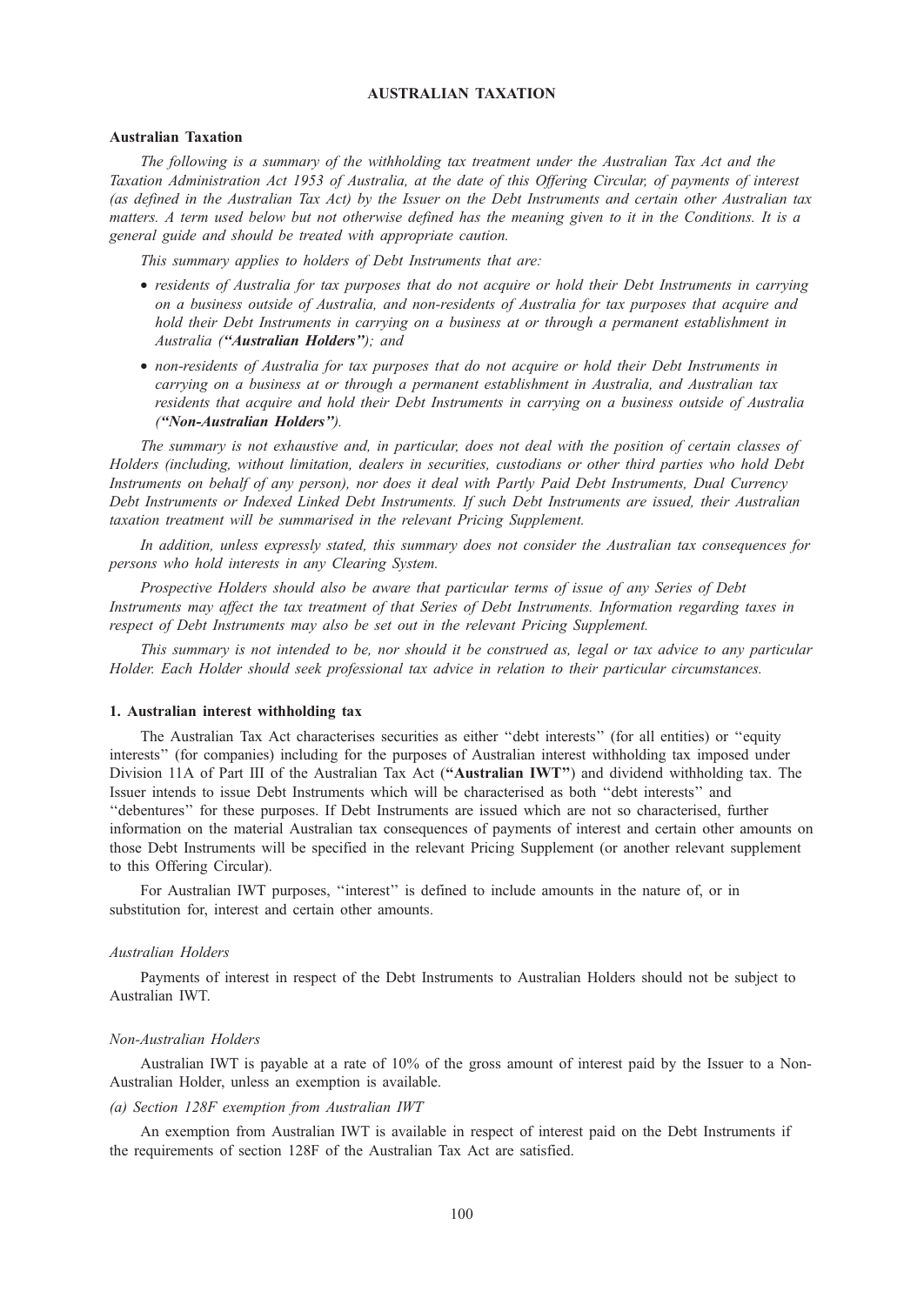Unless otherwise specified in any relevant Pricing Supplement (or another relevant supplement to this Offering Circular), the Issuer intends to issue the Debt Instruments in a manner which will satisfy the requirements of section 128F of the Australian Tax Act.

In broad terms, the requirements are as follows:

(i) the Issuer is a resident of Australia and a company (as defined in section 128F(9) of the Australian Tax Act) when it issues the Debt Instruments and when interest is paid;

(ii) the Debt Instruments are issued in a manner which satisfies the ''public offer'' test in section 128F of the Australian Tax Act.

In relation to the Debt Instruments, there are five principal methods of satisfying the public offer test, the purpose of which is to ensure that lenders in capital markets are aware that the Issuer is offering the Debt Instruments for issue. In summary, the five methods are:

- offers to 10 or more unrelated financiers, securities dealers or other entities that carry on the business of investing in securities in the course of operating in financial markets;
- offers to 100 or more investors of a certain type;
- offers of listed Debt Instruments;
- offers via publicly available information sources; or
- offers to a dealer, manager or underwriter who offers to sell the Debt Instruments within 30 days by one of the preceding methods;

(iii) the Issuer does not know, or have reasonable grounds to suspect, at the time of issue, that the Debt Instruments (or interests in the Debt Instruments) were being, or would later be, acquired, directly or indirectly, by an ''associate'' of the Issuer, except as permitted by section 128F(5) of the Australian Tax Act (see below); and

(iv) at the time of the payment of interest, the Issuer does not know, or have reasonable grounds to suspect, that the payee is an "associate" of the Issuer, except as permitted by section 128F(6) of the Australian Tax Act (see below).

An "associate" of the Issuer for the purposes of section 128F of the Australian Tax Act includes:

- a person or entity which holds more than 50% of the voting shares of, or otherwise controls, the Issuer;
- an entity in which more than 50% of the voting shares are held by, or which is otherwise controlled by, the Issuer;
- a trustee of a trust where the Issuer is capable of benefiting (whether directly or indirectly) under that trust; and
- a person or entity who is an "associate" of another person or entity which holds more than 50% of the voting shares of, or otherwise controls, the Issuer.

However, for the purposes of sections 128F(5) and (6) of the Australian Tax Act (see paragraphs (iii) and (iv) above), ''associate'' does not include:

(A) an onshore associate (ie an Australian resident associate who does not acquire the Debt Instruments in carrying on business at or through a permanent establishment outside Australia, or a non-Australian resident associate who acquires the Debt Instruments in carrying on business at or through a permanent establishment in Australia); or

(B) an offshore associate (ie an Australian resident associate who acquires the Debt Instruments in carrying on business at or through a permanent establishment outside Australia, or a non-Australian resident associate who does not acquire the Debt Instruments in carrying on business at or through a permanent establishment in Australia) who is acting in the capacity of:

(i) in the case of section 128F(5), a dealer, manager or underwriter in relation to the placement of the relevant Debt Instruments, or a clearing house, custodian, funds manager or responsible entity of a registered managed investment scheme; or

(ii) in the case of section 128F(6), a clearing house, paying agent, custodian, funds manager or responsible entity of a registered managed investment scheme.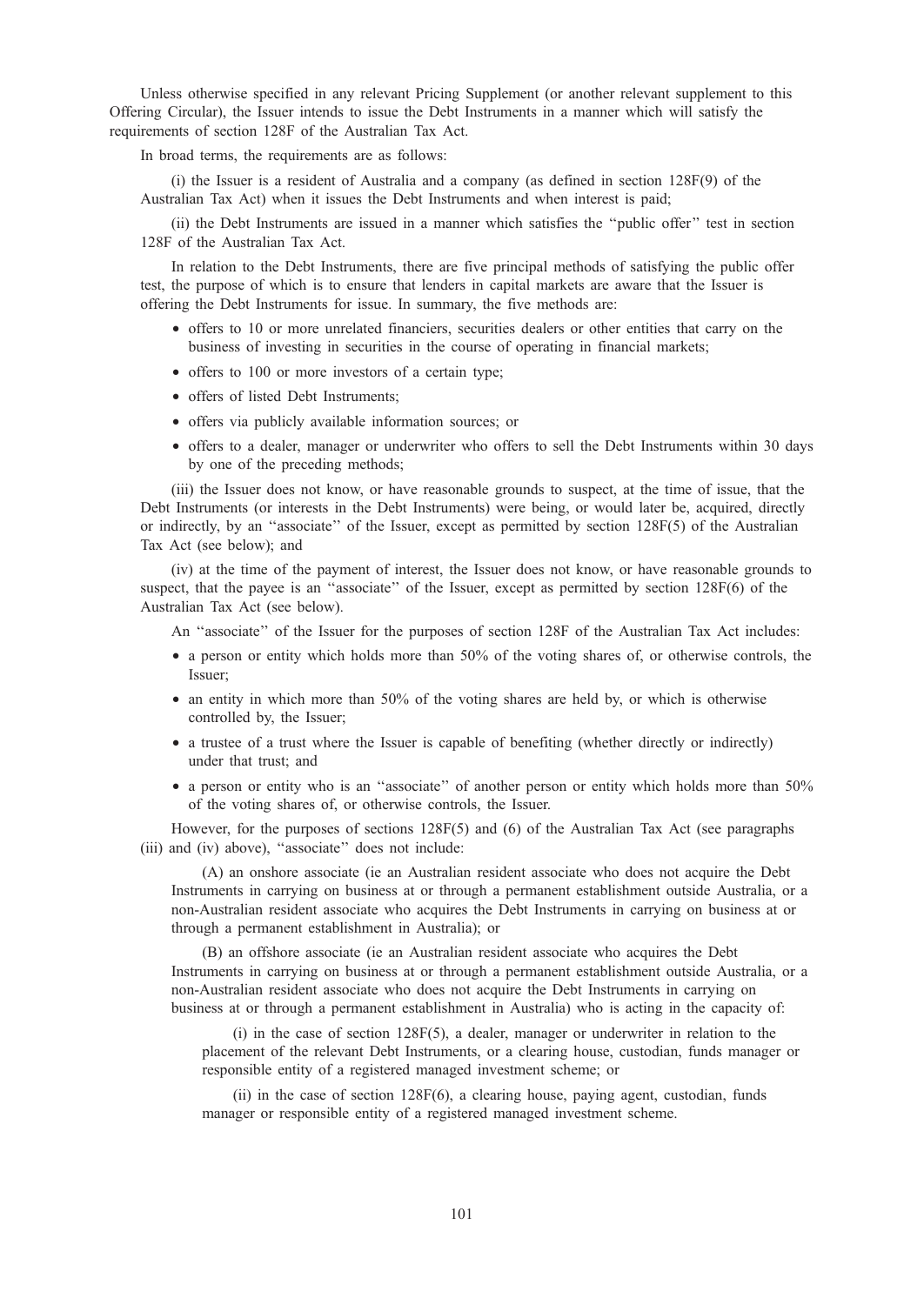# (b) Exemptions under certain double tax conventions

The Australian government has signed new or amended double tax conventions (''New Treaties'') with a number of countries (each a "Specified Country"). The New Treaties apply to interest derived by a resident of a Specified Country.

Broadly, the New Treaties effectively prevent Australian IWT applying to interest derived by:

- governments of the Specified Countries and certain governmental authorities and agencies in a Specified Country; and
- a ''financial institution'' resident in a Specified Country which is unrelated to and dealing wholly independently with the Issuer. The term ''financial institution'' refers to either a bank or any other enterprise which substantially derives its profits by carrying on a business of raising and providing finance. However, interest paid under a back to back loan or an economically equivalent arrangement will not qualify for this exemption.

The Australian Federal Treasury maintains a listing of Australia's double tax conventions, including those which allow such an exemption.

#### (c) Payment of additional amounts

As set out in more detail in the Conditions for the Debt Instruments, and unless expressly provided to the contrary in the relevant Pricing Supplement (or another relevant supplement to this Offering Circular), if the Issuer is at any time required by law to withhold or deduct an amount in respect of any Australian withholding taxes imposed or levied by the Commonwealth of Australia in respect of the Debt Instruments, the Issuer must, subject to certain exceptions, pay such additional amounts as may be necessary in order to ensure that each Holder is entitled to receive (at the time the payment is due) the amount it would have received if no such withholdings or deductions had been required to be made.

# (d) Payments under the Guarantee Deed Poll

It is unclear whether or not any payment by a Guarantor under the Guarantee Deed Poll on account of interest owing by the Issuer in respect of the Debt Instruments would be subject to Australian IWT. There are good arguments that such payments (other than interest paid on an overdue amount) do not constitute ''interest'' for Australian withholding tax purposes, and if so, would not be subject to Australian IWT.

The Australian Taxation Office ("ATO") has, however, published a Taxation Determination stating that payments by a guarantor in respect of debentures (such as the Debt Instruments) are entitled to the benefit of the exemption contained in section 128F of the Australian Tax Act if payments of interest in respect of those debentures by the Issuer are exempt from Australian IWT. However, there is some doubt as to whether the Taxation Determination applies in the context of the Guarantee Deed Poll and whether the reasoning adopted in the Taxation Determination is strictly correct.

If such payments are characterised as ''interest'' for Australian withholding tax purposes and an exemption is not available, Australian IWT at the rate of 10% will be payable on payments of interest (as defined in section 128A(1AB) of the Australian Tax Act), or interest paid on an overdue amount, by a Guarantor to Non-Australian Holders.

# (e) Debt Instruments in bearer form

Section 126 of the Australian Tax Act imposes a type of withholding tax (see below in relation to the rate of withholding tax) on the payment of interest on debentures (such as the Bearer Debt Instruments) in bearer form if the issuer fails to disclose the names and addresses of the holders of the debentures to the ATO.

Section 126 does not, however, apply to the payment of interest on Bearer Debt Instruments held by non-Australian residents who do not carry on business at or through a permanent establishment in Australia where the issue of those Bearer Debt Instruments has satisfied the requirements of section 128F of the Australian Tax Act or Australian IWT is payable.

In addition, the ATO has confirmed that for the purpose of section 126, the holder of debentures in bearer form is the person in possession of the debentures. Section 126 is, therefore, limited in its application to persons in possession of Bearer Debt Instruments who are residents of Australia or non-Australian residents who are engaged in carrying on business at or through a permanent establishment in Australia. Where interests in Bearer Debt Instruments are held through Euroclear, Clearstream Luxembourg or another clearing system, the Issuer intends to treat the relevant operator of the clearing system (or its nominee) as the holder of the Bearer Debt Instruments for the purposes of section 126.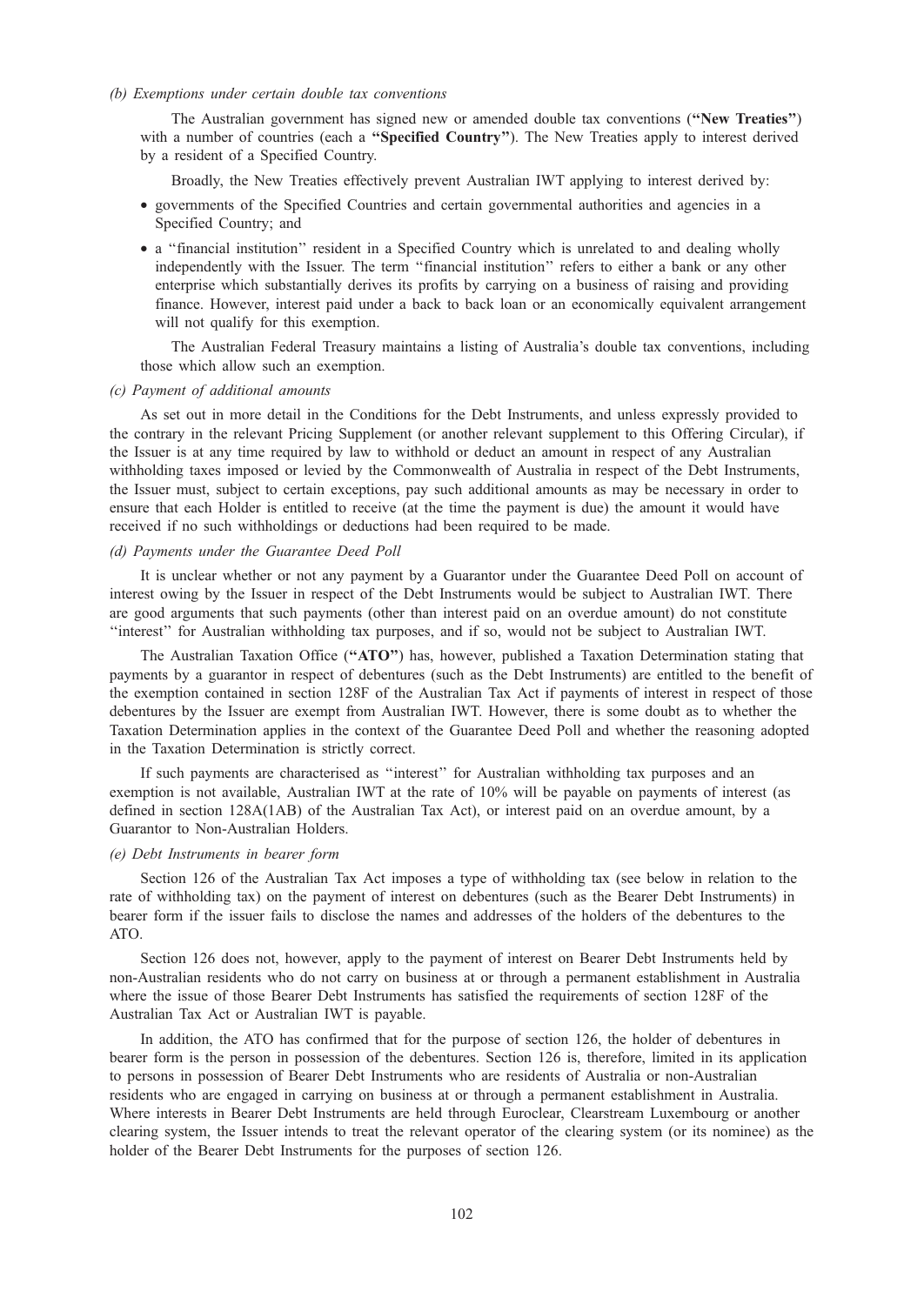The rate of withholding tax is 47% for the 2015-16 and 2016-17 income years and, under current law, will be reduced to 45% following the 2016-17 income year.

# 2. Other tax matters

Under Australian laws as presently in effect:

- death duties—no Debt Instruments will be subject to death, estate or succession duties imposed by Australia, or by any political subdivision or authority therein having power to tax, if held at the time of death;
- stamp duty and other taxes—no ad valorem stamp, issue, registration or similar taxes are payable in Australia on the issue, transfer or redemption of any Debt Instruments;
- TFN/ABN withholding—withholding tax is imposed (see below for the rate of withholding tax) on the payment of interest on certain registered securities unless the relevant payee has quoted an Australian tax file number ("TFN"), (in certain circumstances) an Australian Business Number ("ABN") or proof of some other exception (as appropriate).

Assuming the requirements of section 128F of the Australian Tax Act are satisfied with respect to the Debt Instruments, then such withholding should not apply to payments to a non-resident of Australia for tax purposes that does not derive the interest in connection with a business carried on at or through a permanent establishment in Australia.

The rate of withholding tax is 49% for the 2015-16 and 2016-17 income years and, under current law, will be reduced to 47% following the 2016-17 income year;

- additional withholdings from certain payments to non-residents—the Governor-General may make regulations requiring withholding from certain payments to non-residents of Australia (other than payments of interest and other amounts which are already subject to the current Australian IWT rules or specifically exempt from those rules). Regulations may only be made if the responsible Minister is satisfied the specified payments are of a kind that could reasonably relate to assessable income of foreign residents;
- garnishee directions by the Commissioner of Taxation—the Commissioner may give a direction requiring the Issuer to deduct from any payment to a Holder any amount in respect of Australian tax payable by the holder. If the Issuer is served with such a direction, then the Issuer will comply with that direction and make any deduction required by that direction, and no additional amount will be payable to the Holder as set out in more detail in the Conditions;
- *supply withholding tax—payments in respect of the Debt Instruments can be made free and clear of* any ''supply withholding tax'' imposed under section 12-190 of Schedule 1 to the Taxation Administration Act 1953 of Australia;
- goods and services tax (GST)—neither the issue nor receipt of the Debt Instruments will give rise to a liability for GST in Australia on the basis that the supply of Debt Instruments will comprise either an input taxed financial supply or (in the case of an offshore subscriber) a GST-free supply. Furthermore, neither the payment of principal or interest by the Issuer, nor the disposal of the Debt Instruments, would give rise to any GST liability in Australia.

# 3. Common Reporting Standard

The OECD Common Reporting Standard for Automatic Exchange of Financial Account Information (''CRS'') will require certain financial institutions to report information regarding certain accounts (which may include the Debt Instruments) to their local tax authority and follow related due diligence procedures. Holders may be requested to provide certain information and certifications to ensure compliance with the CRS. A jurisdiction that has signed the CRS Competent Authority Agreement may provide this information to other jurisdictions that have signed the CRS Competent Authority Agreement. A version of the CRS is expected to apply to Australian financial institutions with effect from 1 July 2017.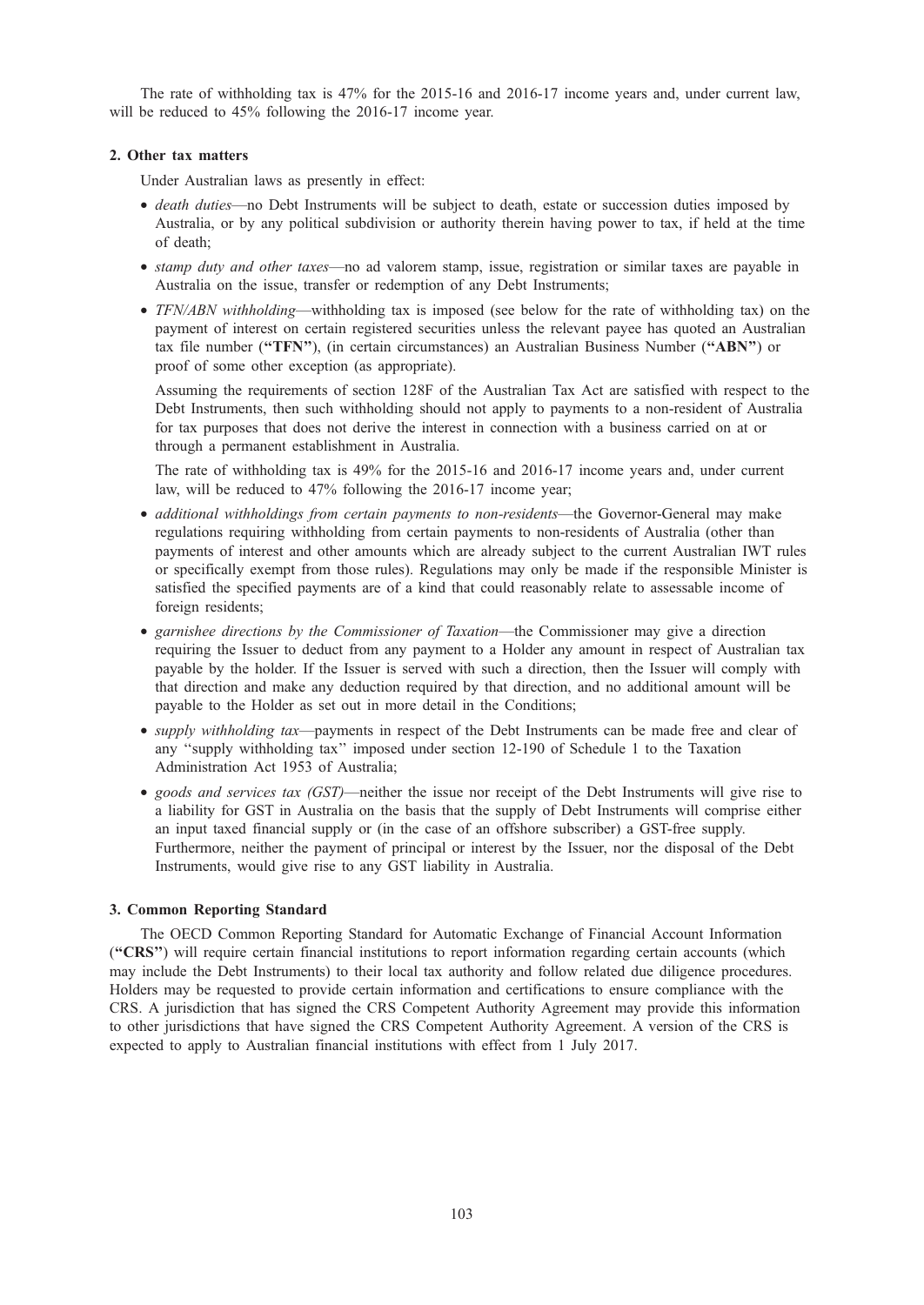# SUBSCRIPTION AND SALE

Under the Programme Agreement dated 2 September 2014 between the Issuer, the Arrangers and the Dealers (as amended and supplemented from time to time, "Programme Agreement"), the Debt Instruments will be offered by the Issuer through the Dealers. The Issuer has the sole right to accept any offer to purchase Debt Instruments and may accept that offer in whole or (subject to the terms of the offer) in part. Each Dealer has the right to reject any offer to purchase Debt Instruments made to it in whole or (subject to the terms of such offer) in part. The Issuer is entitled under the Programme Agreement to appoint one or more Dealers as a dealer for a particular Tranche of Debt Instruments or the Programme generally.

Any of the Dealers or their respective affiliates may purchase the Debt Instruments for its or their own account and enter into transactions, including credit derivatives, such as asset swaps, repackaging and credit default swaps relating to the Debt Instruments and/or other securities of the Issuer or the Guarantors or their respective subsidiaries or associates at the same time as the offer and sale of the Debt Instruments or in secondary market transactions. Such transactions may be carried out as bilateral trades with selected counterparties and separately from any existing sale or resale of the Debt Instruments to which this Offering Circular relates (notwithstanding that such selected counterparties may also be purchasers of the Debt Instruments). Furthermore, investors in the Debt Instruments may include entities affiliated with the Group.

In the Programme Agreement, the Issuer has agreed to reimburse the Dealers for certain of their expenses in connection with the establishment of the Programme and the issue of Debt Instruments under the Programme.

The Issuer will pay each relevant Dealer a commission as agreed between them in respect of Debt Instruments subscribed by it. The Issuer has agreed to reimburse the Arrangers for their expenses incurred in connection with the establishment of the Programme and the Dealers for certain of their activities in connection with the Programme.

The Issuer has agreed to indemnify the Dealers against certain liabilities in connection with the offer and sale of the Debt Instruments. The Dealer Agreement entitles the Dealers to terminate any agreement that they make to subscribe Debt Instruments in certain circumstances prior to payment for such Debt Instruments being made to the Issuer.

Each Dealer has agreed under the Programme Agreement and each further Dealer appointed under the Programme will be required to agree to comply with any applicable law or directive in any jurisdiction in which it may subscribe for, offer, sell, or transfer Debt Instruments and to not directly or indirectly subscribe for, offer, sell or transfer Debt Instruments or distribute any Offering Circular or other offering material in relation to the Debt Instruments in any jurisdiction, except in circumstances that will result in compliance by the Dealer with any applicable law or directive of that jurisdiction.

With regards to each Tranche, the relevant Dealer will be required to comply with such other additional restrictions as the Issuer and the relevant Dealer shall agree and as shall be set out in the applicable Pricing Supplement.

The following selling restrictions apply:

# 1 General

No action has been taken in any jurisdiction that would permit a public offering of the Debt Instruments or possession or distribution of the Offering Circular or other offering material in any jurisdiction where action for that purpose is required.

Persons who receive this Offering Circular are required by the Issuer and the Dealers to comply with any applicable law and directive in each jurisdiction in which they purchase, offer, sell or deliver Debt Instruments or have in their possession or distribute or publish this Offering Circular or other offering material and to obtain any authorisation required by them for the purchase, offer, sale or delivery by them of any Debt Instruments under any applicable law or directive in force in any jurisdiction to which they are subject or in which they make such purchases, offers, sales or deliveries, in all cases at their own expense, and none of the Issuer, the Arrangers, or any Dealer has responsibility for such matters.

In these selling restrictions, ''directive'' includes a treaty, official directive, request, regulation, guideline or policy (whether or not having the force of law) with which responsible participants in the relevant market generally comply.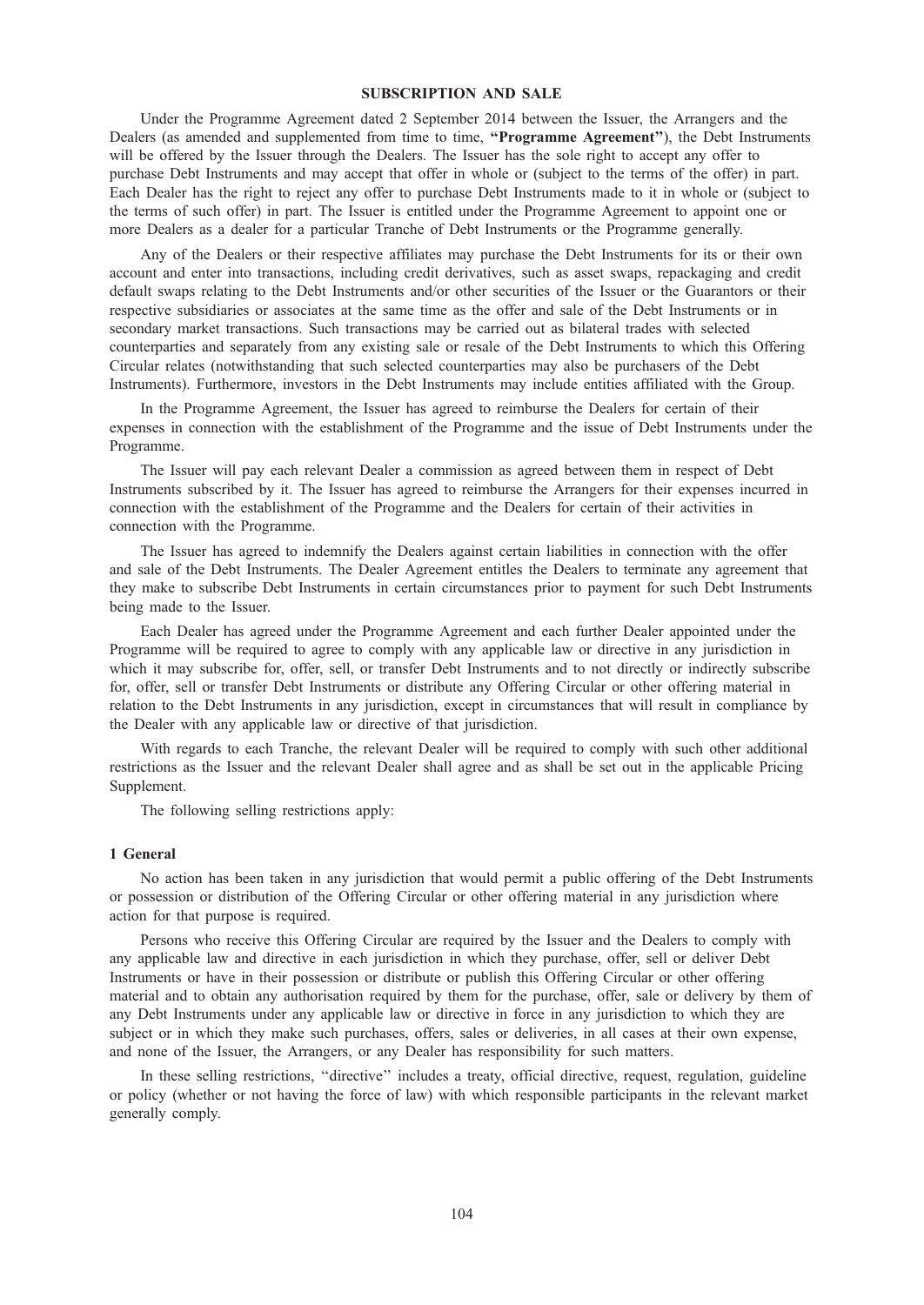# 2 Australia

No prospectus or other disclosure document (as defined in the Corporations Act) in relation to the Programme or any Debt Instruments has been or will be lodged with the Australian Securities and Investments Commission (''ASIC''). Each Dealer has represented and agreed and each further Dealer appointed under the Programme will be required to represent and agree that unless the relevant Pricing Supplement (or another supplement to any Offering Circular) otherwise provides, it:

- (a) has not offered or invited applications, and will not offer or invite applications for the issue, sale or purchase of the Debt Instruments in Australia (including an offer or invitation which is received by a person in Australia); and
- (b) has not distributed or published, and will not distribute or publish, any draft, preliminary or definitive Offering Circular or other offering material or advertisement relating to the Debt Instruments in Australia,

unless (i) the aggregate consideration payable by each offeree is at least A\$500,000 (or its equivalent in other currencies but disregarding moneys lent by the offeror or its associates) or the offer or invitation otherwise does not require disclosure to investors under Part 6D.2 or 7.9 of the Corporations Act, (ii) such action complies with all applicable laws, regulations and directives in Australia (including without limitation the licensing regulations in Chapter 7 of the Corporations Act), and does not require any document to be lodged with ASIC and (iii) the offer or invitation is not made to a person in Australia who is a "retail client'' for the purposes of Section 761G of the Corporations Act.

# 3 Public Offer Selling Restriction under the Prospectus Directive

In relation to each Member State of the European Economic Area (being the countries in the European Union plus Iceland, Norway and Liechtenstein) which has implemented the EU Prospectus Directive (2003/71/EC) (each, a ''Relevant Member State''), each Dealer has represented, warranted and agreed, and each further Dealer appointed under the Programme will be required to represent, warrant and agree, that with effect from and including the date on which the Prospectus Directive is implemented in that Relevant Member State (the "Relevant Implementation Date") it has not made and will not make an offer of Debt Instruments to the public in that Relevant Member State, except that it may, with effect from and including the Relevant Implementation Date, make an offer of Debt Instruments to the public in that Relevant Member State:

- (a) if the Pricing Supplement in relation to the Debt Instruments specifies that an offer of those Debt Instruments may be made other than pursuant to Article 3(2) of the Prospectus Directive in that Relevant Member State (a "Non-exempt Offer"), following the date of publication of a prospectus in relation to such Debt Instruments which has been approved by the competent authority in that Relevant Member State or, where appropriate, approved in another Relevant Member State and notified to the competent authority in that Relevant Member State, provided that any such prospectus has subsequently been completed by the pricing supplement contemplating such Nonexempt Offer, in accordance with the Prospectus Directive, in the period beginning and ending on the dates specified in such prospectus or pricing supplement, as applicable and the Issuer has consented in writing to its use for the purpose of that Non-exempt Offer;
- (b) at any time to any legal entity which is a qualified investor as defined in the Prospectus Directive;
- (c) at any time to fewer than 150 natural or legal persons (other than qualified investors as defined in the Prospectus Directive) subject to obtaining the prior consent of the relevant Dealer or Dealers nominated by the Issuer for any such offer; or
- (d) at any time in any other circumstances falling within Article 3(2) of the Prospectus Directive.

provided that no such offer of Debt Instruments referred to in 3(b) to 3(d) above shall require the Issuer or any Dealer to publish a prospectus pursuant to Article 3 of the Prospectus Directive, or supplement a prospectus pursuant to Article 16 of the Prospectus Directive.

For the purposes of this provision, the expression an ''offer of Debt Instruments to the public'' in relation to any Debt Instruments in any Relevant Member State means the communication in any form and by any means of sufficient information on the terms of the offer and the Debt Instruments to be offered so as to enable an investor to decide to purchase or subscribe the Debt Instruments, as the same may be varied in that Member State by any measure implementing the Prospectus Directive in that Member State and the expression "Prospectus Directive" means EU Prospectus Directive (2003/71/EC) and amendments thereto, including the 2010 PD Amending Directive, to the extent implemented in the relevant Member State and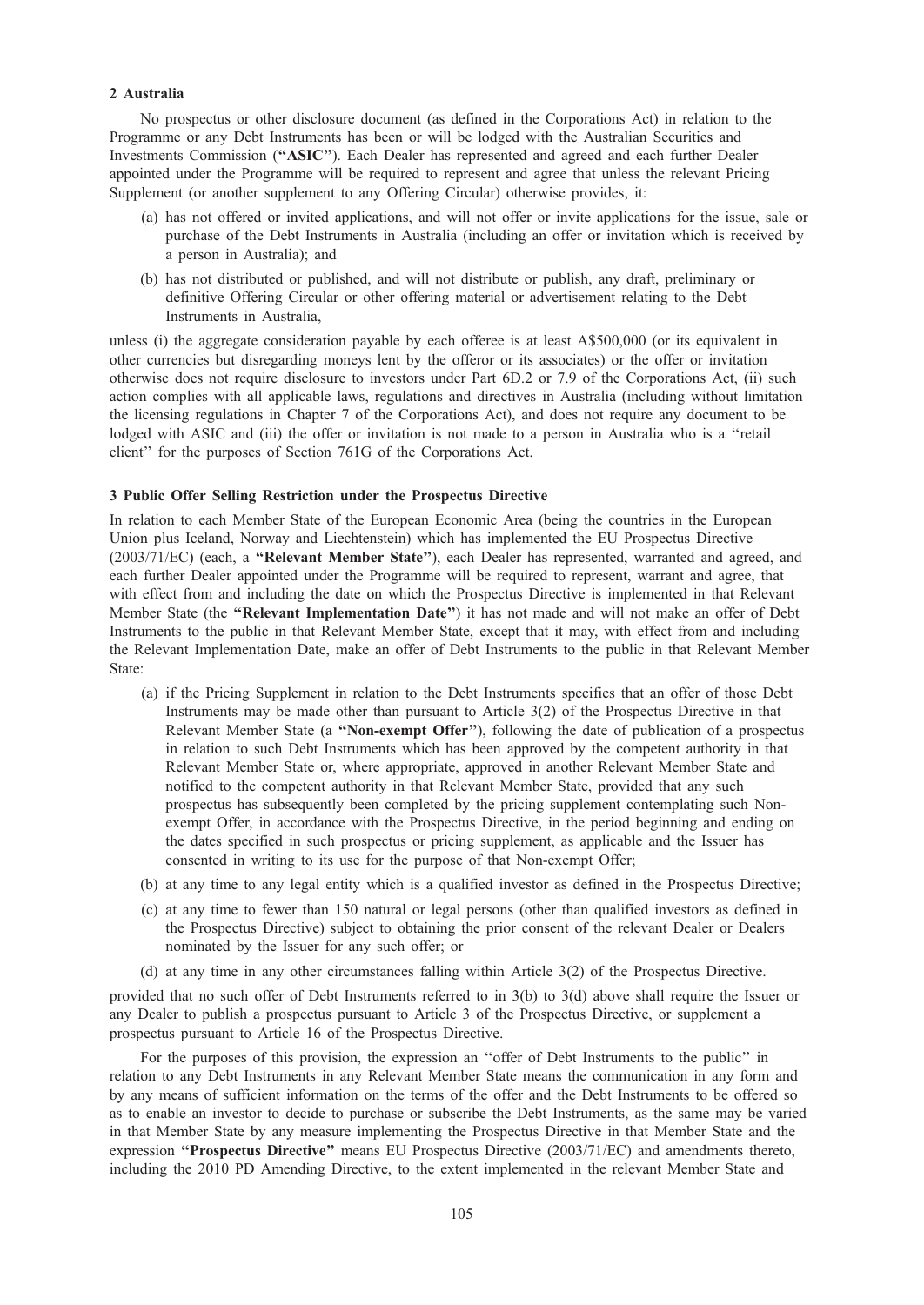includes any relevant implementing measure in each Relevant Member State and the expression ''2010 PD Amending Directive'' means Directive 2010/73/EU.

# 4. Selling Restrictions addressing additional United Kingdom Securities Laws

In relation to each Tranche of Debt Instruments, each Dealer has represented, warranted and agreed and each further Dealer appointed under the Programme will be required to represent, warrant and agree that:

- (a) (regulated activities) in relation to any Debt Instruments which have a maturity of less than one year from the date of issue, (i) it is a person whose ordinary activities involve it in acquiring, holding, managing or disposing of investments (as principal or agent) for the purposes of its business and (ii) it has not offered or sold and will not offer or sell any Debt Instruments other than to persons whose ordinary activities involve them in acquiring, holding, managing or disposing of investments (as principal or as agent) for the purposes of their businesses or who it is reasonable to expect will acquire, hold, manage or dispose of investments (as principal or agent) for the purposes of their businesses where the issue of the Debt Instruments would otherwise constitute a contravention of Section 19 of the Financial Services and Markets Act 2000 ("FSMA") by the Issuer;
- (b) (investment advertisements) it has only communicated or caused to be communicated and will only communicate or cause to be communicated any invitation or inducement to engage in investment activity (within the meaning of section 21 of the FSMA) received by it in connection with the issue or sale of any Debt Instruments in circumstances in which section 21(1) of the FSMA does not apply to the Issuer or (if applicable) the relevant Guarantor; and
- (c) (general compliance) it has complied and will comply with all applicable provisions of the FSMA with respect to anything done by it in relation to any Debt Instruments in, from or otherwise involving the United Kingdom.

# 5 The United States of America

#### Securities Act

The Debt Instruments and the Guarantee have not been and will not be registered under the Securities Act or with any securities regulatory authority of any state or other jurisdiction of the United States.

Terms used in the following five paragraphs have the meanings given to them by Regulation S under the Securities Act.

Bearer Debt Instruments are subject to U.S. tax law requirements and may not be offered, sold or delivered within the United States or its possessions or to a United States person, except in certain transactions permitted by U.S. tax regulations. Terms used in this paragraph have the meanings given to them by the U.S. Internal Revenue Code of 1986 and regulations thereunder.

The Debt Instruments may not be offered, sold, delivered or transferred within the United States of America, its territories or possessions or to, or for the account or benefit of, U.S. Persons except in certain transactions exempt from the registration requirements of the Securities Act.

Each Dealer has represented and agreed and each further Dealer appointed under the Programme will be required to represent and agree that it will not offer, sell or deliver the Debt Instruments:

- (a) as part of their distribution at any time; and
- (b) otherwise until 40 days after completion of the distribution of an identifiable tranche of which such Debt Instruments are a part, as determined and certified to the Principal Paying Agent by the relevant Dealer (or, in the case of an identifiable tranche of which such Debt Instruments are a part of, identifiable tranche of Debt Instruments sold to or through more than one Dealer, by each of such Dealers with respect to Debt Instruments of an identifiable tranche purchased by or through it, in which case the Principal Paying Agent shall notify such Dealer when all such Dealers have so certified),

within the United States of America or to, or for the account or benefit of, U.S. Persons.

Each Dealer has further represented and agreed and each further Dealer appointed under the Programme will be required to further represent and agree that it will have sent to each distributor to which it sells Debt Instruments during the distribution compliance period a confirmation or other notice setting forth the restrictions on offers and sales of the Debt Instruments within the United States of America or to, or for the account or benefit of, U.S. Persons.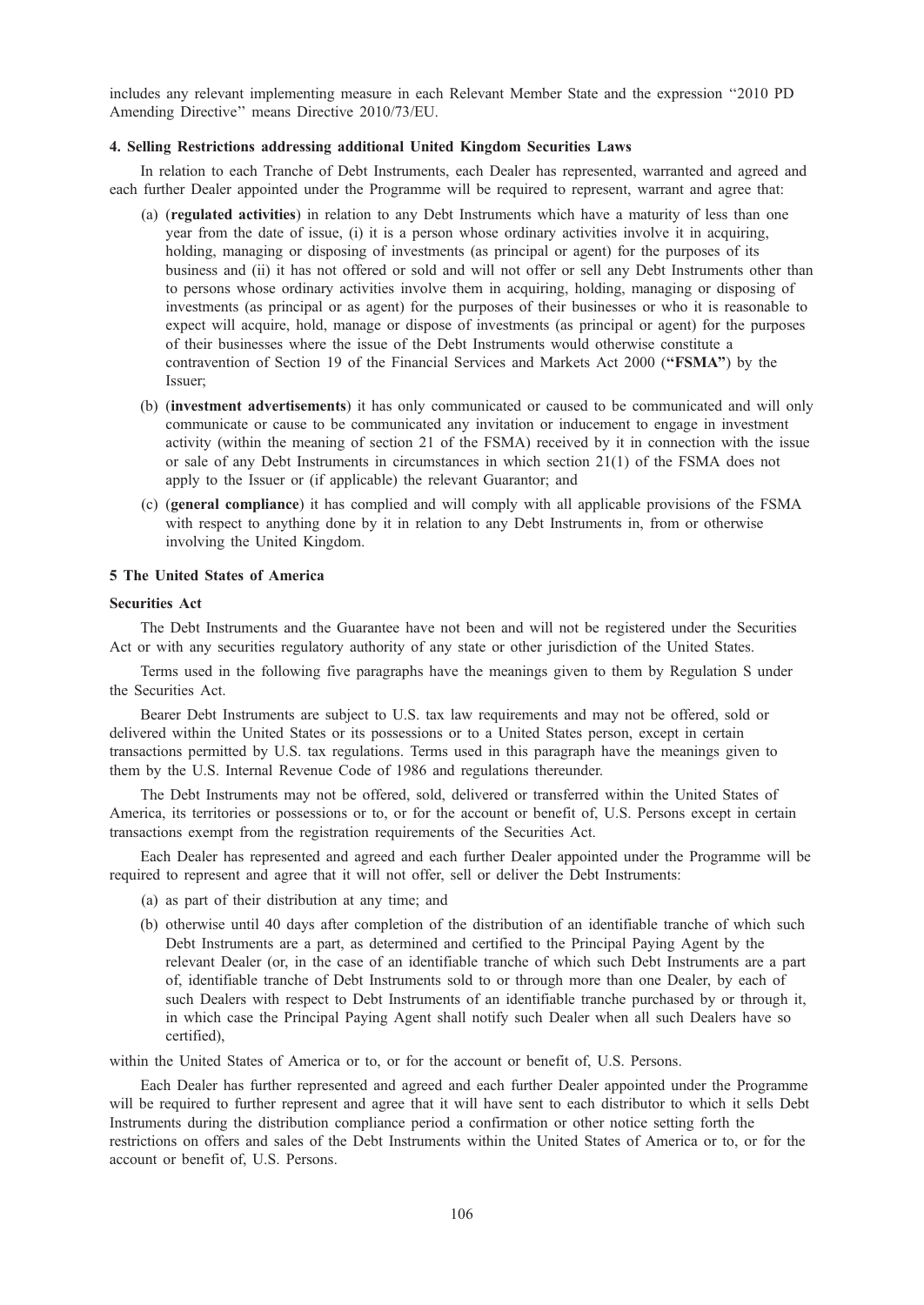The Debt Instruments are being offered and sold outside the United States to non-U.S. persons in reliance on Regulation S.

Until 40 days after the commencement of the offering of any identifiable tranche of Debt Instruments, an offer or sale of Debt Instruments within the United States by any dealer or other distributor (whether or not participating in the offering) may violate the registration requirements of the Securities Act if such offer or sale is made otherwise than in accordance with an available exemption from registration under the Securities Act.

### Bearer Debt Instruments with a maturity of more than one year

Bearer Debt Instruments with a maturity of more than one year are subject to United States tax law requirements and may not be offered, sold or delivered within the United States or its possessions or to a United States person, except in certain transactions permitted by U.S. tax regulations. Terms used in this paragraph have the meanings given to them by the U.S. Internal Revenue Code of 1986 and regulations under it.

In particular, in relation to Bearer Debt Instruments with a maturity of one year or more:

- (a) each Dealer has represented, and each further Dealer appointed under the Programme will be required to represent, that:
	- (i) except to the extent permitted under U.S. Treasury Regulations  $\S1.163-5(c)(2)(i)(D)$ ("D Rules") and  $\S 1.163-5(c)(2)(i)(C)$  ("C Rules"):
		- (A) it has not offered or sold, and agreed that during the 40-day restricted period it will not offer or sell, Debt Instruments to a person who is within the United States or its possessions or to a United States person; and
		- (B) it has not delivered and agrees that it will not deliver within the United States or its possessions definitive Debt Instruments that are sold during the restricted period;
	- (ii) it has, and it has agreed that throughout the restricted period it will have, in effect procedures reasonably designed to ensure that its employees or agents who are directly engaged in selling Debt Instruments are aware that such Debt Instruments may not be offered or sold during the restricted period to a person who is within the United States or its possessions or to a United States person, except as permitted by the D Rules;
	- (iii) it is acquiring the Debt Instruments for purposes of resale in connection with their original issue and if it retains Debt Instruments for its own account, it will only do so in accordance with the requirements of U.S. Treasury Regulations  $\S1.163-5(c)(2)(i)D(6)$ ; and
- (b) with respect to each affiliate that acquires from it Debt Instruments for the purpose of offering or selling such Debt Instruments during the restricted period, each Dealer has either:
	- (i) repeated and confirmed the representations and agreements contained in clause (a) on its behalf; or
	- (ii) agreed that it will obtain from such affiliate for the benefit of the Issuer the representations and agreements contained in clause (a).

Terms used in this paragraph have the meanings given to them by the U.S. Internal Revenue Code of 1986 and regulations thereunder, including the D Rules.

#### Index Linked Debt Instruments and Dual Currency Debt Instruments

Each issue of Index Linked Debt Instruments and Dual Currency Debt Instruments may be subject to additional U.S. selling restrictions agreed between the Issuer and the relevant Dealer as a term of the issue and purchase of such Debt Instruments which are set out in the relevant Pricing Supplement. Each relevant Dealer will be required to agree that it will offer, sell or deliver those Debt Instruments only in compliance with those additional U.S. selling restrictions.

# 6 Hong Kong

In relation to each Tranche of Debt Instruments issued by the Issuer, each Dealer has represented and agreed and each further Dealer appointed under the Programme will be required to represent and agree that:

(a) it has not offered or sold, and will not offer or sell in Hong Kong, by means of any document, any Debt Instruments except for Debt Instruments which are a ''structured product'' as defined in the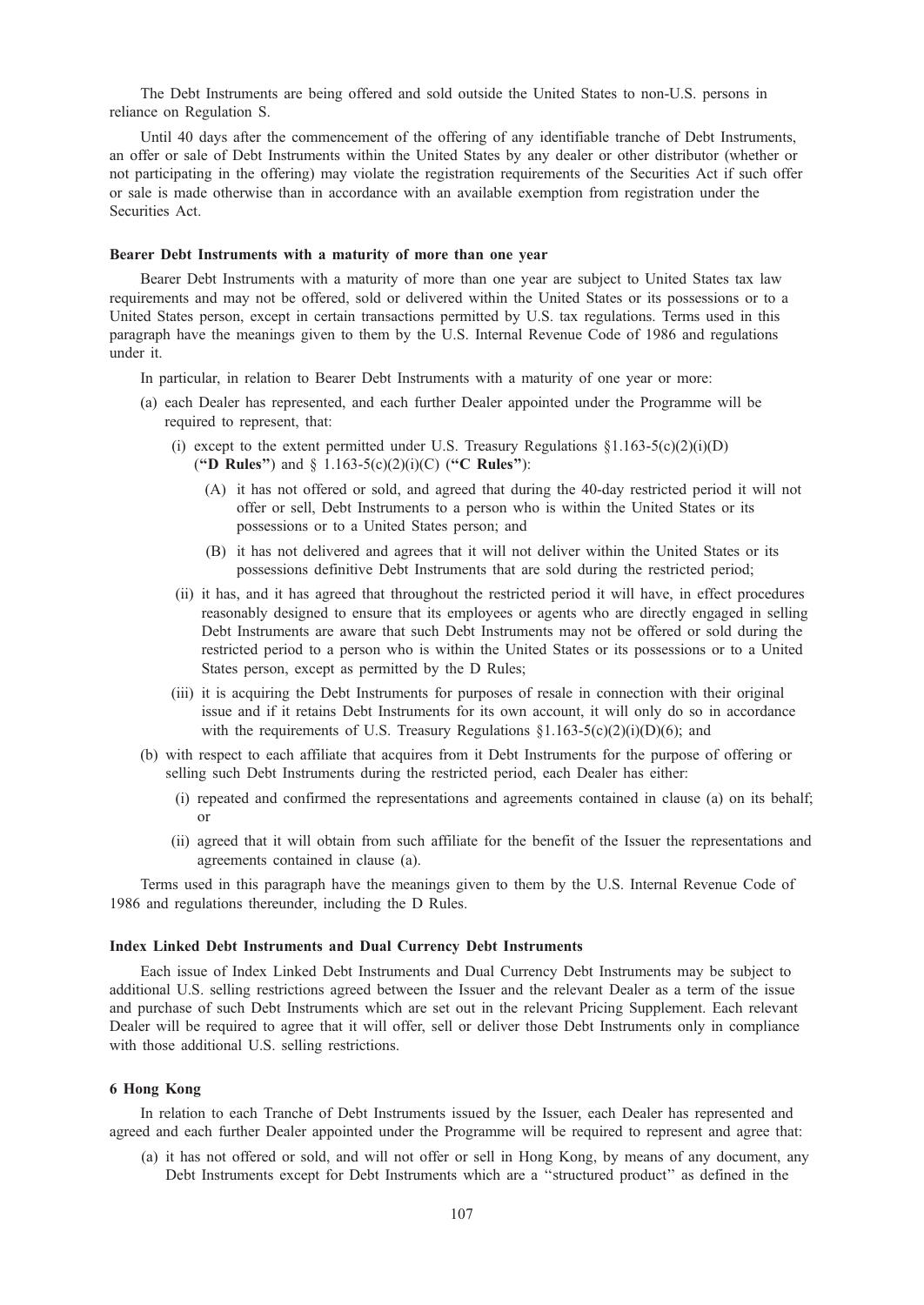Securities and Futures Ordinance (Cap 571) of Hong Kong other than (i) to ''professional investors'' as defined in the Securities and Futures Ordinance and any rules made under that Ordinance; or (ii) in other circumstances which do not result in the document being a ''prospectus'' as defined in the Companies (Winding-Up and Miscellaneous Provisions) Ordinance (Cap. 32) of Hong Kong or which do not constitute an offer to the public within the meaning of that Ordinance; and

(b) it has not issued, or had in its possession for the purposes of issue, and will not issue or have in its possession for the purposes of issue, whether in Hong Kong or elsewhere, any advertisement, invitation, or document relating to the Debt Instruments, which is directed at, or the contents of which are likely to be accessed or read by, the public of Hong Kong (except if permitted to do so under the securities laws of Hong Kong) other than with respect to the Debt Instruments which are or are intended to be disposed of only to persons outside Hong Kong or only to ''professional investors'' as defined in the Securities and Futures Ordinance (Cap. 571) of Hong Kong and any rules made under it.

# 7 Singapore

This Offering Circular has not been and will not be registered as a prospectus with the Monetary Authority of Singapore. Accordingly, this Offering Circular and any other document or material in connection with the offer or sale, or invitation for subscription or purchase, of the Debt Instruments to be issued from time to time by the Issuer pursuant to the Programme may not be circulated or distributed, nor may the Debt Instruments be offered or sold, or be made the subject of an invitation for subscription or purchase, whether directly or indirectly, to persons in Singapore other than (i) to an institutional investor under Section 274 of the Securities and Futures Act, Chapter 289 of Singapore (the "SFA"), (ii) to a relevant person pursuant to Section 275(1), or any person pursuant to Section 275(1A) of the SFA, and in accordance with the conditions specified in Section 275 of the SFA or (iii) otherwise pursuant to, and in accordance with the conditions of, any other applicable provision of the SFA.

Where the Debt Instruments are subscribed or purchased in reliance of an exemption under Sections 274 or 275 of the SFA, the Debt Instruments shall not be sold within the period of 6 months from the date of the initial acquisition of the Debt Instruments, except to any of the following persons:

- (i) an institutional investor (as defined in Section 4A of the SFA);
- (ii) a relevant person (as defined in Section 275(2) of the SFA); or
- (iii) any person pursuant to an offer referred to in Section 275(1A) of the SFA,

unless expressly specified otherwise in Section 276(7) of the SFA or Regulation 32 of the Securities and Futures (Offers of Investments) (Shares and Debentures) Regulations 2005 of Singapore.

Where the Debt Instruments are subscribed or purchased under Section 275 of the SFA by a relevant person which is:

- (a) a corporation (which is not an accredited investor (as defined in Section 4A of the SFA)) the sole business of which is to hold investments and the entire share capital of which is owned by one or more individuals, each of whom is an accredited investor; or
- (b) a trust (where the trustee is not an accredited investor) whose sole purpose is to hold investments and each beneficiary of the trust is an individual who is an accredited investor,

securities (as defined in Section 239(1) of the SFA) of that corporation or the beneficiaries' rights and interest (howsoever described) in that trust shall not be transferred within six months after that corporation or that trust has acquired the Debt Instruments pursuant to an offer made under Section 275 of the SFA except:

- (1) to an institutional investor under Section 274 of the SFA or to a relevant person defined in Section 275(2) of the SFA and in accordance with the conditions specified in Section 275 of the SFA;
- (2) (in the case of such corporation) where the transfer arises from an offer referred to in Section  $276(3)(i)(B)$  of the SFA or (in the case of such trust) where the transfer arises from an offer referred to in Section 276(4)(i)(B) of the SFA;
- (3) where no consideration is or will be given for the transfer;
- (4) where the transfer is by operation of law;
- (5) pursuant to Section 276(7) of the SFA; or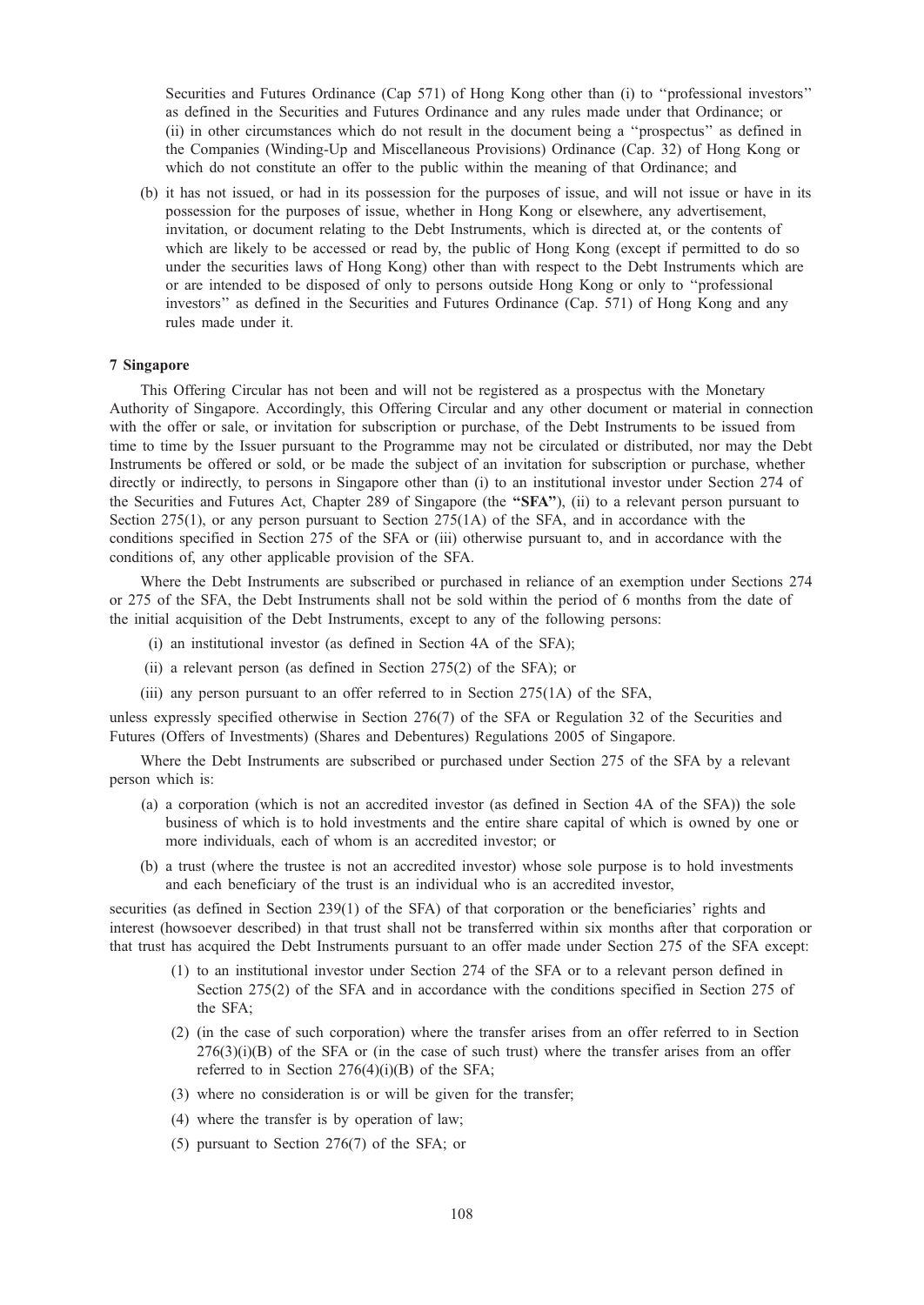(6) pursuant to Regulation 32 of the Securities and Futures (Offers of Investments) (Shares and Debentures) Regulations 2005 of Singapore.

#### 8 Japan

The Debt Instruments have not been and will not be registered under the Financial Instruments and Exchange Act of Japan (Law No. 25 of 1948, as amended) ("FIEA"). Each Dealer has represented, warranted and agreed and each further Dealer appointed under the Programme will be required to represent, warrant and agree that it has not offered or sold and will not offer or sell any Debt Instruments, directly or indirectly, in Japan or to, or for the benefit of, any resident of Japan (as defined under Item 5, Paragraph 1, Article 6 of the Foreign Exchange and Foreign Trade Control Law (Law No. 228 of 1949, as amended)) or to others for re-offering or resale, directly or indirectly, in Japan or to, or for the benefit of, a resident of Japan except pursuant to an exemption from the registration requirements of, and otherwise in compliance with, the FIEA and any other applicable laws, regulations and ministerial guidelines of Japan.

# 9 Canada

The Debt Instruments have not and will not be qualified for sale under the securities laws of any province or territory of Canada. Each Dealer appointed under the Programme has represented and agreed that:

- (a) it has not offered, sold or distributed and will not offer, sell or distribute any Debt Instruments directly or indirectly, in Canada or to or for the benefit of any resident of Canada, other than in compliance with the applicable securities laws of any province or territory of Canada; and
- (b) it has not and will not distribute or deliver this Offering Circular, or any other offering material in connection with any offering of Debt Instruments in Canada, other than in compliance with the applicable securities laws of any province or territory of Canada.

Additional selling restrictions in relation to Canada may be set out in the relevant Pricing Supplement issued in respect of the issue of Debt Instruments. Each Dealer will be required to agree that it will offer, sell and distribute such Debt Instruments only in compliance with such additional Canadian selling restrictions.

# 10 Switzerland

In connection with the initial placement of any Debt Instruments in Switzerland, each Dealer appointed under the Programme agreed that the Debt Instruments have not been offered or sold and will not be offered or sold in Switzerland save for to a limited group of persons within the meaning of the Art. 652a(2) of the Swiss Code of Obligations of 30 March, 1911 (as amended).

### 11 Netherlands

Each Dealer represented, warranted and agreed that with effect from and including 1 January 2012 it will not make an offer of Debt Instruments which are the subject of the offering contemplated by this Offering Circular as completed by the Pricing Supplement in relation thereto to the public in the Netherlands in reliance on Article 3(2) of the Prospectus Directive unless:

- (a) such offer is made exclusively to legal entities which are qualified investors (as defined in the Prospectus Directive and which includes authorised discretionary asset managers acting for the account of retail investors under a discretionary investment management contract) in the Netherlands; or
- (b) a standard exemption logo and wording is disclosed as required by article 5:20(5) of the Dutch Financial Supervision Act (Wet op het financieel toezicht, "FMSA"); or
- (c) such offer is otherwise made in circumstances in which article 5:20(5) of the FMSA is not applicable,

provided that no such offer of Debt Instruments shall require the Issuer or any Dealer to publish a prospectus pursuant to Article 3 of the Prospectus Directive or supplement a prospectus pursuant to Article 16 of the Prospectus Directive.

For the purposes of this provision, the expressions (i) an "offer of Notes to the public" in relation to any Debt Instruments in the Netherlands; and (ii) "Prospectus Directive", have the meaning given to them in paragraph 3 above.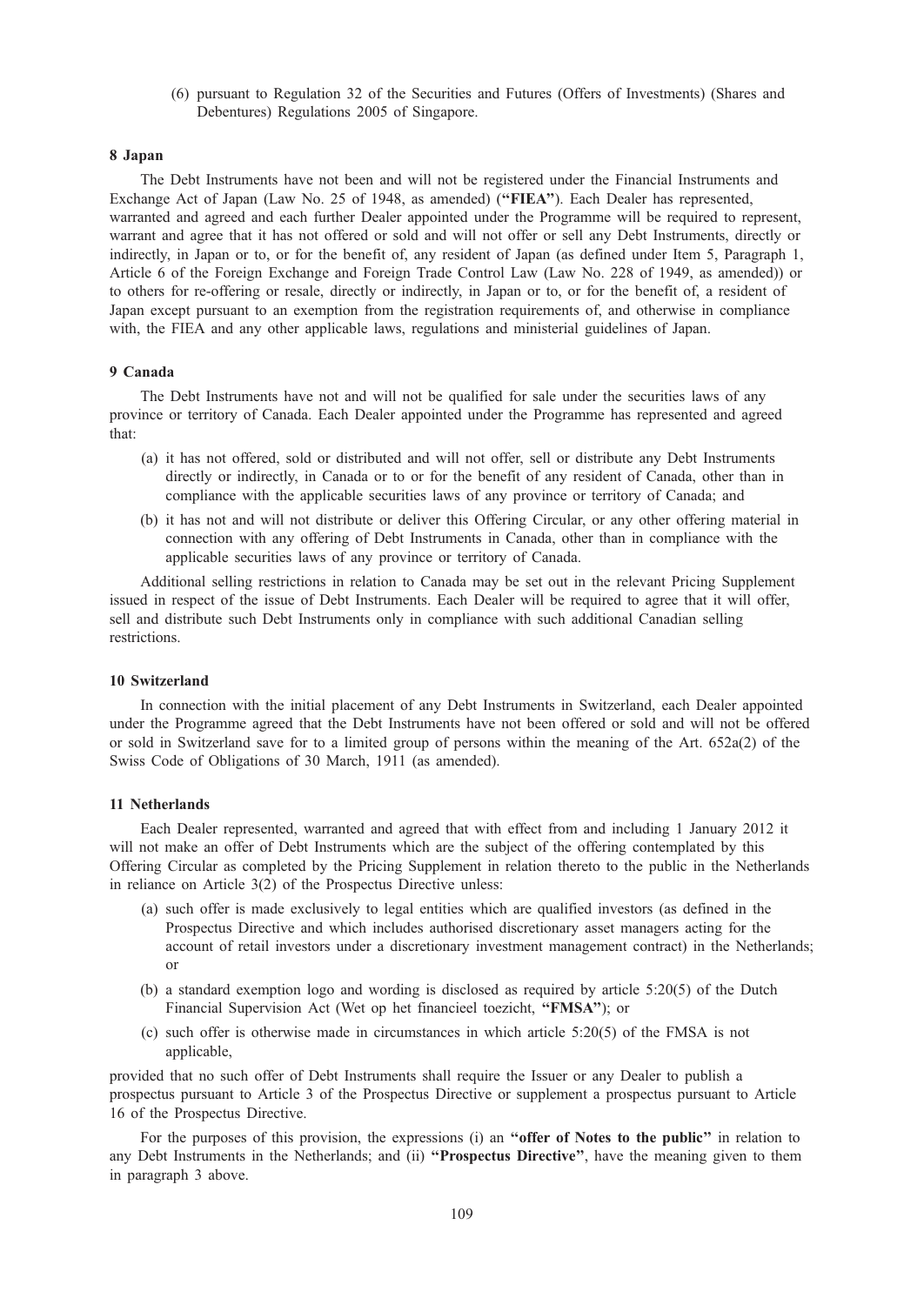Notwithstanding the above, Zero Coupon Debt Instruments may not, directly or indirectly, as part of their initial distribution (or immediately thereafter) or as part of any re-offering be offered, sold, transferred or delivered in the Netherlands. For purposes of this paragraph ''Zero Coupon Debt Instruments'' are Debt Instruments that are in bearer form (whether in definitive or in global form) and that constitute a claim for a fixed sum against the Issuer and on which interest does not become due during their tenor or on which no interest is due whatsoever.

# 12 People's Republic of China

Each Dealer represented and agreed, and each further Dealer appointed under the Programme will be required to represent and agree, that the Debt Instruments are not being offered or sold and may not be offered or sold, directly or indirectly, in the People's Republic of China (for such purposes, not including the Hong Kong and Macau Special Administrative Regions or Taiwan) ("PRC"), except as permitted by all relevant laws and regulations of the PRC.

This Offering Circular does not constitute an offer to sell, or the solicitation of an offer to buy, any Debt Instruments in the PRC to any person to whom it is unlawful to make the offer of solicitation in the PRC.

The Debt Instruments may not be offered, sold or delivered, or offered, sold or delivered to any person for reoffering or resale or redelivery, in any such case directly or indirectly (i) by means of any advertisement, invitation, document or activity which is directed at, or the contents of which are likely to be accessed or read by, the public in the PRC, or (ii) to any person within the PRC, other than in full compliance with the relevant laws and regulations of the PRC.

Investors in the PRC are responsible for obtaining all relevant government regulatory approvals/licences, verification and/or registrations themselves, including, but not limited to, those which may be required by the China Securities Regulatory Commission, the State Administration of Foreign Exchange and/or the China Banking Regulatory Commission, and complying with all relevant PRC laws and regulations, including, but not limited to, all relevant foreign exchange regulations and/or securities investment regulations.

## 13 New Zealand

Neither the Issuer, nor (if applicable) any Guarantor, intends for the Debt Instruments to be offered to the public in New Zealand in terms of the Securities Act 1978 of New Zealand ("NZ Securities Act"). Accordingly, no investment statement or prospectus (each as defined in the NZ Securities Act) has been or will be prepared or (in the case of a prospectus) registered under the NZ Securities Act.

Each Dealer has represented and agreed, and each further Dealer appointed under the Programme will be required to represent and agree, that:

- (a) it has not offered or sold, and will not offer or sell, directly or indirectly, any Debt Instruments; and
- (b) it has not distributed and will not distribute, directly or indirectly, any offering materials or advertisement in relation to any offer of Debt Instruments,

in each case, in New Zealand other than,

- (i) to persons who are "wholesale investors" as that term is defined in clauses  $3(2)(a)$ , (c) and (d) of Schedule 1 to the Financial Markets Conduct Act 2013 of New Zealand (''FMC Act''), being a person who is:
	- an "investment business";
	- "large"; or
	- a "government agency",

in each case as defined in Schedule 1 to the FMC Act; or

(ii) in other circumstances where there is no contravention of the FMC Act, provided that Notes may not be offered or transferred to any ''eligible investors'' (as defined in the FMC Act) or any person that meets the investment activity criteria specified in clause 38 of Schedule 1 to the FMC Act.

## 14 General

These selling restrictions may be changed by the Issuer after consultation with the Arrangers and the Dealers following a change in any law or directive or in its interpretation or administration by an authority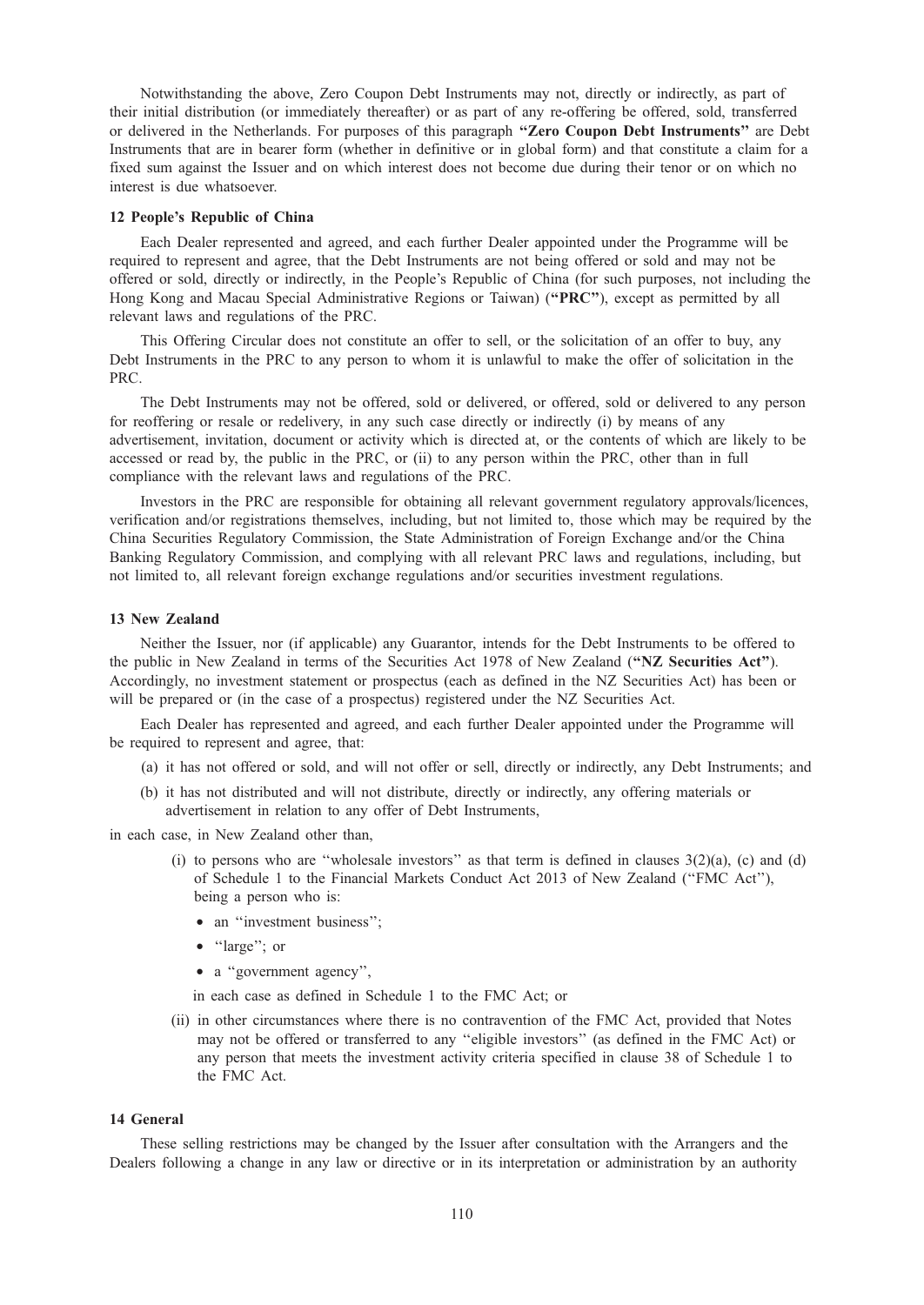or the introduction of a new law or directive. Any change will be set out in the Pricing Supplement issued in respect of the Debt Instruments to which it relates (or in another supplement to this Offering Circular).

No representation is made that any action has been taken in any jurisdiction that would permit a public offering of any of the Debt Instruments, or possession or distribution of the Offering Circular or any other offering material or any Pricing Supplement, in any country or jurisdiction where action for that purpose is required.

Each Dealer has agreed that it shall, to the best of its knowledge, comply with all relevant laws, regulations and directives in each jurisdiction in which it purchases, offers, sells or delivers Debt Instruments or has in its possession or distributes the Offering Circular, any other offering material or any Pricing Supplement therefore in all cases at its own expense.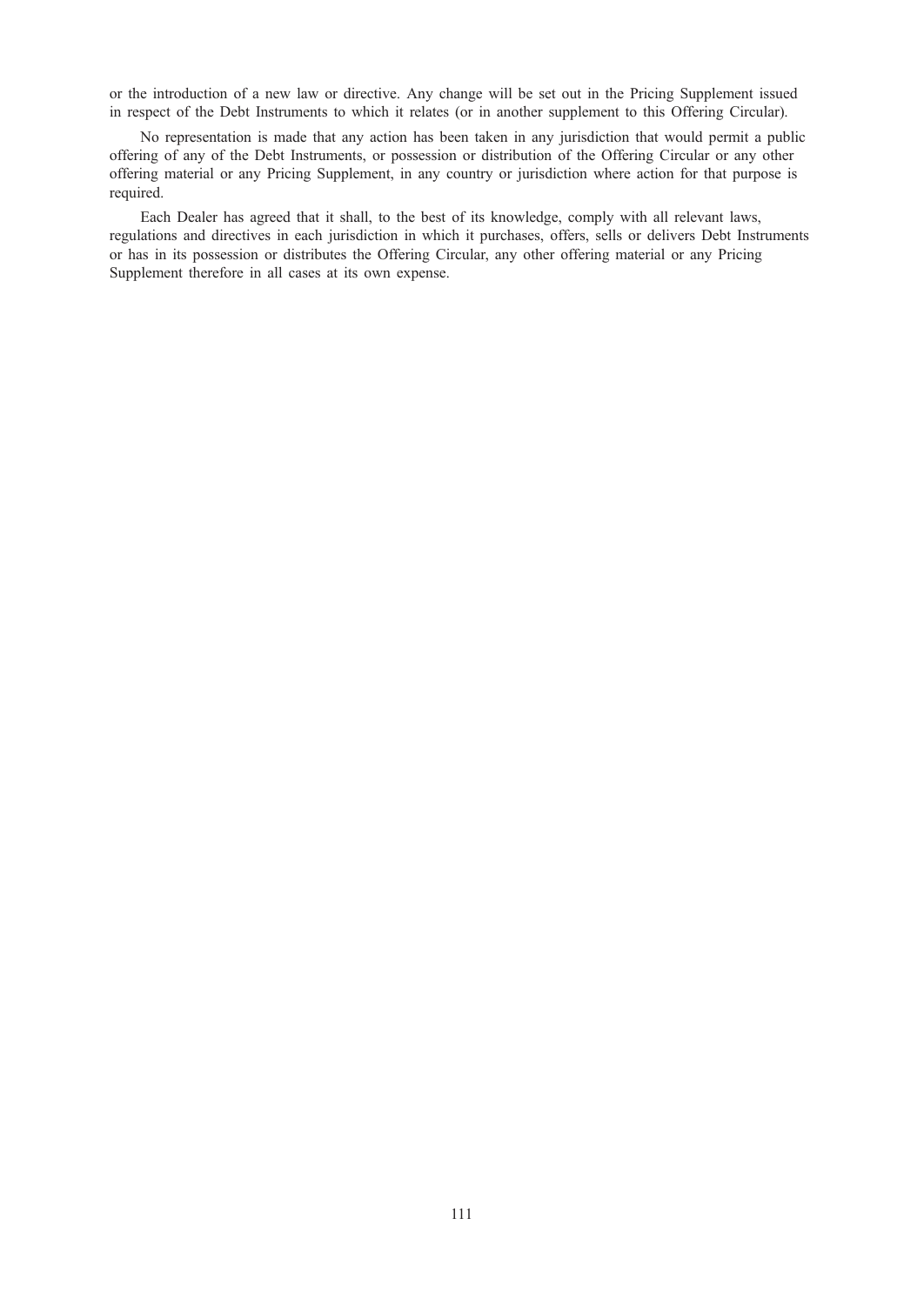# GENERAL INFORMATION

### Listing of the Debt Instruments

Application has been made to the SGX-ST for permission to deal in and the listing and quotation for any Debt Instruments that may be issued pursuant to the Programme and which are agreed at or prior to the time of issue thereof to be so listed on the Official List of the SGX-ST. For so long as any Debt Instruments are listed on the Official List of SGX-ST and the rules of the SGX-ST so require, the relevant Issuer shall appoint and maintain a paying agent in Singapore, where such Debt Instruments may be presented or surrendered for payment or redemption, in the event that the global Debt Instrument(s) representing such Debt Instruments is exchanged for definitive Debt Instruments. In addition, in the event that the global Debt Instrument(s) is exchanged for definitive Debt Instruments, an announcement of such exchange will be made by or on behalf of the relevant Issuer or the Issuer, as the case may be, through the SGX-ST and such announcement will include all material information with respect to the delivery of the definitive Debt Instruments, including details of the paying agent in Singapore.

#### Authorisations

The establishment of the Programme was authorised by a resolution of the Board of Directors of the Issuer on 15 August 2014. The Issuer and the Guarantors have obtained or will obtain from time to time all necessary consents, approvals and authorisations in connection with the establishment of the Programme, the issue and performance of the Debt Instruments. The update of the Programme was authorised by a resolution of the Board of Directors of the Issuer on 24 June 2015.

No Australian governmental approvals are currently required for or in connection with the issue of Debt Instruments by the Issuer or for or in connection with the performance and enforceability of such Debt Instruments or the Guarantee. However, the Banking (Foreign Exchange) Regulations and other regulations in Australia prohibit payments, transactions and dealings with assets or named individuals or entities subject to international sanctions or associated with terrorism.

## Documents Available

For as long as the Programme remains in effect or any Debt Instruments are outstanding, copies of the following documents may be inspected during normal business hours at the principal office of the Issuer, namely:

- (a) the constitution of the Issuer;
- (b) the current Offering Circular and any supplementary Offering Circular in relation to the Programme, together with any amendments;
- (c) any reports, letters or other documents referred to in this Offering Circular;
- (d) the Deed of Covenant;
- (e) the Guarantee Deed Poll;
- (f) the Programme Agreement;
- (g) the accounts and consolidated accounts of the Issuer beginning with the accounts for the years ended 30 June 2014 and 30 June 2015; and
- (h) any documents incorporated into this Offering Circular by reference (see ''Documents Incorporated by Reference'' above).

#### Significant or material change

There has been no significant change in the financial or trading position of Aurizon Network Pty Ltd and its Subsidiaries since 30 June 2015 and there has been no material adverse change in the financial position or prospects of Aurizon Network Pty Ltd and its Subsidiaries since 30 June 2015, except to the extent disclosed in this Offering Circular.

#### Litigation

Neither the Issuer nor any of its Subsidiaries is or has been involved in any governmental, legal or arbitration proceedings (including any such proceedings which are pending or threatened of which any of them is aware) during the 12 months preceding the date of this Offering Circular which may have or has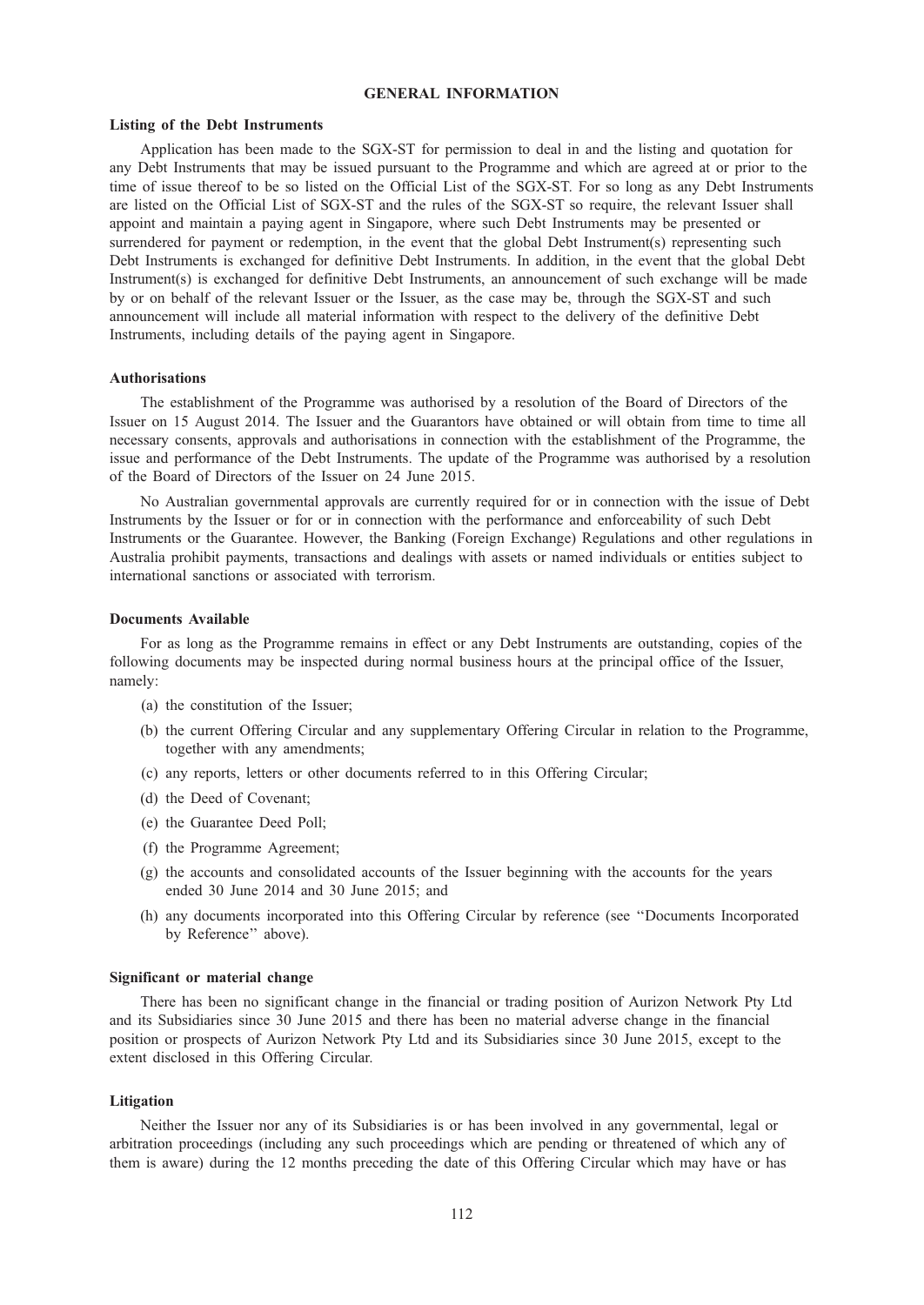had in the recent past a material adverse effect on the business or financial position of the Issuer or the Group.

### Independent Auditors

The consolidated financial statements incorporated by reference herein for the years ended 30 June 2014 and 30 June 2015 have been audited in accordance with Australian Auditing Standards by PricewaterhouseCoopers.

No financial information in this Offering Circular other than the financial statements incorporated by reference (see section headed ''Documents Incorporated by Reference'' above) has been audited. Where in this Offering Circular it indicates that the Issuer's financial statements have been audited, these statements will have been audited according to Australian auditing requirements. Australian auditing requirements have no significant departures from International Standards on Auditing.

## ISIN and Common Code

The relevant ISIN and Common Code and (where applicable) the identification number for any other relevant clearing system for each series of Debt Instruments will be specified in the applicable Pricing Supplement. If the Debt Instruments are to clear through an additional or alternative clearing system the appropriate information will be set out in the relevant Pricing Supplement.

# Dealers' Interests

Certain of the Dealers and their affiliates have engaged, and may in the future engage, in investment banking and/or commercial banking transactions with, and may perform services for, the Issuer and their affiliates in the ordinary course of business. In addition, in the ordinary course of their business activities, the Dealers and their affiliates may make or hold a broad array of investments and actively trade debt and equity securities (or related derivative securities) and financial instruments (including bank loans) for their own account and for the accounts of their customers. Such investments and securities activities may involve securities and/or instruments of the Issuer or Issuer's affiliates. Certain of the Dealers or their affiliates that have a lending relationship with the Issuer routinely hedge their credit exposure to the Issuer consistent with their customary risk management policies. Typically, such Dealers and their affiliates would hedge such exposure by entering into transactions which consist of either the purchase of credit default swaps or the creation of short positions in securities, including potentially the Debt Instruments issued under the Programme. Any such short positions could adversely affect future trading prices of Debt Instruments issued under the Programme. The Dealers and their affiliates may also make investment recommendations and/or publish or express independent research views in respect of such securities or financial instruments and may hold, or recommend to clients that they acquire, long and/or short positions in such securities and instruments.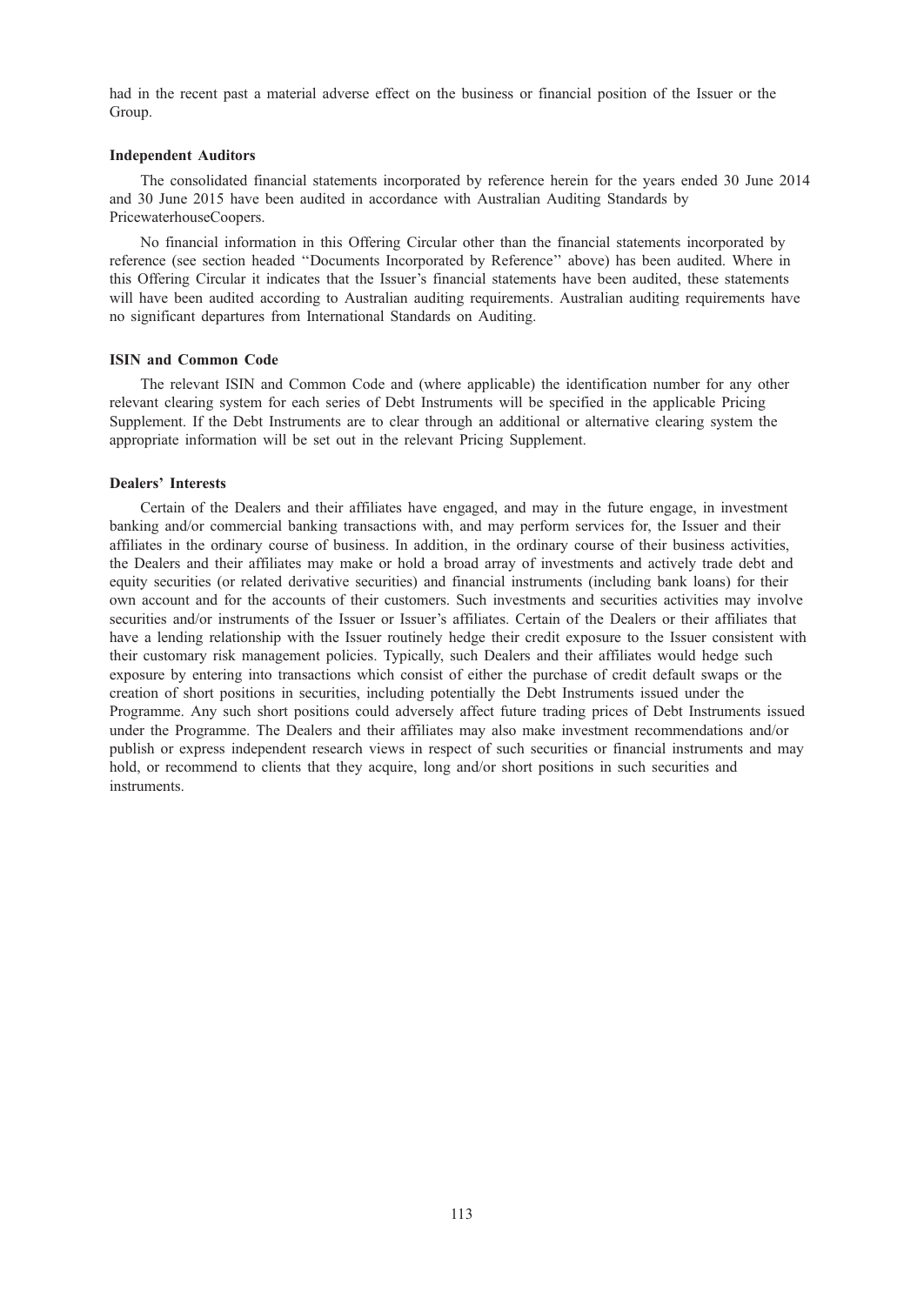# **DIRECTORY**

# The Issuer

Aurizon Network Pty Ltd

Level 17 175 Eagle Street Brisbane QLD 4000

# Arrangers and Dealers

Credit Suisse **Securities** (Europe) Limited One Cabot Square E14 4QJ London United Kingdom

Goldman Sachs International Peterborough Court 133 Fleet Street London EC4A 2BB United Kingdom

Merrill Lynch International 2, King Edward Street London EC1A 1HQ RBC Europe Limited Riverbank House 2 Swan Lane London, EC4R 3BF

Principal and Paying Agent, Issuing and Paying Agent, Calculation Agent

The Bank of New York Mellon, London Branch

One Canada Square London, E14 5AL

# Registrar

# The Bank of New York Mellon (Luxembourg) S.A.

2-4 rue Eugene Ruppert Vertigo Building—Polaris L-2453 Luxembourg

## Legal Advisers

To the Issuer and Guarantors as to Australian and English law

> King & Wood Mallesons Level 61 Governor Phillip Tower 1 Farrer Place Sydney NSW 2000 Australia

To the Arrangers and Dealers as to Australian and English law

Allens

Level 37 101 Collins Street Melbourne VIC 3000 Australia

and

# Linklaters

10th Floor Alexandra House 18 Chater Road Hong Kong

Auditors

To the Issuer and the Guarantors

# PricewaterhouseCoopers

Riverside Centre Level 15 123 Eagle Street Brisbane QLD 4000 Australia